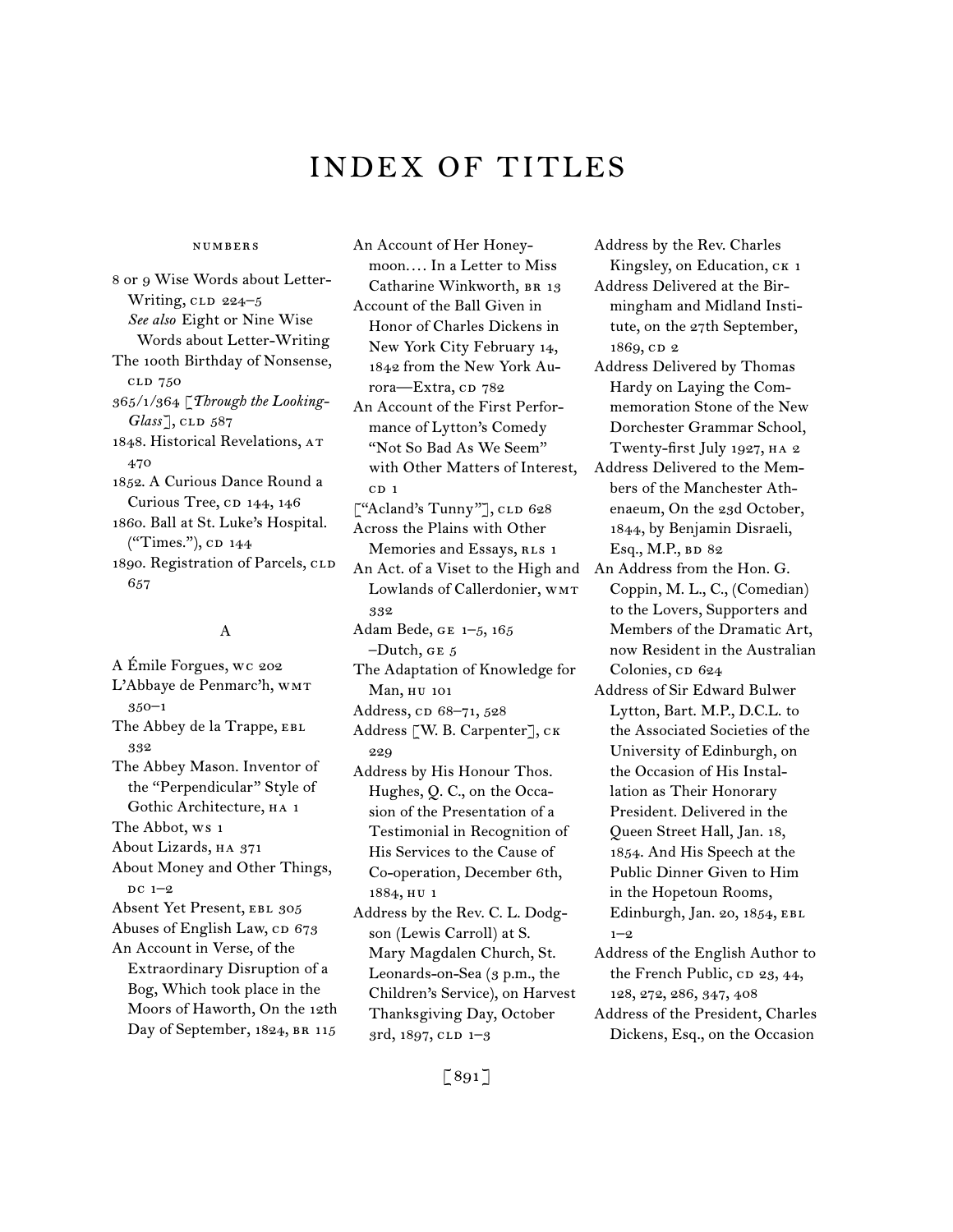of the Annual Festival, at the Freemasons' Tavern, on Tuesday, May 9th, 1865, CD 3 The Address on Education, Read Before the National Association for the Promotion of Social Science, at Bristol, on the 1st October, 1869, ck 2 The Address on Health [Social Science Association], CK 229 Address to the Geographical Section of the British Association for the Advancement of Science, CK 229 Address to Working Men, by Felix Holt, ge 6 Address Written by Miss M. E. Braddon, MM 1 Address written for the occasion of the Amateur Performance at Manchester, on Monday, July 26, 1847, for the benefit of Mr. Leigh Hunt,  $CD$  537, 826 Addressed to Charles Dickens, Esq. on the Occasion of His Presiding at the Annual Soirée of the Mechanics' Institution. Liverpool, Monday, February 26, 1844 [broadside $\rceil$ , CD 783 The Adelphi, на 92 The Adelphi Thoroughfare  $\lbrack$ rvw], wc 330; cd 814 The Admirable Crichton, JB 1-6, 152, 280 Epilogue to, JB 51 The Admirable Crichton and Other Plays, JB 6 The Admired Air Tyrolien Composed by G. Rossini in His Celebrated Opera *Guillaume Tell*, br 112 Adventures in Kensington Gardens, jb 115–17 The Adventures of a Brownie as Told to My Child,  $pc\ 3-4$ 

The Adventures of a Gentleman, ebl 189–93 –illustrations, ebl 349 The Adventures of a Youth of Genius, TR 6 The Adventures of Apollo and Diana, CLD 964-5 The Adventures of Ernest Alembert,  $BR<sub>14</sub>$ The Adventures of Harry Richmond,  $GM_1-3$ The Adventures of Jane Lee, misc 183 The Adventures of Mr. Verdant Green, An Oxford Freshman, misc 14 The Adventures of Oliver Twist, c<sub>D</sub> 361–4 *See also* Oliver Twist The Adventures of Philip on His Way Through the World, WMT  $1 - 9$ –plates, wmt 281, 312 The Adventures of Sherlock Holmes, MISC 51 Adventures of the Widow Wedded,  $TR_4$ Advertisement [*Through the Looking-Glass*], CLD 4, 19, 229, 502, 518 Aeneid, WMT 97-8 After Dark, wc 1–6 After Dark, and Other Stories, wc 6 After Words, CLD 697 Agatha, ge 7–10 Agatha's Husband,  $pc$  5–6 Age and Youth, JB 31 Agnes Grey, BR 1, 78, 105, 109 Agnès Grey, br 78 Ai-li-ssu meng yu hsien ching, cld 166 Ainsworth's Magazine, WMT 82, 226 Air, br 112 The Air and the Audience, wc 242 "An Alice Collage," CLD 789

Air Pie. The Royal Air Force Annual, HA 138 Akbar's Dream, misc 167 The Albion, cp 46–8, 176, 301, 471 Album Lewis Carroll, CLD 761 Aldovrando Magno, EBL 124 Alencina Dobrodruzstvi v Podzemni Risi, CLD 86 Alexandria and Her Schools. Four Lectures Delivered at the Philosophical Institution, Edinburgh, ск 3 Alfred, BR 112 Alfred the Great, HU 2-5 An algerian lion story, AT 427 Alice [sequel to *Ernest Maltravers*], ebl 3–9 –French, ebl 8  $-$ Swedish, EBL 9 Alice [Freiligrath-Kroeker], CLD 715 Alice [Hill], CLD 789 Alice [Limited Editions Club], cld 804 Alice. Le Avventure di Alice nel Paese delle Meraviglie & Attraverso lo Specchio e Quello che Alice vi Trovò, CLD 173 Alice And Look Who Else Through the Looking-Glass, cld 866 Alice and Other Fairy Plays for Children, CLD 715 Alice at Girls' Latin School, CLD 768 Alice at Longleat, CLD 782 Alice au Pays des Merveilles, CLD 102 Alice au Pays des Merveilles. Suivi de "L'Autre Coté du Miroir," CLD 167 Alice au pays des merveilles et Cequ'Alice trouva de l'autre côté du miroir, CLD 168-9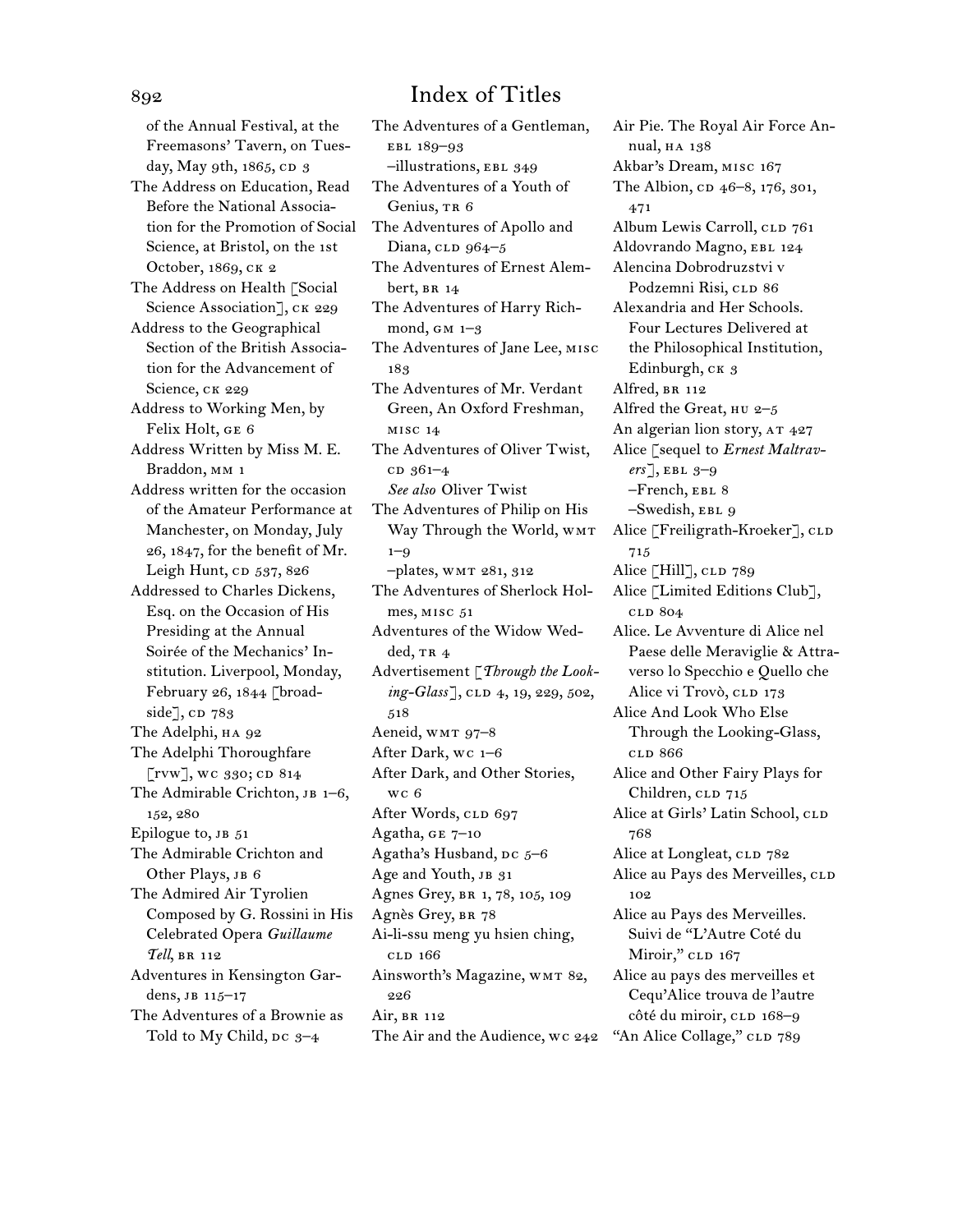Alice Comes to Our Wonderland, cld 742 The Alice Companion. A Guide to Lewis Carroll's Alice Books, cld 824 "Alice dear, will you join me in hunting the Snark?," CLD 5 Alice Dugdale, at 1–2 Alice Dugdale, and Other Stories, AT<sub>2</sub> Alice Harikalar Ülkesinde (*Alice*   $in$  *Wonderland* $),$  CLD 149 Alice i Vidunderland, CLD 88 Alice im Speigelland, CLD 592 Alice im Wunderland, CLD 109-11 Alice im Wunderland. Alice hinter den Spiegeln, CLD 170 Alice in Bibleland, CLD 943 Alice in Blufferland, cld 949 Alice in Blunderland [Bangs], cld 872–3 Alice in Blunderland [Scoville], cld 932 Alice in Botolphland, CLD 913 "Alice in Dorsetland," CLD 653, 667, 760 Alice in Ganderland, CLD 899 Alice in Holidayland, CLD 916 Alice in Legal Land, CLD 897 Alice in many tongues. The translations of Alice in Wonderland, cld 853 Alice in Motorland, CLD 944-5 Alice in Music Land. Adventures in the Land of Harmony, CLD 901 Alice in Orchestra Land, CLD 902 Alice in Orchestralia, CLD 903 Alice in Plunderland, CLD 878 Alice in Police Court Land with Some Legal Fictions and Other Diversions, CLD 909 Alice in Rankbustland, CLD 925 Alice in the Delighted States, CLD 881

Alice in Virusland, CLD 880 Alice in Wonderland, CLD 22, 36-7, 42, 45, 52–4, 61, 69–77, 114, 117, 144, 147, 149, 151, 163–5, 178–80, 182, 185, 606, 661, 665, 676, 679, 702–4, 706–14, 716, 724–39, 741, 768, 823, 828, 835, 837, 842, 846, 850, 853, 867, 877, 879, 883, 888–9, 892–4, 900, 904–5, 911–12, 921–2, 938, 950–3, 959–60, 962, 970, 974, 981 *See also* Alice's Adventures in Wonderland Alice in Wonderland [Clarke], clD 22, 163-4, 182, 710-13 –rvw, cld 974 Alice in Wonderland. 1943 [calendar<sup>7</sup>, CLD 76 Alice in Wonderland. Authoritative Texts of Alice's Adventures in Wonderland, Through the Looking-Glass, The Hunting of the Snark, CLD 178-9 Alice in Wonderland: Carroll, CLD 661 Alice in Wonderland. Miniature Suite for Pianoforte, CLD 892 Alice in Wonderland. Panorama with Movable Pictures, CLD 704 Alice in Wonderland. The Manuscript and its Story, CLD 835, 850–2 Alice in Wonderland. The Windsor Connection, CLD 679 Alice in Wonderland. Twelve Easy Duets for Pianoforte, CLD 904–5 Alice in Wonderland, and Other Fairy Plays for Children, CLD 716 Alice in Wonderland at the Opera Comique, CLD 951 "Alice in Wonderland" by Lewis Carroll [rvw], CLD 768

Alice in Wonderland characters in soap by Spencer, CLD 981 Alice in Wonderland Playing Cards, CLD 952 [Alice in Wonderland Reading Cards], CLD 867 The "Alice in Wonderland" syndrome—relation to migraine, cld 953 Alice in Wunderbarland and Further Tales and Poems Mein Grossfader Told, CLD 918 Alice in Wunderground and other Blits and Pieces, CLD 874 Alice Learmont, DC 7, 123 Alice Lives in Wonderland—and in Fact, CLD 750 Alice nel paese delle meraviglie, cld 705 Alice nello specchio, CLD 705 Alice no Paiz das Maravilhas, CLD 130 Alice on Stage. A History of the Early Theatrical Productions of Alice in Wonderland, CLD 828 "Alice" on the Stage, CLD 6-7 Alice One Hundred, CLD 803 Alice-Sit-by-the-Fire, jb 7–8 Alice thro' the Looking-Glass and Other Fairy Plays for Children, cld 717–23 Alice Through the Cellophane, cld 941 "Alice through the Lager Glass," cld 868 Alice Through the Looking Glass, CLD 882, 893-4, 896 Alice Through the Looking Glass  $[Freiligranth-Kroeker], cL$ 717–23 Alice Through the Looking Glass  $[Water]$ , CLD 740 Alice Through the Looking Glass [*Wonderland Stories*], CLD 741 Alice through the Needle's Eye, cld 865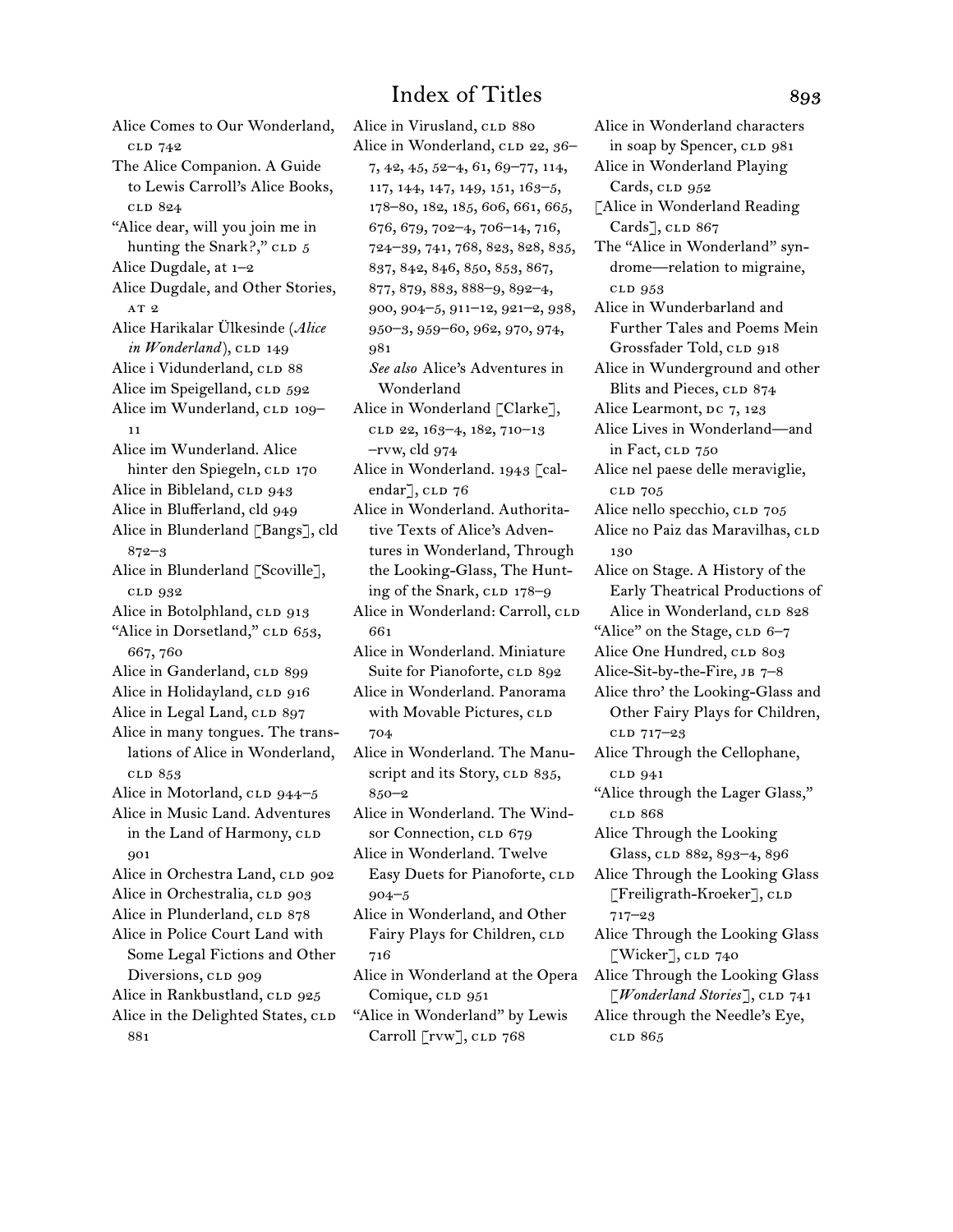Alice's Abenteuer im Wunderland,  $CLD$   $105-8$ Alice's Adventures in Atomland in the Plastic Age, CLD 886 Alice's Adventures in Cambridge, cld 884 Alice's Adventures in Cambridge Twenty-five Years Ago, CLD 885 Alice's Adventures in the New Wonderland. The Yellowstone National Park, CLD 923-4 Alice's Adventures in Wonderland, CLD 8–150, 181–3, 233, 419–23, 596, 662, 666, 710–13, 797, 803–9, 811–12, 822, 830, 842–3, 849, 854–5, 869, 876, 915, 942, 981–3 *See also* Alice in Wonderland -Gregg Shorthand, CLD 61 -Pitman Shorthand, CLD 62 –Braille, CLD 63  $-$ excerpts from, CLD 64–77 -Afrikaans, CLD 78  $-A$ rabic, cld  $79-80$  $-*Chinese*, *cLD* 81–5$  $-Czech$ , CLD 86  $-Danish$ , CLD 87–8  $-Dutch$ , CLD 89–92  $-$ Esperanto, CLD 93-5  $-$ French, CLD 96–104  $-$ German, CLD 105–11  $-$ Hebrew, CLD 112–13  $-Hindi$ , CLD 114 -Hungarian, CLD 115-16  $-Irish, cLD 117$  $-$ Italian, CLD 118–23  $-Japanese,$  CLD 124–6 –Korean, CLD 127  $-Latin, cLD 128$ -Norwegian, CLD 129 -Portuguese, CLD 130  $-Russian, CLD 131-5$ -Serbian, CLD 136  $-$ Spanish [Castilian],  $c$ LD 137–42

 $-$ Spanish [Catalan],  $c$ LD 143 –Swahili, cld 144  $-$ Swedish, CLD 145–6  $-Thai$ , CLD 147  $-Turkish$ , CLD  $148-50$ Alice's Adventures in Wonderland and Through the Looking-Glass, cLD 151-75, 177 –Chinese, cld 166  $-$ French,  $CLD$  167–9 –German, CLD 170 –Greek, cld 171  $-$ Italian, CLD 172–4 -Russian, CLD 175 Alice's Adventures in Wonderland and Through the Looking-Glass and What Alice Found There, CLD 155, 159, 162 Alice's Adventures in Wonderland from an Artist's Standpoint, CLD 162 Alice's Adventures in Wonderland: Its Origin and Its Author, cld 797 Alice's Adventures in Wonderland, Through the Looking-Glass, The Hunting of the Snark, CLD 176-9 Alice's Adventures under Ground, Alisa v Strane Chudes, CLD 135, cld 181–91, 233, 690 Alice's Adventures Underground, cld 192 Alice's Äfventyr i Sagolandet, CLD 145 Alice's Avonturen in het Wonder $land, cLD$  90–1 Alice's Avonturen in Wonderland, cld 92 Alice's Cook Book, a culinary diversion, CLD 887 Alice's First Adventures in Wonderland, CLD 36 Alice's Flip Book, CLD 928 Alice's Further Adventures in Wonderland, CLD 37

Alice's Recollections of Carrollian Days, CLD 765 Alice's Restaurant, CLD 866 Alice's Wonderland Birthday Book, CLD 151 Alices Äventyr i Underlandet, cld 146 Alicia en el País de las Maravillas, cld 137–42 Alicia en Terra de Meravelles, cld 143 Alicia in Terra Mirabili, CLD 128 Alicia Warlock, (A Mystery,) and Other Stories, wc 7–8 Aliciae per Speculum Transitus (Quaeque ibi Invenit), CLD 594–5 Aliciana—1865–1935 [scrap $book$ ],  $CLD$  780 Alis fi ard al-'aja'ib,  $CLD$  79 Alis fi bilad al-'aja'ib, CLD 80 Alis Harikalar Ülkesinde, cld 150 Alis' in Sergüzestleri Aacyip [i.e., Acayip] Seyler Memleketinde, cld 148 Alisa Glazami Filosofa [broadside<sup>7</sup>, CLD 822 Alisa u Carobnoj Zemlji, cLD 136 175, 842 Alisa v Zazerkale, CLD 175, 842 'Alisah be-erets ha-pela'ot, CLD 112 A-li-ssu man yu ch'i ching chi,  $CLD 81– 5$ Alisz Kalandjai Csodaországban, cld 115 'Alizah be-erets ha-mar'ah vaasher mats'ah sham, CLD 593 'Alizah be-erets ha-pela'ot, CLD 113 All Along the River, mm 2–4 All but Lost, misc 73 All Good Company, cd 574, WMT

315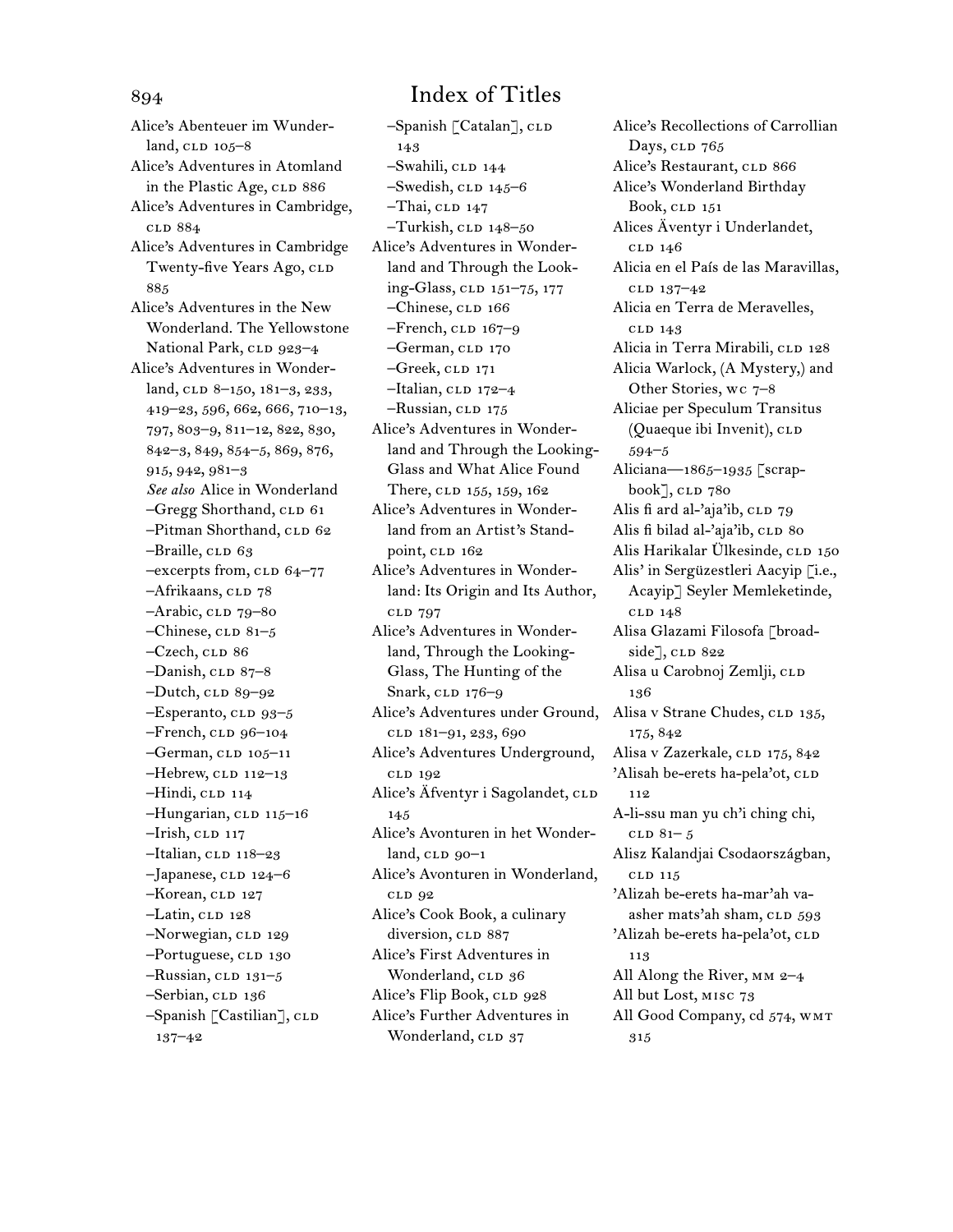All Saints' Day. (At New College Chapel, Oxford.), DC 8 All Saints' Day and Other Sermons, CK<sub>4</sub> All the Year Round. A Weekly Journal, wc 23, 194, 211, 267, 282, 290, 305; cd 4, 180, 297, 335–6, 520, 539, 560–1, 591–2, 595, 601–5, 608, 662, 668–9, 807; eg 53; cl 94; ebl 273; cr 179; TR 59 –The Nine Christmas Numbers of, wc 306; cd 608; eg 76 The Allahakbarrie Book of Broadway Cricket for 1899, JB 9 Allahakbarries C. C., JB 10 Almeryl's Songs, gm 181 The Alphabet-Cipher, CLD 193 Alroy, BD 1 Alternative Alices. Visions and Revisions of Lewis Carroll's Alice Books, CLD 869 Alton Locke, Tailor and Poet, ck 5–8 –preface, hu 33 An Altruist, ou 1 Alumnae Meeting of Wonderland's "Rogues' Gallery," CLD 768 The Amazing Marriage, GM 4 Amenities of Literature, Consisting of Sketches and Characters of English Literature, BD 78 American Criticisms on Mrs. Trollope's "Domestic Manners of the Americans," TR 32 An American Friend of Dickens, c<sub>D</sub> 675 American Literary Piracy, AT 3 An American Note Never Intended for General Circulation Although Issued At the Seat of Government In March 1842,  $CD<sub>5</sub>$ American Notes, CD 14, 51, 419, 780

American Notes for General Circulation,  $CD$  6–13  $-German$ , CD 13 An American Pirate, JB 207 The American Senator,  $AT$  4–14 American Society for the Prevention of Cruelty to Animals –Sixty-first Annual Report, 1927– 28, ha 303 American Telegrams, CLD 820 –Summary, CLD 194 Amerika, CD 13 Among the Potteries, CD 15 Amor y Dinero, cp 494 The Amulet, EBL 11 The Amusements of the People,  $CD<sub>16</sub>$ Analysis of the Accounts (Reade and Bentley) Delivered previous to the Injunction [broadside], CR 226 An Analysis of the Responsions-Lists from Michaelmas 1873 to Michaelmas 1881, CLD 195 An Ancient Earthwork. Maiden Castle, Dorsetshire, England, ha 4 And the glory of the Lord, Chorus from the Messiah Arranged as a Duet for two Performers on the Piano Forte, BR 112 "And the Weary Are at Rest," BR 119 "And There Was a Great Calm": 11 November 1918, ha 5 Andrew and His Spouse, misc 155 Androgynism, CR 1 Andromeda, CK 93-6 Andromeda and Other Poems, ck 9–12 Anecdote.... The Three English Sailors, WMT 137-8 Angelo, CR 2 The Anglo-Italian Review, HA 227 The Angrian Legend 1836–1839, br 19

Ania v Strane Chudes, CLD 134 Ania v Stranie Chudes, CLD 131-3 Anne of Geierstein, ws 2 The Annotated Alice, CLD 158  $-$ rvw, cld  $845$ *See also* More Annotated Alice The Annotated Snark [*The Hunting of the Snark*], CLD 338, 341–2 Another Round of Stories by the Christmas Fire,  $CD$  523, 659 Answers to "Romantic Problems. Knot  $I$ ," CLD  $546$ *See also* A Tangled Tale Answers to "Romantic Problems. Knot  $II$ ," CLD  $546$ *See also* A Tangled Tale Anthologia Latina, AT 468 Anthony Trollope, AT 437 Anthony Trollope's Autobiography,  $AT 39$ *See also* An Autobiography The Anti-Corn Law Circular, wmt 266 The Antiquary, ws 3 Antonina, wc  $9-15$ Antony (Viscount Knebworth): A Record of Youth, JB 239 Any Little Old Song, ha 6–7 Anya v Stranye Chudes, CLD 132 Apologia pro Vita Sua: Being A Reply to a Pamphlet Entitled "What, Then, Does Dr. Newman Mean?," CK 217 Apology [Aristophanes], misc 34 An Appeal to America, HA 14 An Appendix to Trilby. Translations and Notes, GDM 81 The Application of Associative Principles and Methods to Agriculture: A Lecture, Delivered on Behalf of the Society for Promoting Working Men's Associations, On Wednesday, May 28, 1851, CK 13 April Fools, wa 1, 63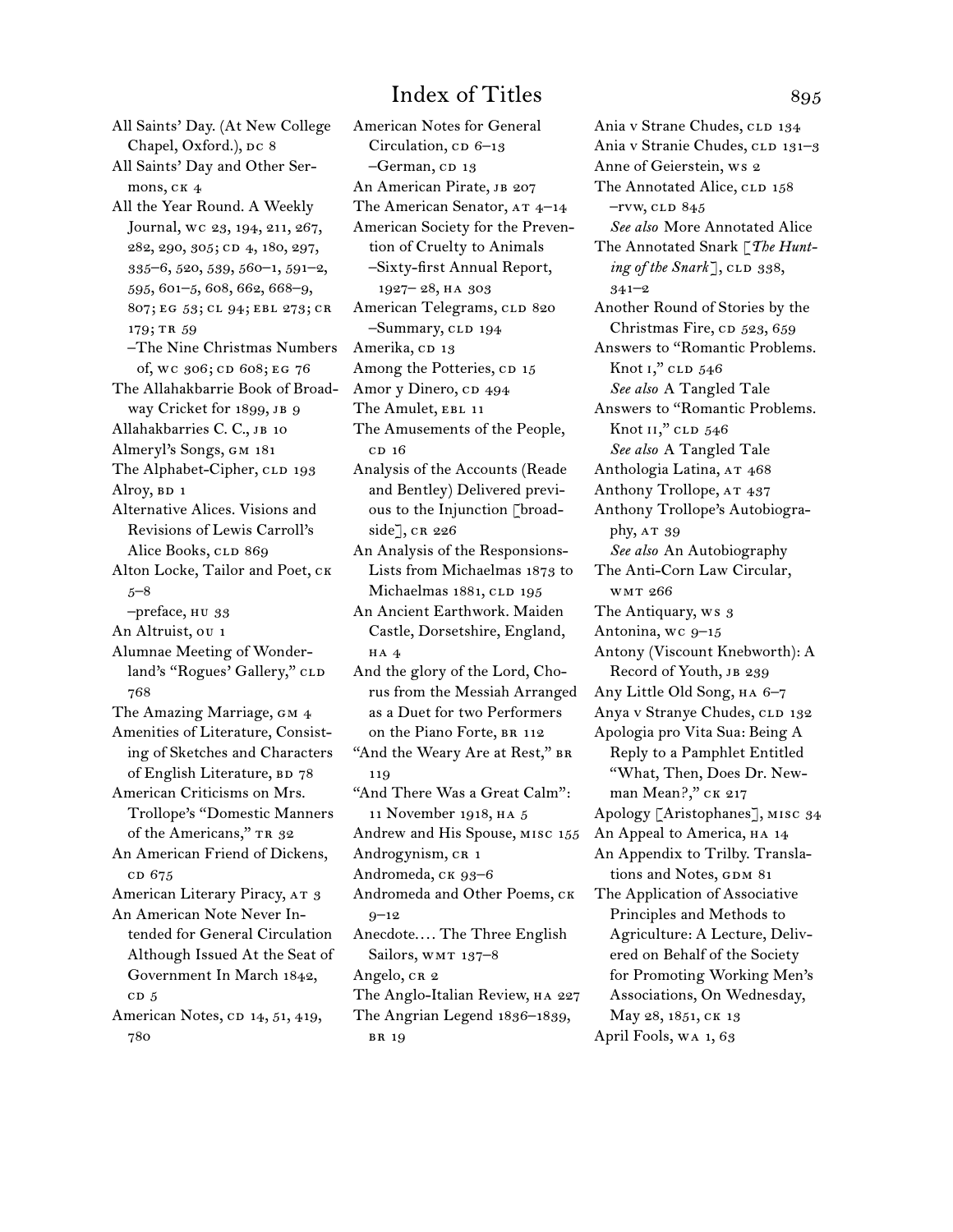Arasmanes, ebl 10–12, 72, 201 Arbroath Literary Club Annual Supper. Wednesday Evening, 26th April, 1922, ha 333 The Architectural Notebook of Thomas Hardy, HA 8 The Argosy, CR 68, at 126 Ariadnê, ou 2–3 The Ariel Poems, ha 330–1 Aristophanes at Oxford. O. W. [Oscar Wilde],  $CLD 870-1$ Aristophanes' Apology Including A Transcript from Euripides Being the Last Adventure of Balaustion, misc 34 Arithmetical Croquet For Two Players, CLD 196 Armadale, wc 16–22, 269 –Swedish, wc 21 Armgart, ge 11–12 The Armourer's Prentices, cy 1 Arndt's Night Underground, DC 164 Arrah Neil, misc 85 Arrested!, DC 172 Art, cr 23-6 Art ix.—Contemporary Literature of England, ge 86 The Art of Alice in Wonderland, cld 846 The Art of Authorship. Literary Reminiscences, Methods of Work, and Advice to Young Beginners, Personally Contributed by Leading Authors of the Day, wB 22; WC 268; DC 146; ha 338; hu 74; gm 173; cy 47 The Art of George du Maurier, GDM 1 The Art of Photography, CLD 684 The Art of Thomas Hardy, HA 381 A[rthur]. H[enniker]., 1855– 1912, ha 339 Arthur Henniker: A Little Book for His Friends, HA 339

Arthur O'Leary: His Wanderings and Ponderings in Many Lands,  $CL$  1–3 Artingale Castle, TR 40 The Artist, GDM 1 The Artist [Edward Robert Bulwer-Lytton], misc 109 The Artists, WMT 300-1 As in a Looking Glass, GDM 68 The Ashen Faggot, HU 49-50 The Ashen Fagot, HU 80 Asmodeus at Large, EBL 13, 251 Aspects of Alice. Lewis Carroll's Dreamchild as seen through the Critics' Looking-Glasses 1865-1971, CLD 745 Asphodel, mm 5 L'Assommoir, CR 234 The Astrologer, ws 14, 65 At a Meeting of Authors, Publishers, and other Gentlemen connected with Literature, held at Messrs. Longman and Co.'s 39, Paternoster Row, on Wednesday, the 17th day of May, 1843,—Charles Dickens, Esq. in the Chair,—the following Resolutions were moved, and passed unanimously, cD 784 At Casterbridge Fair, на 9 At Last: A Christmas in the West Indies, ck 14–16 At the Back of the North Wind, misc 116 At the War Office After a Bloody Battle, HA 10 Atala, Réné, Les Aventures du Dernier Abencerage, wc 335 The Athenaeum, GE 84; AT 3, 218 Athens: Its Rise and Fall. With Views of the Literature, Philosophy, and Social Life of the Athenian People, EBL 14-15 The Atlantic Almanac 1868, CD 305

The Atlantic Almanac 1870, wmt 163 The Atlantic Monthly, wc 245–6; cd 204; 370; ge 7; ha 290; wmt 327 An Atlas of Ancient Geography, AT 472 The Attaché, misc 66–7 The Attack Upon the Mail, CR 190–1 Auchindrane, ws 9–10, 29 Aufzeichnungen von Cornhill nach Gross-Cairo, wmr 176 Auld Licht Idylls, JB 11-13 An Auld Licht Manse and Other Sketches, JB 14-17 Aunt Judy's Magazine, CLD 202, 966 Aunt Judy's May-Day Volume, cld 203–4 Auriol, wa 2–3 Aurora Floyd, mm 6 Aurora Leigh, misc 23–4 Australia [Australia and New Zealand $\rceil$ , AT 29 Australia and New Zealand, AT 15–29 –Division iii.—Victoria, at 17 –Division iv.—Tasmania and Western Australia, AT 17 L'Auteur Anglais au Public Français, cd 23, 44, 128, 272, 286, 347, 408 The Author, JB 18 The Author of Granby, BD 85 The Author's Opinion. To the Editor of the Daily Telegraph, wc 324 Autobiography, JB 223 An Autobiography,  $AT 30-42$ Autobiography of a Thief, CR 35, 59–60, 198 Autobiography of Anthony Trollope, AT 35, 40 *See also* An Autobiography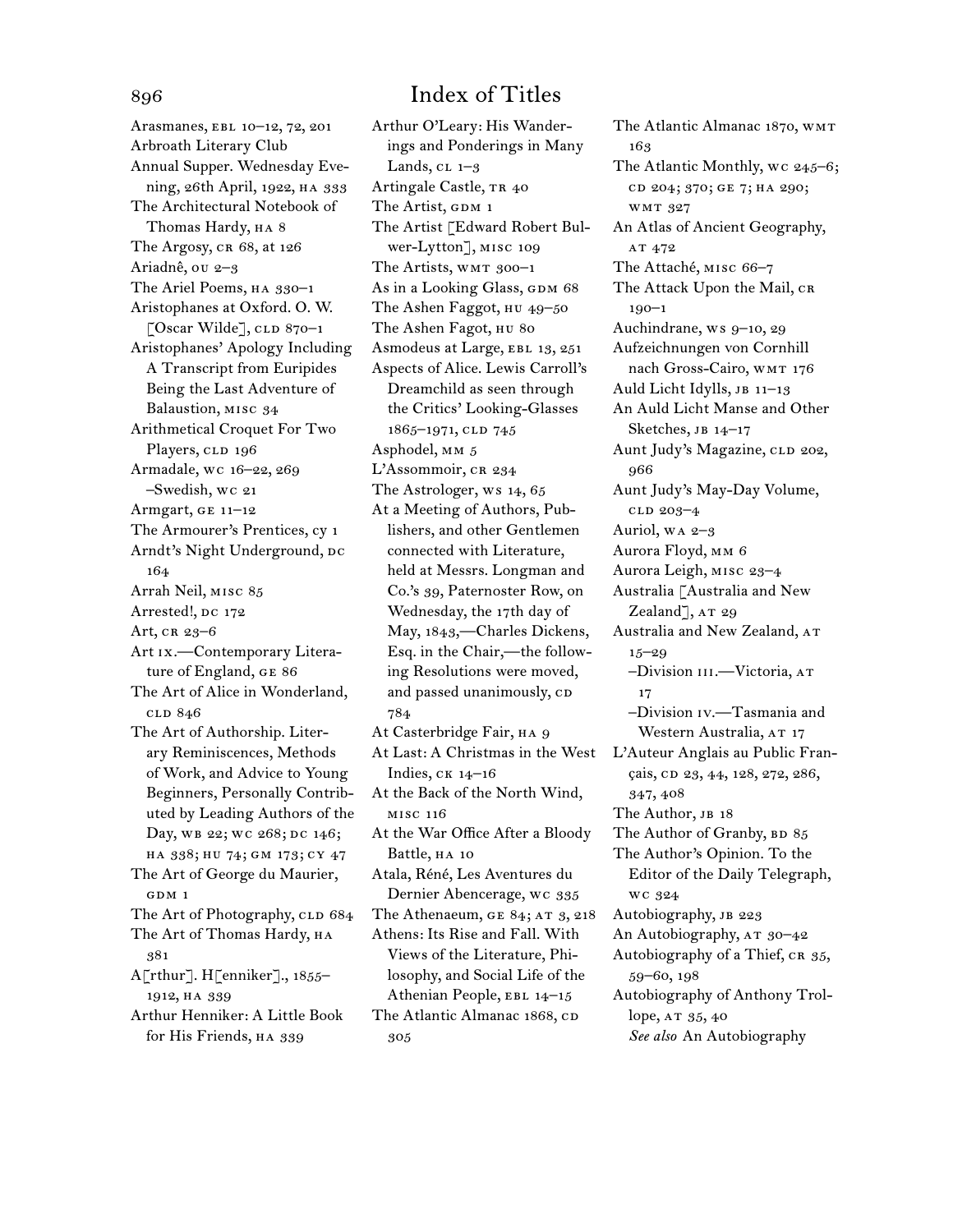Autobiography of Dr. Alexander Carlyle, ge 126, 128 Autobiography of Sir Walter Scott. Bart., ws 4 The Autographic Mirror: Auto-Illustrious and Distinguished Men of Past and Present Times; Sovereigns, Statesmen, Warriors, Divines; Historians, Lawyers; Literary, Scientific, Artistic, and Theatrical Celebrities, WA 62; BR 91; WC 269; cd 525; bd 76; eg 55; ebl 274; mm 35; cr 180; ws 45; wmt 267; tr 30

The Autographic Mirror. L'Autographe Cosmopolite. Inedited Autographs of Illustrious and Distinguished Men of Past and Present Times: Sovereigns, Statesmen, Warriors, Divines, Historians, Lawyers, Literary, Scientific, Artistic, and Theatrical Celebrities, BD 77; CD 526; EBL 275; WS 46; wmt 268; tr 31 Autumn Even-Song, gm 5 Autumn Leaves [*Village Coquettes*], CD 453, 682–3 Autumnal Excursions Through the Odenwald, the Neckarthal and the Haaradt; with Tales for the Road, WMT 126-7 Aventures d'Alice au Pays des Merveilles, CLD 96-101, 104 Les Aventures d'Alice au Pays des Merveilles, CLD 103 Aventures de Monsieur Pickwick, c<sub>D</sub> 408 La Aventuroj de Alicio en Mirlando,  $\text{clp } 93-5$ Avillion and Other Tales, DC 9 Avonture van Alida in Towerland, cld 78

graphic Letters and Sketches of Le Avventure di Alice nel Paese Le Avventure d'Alice nel Paese delle Meraviglie, CLD 118-22 Le avventure di Alice nel Paese delle Meraviglie. Attraverso lo Specchio, clp 174 delle Meraviglie e Dietro lo Specchio, clp 172 The Awful History of Bluebeard, wmt 10 Ay de mi, ge 13 Ayala's Angel, AT 43-5 The Ayrshire Tragedy, ws 9–10

### B

Baby Beatrice, TR 37 The Bachelor Bedroom, wc 23 Backgrounds, CLD 178–9 Bacon's Essays and Colours of Good and Evil, AT 469 The Baker's Dozen, CLD 885 The Ballad of Bouillabaisse, WMT  $11-13$ The Ballad of Little Billie, WMT 139 Ballades Gastronomiques, WMT 318 Ballads, wmt 14–17, 156 Ballads: Romantic, Fantastical, and Humorous, wa 4 Ballads and Other Poems, misc 165 Ballads and Poems of Tragic Life, gm 6 Ballads and Songs, WMT 18 Ballads and Sonnets, misc 140 Ballads, Critical Reviews, Tales, Various Essays, Letters, Sketches, Etc., WMT 19 Le bambine di Carroll: Foto e lettere di Lewis Carroll a Mary, Alice, Irene, Agnese, CLD 197 Bank-Note Forgeries, cp 673 Barbara (Far from the madding crowd) Roman, HA 83

Barbara's Wedding, JB 19, 43-4, 134 Barber Cox, and the Cutting of His Comb, WMT 20, 83 Barber-Shop Paradox, CLD 542 Barbox Brothers, cp 603–4 Barbox Brothers and Co., CD 603–4 Barchester Pilgrimage, AT 458 Barchester Towers, AT 46-50, 77, 457 -Norwegian, AT 50 Bardell and Pickwick [*The Pickwick Papers*], cp 398–400 Bardell v. Pickwick [*The Pickwick Papers*], CD 402 Barnabé Rudge, cp 23 Barnaby Rudge, CD 17-25, 280, 291, 764  $-$ French,  $CD23$ -German, CD 24  $-$ Swedish, CD  $25$  $-publisher's agreement,  $c$$ 625  $-$ plates,  $CD$  704, 721 Barnabys i Amerika, TR 5 The Barnabys in America,  $TR$  4–5  $-Danish, \text{tr } 5$ Le Baron de Grogzwig, cp 620 Barrie, JB 152 Barrie at Bay: Which Was Brown? An Interview on the War, JB 20 Barrington, cl 4–7 Barry Lyndon, WMT 21-4 –annotation, at 499 Basil, wc 24–30 La Bataille de dames, CR 195 La Bataille de la vie, CD 128 Bath in the Eighteenth Century, wa 6 The Battle of Life,  $CD$  26–33, 126, 128, 765 -German, CD 33 The Battle that Did not Come off, cld 741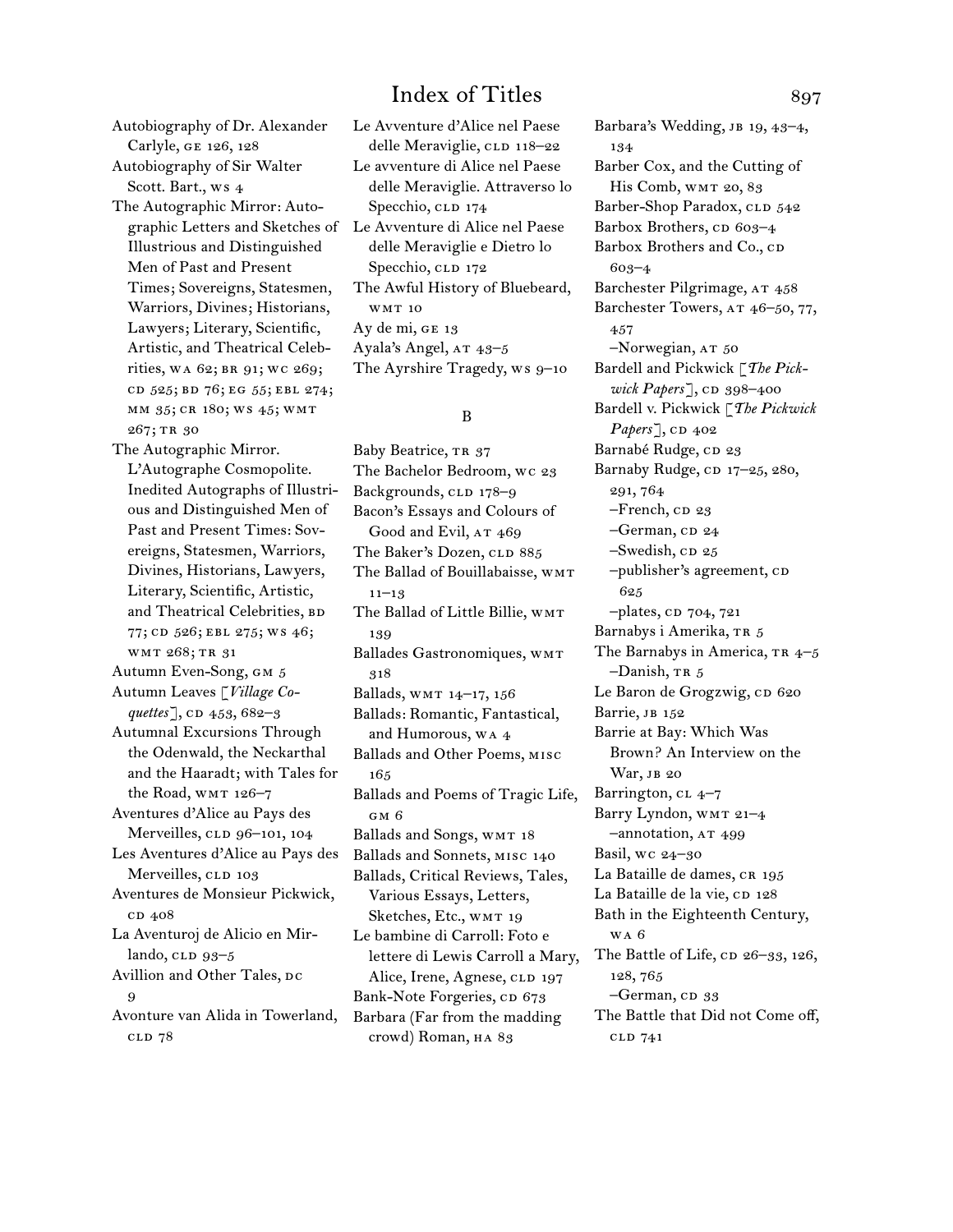Bavarian Air, With Variations for the Piano Forte. and an Accompaniment for the Flute, BR 112 Bazaars, JB 245 The Beach of Falesá, RLS 36 La Beata, TR 41 Beatrice, CLD 198 Beatrice Tyldesley, wa 5 Beau Nash, wa 6 Beauchamp's Career, gm 7–10 A Beautiful Oration at the Grave of the Hon. John G. Mills, ge 158 Beautiful Soup [*Alice in Wonderland* ], CLD 77, 661 The Beautiful Wretch, WB 1 Becket, misc 166 The Bedford-Row Conspiracy, wmt 140 Beechcroft at Rockstone, cy 2 Before "Alice"—The Boyhood of Lewis Carroll, CLD 662, 666-7 Before and After Summer, HA 412 Before and Behind the Curtain, CR 203, 205–11 Before Marching and After, HA 11 The Beggar's Soliloquy, GM 11 Behind the Mirror, CLD 970 The Belgian Essays, BR 15 Belgravia, wc 41, 57, 109, 193 The Belgravia Annual, wc 223, 265, 291 Belinda, misc 17 La Belle Laitière, BR 112 The Bellman, CLD 645 The Belton Estate,  $AT 51-3$ Benighted Travellers, HA 12 Benjamin Disraeli Letters, BD 2 Bentley's Miscellany, CD 199–201, 203, 350, 428, 479–80, 528, 609, 619; wmt 192–3 –Editor's Address on the Completion of the First Volume, cp 199, 528 –publisher's agreements, cd 625

Beppo the Conscript, TR 42 The Berkeleyan, CK 186 The Berkshire Lady, HU 6 Bernard Marsh, misc 86 The Bertrams,  $AT$  54–6 Bessy's Troubles at Home, eg 12 The Best Hundred Books: Containing an Article on the Choice of Books by Mr. John Ruskin, a Hitherto Unpublished Letter by Thomas Carlyle, and Contributions from H.R.H. the Prince of Wales, wc 271; MM 36 The Best of All Good Company, cd 574; wmt 315 The Betrothed, ws 40 Better Dead, JB 21-5, 244 Between the Cradle and the Grave,  $CD$  601–2 Beyond The Looking Glass. Reflections of Alice and Her Family, CLD 764 The Bibelots, CD 406 Bible Characters,  $CR_3=4$ Bible Politics, CK 161 Bibliographia Poetica: A Catalogue of Engleish [*sic*] Poets, of the Twelfth, Thirteenth, Fourteenth, Fifteenth, and Sixteenth Centurys, with a Short Account of Their Works, AT 490 Bibliography and Various Readings, gm 12 A Bibliography of the Writings of Lewis Carroll (Charles Lutwidge Dodgson, M.A.), CLD 859–60 The Biglow Papers, HU 85-7 Biliteral Diagram, Tables-III, cld 541 The Bill,  $CD$  562–4 Billions for Votes, CLD 933 Billtry, GDM 79 Bimbi, ou  $4-5$ 

Biographical Memoir, ge 144 Biographical Notice of Ellis and Acton Bell, br 109–10 A Biographical Sketch, CLD 29 Biography,  $CLD$  387–8 Birds of Prey, mm 7 A Bird-Scene at a Rural Dwelling, HA 13 The Birthright, EBL 231-2 Black and White, wc 31–2 Black Beauty: His Grooms and Companions, misc 147–9 Black but Comely, misc 183 The Black Cap. New Stories of Murder & Mystery, JB 222 The black cottage, wc 236 The Black Dwarf, ws 36 The Black Robe, wc 33–7 –Italian, wc 37 Blackstick Papers, misc 135 Blackwood's Edinburgh Magazine, GE 6, 64-5, 87, 119; AT 417 The Blank Cheque, CLD 199, 413–14 Bleak House, CD 34-45  $-$ French, c $p$  44  $-$ German, CD 45 Bleak-House, CD 44 Bleakhaus, CD 45 The Blessings of Peace, HU 107 A Blighted Life, EBL 345 The Blind Flower Girl's Song [*Last Days of Pompeii*], ebl 117, 306, 308–9 The Blind Girl's Love, DC 49 Blind Love, wc 38–9 The Bloomsbury Christening, CD 46 Bluebeard, WMT 10 Bluebeard's Ghost, WMT 280 The Boarding House, CD 47 The Boarding-House.-II, CD 48 The Boatman, EBL 16 Bob Cratchit's Dinner, cp 618 "Bones and I," misc 184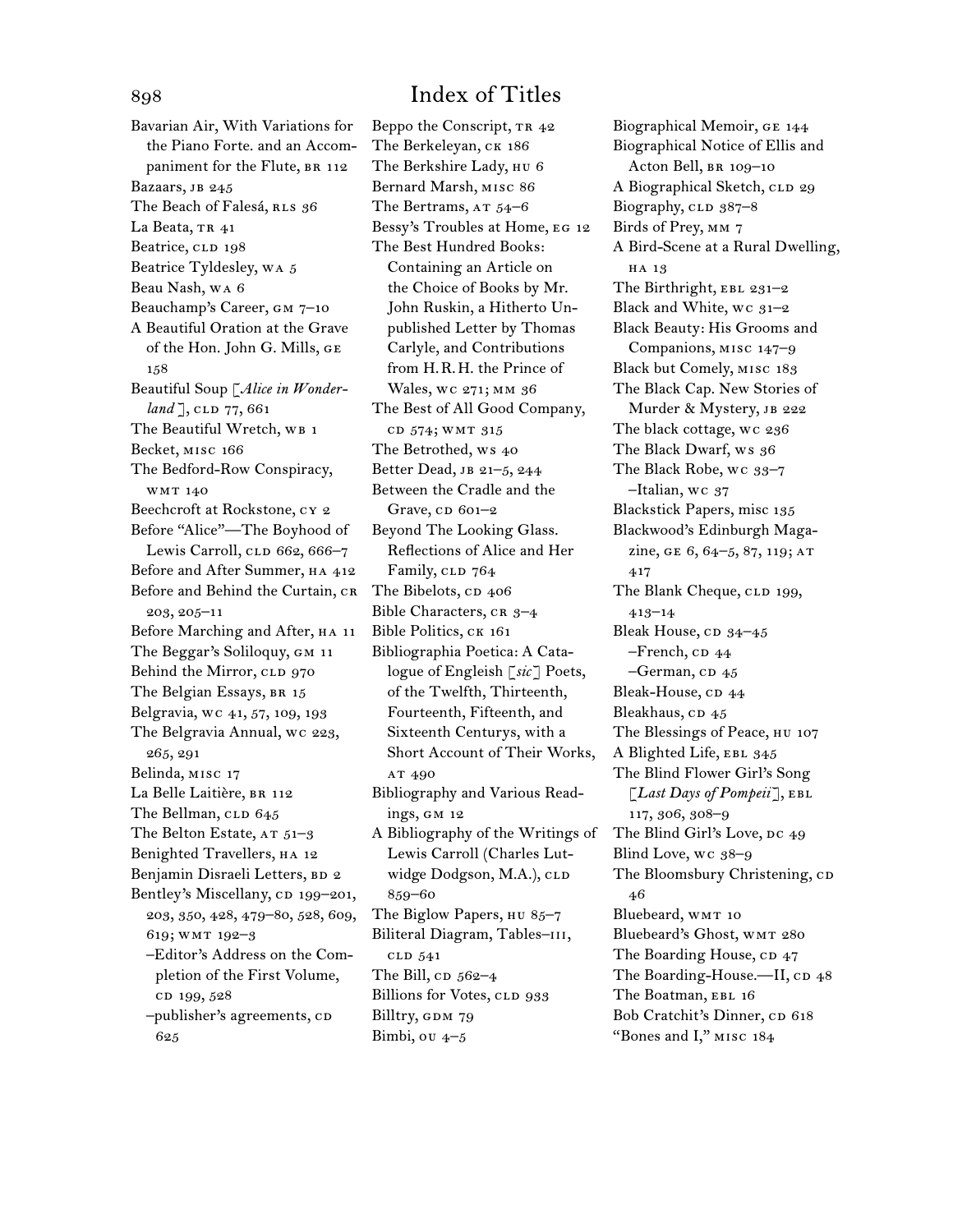A Book for a Corner, misc 80 The Book of Baby Beasts, HA 370 The Book of Baby Pets, HA 371 A Book of Drawings, WMT 25 The Book of France, HA 351 A Book of Golden Deeds of All Times and All Lands, cy 3 The Book of Nature and The Book of Man, CR 230 A Book of Remembrance: Being a short Summary of the Service and Sacrifice rendered to the Empire during the Great War by one of the many Patriotic Families of Wessex: The Popes of Wrackleford, co. Dorset, ha 349 The Book of Snobs, wmt 26–31 –French, wmt 30 –German, wmt 31 The Book of the Homeless (Le Livre des Sans-Foyer), HA 353 The Book of the Queen's Dolls' House, JB 223 The Book of the Queen's Dolls' House Library, JB 223 Book of Words, cp 756 A Book of Worthies Gathered from the Old Histories and now Written anew, cy 4 Book-Song: An Anthology of Poems of Books and Bookmen from Modern Authors, CLD 629–30 The Bookman, GM 109 –Dickens Centenary Number, cd 793 Books from the Libraries of Sir James Barrie and Mr Aldous Huxley together with the Personal Library of Mary Webb Consisting of only 30 Volumes, jb 264 Books from the Library of Sir James Barrie, JB 264 The Bookseller's Note, CLD 606

The Boots,  $CD$  562–4 Boots at the Holly-Tree Inn, CD 49–50, 424 Boscobel, wa 7 The Boston Dinner to "Boz," CD 530 The Bottle Imp, RLS 2 The Box Tunnel, CR 133, 183 The Boy David, JB 26-7 The Boy Joe and Samuel Weller from the Pickwick Papers of Charles Dickens, CD 404 The Boy Who Did Grow Up, JB 232 The Boy Who Would Not Grow Up, jb 142 The Boy's Own Paper, wc 244 Boyle Farm, wa 73 Boz on America: Being the Observations and Comment of Charles Dickens, Esq., on His Visit to the United States in the Year 1842, CD 51 The Boz Waltzes, As performed by Dodworth's Band, At the grand Festival Park Theatre, cd 737 The Bramleighs of Bishop's Folly, c<sub>L</sub> 8 A Brave Lady,  $pc$  10–13 Brave Words for Brave Soldiers and Sailors, CK 17 Bread upon the Waters, DC 14 The Brethren, misc 62 The Bride and Bridal Chamber, cp 545 The Bride of Lammermoor, ws 38 –annotation, at 491 The Bride's Chamber [Lazy Tour of Two Idle Apprentices], CD 253, 255, 545 A Bride's Tragedy, DC 15, 171 The Bridesmaid, MISC 93 Brief an Anthony Trollope, ge 163

A Brief History of the Lotos Club, ck 162 Brief Method of Dividing a Given Number by 9 or 11, CLD 200 Briefe an kleine Mädchen, cL 201 Briseis, WB 2 Brises du Soir, WMT 318 The British Museum, ck 176–7 British Sports and Pastimes,  $AT$ 428–34 The Briton's Home, National Song, EBL 307 Brochure Presented to Each Guest, and Report of the Proceedings at a Complimentary Dinner Given by Thomas Baker, Esq., Mayor of Manchester, to William Harrison Ainsworth, Esq., at the Town Hall, Manchester, September 15th, 1881, wa 64 A Broken Spell, CLD 416, 658-60 Brompton Road, S.W. Particulars and Conditions of Sale of the Important and Valuable Freehold Property, Comprising Three commanding Shops and Dwelling Houses, Known as Nos. 142, 144 & 146, Brompton Road, All Let on short Leases to responsible Tenants at low Rentals, Producing £440 per Annum. Which Will be Offered for Sale by Auction, by Messrs. Mabbett & Edge At the Mart, Tokenhouse Yard, Bank of England, E.C., On Thursday, the 30th day of June, 1892, at One o'Clock Precisely (unless Previously Sold by Private Contract), CR 231 Brontëana. The Rev. Patrick Brontë, A. B., His Collected Works and Life. The Works; and The Brontës of Ireland, br 113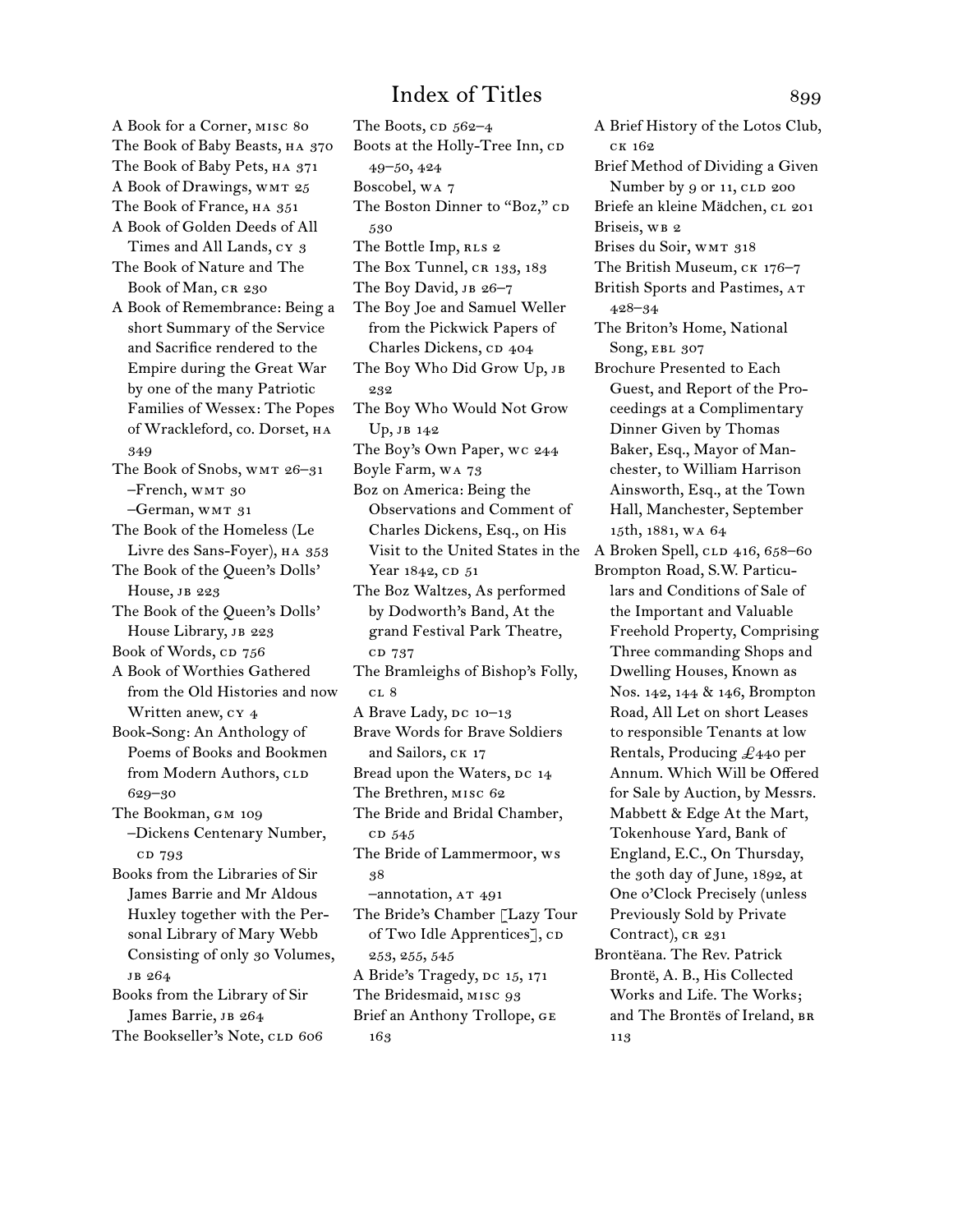The Brontës of Ireland, BR 113 The Brook Sings. Clear and cool, ck 195 Brother and Sister. Sonnets, ge  $14-15$ Brother Griffith's Story of a Plot in Private Life, wc 129 Brother in the Shadow, BR 120 Brother Jacob, ge 16–18, 88, 132 Brother Jonathan, CD 10, 292; EBL 69 The Brother's Wife, cy 17 Brown's Literary Omnibus, EBL 128 Bruno's Revenge, CLD 202-4, 662 A Budget of Paradoxes, CLD 986 The Budget of the Bubble Family, ebl 342 Budmouth Dears [Dynasts], на 361 Bulwer and Macready: A Chronicle of the Early Victorian Theatre, EBL 17 Bulwer's Drama of Richelieu As Presented by Edwin Booth, EBL 218 Bulwer's Miscellanies, EBL 32-3 Bulwer's Plays, EBL 18 Bumble's Courtship, CD 719 Bumblebee Bogo's Budget, CLD 992 A Bundle of Emigrants' Letters, c<sub>D</sub> 52 Bunyan's Pilgrim's Progress, ck 160 Burlerian Air, BR 112 Burlesque, WMT 279 Burlesques, WMT 32 Burlington House, CR 230 The Bush-Boys, misc 134 The Business of Pleasure, misc 186 But Isn't Kingsley Right After All? A Letter to The Rev. Dr. Newman from the Rev. F. Meyrick, ck 173

Buy My Flowers [*Last Days of Pompeii*<sup>7</sup>, EBL 306, 308-9

### C

The Cabinet, A Series of Familiar Rondos, on Favorite Airs, br 112 The Cabinet History of England, Scotland, and Ireland, ws 16 The Cabinet of History, ws 16 Cache-Cache, wc 107 The Caged Lion, cy 5 Cakeless,  $CLD$  964–5 Cakes and Ale, misc 89 Calderon, the Courtier, EBL 19–20, 131–4, 304 The Calf, на 370 The Call, GM 13 A Call to National Service, HA 14, 365–6 Caller Herring, A Favorite Scotch Air, Arranged with Variations, for the Piano Forte or Harp, br 112 Cambridge Prize Poems: Being a Complete Collection of the English Poems Which Have Obtained the Chancellor's Gold Medal in the University of Cambridge, EBL 280 Camera Craft, CLD 685 Can You Forgive Her?, AT 57-62, 268 The Canadian Monthly and National Review, wc 45 Le Capitaine du Vautour, MM 8 Le Capitaine Paul, EBL 226-7 The Captain of the School and Other Sketches, JB 28 The Captain of the Vulture, mm 8 Captain Rook and Mr. Pigeon, wmt 298–9, 302 The Captain's Last Love, wc 40–1 Cardinal Pole, wa 8

Cardinal Richelieu, EBL 319 *See also* Richelieu Les Carillons, cp 128 Carlavero's Bottle, CD 568 Carroll through the Viewfinder, cld 695 Carroll's Alice, CLD 746 Carroll's "The Ligniad"; An Early Mock Epic in Facsimile, cld 664 Carroll's Withdrawal of the 1865 Alice, CLD 780, 805–6 Casa Guidi Windows, misc 25 The Case of General Ople and Lady Camper, gm 14, 147, 153–7 A Case of Hernia, ge 158 The Case of Mr. Lionel Varleigh, wc 57 A Case of Spinal Disease and Nervous Prostration, ge 158 The Case of the Reformers of the Literary Fund,  $CD$   $655$ Cassell's Magazine, wc 131; HA 289 A Castaway, WMT 327 Castle-Croquêt, CLD 205, 669 Castle Dangerous, ws 39 The Castle of the De Stancys,  $HA$ 149, 151 Castle Richmond, AT 63-8 Catalogue of a Portion of the Unique Collection Formed by the Late "Lewis Carroll" (The Rev. C. Lutwidge Dodgson, M.A., Student of Christ Church, Oxford), CLD 954 Catalogue of an Exhibition at Columbia University to Commemorate the One Hundredth Anniversary of the Birth of Lewis Carroll (Charles Lutwidge Dodgson) 1832–1898, cld 813–14 Catalogue of Coins, Medals, etc.,

in the Museum of Art at the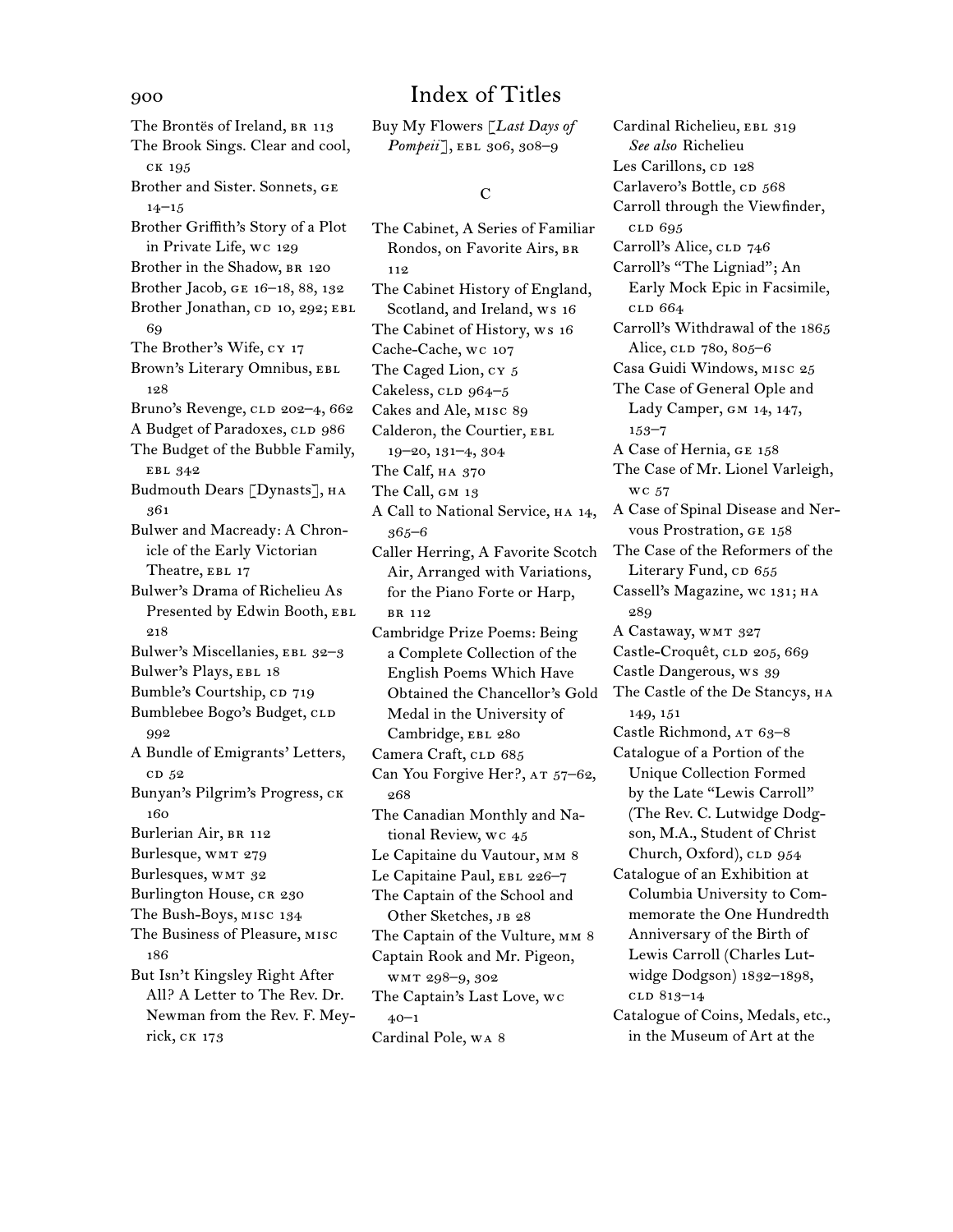Melbourne Public Library, AT 487

- Catalogue of Engravings and Etchings, the Property of the Late Rt. Hon. The Earl of Beaconsfield, K. G., BD 86
- Catalogue of Pictures and Objects of Art Belonging to Charles Dickens Sold by Messrs. Christie, Manson and Woods July 9, 1870, CD 825
- A Catalogue of Second-Hand Books and Books Reduced in Price,  $CLD$  972–3
- Catalogue of the Beautiful Collection of Modern Pictures, Water-Colour Drawings, and Objects of Art, of Charles Dickens Deceased, cp 787–8
- Catalogue of the Casts of Statues, Busts, and Bas-Reliefs in the Museum of Art at the Melbourne Public Library, AT 487
- Catalogue of the Collection of the Writings of The Revd. C. L. Dodgson ("Lewis Carroll") Forming part of the renowned Library of the late Sir R. Leicester Harmsworth, CLD 820
- Catalogue of the Furniture, Personal Effects and Library of the Late "Lewis Carroll" (Rev. C. L. Dodgson, M.A.), Author of "Alice in Wonderland," CLD 955
- Catalogue of the Interesting Library of Modern Books of the Late Wilkie Collins, Esq. Which will be Sold by Auction, by Messrs. Puttick and Simpson ... at Their Gallery, No. 47, Leicester Square, London, W. C., On Monday, January 20th, 1890, wc 332

Catalogue of the Library of Charles Dickens from Gadshill reprinted from Sotheran's 'Price Current of Literature' Nos. clxxiv and clxxv. Catalogue of His Pictures and Objects of Art sold by Messrs. Christie, Manson & Woods July 9, 1870. Catalogue of the Library of W. M. Thackeray sold by Messrs. Christie, Manson & Woods March 18, 1864 and Relics from His Library Comprising Books Enriched with His Characteristic Drawings reprinted from Sotheran's 'Price Current of Literature' No. clxxvii, cd 825

- Catalogue of the Library of the Late Celebrated Novelist William Harrison Ainsworth, Esq., wa 69
- A Catalogue of The Library of Thomas Hardy O.M. with Books and Autograph Letters, the Property of the late Mrs. Thomas Hardy, HA 420
- Catalogue of the Library of W. M. Thackeray  $...,$  cp  $825$
- Catalogue of the Library of W. M. Thackeray Sold by Christie's March 18th, 1864, wmt 349
- A Catalogue of the Writings of Charles Dickens in the Library of Harry Elkins Widener, CD 626
- Catalogue of Valuable Printed Books, Autograph Letters, Manuscripts, etc. comprising The Property of the late Sir James Matthew Barrie.... also First Editions of Barrie's Works, The Property of the Right Hon. Viscount Esher, JB 279
- Catalogues of the Objects of Ceramic Art and School of De-

sign at the Melbourne Public Library, AT 487 Catherine, WMT 33, 156 Catherine Carmichael, AT 69 Caught Napping, JB 29 The Cause of Freedom: Which Is Its Champion in America, the North or the South?, hu 7 The Cavalier, ws 44 Caxtoniana: A Series of Essays on Life, Literature, and Manners, ebl 21–2 The Caxtons, ebl 23–4 Cecil Castlemaine's Gage and Other Novelettes, ou 6 Cecil Castlemaine's Gage, Lady Marabout's Troubles, and Other Stories, ou 7 Celt and Saxon, gm 15–16 La Cenerentola, BR 112 The Cevennes Journal. Notes On A Journey Through The French Highlands, RLS 3 Chambers's Edinburgh Journal, GM 17 Chambers's Journal, ha 13, 114–17 The Chancellor and his Daughter, AT 494 The Chancellor of the Exchequer in Scotland: Being Two Speeches Delivered by Him in the City of Edinburgh on 29th and 30th October, 1867 [scrapbook $\rceil$ , BD 3 Chandos, ou 8 Change for the American Notes: in Letters from London to New York, cp 780 A Changed Man, The Waiting Supper, and Other Tales, Concluding with The Romantic Adventures of a Milkmaid, HA  $15 - 17$ The Channings, ew 1 Le Chant de Noël, CD 128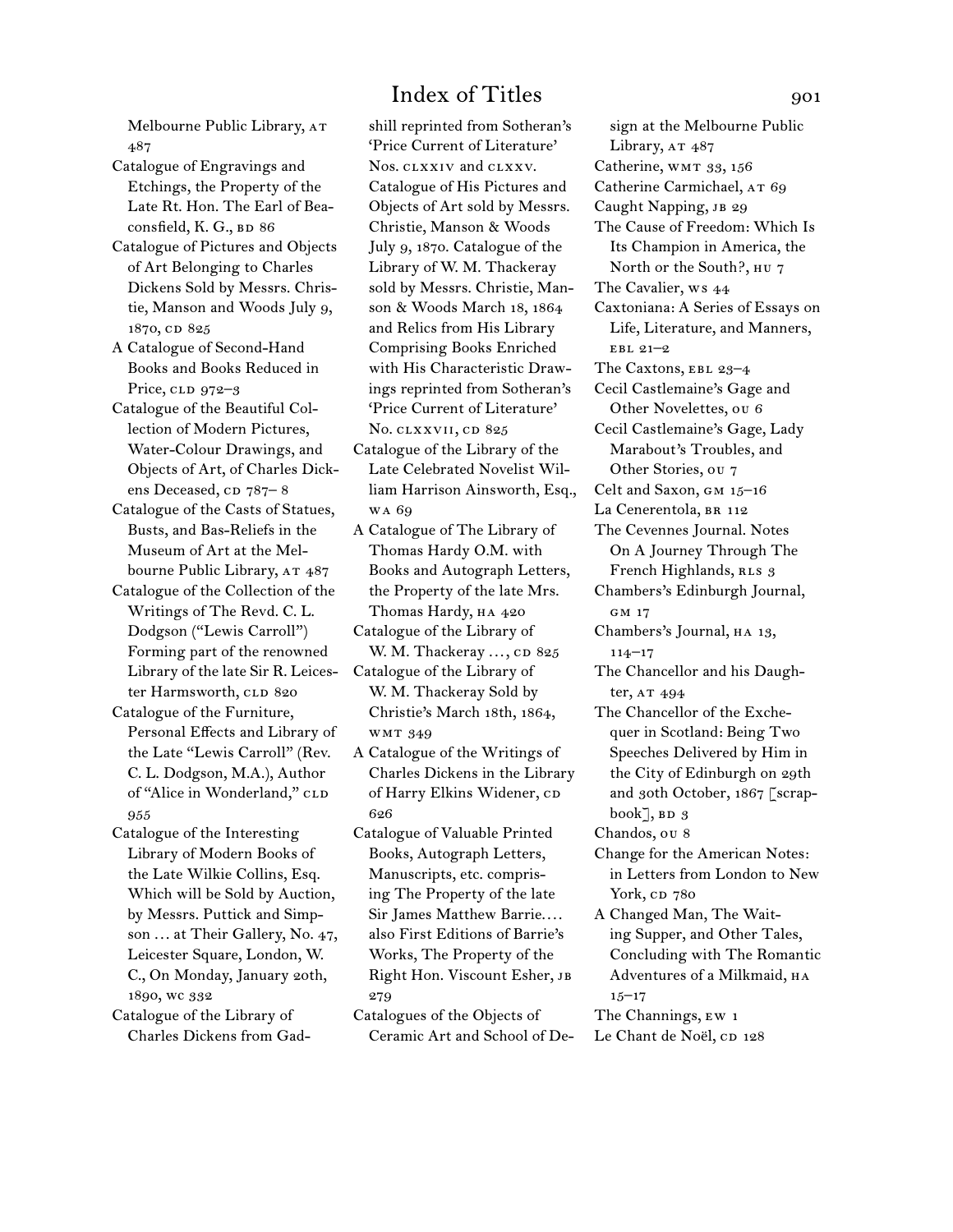Chantry House, cy 6 The Chap-Book, HA 55 The Chapbook, HA 22 The Chaplet of Pearls, cy 7 Chapters from Some Memoirs, misc 136 Character Sketches from Dickens, cd 716 Characters and Criticisms [rvw], AT 70 Characters Introduced and Principal Incidents in the Works of Charles Dickens, CD 507 The Characters of Charles Dickens Pourtrayed in a Series of Original Water Colour Sketches by Kyd, CD 712 A Charade, CLD 23, 206-7 Charade from "Alice in Wonderland," and "Through the Looking-Glass," CLD 708 Charity and Humor, WMT 34 The Charity of Charles Dickens. His Interest in the Home for Fallen Women and a History of the Strange Case of Caroline Maynard Thompson, CD 614 Charles Chesterfield, TR 6 Charles Dickens, CD 792 Charles Dickens [Horne], CD 808 Charles Dickens [Pichot], CD 131, 156–7 Charles Dickens [Sala], CD 657 Charles Dickens [Swinburne], misc 158 Charles Dickens, 1812–1870: An Anthology, cp 60 Charles Dickens and His Jewish Characters, CD 53 Charles Dickens and Maria Beadnell, co  $54-5$ Charles Dickens and The Begging Letter Writer, cp 535 Charles Dickens and the Stage. A Record of His Connection with

## 902 Index of Titles

the Drama as Playwright[,] Actor and Critic, cp 615 Charles Dickens as a Letter Writer, Poet, and Public Reader, CD 467 Charles Dickens as Editor, CD 56–7 Charles Dickens as I Knew Him. The Story of the Reading Tours in Great Britain and America (1866–1870), cp 799 The Charles Dickens Calendar: A Quotation from the Works of Charles Dickens for Every Day in the Year, CD 59 The Charles Dickens Dinner. An Authentic Record of the Public Banquet Given to Mr. Charles Dickens, at the Freemasons' Hall, London, On Saturday, November 2, 1867, Prior to His Departure for the United States, CD 533; EBL 281; AT 435 Charles Dickens, Esq., on the Late Execution [To the Editor of the Times],  $CD$  61 Charles Dickens on "The Condition of the Working Classes," c<sub>D</sub> 536 Charles Dickens. Some Personal Recollections and Opinions, cp 793 Charles Dickens to John Leech: Correspondence Now First Published, CD 64 Charles Dickens: The Public Readings, CD 63 Charles Dickens: The Story of his Life, cp 809 Charles Dickens' Book of Memoranda, cD 58 Charles Dickens' Letters to Charles Lever, CD 67 Charles Dickens' Original Autograph Copy of His Letter to Henry Colburn upon the

Controversy Occasioned by the Contribution of Walter Savage Landor to Pic Nic Papers, Together with a Note to Forster on the Subject, April 1st, 1841, c<sub>D</sub> 62

Charles Dickens' Uncollected Writings from Household Words 1850-1859, CD 65 Charles Dodgson and the Year of his death, CLD 767 Charles Frohman: an Appreciation, JB 240 Charles Frohman: A Tribute, jb 30, 240 Charles Frohman: Manager and Man, JB 240 Charles Kingsley [rvw of Charles Kingsley: His Letters and Memories of His Life], нu 8 Charles Kingsley [Letters to Macmillan], CK 170 Charles Kingsley and Wellington College, ck 18 Charles Kingsley, at the Dinner in His Honor, February 15, 1872, ck 179 Charles Kingsley. His Letters and Memories of His Life, ck 19–24, 186  $-*rvw*, *HU* 8$ Charles Kingsley, Novelist. A Lecture Delivered at Chester, on April 4, 1892, hu 90 Charles Kingsley's Advice About Betting at the Races and Other Times, CK 25 Charles Kingsley's American Notes: Letters from a Lecture Tour, 1874, ck 26

Charles Kingsley's Only Short Story, CK 27

Charles Lever: His Life in His Letters, CL 9 Charles O'Malley, CL 10-13

 $-Dutch, CL 13$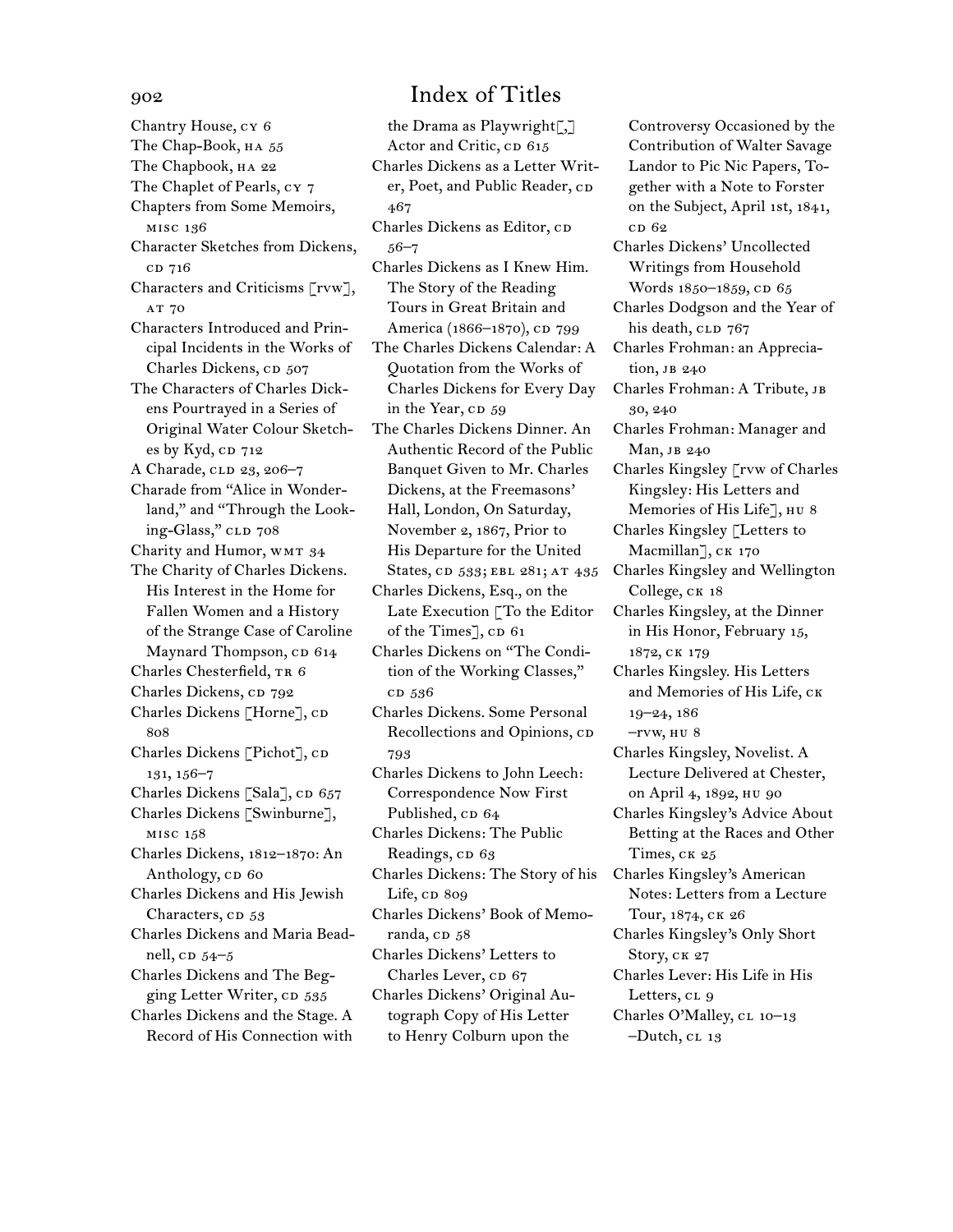Charles Reade, D.C.L., Dramatist, Novelist, Journalist. A Memoir Compiled Chiefly from his Literary Remains, CR 193-4 Charles Reade's Dramas. "It's Never Too Late to Mend" and "Drink," CR 229 Charles Stuart at Madrid, wa 47 Charlotte Bronté, BR 22 Charlotte Mary Yonge and Frances Martin, cy 49 Charlotte's Inheritance, mm 9 La Chasse au Snark, CLD 348-9 Cheap Clothes and Nasty, CK 8, 28–9 Cheap Edition of the Novels and Tales of Sir Edward Bulwer Lytton, Bart., EBL 25 Cheap Edition of the Works of Mr. Charles Dickens, cp 68-71, 397 Checkmate, CLD 639 Les Chefs-d'Oeuvre de Ch. Dickens, cp 72 The Chest of Cigars, WMT 35 Cheveley, ebl 343–4 –Swedish, ebl 344 Chikkin Hazzard [*Foul Play*], cr 216 The Child of Urbino, ou 9 Child-Pictures from Dickens, CD 73 The Child-Wife from the David Copperfield of Charles Dickens,  $CD 154-5$ A Child's Dream of a Star, CD 74–7 A Child's Garden of Verses, RLS 4–5 A Child's History of England, cp 78– 82 A Child's Journey with Dickens, c<sub>D</sub> 828 The Child's Story, CD 627 The Childe of Godesberg, WMT 340

Childhood, misc 47 Childhoods [*sic*] Regret, ebl 313 Children in Theatres, CLD 208 The Children of Night, EBL 148-9 Children of the Ghetto, misc 187 Children Should be Either-Handed [broadside],  $CR_5$ A Children's Hospital in War Time, jb 246 Children's Poetry, DC 16 Chillianwallah, gm 17–18 The Chimes, cp 83-91, 126, 128, 738–9, 734  $-Dutch$ , cp  $89-90$ -German, CD 91 The Chimes! [broadside], CD 789 The Chimes of some Bells, that rang an old year out, & a new year in, cp 734 The Chimes Quadrille, CD 710–11 The Chimes. Jullien's Chimes Quadrilles, cp 730 Chips from Thackeray, WMT 36 A Choice in Life, cy 8 Choice Stories from Dickens' Household Words, cp 794, 817–18 Chops the Dwarf,  $CD$  92,  $572-3$ Chosen Poems of Thomas Hardy, ha 235 Christ Church Gaudy [menus and seating plans], CLD 956-7 The Christian Socialist: A Journal The Christmas Stories of Charles of Association, ck 161 A Christian Woman: Being the Life of Madame Jules Mallet Née Oberkampf, DC 176 Christian Year, cy 31 Christian's Mistake, DC 17-18 Christie Johnstone, CR 6-13, 226 Christmas at Thompson Hall, AT 71–4, 373 Christmas Books, cp 93 Christmas Books, wmt 37, 156 The Christmas Books of Mr. M. A. Titmarsh, WMT 38

105–15, 118, 121–4, 126, 128, 695, 742, 759, 811  $-$ German, CD 123-4 A Christmas Carol [Kingsley], ck 161 The Christmas Carol, CD 119 A Christmas Carol in Prose, CD 104, 116–17, 120 A Christmas Carroll, 1930, CLD 209 Christmas Day at Kirkby Cottage,  $AT 75-6$ A Christmas Ghost-Story, ha 18 Christmas Greetings. <From a Fairy to a Child>, CLD 210 Christmas Greetings from the Colby College Library With best wishes for the New Year, ha 19 The Christmas Hirelings, MM 10 Christmas in the Elgin Room. British Museum: Early Last Century, ha 20–1 Christmas in the Frozen Regions, cp 585, 664 The Christmas Number of the Masonic Magazine, AT 69 Christmas Stories, cD 125-8, 224, 534  $-Danish$ , CD 127  $-$ French,  $CD$  128 Dickens, cp 499–500 Christmas Storms and Sunshine, EG 1, 47 Christmas Supplement to the Illustrated London News, at 259 A Christmas Tree, CD 129 Christmas With Lewis Carroll, cld 751 The Chronicle of the Drum, WMT 39–40, 210 The Chronicles of Barsetshire, AT 77

A Christmas Carol, cp 94-103,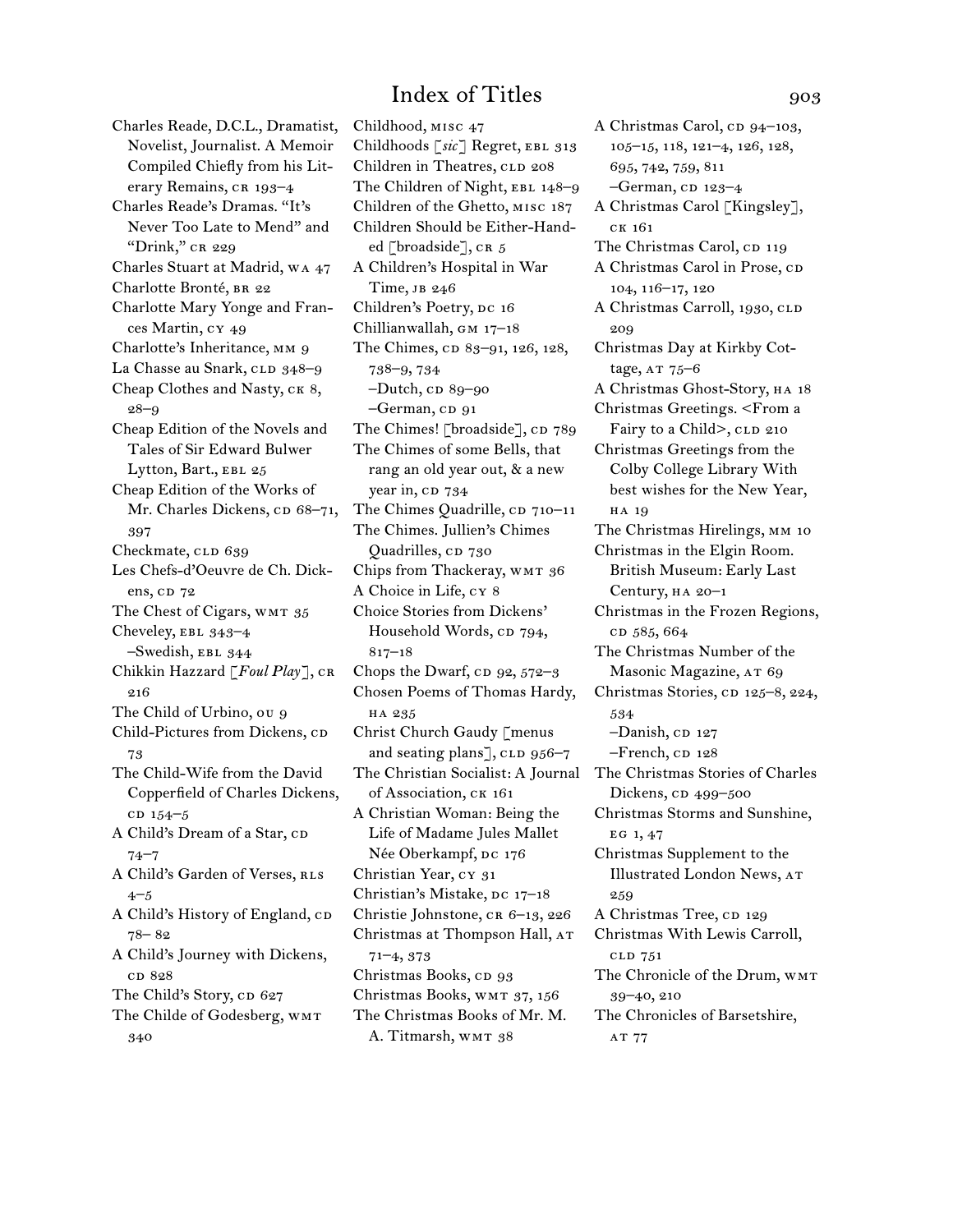The Chronicles of Clovernook; with Some Account of The Hermit of Bellyfulle, misc 90 Chronicles of the Canongate, ws 5–7 –Second Series, ws 6–7 The Church and the Wedding, ha 22 A Church Romance. Circa 1835, ha 23 The Church versus Malthus, CK 161 Cicero as a Man of Letters, at 78 Cicero as a Politician, AT 79 The Cilician Pirates, GDM 47 The Cipher Alice, CLD 983 [Circular asking for the return of poorly printed copies of the Sixtieth Thousand of Through the Looking-Glass], CLD 229 *See also* Advertisement Circular Billiards, CLD 211-13, 607 [Circular disavowing any connection with a pseudonym or with any book not published under the name Dodgson], CLD 228, 820 Circular disclaiming connection with Lewis Carroll, CLD 820 Circular regarding obtaining appointments for Mr. T. J. Dymes and his family, CLD 220, 820 [Circular requesting addresses of Stationers who might sell the Stamp-Case and "8 or 9 Wise Words"], CLD 224–5 [Circular seeking a Clergyman to assist C. S. Collingwood], CLD 223 [Circular seeking a summer job for a cousin],  $CLD$  222 [Circular to friends about governess situations], CLD 221

## 904 Index of Titles

[Circular to friends in behalf of an Oxford Graduate [T. J. Dymes] in distress, cLD 220, 820  $\ulcorner$  Circular to hospitals $\urcorner$ , CLD 226–7 [Circular to ladies requesting recommendations for plays to be included in an edition of Shakespeare for girls], CLD 215–16 [Circular to lady readers concerning an expurgated edition of Shakespeare's plays suitable for girls],  $CLD$  217–18 [Circular to mathematical teachers], CLD 214 [Circular to the Dramatic Profes $sion$ ],  $CLD$  219 [Circular to the Vice-Chancellor and Proctors of Oxford University concerning Examinations], cld 633 The Circus Girl [rvw], JB 263 City Life in the Last Century, wa 28 The Civil Service [rvw], AT 80 The Civil Service as a Profession, at 81–2, 130 The Civil War in America. An Address at the last meeting of the Manchester Union and Emancipation Society. By Goldwin Smith [rvw], AT 83 Clara,  $CD$  741 Clara in Blunderland, CLD 907 The Claverings, AT 84-8 Clear and Cool, ck 191–3, 195, 209 The Clergyman's Confession, wc 289 Clergymen of the Church of England,  $AT89$ La Cloche du Tocsin, cp 72 The Cloister and the Hearth, CR 14–21, 58

Clopton Hall, eg 71–2 A Cloud and Its Silver Lining, misc 152 Clouds and Sunshine, CR 22-6 The Cloven Foot, cd 750; mm 11 The Club, misc 133 The Club-Night, wc  $305;$  cD  $534$ , 591 The Clue of Life, cy 12 Clytemnestra, The Earl's Return, The Artist, and Other Poems, misc 109 Cockney Travels, wmt 41–2 Le Coeur du Marchand, CD 561 Col. Rob. G. Ingersoll's Oration at His Brother's Funeral, ge 158 Cola Monti, DC 19, 122 The Colby Mercury, ha 109 The Collected Letters of Thomas Hardy, HA 24 Collected Papers, CD 130 Collected Poems, ge 19 Collected Poems, RLS 6 The Collected Poems of Dora Sigerson Shorter, gm 180 Collected Poems of Thomas Hardy,  $HA 25-6$ Collected Short Stories, AT 90 The Collected Verse of Lewis Carroll, CLD 230 The Collected Verse of Lewis Carroll (The Rev. Charles Lutwidge Dodgson), CLD 231-2 A Collection of Books from the Library at Max Gate, HA 423 A Collection of Letters of [W. M.] Thackeray, 1847–1855, wmt 43–5 A Collection of Tracts, Originally Published Separately, and in the Christian Guardian, BR 97 A College Breakfast-Party, ge 20–1

College Echoes, JB 32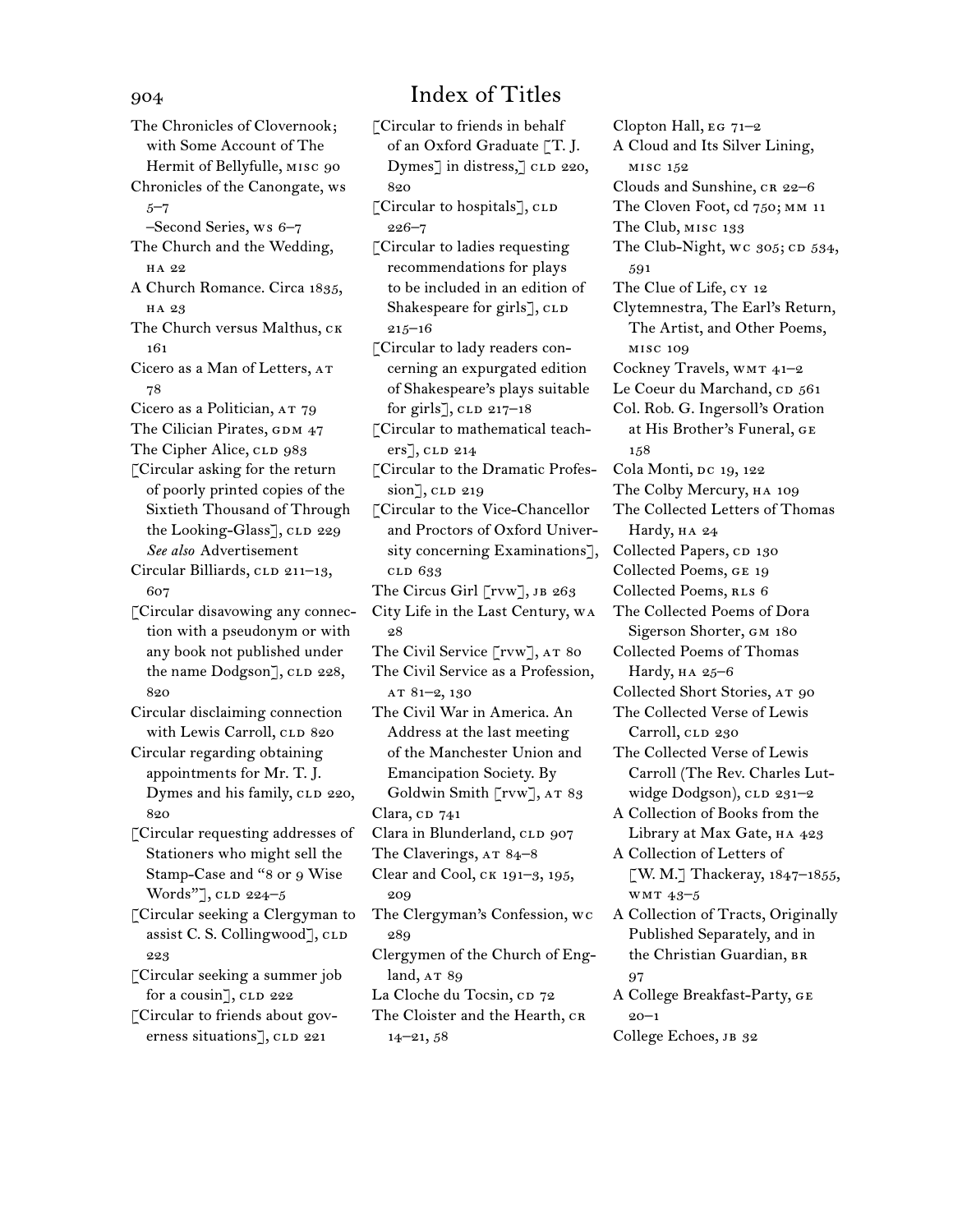College Rhymes, CLD 198, 485-6, 634, 820  $-$ Prologue, CLD  $455$ Combat des Trente, wa 66 The Combat of the Thirty, wa 66 The Comedies of Harold Chapin, jb 226 Comedy, cr 183, wmt 280 The Comic Almanack and Diary, misc 128 The Comic Almanack For 1839, wmt 221 The Comic Almanack for 1840, wmt 20 Comic Tales and Sketches, wmt 46–7 The Coming Man.... Letters Contributed to Harper's Weekly, CR 5, 27-8 The Coming of the Spring, DC 172 The Coming Race, EBL 26-8 Comme le fit R.L. Stevenson, RLS 42 Commemoration of the Centenary of the Birth of James Russell Lowell, Poet, Scholar, Diplomat, Born in Cambridge, Mass., February 22, 1819, Died in Cambridge, August 12, 1891, jb 218 Commemorative Addresses on Andrew Lang by W. P. Ker and on Arthur Woollgar Verrall by J. W. Mackail. Award of the Edmond de Polignac Prize. Thursday, November 28th, 1912, jb 250 The Commentaries of Caesar, AT  $91 - 3$ Commentaries on the Life and Reign of Charles the First, King of England, BD 79 Common Sense Treatment of Diphtheria and Croup, ge 158 A Common Story, DC 149 Companion to Mr. Kingsley's

"Glaucus," Containing Coloured Illustrations of the Objects Mentioned in the Work, Accompanied by Descriptions, ck 218 Companion-Guide to the Exhibition Alice at Longleat, CLD 782 The Comparative Trilby Glossary, GDM 34 Compassion [Royal Society for the Prevention of Cruelty to Animals centenary], HA 27-33 The Complete Illustrated Works of Lewis Carroll, CLD 233 The Complete Poems of Anne Brontë, BR 2 The Complete Poems of Charlotte Brontë, BR 16 The Complete Poems of Emily Jane Brontë, BR 100-1 The Complete Poems of Thomas Hardy, на 34-5, 300 The Complete Poems of W. M. Thackeray, WMT 48 The Complete Poetical Works of Thomas Hardy, HA 36 The Complete Sylvie and Bruno, cld 524 A Complete Transcript of The Leyland Manuscripts, Showing the Unpublished Portions from the Original Documents In the Collection of Col. Sir Edward A. Brotherton, BR 121 The Complete Works of Lewis Carroll, CLD 234 Concerning Jude the Obscure, на 363 Concerning Men and Other Papers, DC 20 Concerto No. 1. for the Piano Forte, With Accompaniments for a Full Orchestra, BR 112 Concession to the Celt, GM 19 Condensation of Determinants, Being a New and Brief Method

for Computing Their Arithmetical Values, CLD 235 The Condition of the Poor, CD 536 The Condition of the Working Classes, CD 536 A Confession, JB 241 Confessions and Observations of Sir Edward Lytton Bulwer, EBL 276 The Confessions of a Prime Minister, ebl 292 Confessions of a Water-Patient: In a Letter to W. Harrison Ainsworth, EBL 29 The Confessions of an Attorney, c<sub>D</sub> 673 The Confessions of Con. Cregan: The Irish Gil Blas, cl 14-16 The Confessions of Fitz-Boodle, wmt 49 The Confessions of Harry Lorrequer, cl 17-21 The Confirmed Valetudinarian, EBL 30 Coningsby,  $BD$   $4-8$  $-Dutch, BD 8$ Conrad in Quest of His Youth, jb 242 Considerations on the Best Means of Affording Immediate Relief to the Operative Classes in the Manufacturing Districts, w<sub>A</sub> 9 Considerations on the Copyright Question. Addressed to an American Friend, wc 42 The Conspiracy, EBL 210-16, 219 The Constable de Bourbon, wa 10 Contarini Fleming, BD 9-11 The Contemporary Review, JB 171 Les Contes de Ch. Dickens, cD 131 Contes de Noël, cp 128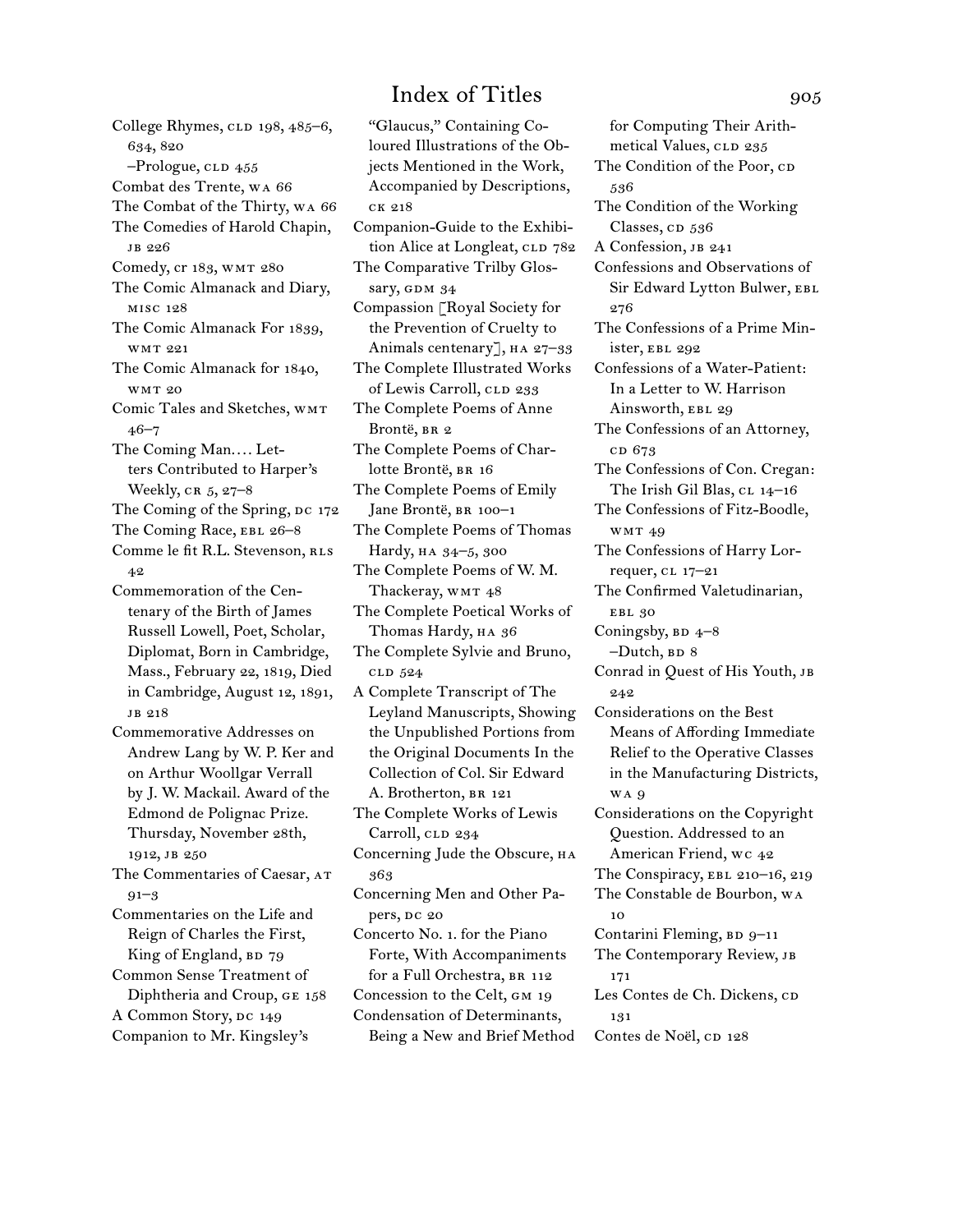Contrast Between 1852 and 1860, c<sub>D</sub> 144 Contrast Between 1852 and 1883, c<sub>D</sub> 146 Contredanses Variees, br 112 The Contributions of George Meredith to The Monthly Observer, January – July 1849, GM 20 Contributions to "Punch" (Not Previously Reprinted), WMT 50 Contributions to the Morning Chronicle, WMT 51 The Convergence of the Twain, ha 37– 8, 362 The Conversations of Padan Aram, jb 227–8 Conversations with an Ambitious Student in Ill Health, EBL 248 Conversations with an Ambitious Student in Ill Health: With Other Pieces, EBL 31 Conversations with Hardy, HA 335 Co-operation applied to Agriculture, ck 161 Co-operative Ideas of Laissezfaire, HU 9 Co-operative Stores in England, hu 82 The Co-operator, HU 93 Coote's No Thoroughfare Galop, cd 714 Copenhagen Air, BR 112 Copperfield's Golden Rules, CD 153 [Copy of a Reply to a Letter from George Frederick Young,  $Esq.$ ], BD 12 Copy of Letter [to Sir Edwin Landseer], CD 132 Corelli's Fourth Solo, br 112 Corneille and Racine, TR 35 Cornelius O'Dowd upon Men and Women and Other Things in General, CL 23

The Cornhill Gallery, Containing One Hundred Engravings from Drawings on Wood, (Being Designs for the Illustration of "The Cornhill Magazine."), wmt 281, 312 The Cornhill Magazine, CLD 754, 765, 950, 976; ge 16; ha 9, 202, 245; wmt 42, 128, 130, 238–9, at 82, 395 –illustrations, wmt 312; at 438 Coronation Anthem, BR 112 Correspondence from the Seat of War in Italy, GM 21 The Corsair. A Gazette of Literature, Art, Dramatic Criticism, Fashion and Novelty, WMT 282 Cottage Poems, BR 114 Count Alarcos,  $BD$  28,  $61-2$ Count Robert of Paris, ws 39 "The Count's" Adventures, WMT 52 The Countess and the Dancer, cr 29 A Country Life, CD 515 The County Palatine of Chester Illustrated, hu 106 Courage [Rectorial Address at St. Andrew's University], JB 31-9 The Courier of Lyons, CR 131, 189–91 Le Courrieur de Lyon, CR 217 The Course of True Love Never Did Run Smooth, CR 30-4 The Court and the Stage, CR 204 Court Circular, CLD 474–5 The Courting of T'Nowhead's Bell, jb 257 The Courtship of Susan Bell, AT 94 The Cousin from India, DC 160 Cousin Henry, AT 95-9 Cousin Phillis, GDM 47 Cousin Phillis And Other Tales, eg 2

Cox's Diary, wmt 20, 83 Cranford, EG  $3-8$ ,  $85$ Cream, CR 35 Creators of Wonderland, CLD 836 Cremona Violins. Four Letters Descriptive of Those Exhibited in 1873 at the South Kensington Museum. Also Giving the Data for Producing The True Varnishes Used by the Great Cremona Makers, CR 36 Crichton, wa 11–12, 74 Cricket, JB 40 The Cricket on the Hearth, CD 126, 128, 133–43, 732, 735, 760, 766, 769, 775, 779 -German, cp 142  $-$ Swedish, CD 143 The Cricket on the Hearth. A Literary Monthly,  $CD$  715 The Cricket on the Hearth Polka, cd 731 The Cricket Polka,  $CD 731-2$ The Critic, ha 334, wmt 234 Critical and Miscellaneous Essays of Sir Walter Scott, Bart. Collected by Himself, ws 8 The Critical and Miscellaneous Writings of Sir Edward Lytton Bulwer, EBL 32-3 Critical Studies, ou 10 Cromwell's Dream, ebl 210–11 The Crooked Stick, misc 20 Croquêt Castles, CLD 236, 607 The Cross Roads, cy 8 The Crossed Path, wc 26–7, 29 Crossing the Bar, misc 165 The Crown of Love, gm 22 The Crown of Wild Olive. Three Lectures on Work, Traffic, and War. By John Ruskin [rvw], AT 100 The Cruise of the Betsey, CK 223 The Cruise of the Julia, CK 229 Cry of the Homeless, ha 14, 352–3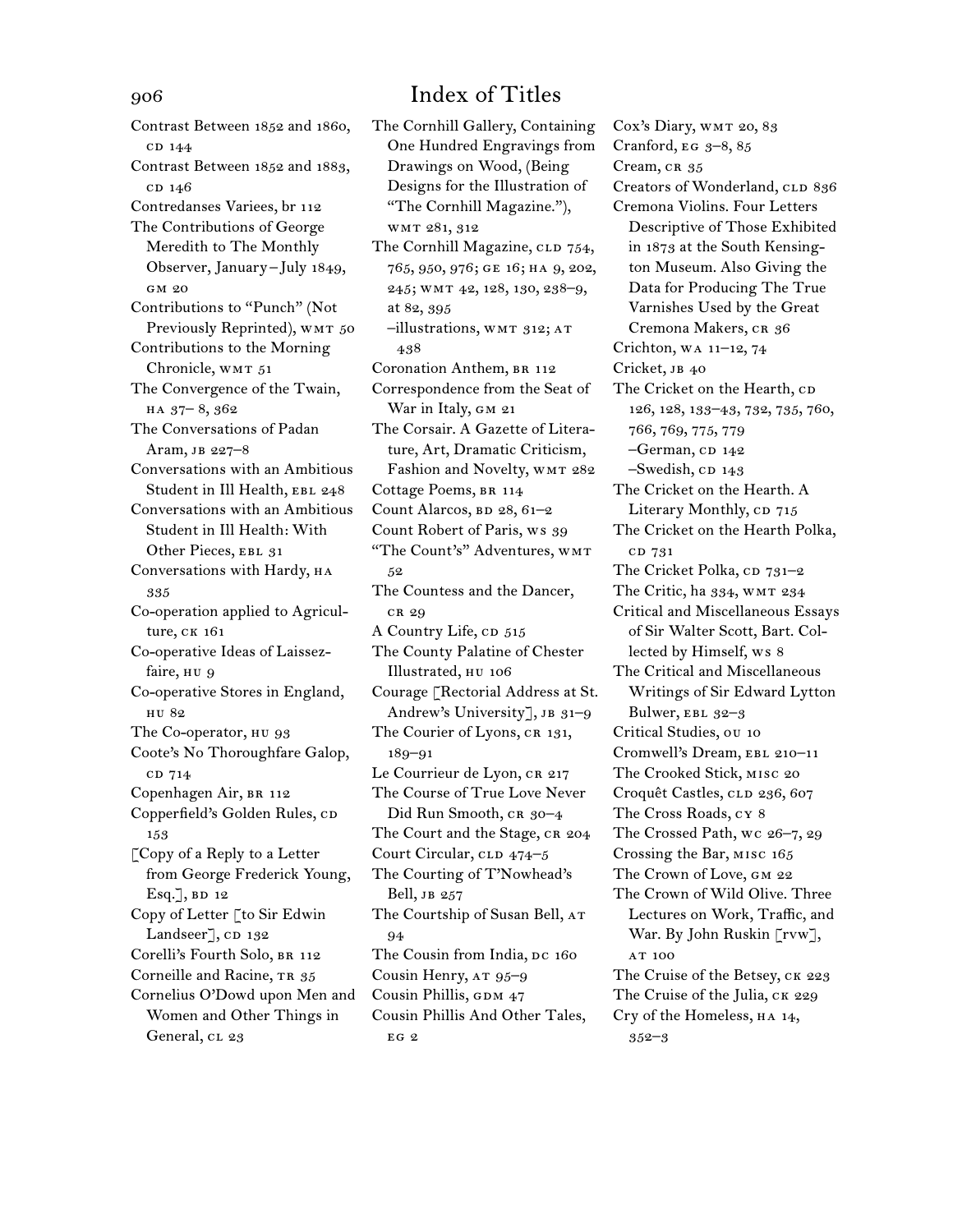Crystals from Sydenham, wmt 341 La Cuisinière Poétique, WMT 318 A Cure for the Ministerial Gallomania,  $BD$  21–2 Curiosa Mathematica. Part I. A New Theory of Parallels, CLD 237–41 Curiosa Mathematica. Part ii. Pillow-Problems Thought Out During Sleepless Nights, CLD 242 Curiosa Mathematica. Part ii. Pillow-Problems Thought Out During Wakeful Hours, CLD 243 Curiosissima Curatoria, CLD 244 Curiosities of Literature, BD 80, 87 A Curious Dance Round a Curious Tree, cp 144–6 The Curious History of a Butterfly, ck 229 Current Literature, ha 302 The Curse of Militarism, HA 356 The Custom of Dunmow, wa 15 Cynic's Epitaph, ha 295

### D

The Daily News, CD 297; CR 76 The Daily Telegraph, JB 254; WC 324 Daily Thoughts, CK 30-1 The Daltons,  $CD$  363;  $CL$  24–30 Damascus and Palmyra: A Journey to the East. With a Sketch of the State and Prospects of Syria, under Ibrahim Pasha, wmt 265 La Dame de la Halle, CR 109-11 Dame Durden, Little Woman from the Bleak House of Charles Dickens, CD 43 Daniel Deronda, ge 22–31, 160 La Dansomanie, BR 112

The Danvers Papers, cy 9 Darius Codomannus, BR 17 A Dark Night's Work, eg 9–10 Darnley, EBL 47 Darun Sarn (Youth's Weekly), cld 147 Davenport Dunn, cl 31-3 David: Four Sermons Preached before the University of Cambridge, CK 32 David: Five Sermons, CK 33 David Copperfield, cp 147-61, 699, 741, 743 Charles Dickens & Maria Beadnell correspondence re, CD 55  $-$ French, CD 156–7  $-$ German, CD 159 –Italian, cp 160  $-$ Swedish, CD  $161$ David Copperfield den Yngres, från Blunderstone Rookery, cD 161 David Livingstone, HU 10 The Day and the Hour. A Sketch of the Future, Extracted from the Bible. By Captain W. A. Baker  $\lceil \text{rw} \rceil$ , AT 101 The Day of the Lord, CK 161 The Day Will Come, mm 12 A Day with Charles Dickens, CD 574 A Day with Lord Lytton, EBL 34 A Day's Ride: A Life's Romance, cl 34–6 The Days of Childhood, нu 108 The Days of Philip and Mary, wa 8 The Days We Live In, misc 61 De Regno Daniae et Norwegiae, Insulisq adjacentibus: juxta ac de Holsatia, Ducatu Sleswicensi, et finitimis provincijs, Tractatus varij, AT 493 The Dead Alive, wc 43–5

The Dead Secret, wc 46–54 –French, wc 53 –Swedish, wc 54 Dead-Sea Fruit, mm 13 Dealings with the Firm of Dombey and Son, Wholesale, Retail, and for Exportation, cD 187–9 *See also* Dombey and Son The Dean's Daughter, misc 61 Dear Brutus, jb 6, 41–2, 152 Dear Young Friends, CLD 363-4 'Dearest Emmie': Thomas Hardy's Letters to His First Wife, ha 39–40 The Death of Nelson, EBL 210-11 The Death of OEnone, Akbar's Dream, and Other Poems, misc 167 Death of Poor Jo, cp 618 Death of Samuel Pickwick, CD 697 Death of the Authoress of "Jane Eyre," BR 25 Death of the Laird's Jock, ws 47 A Decade of Italian Women, TR 43 December Tales, wa 13 The Deemster, misc 44 Deep in the slumber of the sleeping babe, BD 76 The Defence of Ely, CK 52 A Defence of Jude the Obscure, ha 41 The Deliverance, cp 676–8 Delmour; or, A Tale of a Sylphid. And Other Poems, EBL 35 The Demeanour of Murderers, c<sub>D</sub> 162 Demeter and Other Poems, misc 168 Denis Duval, wmt 53–6 –plates, wmt 281, 312 Denkwürdigkeiten Joseph Grimaldi's, CD 558 Derby Day and Other Adventures, BR 39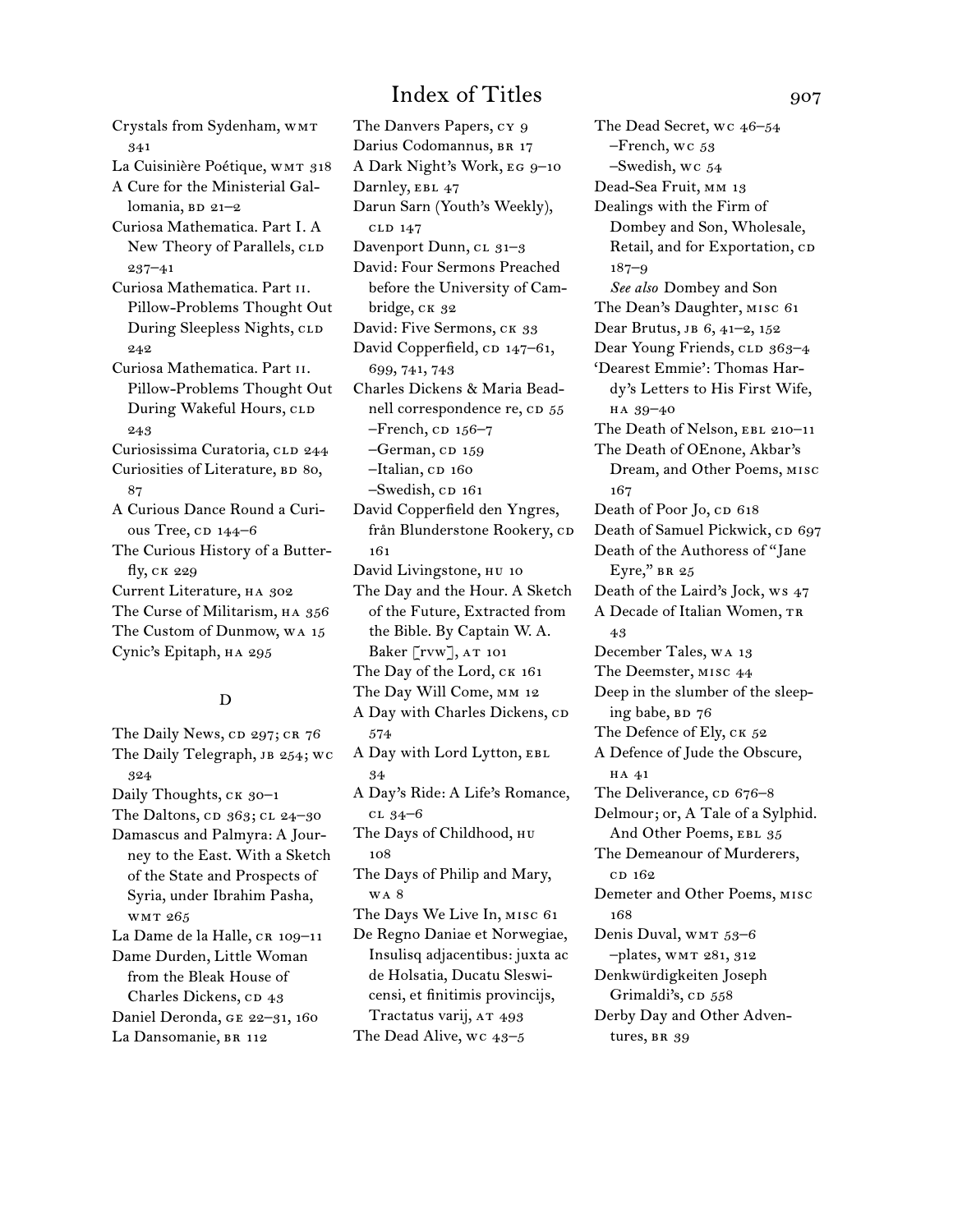Le Dernier des Barons, EBL 123 Des Reisenden Erzählung von einem schauerlich seltsamen Bett, wc 236 The Descent of Man, and Selection in Relation to Sex, misc 49 Description of the Engraving Entitled a Scene at Abbotsford, ws 47 Description of the Torch-Light Procession in Lancaster, On the Marriage of H.R.H. the Prince of Wales  $\lceil 1863 \rceil$ , CD 545 The Deserted Parks, CLD 245 Deserted Village, CLD 245 The Designs for the Snark, CLD 341–2 Desperate Remedies, HA 42-7 The Detective Police, CD 247, 249–51, eg 61 Una Deuda de Juego, cD 494 Les Deux Destinées, wc 240 Developments Unlooked For, cy 28 Devereux, ebl 36–42  $-$ French, EBL  $41$ –Swedish, ebl 42 Devonshire Waltz, BR 112 [Diagrams for Symbolic Logic], cld 538 Dialect in Novels, ha 381 Dialogue of Humpty and Alice, cld 882 The Dialogue of Humpty Dumpty and Alice, CLD 882 Diana of the Crossways, gm 23–8 The Diaries of Lewis Carroll, CLD  $246 - 7$ *See also* Lewis Carroll's Diaries The diary, eg 39 Diary and Notes of Horace Templeton, Esq. Late Secretary of Legation at  $\frac{m}{12}$ , cl 37 The Diary of C. Jeames de la Pluche, Esq., WMT 152

Dickens, cp 546 Dickens & Democracy, cp 536 Dickens and America: Some Unpublished Letters, CD 163 Dickens and Talfourd, CD 537 Dickens and the Carpenter, CD 164 Dickens As a Speaker, CD 469–70 The Dickens-Collins Christmas Stories Comprising No Thoroughfare and The Two Idle Apprentices, wc  $273$ , CD  $165-6$ A Dickens Friendship Told in His Own Letters, CD 167 Dickens in Italy: A Letter to Thomas Mitton written in 1844 and now published for the first time, cD 168 The Dickens-Kolle Letters, CD 169 Dickens Memento, cp 796 Dickens on Mr. Thackeray, wmt 347 Dickens on Religion. To the Students of the University [broadside], cp 805 Dickens Pictures by Contemporary Artists In Van Dyke Gravure, cp 717 The Dickens Reader, CD 170 The Dickens Reciter, CD 171 Dickens to His Oldest Friend: The Letters of a Lifetime from Charles Dickens to Thomas Beard, CD 173 Dickens v. Barabbas, Forster Intervening, cp 658 Dickens' Short Stories, CD 172 Dickens' Working Notes for His Novels, CD 174 Dickens's Children, CD 767 Dickens's First Publisher. Correspondence with John Macrone, CD 175 Did He Steal It?, AT 102-4, 269 Died Happy,  $pc$  21–2

Dietro lo specchio, cld 174 Digging for Hidden Treasure, CR 192 A Dinner at Poplar Walk, CD 176–7 Dinner Given in Honour of M. Anatole France at the Savoy Hotel, December 10, 1913, HA 357 Dinner to Mr. Charles Dickens. Freemasons' Tavern. Saturday, November 2nd, 1867. Glees and Madrigals, cp 798 Diogenes in London as Written by Robert Louis Stevenson and Printed for the First Time from the Original Manuscript by Edwin & Robert Grabhorn for John Howell, RLS 7 A Diplomate on the Fall of the First Empire, cy 10 The Dirge of Bourbon, wa 62 Discipline, and Other Sermons, ck 34 Discours Prononcé dans la Séance Annuelle de la Société de l'Histoire de France le 7 Mai 1867, dc 151 Discussion after First Saturday Matinee of "Alice," CLD 759 A Discussion of the Various Methods of Procedure in Conducting Elections, CLD 249 The Disowned, EBL 43-5 –Swedish, ebl 45 A Disputed Point in Logic, CLD 250, 985 Dissipations at Uffington House: The Letters of Emmy Hughes, Rugby, Morgan County, Tennessee, July 5, 1881 –July 15, 1887, hu 98 The Distracted Preacher, HA 358–60 The Distracted Young Preacher, ha 48–50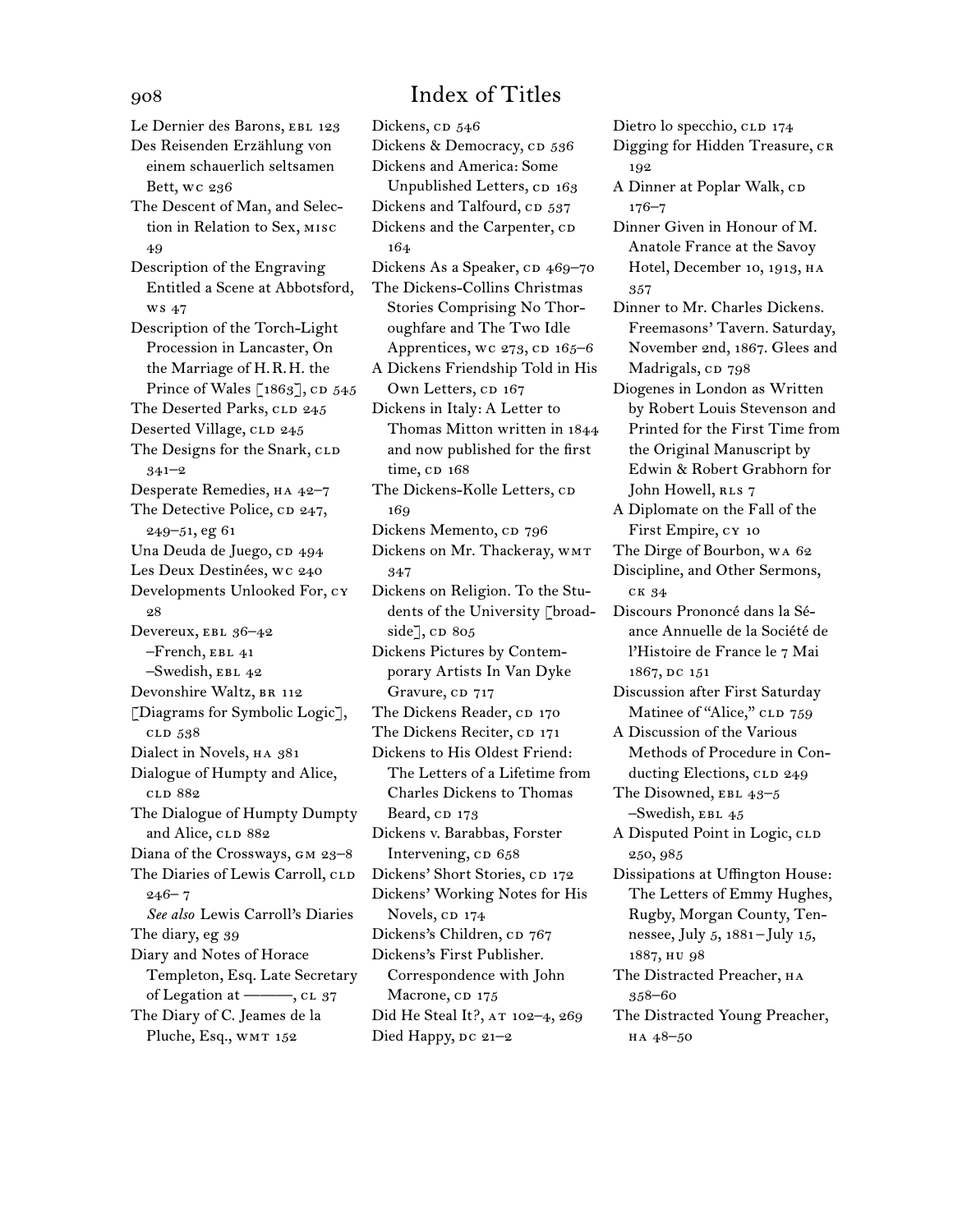Diversions and Digressions of Lewis Carroll, CLD 380 *See also* The Lewis Carroll Picture Book Divisibility by Seven, CLD 251 Dr. Birch, WMT 37 Doctor Birch and His Young Friends, WMT 57-61 Dr. Jekyll and Mr. Hyde, RLS 8 Doctor Marigold, cp 178–9, 663 Dr. Marigold's Prescriptions, cp 180, 539–41 Doctor Thorne, AT 77, 105-8 Dr. Wortle's School, AT 109-12 The Dodd Family Abroad, CL 38–42 Dodgson-Carroll: A Dual Character, cld 750 Den Döfve Mannen och den Blinda Hustrun, CD 334 A Dog of Flanders, ou 50 A Dog of Flanders, and Other Stories, ou 11 Dogs: A Plea on Their Behalf, ou 12 The Doll Song, ck 194 Dolly Varden, the Little Coquette from the Barnaby Rudge of Charles Dickens,  $CD 21-2$ Dombey and Son, CD 181-98, 331, 700, 708, 722; ebl 25  $-Dutch$ , CD 197 -German, CD 198 The Four Portraits of Edith, Florence, Alice, and Little Paul, cd 703 Full-length Portraits of Dombey & Carker, Miss Tox, Mrs. Skewton, Mrs. Pipchin, Old Sol & Capt. Cuttle, Major Bagstock, Miss Nipper, Polly, cp 702 Dombey und Sohn, cp 198 Domestic Manners of the Americans, TR 7-12, 32 –Dutch, tr 10

–French, tr 11 –German, tr 12 Domicilium, ha 51–3, 392 Don Juan af Österrike, EBL 113 Donald Ross of Heimra, WB 3 Done on Both Sides, CLD 639 The Doom of Devorgoil, ws 9–10, 29 Dora,  $CR\ 37-42$ Dorchester Antiquities, ha 391 The Dorset Farm Labourer Past and Present, HA 54 The Dorset Year-Book, CLD 653, 760; ha 179 Dot and the Fairy Cricket from the Christmas Stories of Charles Dickens, CD 499–500 The Double House, DC 14, 23, 148, 171 The Double Marriage [White Lies], CR 174-5, 185 The Double Marriage [Maquet], cr 185 Doubles, CR 65 Doublets, CLD 252, 254-7, 259, 607 Doublets Already Set, CLD 253, 607 The Dove in the Eagle's Nest, cy 11 Down the Rabbit-Hole, CLD 741 The Drama Founded on the New Christmas Annual of Charles Dickens, Esq., Called The Battle of Life, CD 765 A Drama of Exile: and Other Poems, misc 26 Dramatic and Operatic Matinée in Aid of the "Titanic" Disaster Fund, Tuesday, May 14th, 1912, at 2 o'clock, ha 362 A Dramatic Author, wc 55 Dramatic Works, Vol. II, EBL 47 The Dramatic Works of Sir Edward Lytton Bulwer, Bart., EBL 46

Drawn from Life. Sketches of Young Ladies, Young Gentlemen, and Young Couples, CD 450–1 The Dream of Eugene Aram, EBL 347 The Dream of Eugene Aram, The Murderer, EBL 337-9 The Dream-Woman, wc 56, 80–2 Dreamland, CLD 260 Dreams and Other Poems, BR 3 Drei Lieder aus Charles Kingsley's "Waterbabies," ck 195 Drift, From the Shore of the Hereafter, GE 158 Drink, CR 229, 234 "Drooping Buds," from Dickens' Household Words, cp 600-2 Dublin University Magazine, cL 83, at 80, 248–9 The Duchess de la Valliere, EBL 48–51 –Swedish, ebl 51 The Duel in Herne Wood, wc 57 The Duke's Children,  $AT 113-14$ The Duke's Daughter, misc 130 The Duke's Reappearance: A Tradition, HA 55-6 A Dull Day in London [prefatory note], ha 213 A Dull Day in London and Other Sketches, HA 395 The Dummy Library of Charles Dickens at Gad's Hill Place, CD 656 The Dunciad of To-Day,  $BD$  13, 85 Dusk in the Valley, gm 29 The Duties of Witnesses and Jurymen, cD 673 The Dynamics of a Parti-cle, CLD 261– 3, 412–14 The Dynamics of a Parti-cle, With an Excursus on the New Method of Evaluation, As Applied to,  $CLD$  261–2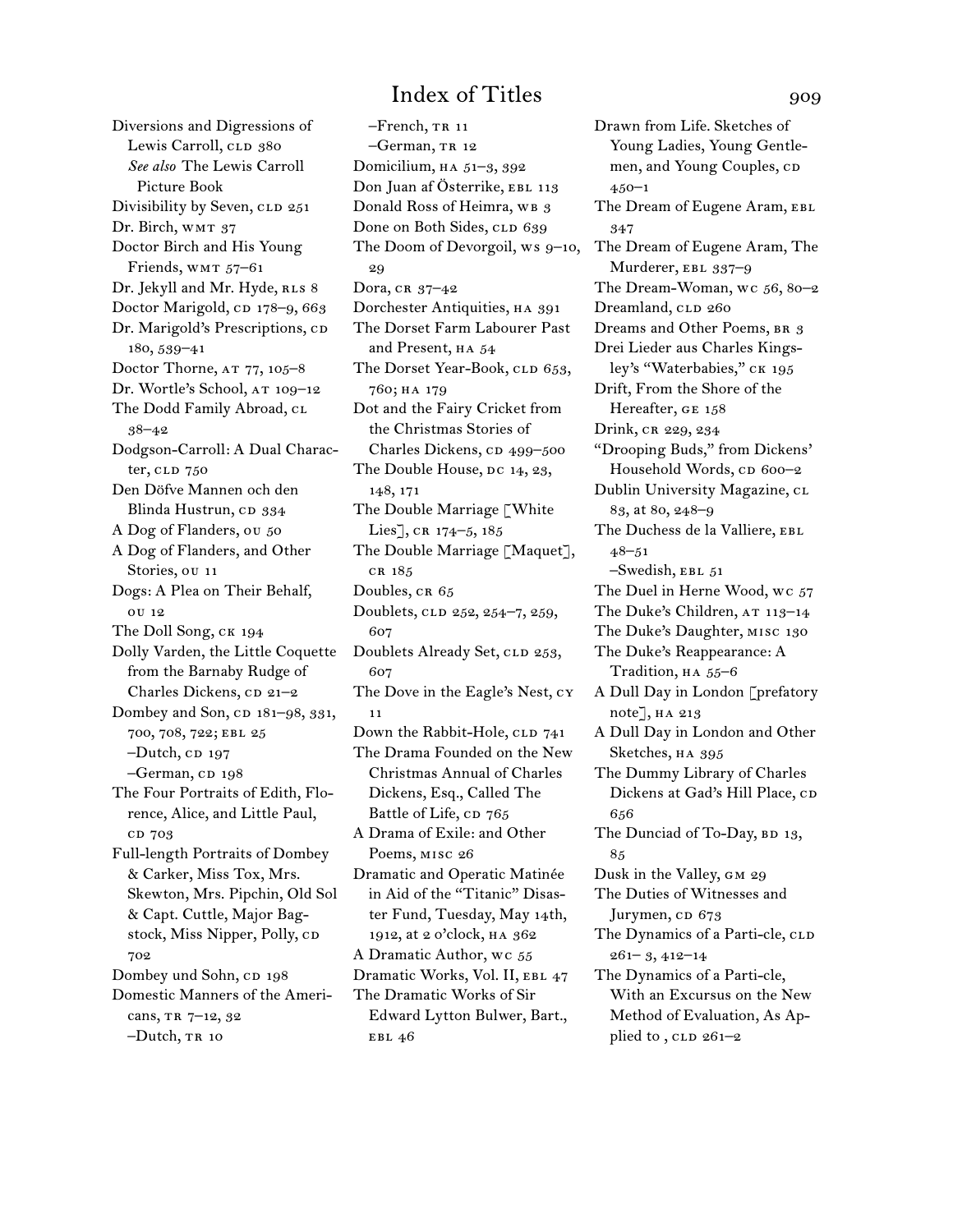The Dynasts, ha 25, 57–71, 109, 184–5, 361, 372–3, 386, 424 –Part First, ha 57–60 –Part Second, ha 61–4 –Parts i and ii, ha 69  $-$ Part Third, на 65–7 –Part iii, ha 70 Dynevor Terrace, cy 12

### E

Eactrad Eiblís i dtír na niongantas, CLD 117 The Earl's Return, misc 109 The Earliest Work of Lewis Carroll, CLD 264, 667 Early and Late Papers, Hitherto Uncollected, WMT 62-3 An Early Essay by Charlotte Brontë, BR 18 Early Essays by George Eliot, ge 32 The Early Life of Thomas Hardy, 1840–1891, ha 72–3, 156 Early Memories for the Children, hu 11 Early Theatricals at Oxford, CLD 639, 781 The Early Writings of Lewis Carroll, CLD 667 Earth and Air and Rain, HA 413 East Lynne, ew 2 An East-End Curate, ha 294 An Easter Greeting to Every Child Who Loves "Alice," CLD 265–71, 330, 353 Easter Morning Bells, DC 24 An Eastern Adventure, wmt 141–2 An Eastern Adventure of the Fat Contributor, WMT 64 Eastward, Ho!, CK 210 An Echo, JB 235 Echoes of the War, JB 43-4 Edifying Letters of the Rutherford Family, RLS 16

Edina, ew 3 Edinburgh Advertiser, CD 623 An Edinburgh Eleven. Pencil Portraits from College Life, jb 45–8, 255–6 Edinburgh Evening Courant, CD 623 An Edition of The Early Writings of Charlotte Brontë, BR 19 Editor's Address on the Completion of the First Volume [Bentley's Miscellany], CD 199, 528 The Editor's Box, a Midsummer Annual, WMT 138 Editor's Note: Dodgson's Dodges, cld 524 Editor's Preface to the New Edition of Wuthering Heights, BR 109–10 An Editor's Tales, AT 115-18 Editorial [CLD birth centennial], cld 768 Edwin Droods Hemmelighed, CD 316 The Egoist,  $GM$  30–4 –French, gm 33 L'Égoiste, GM 33 Eight Days, misc 56 Eight or Nine Wise Words about Letter-Writing, CLD 224-5, 272–85, 290, 308–11, 483 The Eighteen-Eighties, CLD 756 Eighth and Ninth Papers on Logic. Notes, CLD 435 The Eighth Commandment, CR 43–6 Eighth Paper on Logic, CLD 433, 436 Eiri zen' yaku otemba Arisu no yume, CLD 124 Eitelkeitsmarkt, WMT 253 Eleanor's Victory, mm 14 The Elections to the Hebdomadal Council. A Letter to the Rev. C. W. Sandford, M. A., Has Been

Addressed (on This Subject) by Goldwin Smith, And may Possibly Reach a Second Edition, cld 292 The Elections to the Hebdomadal Council. A Letter to the Rev. C. W. Sandford, M.A., Senior Censor of Christ Church, cld 980 Les Elegantes, BR 112 An Elementary Treatise on Determinants with Their Application to Simultaneous Linear Equations and Algebraical Geometry, CLD 293 Elisi Katika nchi ya Ajabu, cl 144 The Elixir of Life, wa 2 Else i Eventyrland, CLD 129 The Emerald. A Collection of Graphic and Entertaining Tales, Brilliant Poems and Essays, Gleaned Chiefly from Fugitive Literature of the Nineteenth Century, DC 148 The Emigrant Ship, misc 141 Emilia in England,  $GM$   $35-7$ Emily Brontë's Poems Arranged as an Epic of Gondal, br 101 Emma, WMT 130 The Empty Purse, gm 127 The End of the Play [Doctor Birch and His Young Friends], wmt 61 "Endowment of the Greek Professorship" [broadside], cld 294 Endymion,  $BD$  14–20 The Enemy on the Wall, DC 152–5 L'Enfant de mon Père, co 72 England and France,  $BD 21-2$ England and the English, EBL 52–4, 250 –Italian, ebl 54 England for the English,  $CK$ 176–7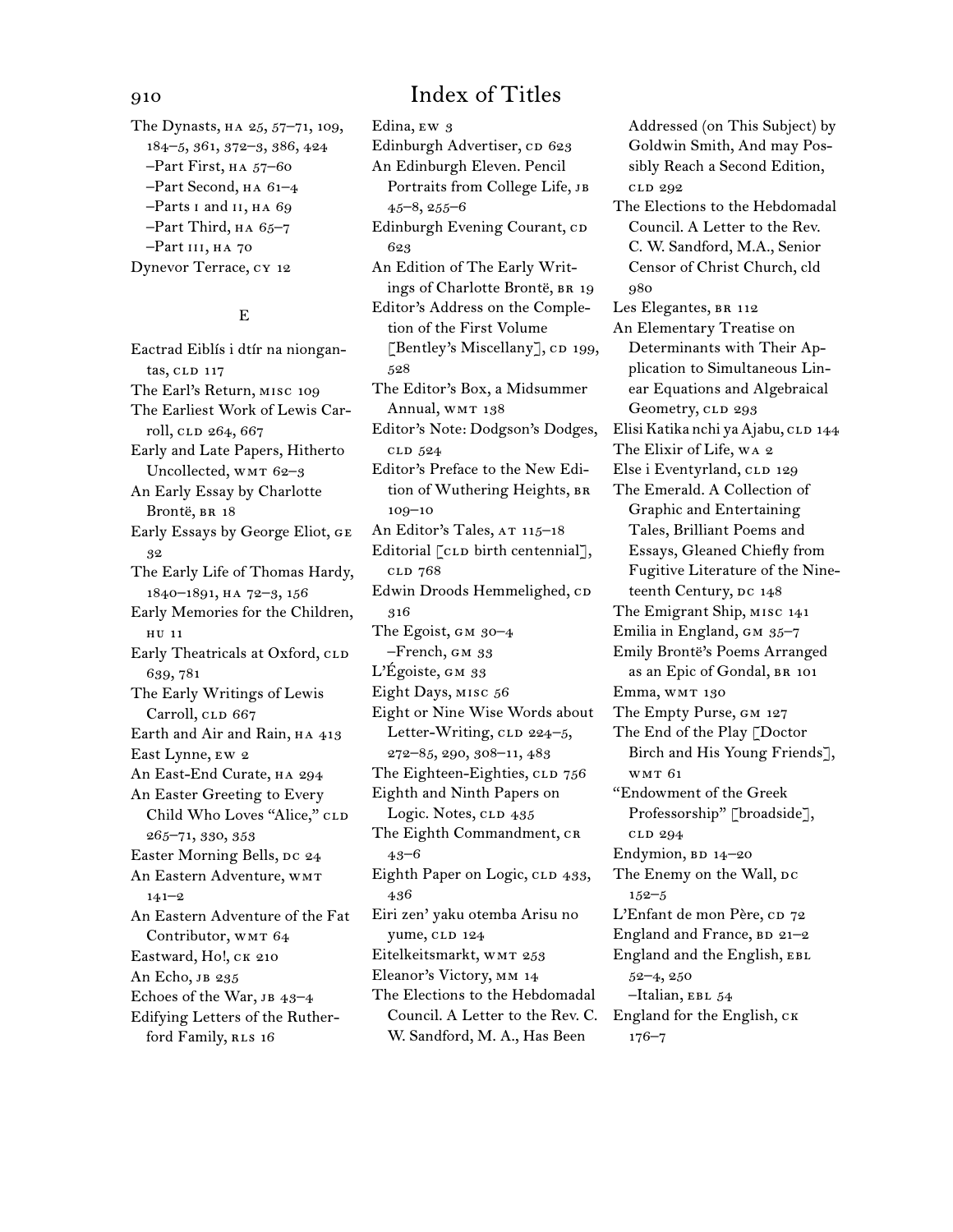England to Germany, HA 74 England's Humoristen, WMT 76 The English Humourists of the Eighteenth Century, WMT 65–76 –German, wmt 76 The English Illustrated Magazine, jb 74; wc 200 English Public Schools. Sir James Barrie's Tribute. "Equal Chance for All," JB 31 The English Review, HA 204, 246; CR 1 English Society, GDM  $2-3$ English Society at Home, GDM 4 Enoch Arden, etc., AT 496; MISC 169 An Enquiry into the Nature of a Certain Lewis Carroll Pamphlet, CLD 816 The Entirely New and Original Drama, in Three Parts, Entitled the Cricket on the Hearth, c<sub>D</sub> 766 The Entrancing Life, JB 49–50 L'Epée Brisée, cp 72 Epidemic Delusions, CK 229 Epilogue to "Every Man in His Humour," EBL 348 Epilogue to "The Admirable Crichton," JB 51 Epistle to Anthony Trollope, ge 162–3 –German, ge 163 An Epistle to "Boz" alias Charles Dickens, CD 795 Epitaph on a Pessimist, HA 295 Equal Chance for All, JB 31 L'eredità di Caino, wc 124 Erinnerungen aus Algerien cD 672 Ernest Maltravers, EBL 55-60, 323 –Swedish, ebl 60  $-$ sequel [Alice], EBL  $3-9$ Es Ritten Drei Reiter, wB 24

The Escape of Alice, CLD 934 Essai sur la Comédie, De l'idée de comédie et des exemples de l'esprit comique, gm 39 An Essay on Comedy and the Uses of the Comic Spirit, gm 38–9 –French, gm 39 An Essay on the Genius of George Cruikshank, wmt 77–9 An Essay on Thunder and Small Beer [preface to The Kickleburys on the Rhine], WMT 123–7 Essays and Leaves from a Notebook, ge 33–8 Essays and Marginalia, misc 46 Essays and Reviews of George Eliot Not Hitherto Reprinted, ge 39 Essays in Criticism, CLD 178-9 The Essays of "George Eliot" [Sheppard],  $GE\ 40-2$ Essays of George Eliot [Pinney], ge 43 The Essence of Christianity, ge 149–50 Etchings by the late William Makepeace Thackeray, while at Cambridge, Illustrative of University Life, etc., etc., wmt 80–1 "Eternal Punishment," CLD 295-296 Eton College Chronicle, JB 146 Euclid. Books I, II, CLD 646-8 Euclid, Book v. Proved Algebraically so far as it Relates to Commensurable Magnitudes. To Which is Prefixed a Summary of All the Necessary Algebraical Operations, Arranged in Order of Difficulty,  $CLD 651-2$ *See also* The Fifth Book of Euclid Treated Algebraically

Euclid and His Modern Rivals, cld 297–9  $-$ Supplement to, CLD 298 Eugene Aram, EBL 61-6, 337-9, 347  $-$ French, EBL 65 –Swedish, ebl 66 The Eustace Diamonds, AT 119–23 Eva; A True Story of Light and Darkness, The Ill-Omened Marriage, &c., &c, EBL 69 Eva, a True Story, of Light and Darkness; The Ill-Omened Marriage, and Other Tales & Poems, EBL 67-8 Evan Harrington, gm 40–6 Evangelical Teaching: Dr. Cumming, GE  $44$ Even with This, GDM  $43$ Evenings at Haddon Hall, wa 65 Evenings of a Working Man, Being the Occupation of His Scanty Leisure, CD 611-13 Every Man Has His Price, EBL 253–6 Every Man in His Humour  $-E$ pilogue to, EBL 348 Every Saturday, wc 283; CD 337, 604; at 210 Évike Tündérországban, CLD 116 The Evil Genius, wc 58–62 Examination Statute, CLD 300 The Examiner, cd 297, 542–3; at 183, 386 Examples in Arithmetic, CLD 301 Excerpts from Sylvie and Bruno and Sylvie and Bruno Concluded,  $CLD$  525–8 Exchange of Animals, CR 65 The Excluded and Collaborative Stories, HA 75 An Exhibition from the Jon A. Lindseth Collection of C. L. Dodgson and Lewis Carroll, cld 826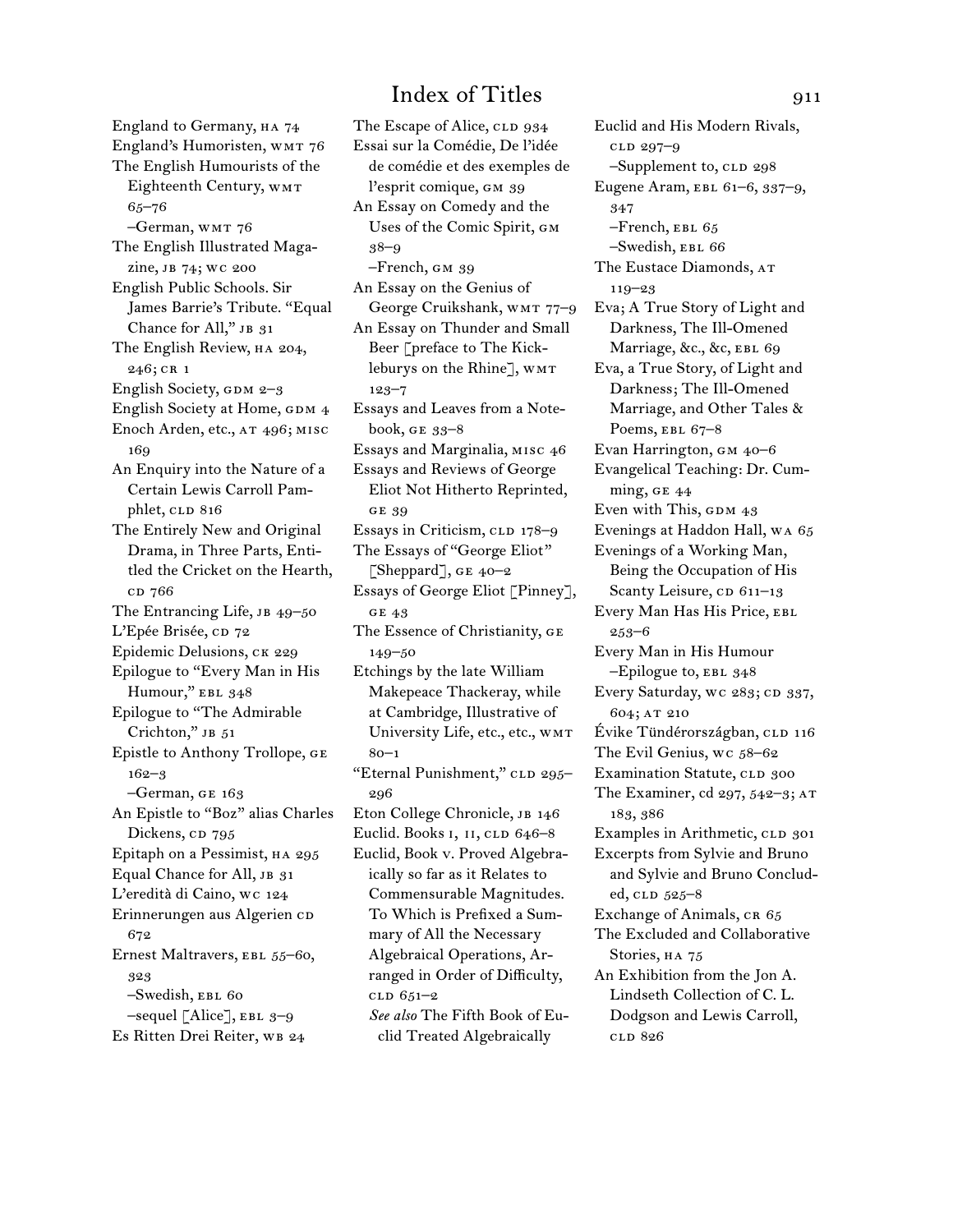An Exhibition Gossip, WMT 82 An Exposure of the Advertised Methods of Earning from  $\mathcal{L}_1$ to £20 per Week, with Remarks by Charles Dickens, Esq. [broadside],  $CD$  544 The Exquisites, WMT 269 Extract from Chapter ix of "Our Mutual Friend," CD 382 Extract from Ellen Terry's Memoirs, CLD 759 Extract from Letter of the Rev. C. L. Dodgson (of Christ Church, Oxford) to the Postmaster-General, CLD 657 Extract from "Through the Look-Fair France. Impressions of a ing Glass," CLD 759 Extracts from Household Words, a Weekly Journal, Conducted by Charles Dickens. From Nos. 395 & 396 of the October Part, 1857, CD 253 Extracts from Household Words, Relating to Mr. C. Dickens' Visit to Lancaster; With Extracts from the Official Illustrated Guide Of the Lancaster & Carlisle, Caledonian and Edinburgh & Glasgow Railways; Also, Description of the Torch-Light Procession in Lancaster, On the Marriage of H.R.H. the Prince of Wales, March 10th, 1863, cd 545 Extracts from the Diary of Moritz Svengali, GDM 88-9 Extraordinary Gazette, CD 200-1, 528 Extraordinary Mendelssohn Collection, cp 816 An Eye For an Eye,  $AT 124-5$ 

### F

Faarekyllingen ven Arnen, cp 127 Faces for Fortunes, misc 126

Facing the World, DC 162 Facts & Figures from Italy, CD 587–8 Facts, Figures and Fancies, CLD  $412 - 14$ Facts, Figures, and Fancies, Relating to The Election to the Hebdomadal Council, The Offer of the Clarendon Trustees, and The Proposal to Convert the Parks into Cricket-Grounds,  $CLD$  302–3 Facts Respecting the Present State of the Church in Ireland [rvw], at 182 Traveller, DC 25-7 The Fair Maid of Perth, ws 6–7 The Fair Physician, wc 67 Fair Play and Foul Play, CR 232 The Fairford and Hursley Windows, cy 31 The Fairy & the Flowers, EBL 310 The Fairy Book: The Best Popular Fairy Stories Selected and Rendered Anew, DC 28-9 Falkland, EBL 70-3, 79 The Fall of Rome, wc 9–15 The Fall of Somerset, wa 14 The Fallen Leaves, wc 63–6 A False Start, misc 151 Fame's Penny-Trumpet, CLD 304 Familiar Characters from the Works of Charles Dickens, CD 202 Familiar Epistle from a Parent to a Child, Aged Two Years and Two Months,  $CD$  203,  $528$ Familiar Studies of Men and Books, RLS 9 A Familiar Treatise on Some Political Indications in the Year 1835, br 117 A Family in Love, DC 14 The Family Mystery, wc 241 The Family of Trollope, AT 463

St. Peter, tr 44–5 A Family Party in the Piazza of St. Peter and Other Stories, TR 45 Family Story-Teller, CD 575-6 The Famous Tragedy of the Queen of Cornwall, ha 70 The Famous Tragedy of the Queen of Cornwall at Tintagel in Lyonnesse. A New Version of an Old Story Arranged as a Play for Mummers, in One Act, Requiring No Theatre or Scenery, ha 76 Far from the Madding Crowd, ha 79–83 –French, ha 83  $-film [1915], HA 380$ A Farewell, ck 204 Farewell Miss Julie Logan, jb 52–5 Farewell to Banff, BR 112 Farina, gm 47–8, 147, 153–7 Faristan and Fatima, GDM 45 Farmer's Almanac, for the Year of Our Lord  $1865$ , CD  $15$ Far-off Sunshine, DC 173 A Fascinating Mental Recreation for the Young [prospectus for Symbolic Logic], CLD 672 A Fascinating Mental Recreation for the Young. Symbolic Logic. By Lewis Carroll. Part I. Elementary [advance notice], cld 305–7 The Fashionable Authoress, WMT 300–2 The Fat Contributor, WMT 194–6 The Fatal Boots, WMT 83, 221-3 A Fatal Fortune, wc 150, 301–4 The Fatal Three, mm 15 Father Giles of Ballymoy, at 126–7 Le Faubourg Saint-Germain, CR 47

A Family Party in the Piazza of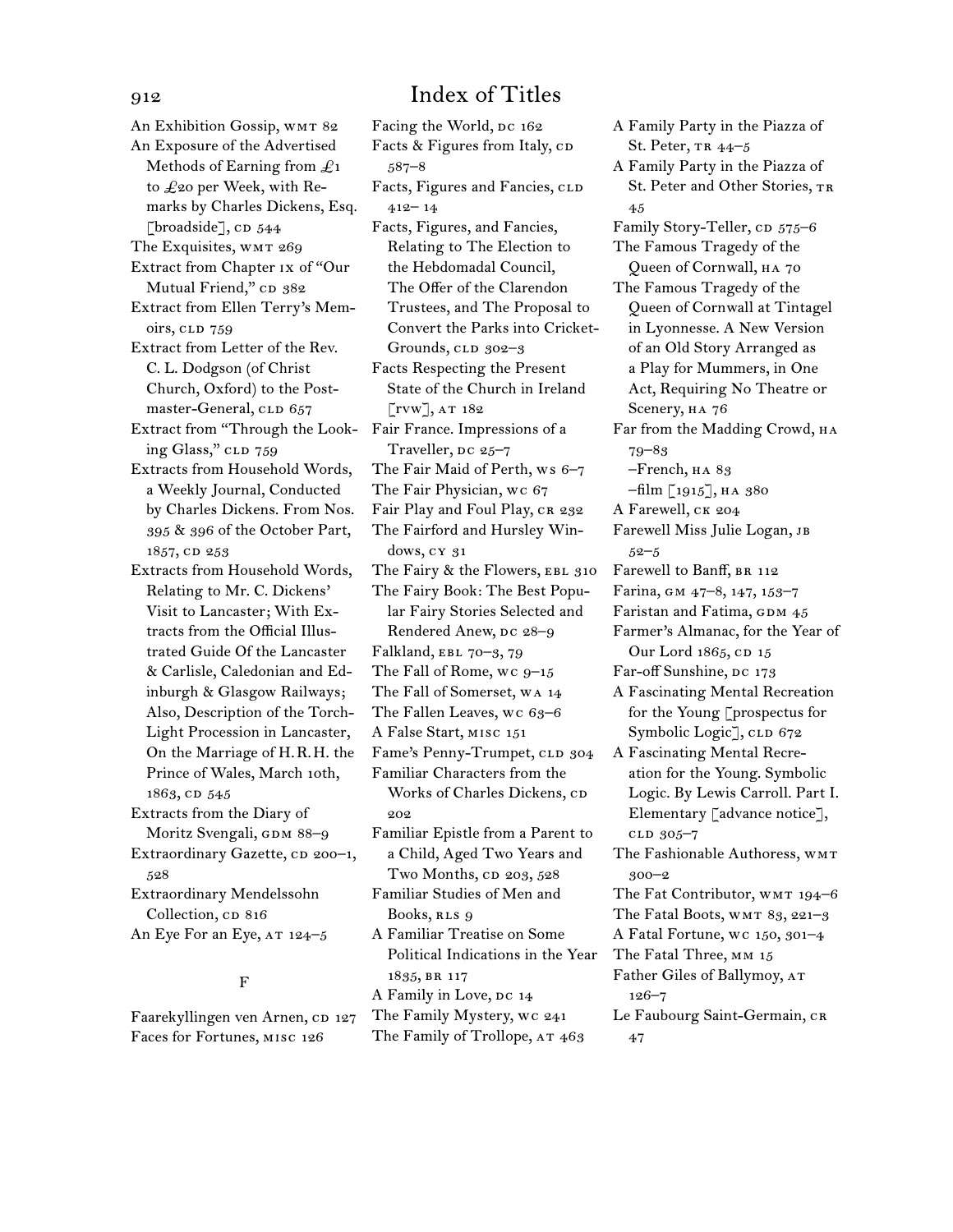- Fauntleroy the Forger, wc 308-9 The Favorite Air of Laura and
- Lenza, BR 112 A Favorite Air, With Variations
- for the Piano Forte, BR 112
- Les Favorites, BR 112
- Feeding the Mind, CLD 308-11, 656

Felix Holt the Radical, ge 45–53

- Fellow-Townsmen, ha 84–7
- A Female Toady, WMT 261
- Ferny Combes. A Ramble after Ferns in the Glens and Valleys of Devonshire, ck 213
- A Few Crusted Characters, HA 162–6
- A Few more Chapters of Alice Through the Looking Glass, cld 896
- A Few Sketches by the Late William Makepeace Thackeray, With Scribblings on the flyleaves of some of his Books, wmt 320
- A Few Words of Personal Description, cy 31
- A Few Words to the Public, from an Old Acquaintance, WMT 287
- A Few Words to the Workmen of England on the Present Crisis, ck 161 *See also* Workmen of England The Fitz-Boodle Papers, WMT 84

The Fiddler's Story, на 88 Fie! Fie!, wc 67 The Field of Waterloo, ws 11–12 Fifine at the Fair, misc 35

The Fifth Book of Euclid Treated Algebraically, CLD 649 *See also* Euclid, Book V

The Fifth Book of Euclid Treated Algebraically, So Far As It Relates to Commensurable Magnitudes, with Notes, CLD 650 *See also* Euclid, Book V Fifth Paper on Logic, CLD 431

Fifty Golden Years. Incidents in the Queen's Reign, DC 30-1 Fifty Years Ago. A Layman's Address to Rugby School, Quinquagesima Sunday, 1891, hu 12 Fifty-Two Novels a Year, wc 225 A Fight for a Wife, WB 26 Filippo Strozzi, TR 46 Fine Passages in Verse and Prose; Selected by Living Men of Letters. I, ha 364; gm 175 The Fire at Tranter Sweatley's, ha 381 Fireside Sundays. No. II, ck 35 De Firma Dombey en Zoon, Handelaars in 't Groot en Klein, cp 197 The First, wc  $314$ ; CD 660-1 The First Countess of Wessex, ha 89, 102–5 The First Edition of Alice's Adventures in Wonderland: A Census, CLD 854 First Lessons in Earth Lore for Children, ск 75 First Paper on Logic, CLD 429 The First Set of Quadrilles, br 112 The First Violets, EBL 74 Five Essays Written in French, br 102 The Fixed Period, AT 128-9 Flickan, Som Icke Vill Gifta Sig, EBL 113 The Flitch of Bacon, wa 15 A Flogging Scene, CD 322 Flore et Zephyr, WMT 85 Florence Dombey from the Dombey and Son of Charles Dickens, cp 193-4 Florilège de George Meredith, gm 49 Flowers from a Yorkshire Moor, br 22 Der Fluss singt, CK 195 La Foire aux Vanités, WMT 252

Folle-Farine, ou 13–15 The Fool of Quality, CK 159 The Fool of Time, misc 111 For Hong Kong, Care of Ah Leen and Co., This Side Up, GDM 48 For Lewis Carroll, CLD 768 For the Train: Five Poems and a Tale, CLD 312-13 Form of Service to be Held on the Day of the Funeral of the Late George Meredith, O.M. May 22nd, 1909, gm 187 The Formulae of Plane Trigonometry, Printed with Symbols (Instead of Words) to Express the "Goniometrical Ratios," cld 314 Den Förskjutne, EBL 45 The Fortnightly Review, CLD 491; ge 62, 74; ha 364; gm 19; at 70, 78–9, 83, 100–1, 131, 139–40, 178, 180, 182, 194–6, 254, 283, 333, 335–7, 357 La Fortune du Nain, CD 561 The Fortunes of Glencore, CL 43–4 The Fortunes of Nigel, ws 13 The Fortunes of the Colville Family, misc 152 Forty Years in an Author's Life, ha 91 The Forum, HA 214 Foul Play, cr 48–52, 181–2, 216, 232 Founded on Paper, cy 13 The Four Georges, GM 182; WMT 86–94 –plates, wmt 281, 312 Four Lectures, AT 130 The Four MacNicols, WB 1 Four Plates Engraved under the Superintendence of Hablot K. Browne and Robert Young, to Illustrated the Cheap Edition of Barnaby Rudge." Emma Haredale, Dolly Varden, Barnaby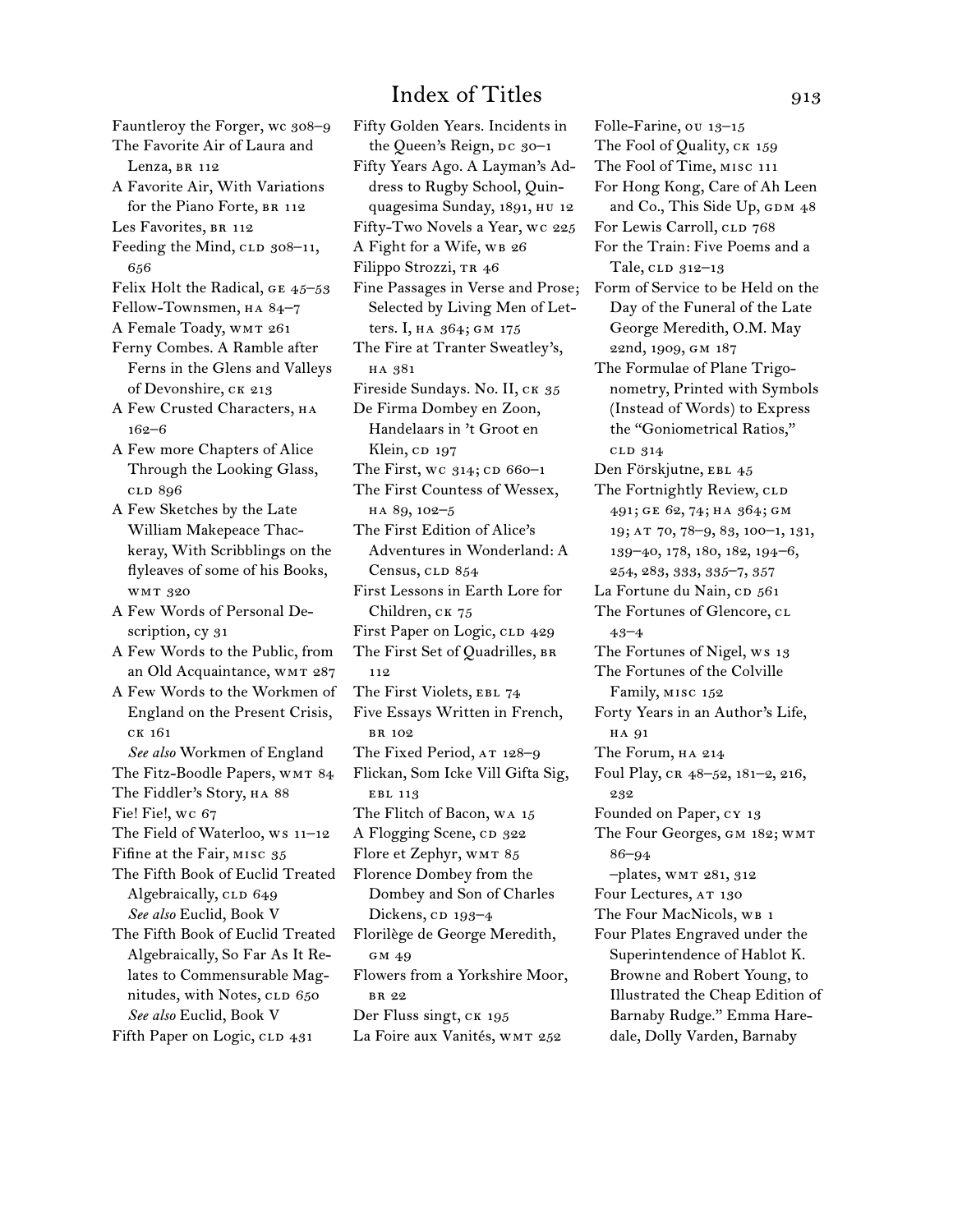and Hugh, Mrs. Varden and Miggs, cp 704 Four Plates Engraved under the Superintendence of Hablot K. Browne and Robert Young, to Illustrate the Cheap Edition of The Old Curiosity Shop. Little Nell and Her Grandfather, The Marchioness[,] Barbara, and an Etching by "Phiz,"  $CD$  705–6 Four Portraits of Dolly Varden, Barnaby Rudge, Emma Haredale, & Miggs, CD 721 The Four Wishes, BR 21 The Fourth Birthday, misc 47 The Fourth Commandment, AT 131 Fourth Paper on Logic, CLD 430 The Fourth Poor Traveller, wc 314; CD 660-1 A Fragment, WMT 341 Framley Parsonage, AT 77, 132-6, 438 Frankie in Wonderland, CLD 929–30 Fraser Miscellanies, WMT 156 Fraser's Magazine for Town and Country, ge 139 Fred Pickering and Other Stories, AT 137 Frederick Denison Maurice. A Sermon Preached in Aid of the Girls' Home, 22, Charlotte Street, Portland Place, CK 36 Frederick Locker-Lampson: A Character Sketch with a Small Selection from Letters Addressed to Him and Bibliographical Notes on a Few of the Books formerly in the Rowfant Library,  $CD$  529; GE 148; GDM 44; ha 350; rls 32; wmt 276 "Freed the Fret of Thinking," HA 92 A French Country Family, DC 177–8

The French in Algiers, CD 672 Frescoes Etc., ou 16 Fresh Spring has come, gm 109 The Friar's Song, WMT 96 A Friend of Gioberti's, CL 97 A Friend Worth Having, CLD 363 Friends in Council. A Series of Readings and Discourse Thereon, CK 221 Friendship, ou 17 The Friendship of Books and Other Lectures, HU 91 A Friendship Robert Louis Stevenson Jules Simoneau, RLS 37 The Frog's Bride, WMT 320 The Frogs' Parish Clerk; and His Adventures in Strange Lands, misc 1 From a Victorian Post-Bag: being Letters addressed to the Rev. J. Llewelyn Davies, by Thomas Carlyle & Others, нu 77; ск 163 From "An Easter Greeting," CLD 353 From Death to Life, CK 37-8 –German, ck 38 From Friend to Friend, misc 137 from Hardy at Max Gate, HA 93 From One Generation to Another, misc 144 From The Last Contest of Aeschylus,  $CD$   $546$ From the Porch, misc 138 The Frozen Deep, wc 68-82; cD 811 –French, wc 76 The Frozen Deep and Other Stories, wc 77–9 The Fugitives, misc 130 Full Report of the First Meeting of the Mudfog Association for the Advancement of Everything,  $CD$   $528$ Full Report of the Second Meeting of the Mudfog Association

for the Advancement of Everything,  $CD$   $528$ 

- The Funeral Service of the Late Thomas Hardy, O.M. Monday, January 16th, 1928. 2 p.m., HA 427
- The Further Adventures of Mr. Verdant Green, An Oxford Under-Graduate, misc 15

Further Nonsense Verse and Prose,  $CLD$   $315-16$ Fury Said to a Mouse, CLD 959

Fushigi no kuni no Arisu, CLD 125–6

### G

G[eorge]. M[eredith]. 1828– 1909, jb 61, 64–6, 68; ha 98, 344–7; gm 183 G[eorge]. M[eredith].: A

Reminiscence, ha 94–7

G.P.R. James,—Mrs. Gore,— Captain Marryatt [*sic*],—and Mrs. Trollope, cp 808

G. T. T. Gone to Texas: Letters from Our Boys, hu 78–9 Gabriel's Marriage, wc 83,

321

- Gad's Hill Place, Higham, by Rochester. Catalogue of the Household Furniture, Linen, about 200 Dozen of Superior Wines and Liquors, China, Glass, Horse, Carriages, Green-House Plants, and Other Effects, Of the late Charles Dickens, CD 801
- A Game for Two Players [Lan $rick$ ], CLD  $355$
- The game of Alice in Wonderland, CLD 889

The Game of Croquet; Its Appointment and Laws; with Descriptive Illustrations, CLD 669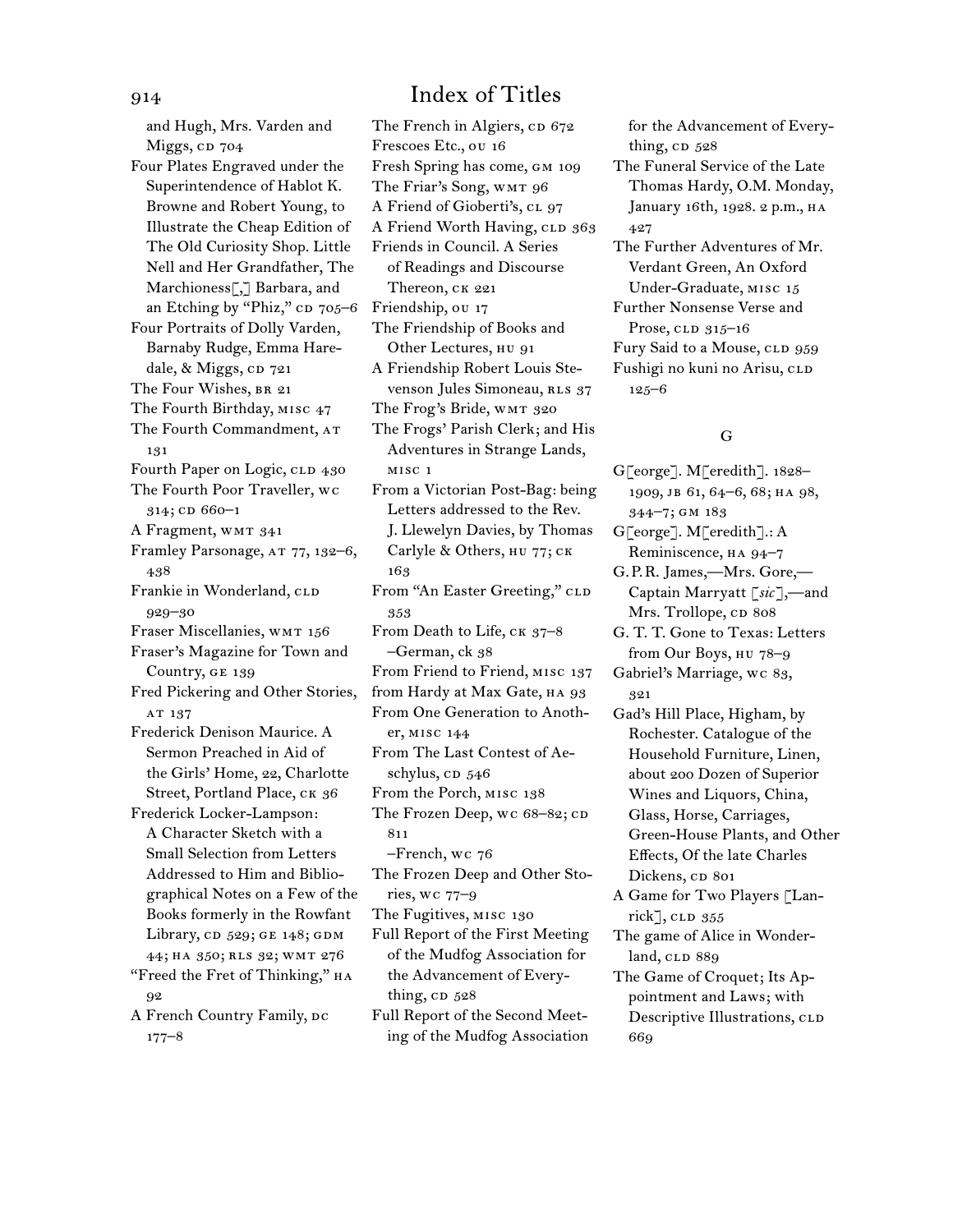The Game of Logic, CLD 317-20, 398 –Russian, clp 320 The Gamekeeper at Home, AT 483 The Gardener's Song [Sylvie and Bruno],  $CLD$   $527-8$ Gareth and Lynette etc., misc 170 Garibaldi at Caprera, eg 81–2 The Garland of Rachel, CLD 427, 654 The Garstangs of Garstang Grange, TR 47 Gedenkschriften van Jozef Grimaldi, CD 557 General Passavant's Will, JB 261; ha 367–8 *See also* The General's Will The General's Will, JB 234; HA 368 *See also* General Passavant's Will The Genius of Nathaniel Hawthorne, AT 138 The Gentle Euphemia, AT 139 The Gentleman of Fifty and the Damsel of Nineteen, GM 50 Gentry, CLD 381 Geography in its Relation to Physical Science, CK 229 George Cruikshank—(with Cuts and Etchings), WMT 77 George Cruikshank's Omnibus, wmt 287–8 George Cruikshank's Table Book, wmt 289–90, 344 George de Barnwell. By Sir E.L.B.L., Bart., wmt 333 George Du Maurier, GDM 2-3 George Eliot and Her Critics, cy 14 George Eliot as a Poet, GE 104 The George Eliot Birthday Book, ge 54 The George Eliot Letters, GE 55

George Eliot's Blotter. A Commonplace Book, ge 56 George Eliot's Family Life and Letters, ge 151 George Eliot's Life as Related in Her Letters and Journals, ge 57–9 George Eliot's Notebook for an Unwritten Novel, ge 60 George Henry Lewes, at 140–1 George Macdonald and His Wife, cld 778 George Macdonald and [John] Ruskin, CLD 779 George Meredith [Barrie], JB 64; ha 344; gm 183 George Meredith [Fullerton], gm 85 George Meredith [Hardy], gm 140 George Meredith, 1909, JB 56-60, 63–4, 66–8 George Meredith. Box Hill—May 22, 1909, jb 62–3 George Meredith: A Tribute, jb 66, 68, ha 345–6 George Meredith: Some Characteristics, gm 185 The George Meredith Birthday Book,  $GM \, 51-2$ George Meredith on John Morley, gm 53 George Meredith's "Chillianwallah," GM 18 George Silverman's Explanation,  $CD 204-5$ George Silvermans Forklaring, c<sub>D</sub> 316 Gerald Fitzgerald, "The Chevalier," cl 45–6 Gerard, mm 16 German Wit: Heinrich Heine, ge 61 The Ghost in Master B.'s Room, wc 290; cD 247, 249-51, 534, 560

The Ghost in the Corner Room, wc 290; cp 247, 249-51, 534, 560 The Ghost in the Cupboard Room, wc 272, 275-9, 290; cD 560 The Ghost in the Garden Room,  $wc$  290;  $CD$  560;  $EG$  57,  $61-5$ The Ghost of the Ball Room, wc 261 The Ghost of the Past,  $HA$  406–7 The Ghost's Bargain, CD 229-32, 773 The Ghost's Touch and Other Stories, wc 84 Gilbert Marlowe, and Other Poems, hu 96 The Girl at the Gate, wc 85–6, 321 Giulio Malatesta, TR 48 "Give My Love to the Children," cld 788 The Glass Town Saga 1826–1832, br 19 Glaucus, ck 39–46 –Companion to, ck 218 Gleanings from Thirty Years' Intercourse with the Late Rev. John Keble, cy 31 God Justified to the People, ck 161 God Save the King, With Eight Variations, for the Piano Forte, br 112 Godolphin, EBL 75-9 Going and Staying, HA 99 Going Away, and the Passage Out,  $CD$  6–8 Going into Society, cp 92, 561, 566–7, 572–3 Gold!,  $CR$  53–5 Golden Book of Tales: Holiday Readings in the Legendary Lore of All Nations, CR 184 The Golden Flower Chrysanthemum, CLD 961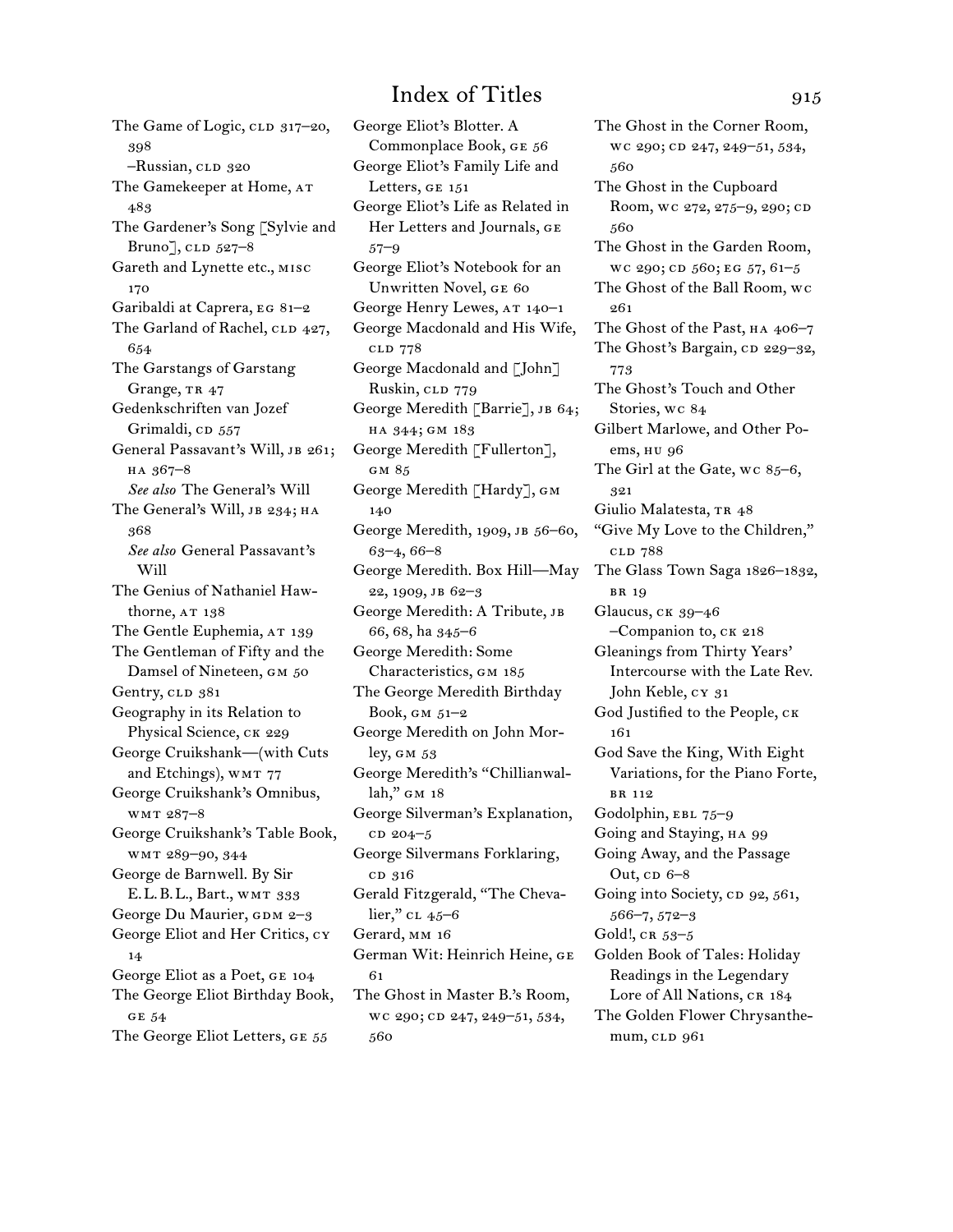The Golden Goose, ck 176–7 The Golden Lion of Granpere, AT 142–50 The Golden Rule, JB 261 Golden Treasures of Poetry, Romance, and Art, wc 289 The Golden Wreath, WMT 291 The Goldsmith's Wife, wa 16 Gondal Poems, BR 103 The Gondal Story, BR 101 Gondal's Queen, br 104 Gondaline's Lesson, The Warden's Tale, Stories for Children, and Other Poems, misc 12 Gone Astray, CD 206 Good Cheer [Good Words], at 1, 387 Good Cheer for Boys and Girls, DC 150 The Good Conduct Prize, JB 82-5 A Good Fight, CR 56-60 A Good Fight and Other Tales, cr 59– 60 The Good News of God, ck 47 The Good Old Times: The Story of the Manchester Rebels of  $'45$ , WA 17-18 Good Stories, CR 61-2 Good Stories of Man and Other Animals,  $CR_61-7$ Good Words, jb 172, dc 21, 70, 131; ck 35, 80, 99, 123; at 1, 200, 240, 387, 418, 425 Good Words 1891, JB 80, 101 Good Words for 1872, AT 142 Good Words for 1877, hu 21 Good-bye, DC 168-9 Gorilla Fight, wmt 97–8 The Gospel of the Pentateuch, ck 48 Gotfr. Hegeniti Itinerarium Frisio-Hollandicum, et Abr. Ortellii Itinerarium Gallo-Brabanticum, AT 480 The Gownsman, (Formerly Called) "The Snob," A Liter-

ary and Scientific Journal, Now Conducted by Members of the University, WMT 292-3 Grabberwocky And other Fights of Fancy, CLD 875 The Grammar of Ornament  $\lceil$ rvw], ge 62 Granadas Belägring, EBL 130 Grand Army Journal, HU 15, 17 Le Grandi Speranze, CD 214 The Grandissimes, JB 224 Grandpapa, wc 118, 146; DC 152–5; ha 220; tr 2 The Graphic, WC 146; HA 220; AT 151; TR 2 A Gray Cap for a Green Head, misc 133 The Great Barrier, HU 100 Great Britain, HA 351 Great Britain. Post Office –First Report of the Postmaster General, AT 172 –Second Report of the Postmaster General, AT 172 –Third Report of the Postmaster General, AT 172 Great Expectations,  $CD$  207–15, 698, 763 -German, cp 213 –Italian, cd 214  $-$ Swedish, CD 215 The Great Hoggarty Diamond, wmt 99–102 –annotation, at 499 The Great International Walking-Match Of February 29, 1868 [broadside], CD 216 A Great Mystery Solved [*The Mystery of Edwin Drood*], CD 752–3 The Great Pickwick Case [*The Pickwick Papers*], CD 724 A Great Religious Difficulty [*Eternal Punishment*], CLD 296 The Greek Christian Poets and the English Poets, misc 27

A Greek Fable to an English Moral, ck 176–7 Greek Fairy Tales for My Children, ck 59–60 Green Pastures and Piccadilly, wb 4 The Greenwood Hat: Being a Memoir of James Anon, 1885– 1887, jb 69–72 Gretna Green Revisited, JB 73-4 The Grey Woman. And Other Tales, eg 11 The Greyfriar, WMT 284 Griffith Gaunt, cr 68–76, 103, 134, 218, 225 "Griffith Gaunt" in America, CR 76 Le Grillon du foyer, CD 128 Grisly Grisell, cy 15 Grosse Erwartungen, cp 213 A Group of Hitherto Unpublished Letters by William Makepeace Thackeray, WMT 103 A Group of Noble Dames, HA 100–6 The Guest,  $CD$  562–4 Guide Book to the Canadian Dominion, Containing Full Information for the Emigrant, the Tourist, the Sportsman, and the Small Capitalist, hu 94 A Guide to the Mathematical Student in Reading, Reviewing, and Working Examples, CLD 321 Guild of Literature and Art, EBL 166 Guilderoy, ou 18 The Guildford Gazette Extraordinary, CLD 322 Guillaume Tell, BR 112 The Guilty River, wc 87–92 The Guinness Alice, CLD 893 A Guinness Carroll –broadside, cld 893 –poster, cld 895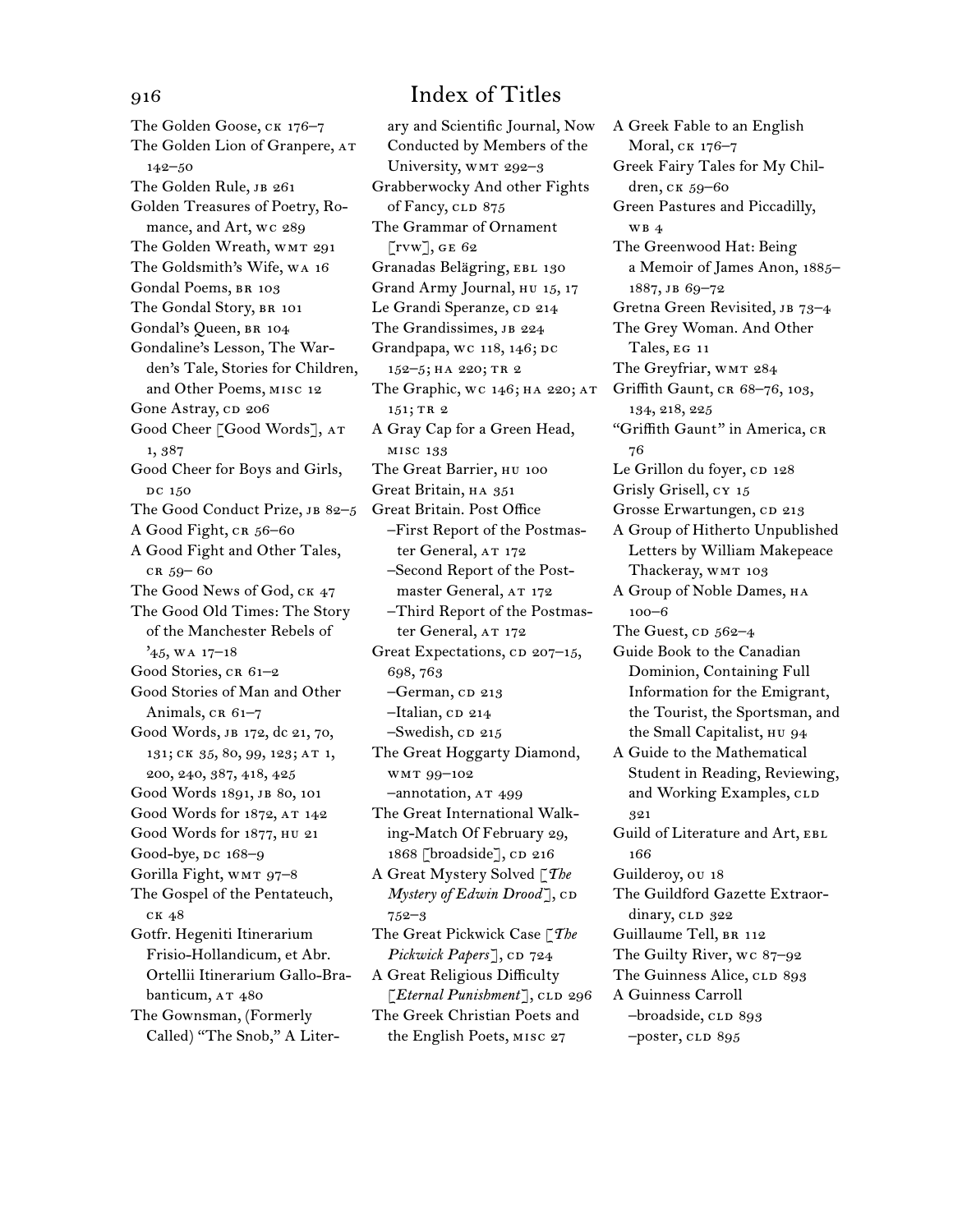Gulliver's Travels, CLD 741 The Gunpowder Treason, wa 19–21 Guy Fawkes, wa 19–21, 63 Guy Mannering, ws 14 Gwendolen. A Sequel to George Eliot's Daniel Deronda, ge 160

### H

H[enry]. J[oseph]. M[oule]. Some Memories and Letters, ha 391 H. W. Nevinson's Recollections of The Hardy Plays Presented Carroll, CLD 759 Hail to the merry autumn-days, c<sub>D</sub> 453 Hailing the Doctor, ew 16 Half an Hour, JB 163-4 Half Hours, JB 75-6, 186 The Half-Caste, DC 32-3 Halidon Hill, ws 15 The Hallelujah Chorus, from the Oratorio of the Messiah, BR 112 Hand and Heart, eg 12 The Hand of Ethelberta, на 107–8 The Hand of the Arch-Sinner, BR 122 A Handbook of the Literature of the Rev. C. L. Dodgson (Lewis Carroll), CLD 427, 468, 861 *See also* The Lewis Carroll Handbook *See also* Supplement [Madan] Handel's Coronation Anthem, Arranged from the Original Score, as a Grand Duett, For Two Performers on One Piano Forte, BR 112 Handsekreteraren, EBL 60 The Handsome Humes, WB 5 Handy Andy, misc 107 The Hangman's Song, HA 359-60, 396 Hannah,  $pc$  34–5

Hannah More, cy 16 Hans Christian Andersen's Visits to Charles Dickens, As Described in His Letters, cd 521 The Harcourt Amory Collection of Lewis Carroll in the Harvard College Library, CLD 827 Hard Cash, CR 77-82, 184 –Swedish, cr 82 Hard Times, cp 217-28  $-$ French, cp  $226$ -German, CD 227 -Hungarian, CD 228 by the Dorchester Debating and Dramatic Society at the Cripplegate Institute, London, on Monday, November 27th, 1911, Under the auspices of the Society of Dorset Men in London, HA 359 The Hardy Plays Presented by the Dorchester Debating and Dramatic Society at the Weymouth Pavilion, on Friday, December 15th, 1911, ha 360 The Hardy Plays, to be Presented By the Dorchester Debating and Dramatic Society . . . at the Corn Exchange, Dorchester ... Nov. 15th & 16th, 1911.... "The Three Wayfarers" ... and "The Distracted Preacher," ha 358 Hardy's Last Words on The Dynasts, ha 109 Hardy's Love Poems, HA 110 Harlequin and Humpty Dumpty, wmt 286 Harold, misc 171 Harold, the Last of the Saxon Kings, EBL 80-2 The Harp of a Thousand Strings, cld 658–60 The Harper Centennial, 1817– 1917: A Few of the Greetings and Congratulations, HA 374

Harper's Monthly Magazine, wb 2; ha 1, 180, 228; wmt 41, 129 Harper's New Monthly Magazine, wc 138; DC 60, 79; GDM 5–6, 9, 12, 19–21, 31–2; ge 156; ha 89; hu 35; ebl 254; wmt 169, 179; at 94, 278, 334 Harper's Weekly, JB 91; HA 12, 48, 84, 131, 221, 272; cr 27–8, 63; at 71, 195 Harry Heathcote of Gangoil, AT 151–7 Harry Lorrequer, cl 22 Harte Zeiten, CD 227 The Harvard Lampoon, CLD 884 Haud Immemor, WMT 323-4 The Haunted and the Haunters, ebl 83–6, 183, 288; at 486 The Haunted Hotel, JB 77, 135; wc 93–8 –French, wc 98 The Haunted House, wc 290; CD 247, 249–51, 534, 560; eg 57, 61 The Haunted Man, CD 126, 128, 233 -German, cp 233 The Haunted Man and the Ghost's Bargain, cp 229–32, 773 Haunting Fingers, HA 111-12 "Haworth," BR 4 He comes astride the flanks of night, gm 113 He Knew He Was Right, AT 158–69 He That Will not When He May, misc 131 He was very kind to me...., HA 128 He Would Be a Gentleman, gm 40–3 The Head of Bran, GM 54 The Head of the Family, DC 36-38 A Head without a Guinness  $[poster],$  CLD 895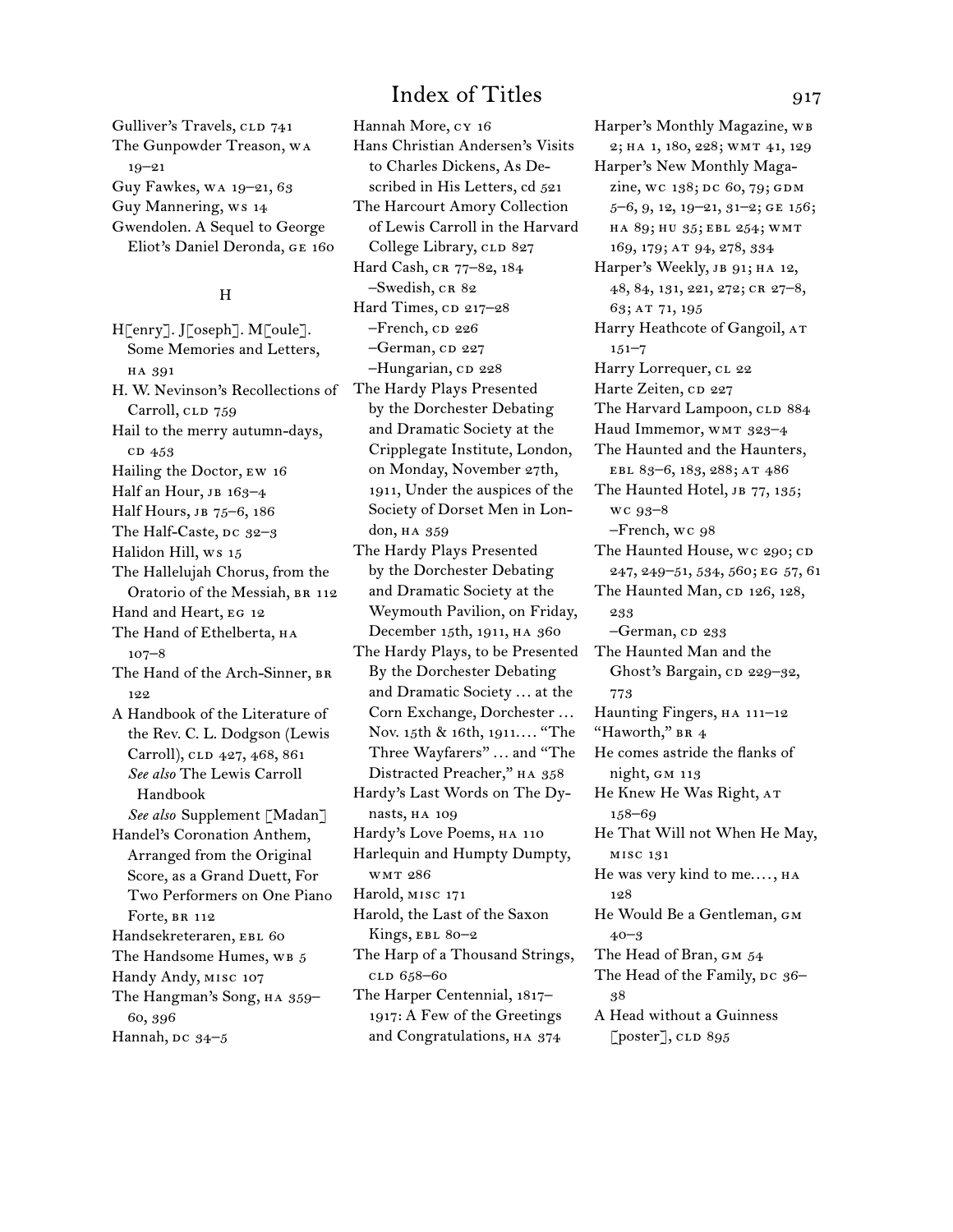Heads and Tales, for the Wise and Waggish, WMT 348 Heads of the People, WMT 298–302 Health and Education, CK 49 Heart and Science, wc 99–100 The Heart of Charles Dickens as Revealed in His Letters to Angela Burdett-Coutts,  $CD$  234–5 The Heart of Mid-Lothian, ws 37 Heartsease, cy 17 The Heavenly Twins, misc 119 Das Heimchen am Herd, cp 779 Das Heimchen auf dem Heerde, c<sub>D</sub> 142 The Heir of Redclyffe, cy 18 Helianthus, ou 19 En Hemlighet, wc 54 Hemligheterna, EBL 9 Henriade, BR 93 Henrietta Temple, BD 23-4 Henry Wadsworth Longfellow, AT 170 Her Song, HA 414 Herculaneum: Carmen Latinum, in Theatro Sheldoniano Recitatum MDCCCXI, HU 99 Hereward, the Last of the English, ck 50 Hereward the Wake,  $CK$   $51-2$ Hereward's Funeral, CK 185 The Hermits, CK 53-8 Herne the Hunter, wa 75 A Hero, DC 122 A Hero. Philip's Book, DC 40-2 A Hero, and a Martyr, CR 83-5 A Hero, And other Tales, DC 39 The Heroes, ck 59–60, 164 The Heroic Adventures of M. Boudin, WMT 104 Herrn Pickwick's und der correspondirenden Mitglieder des Pickwick-Clubs Kreuz- und Querzüge, Abentheuer und Thaten, CD 409 Hertiginnan de la Vallière, EBL 51

Hervor, EBL 354 Hester, HA 50 Hiawatha's Photographing, CLD 323, 645, 691, 695, 697 Hide and Seek, wc 101–7 –French, wc 107 Hide and Seek in the Wood, DC 152–5 The High Chief of Samoa and R.L.S., jb 256 High Life in Vienna, CR 29 Higher Education of Women, AT 130, 171 A Highland Anecdote, ws 47 The Highland Widow, ws 5 Hilary St. Ives, wa 22 Hints to Dickens Collectors, cp 796 Hints to Stammerers, by a Minute Philosopher, CK 61 His Boots, cp 662 His Brown-Paper Parcel, CD 662 His Equipment Included Special Tents and Toys, CLD 698 His Leaving it till called for, CD 662 His Little Mother and Other Tales and Sketches, DC 43-4 His Wills and His Ways, What He Did, and What He Didn't, cd 729 His Wonderful End, CD 662 His Young Lordship, DC 45 Historical Lectures and Essays, ck 62 Historical Pictures of Pagan and Christian Rome, AT 481 Historical Recollections of Major Gahgan, WMT 241 Historiettes et Récits du Foyer, c<sub>D</sub> 561 The History and Adventures of a Cape Farmer and His Family in the Wild Karoos of Southern Africa, misc 134

The History and Life of the Reverend Doctor John Tauler of Strasbourg; with Twenty-five of his Sermons, ck 180–2 "The History of a Hospital," DC 46–7 The History of a Play [*Dora*], cr 42 The History of Angria, BR 41 History of England during the Early and Middle Ages, hu 111 The History of England from the Accession of James II, wmt 356, misc 114 The History of Henry Earl of Moreland, CK 159 The History of Henry Esmond, Esq., a Colonel in the Service of Her Majesty Queen Anne, WMT 105–7 The History of Jenny Spinner, the Ghost of Knebworth House, Written by Herself, EBL 341 The History of Pendennis, WMT 108–11 The History of Prince Giglio and Prince Bulbo, WMT 202-6 The History of Samuel Titmarsh and The Great Hoggarty Diamond, EBL 28; WMT 100-2 The History of Scotland, ws 16 The History of Sir Thomas Thumb, cy 19 A History of the Commonwealth of Florence, from the Earliest Independence of the Commune to the Fall of the Republic in 1531, AT 500 History of the Irish Rebellion in 1798; with Memoirs of the Union, and Emmett's Insurrection in 1803, misc 125 The History of the Letters, BR 42 History of the Post Office in Ire-

land, AT 172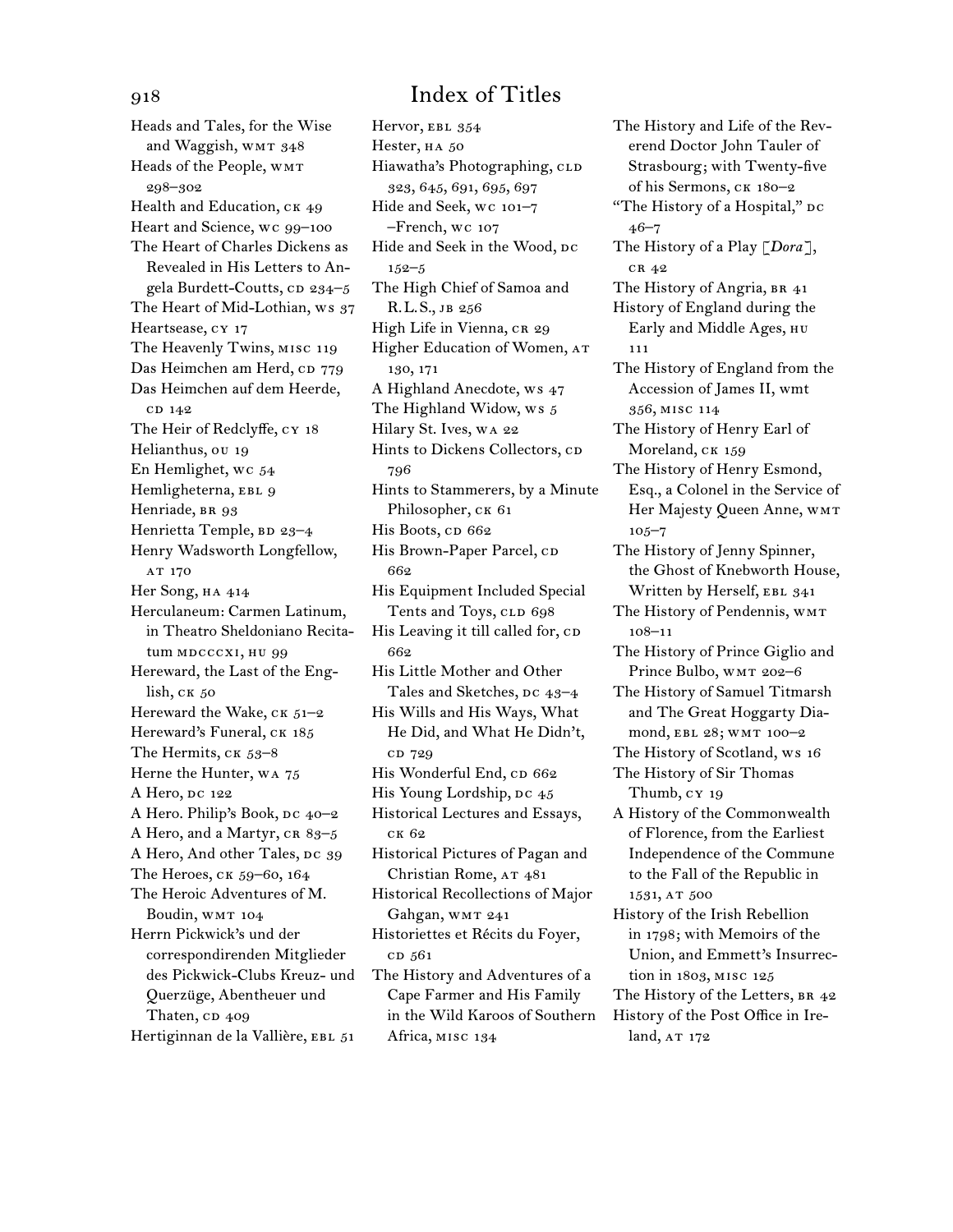History of the Rise and Influence of the Spirit of Rationalism in Europe [rvw], GE 74 The History of the Romans under the Empire  $\lceil \text{rw} \rceil$ , AT 248-9 The Hitherto Unidentified Contributions of W. M. Thackeray to "Punch," WMT 112-113 A Holiday in Bed, JB 247 A Holiday in Bed And other Sketches, JB 78-9 Holiday Romance, cp 236 Holiday Stories from Belgravia, wc 291 The Holly-Tree Inn, cp 562-4, 696 The Holy Grail And other Poems, misc 172 Holy Wells and Druid Relics. A Reminiscence of a Trip to Cornwall, wc 312 Home Chimes, JB 77, 135 Home Narratives, cp 665 The Home of "Alice in Wonder $land,"$   $CLD$   $960$ Home Thoughts and Home Scenes,  $pc$  152–5 The Homes and Haunts of the Italian Poets, TR 1 The Honest Lady, gm 80–2 The Honey-Moon. And Other Tales. Vol. I, EBL 285 Hoop de Doodin Do, EBL 335 The Hope Song of the Soldiers' Sweethearts and Wives, HA 113 Hopes and Fears, cy 20 The Horn of Plenty of Home Poems and Home Pictures, DC 153–5 Hostages to Fortune, mm 17 L'Hotel Hanté, wc 98 An Hour with Charlotte Bronté, br 22 The House and the Brain, EBL 83–6, 183, 288

The House by the Church-Yard, misc 104 The House of Aspen, ws 47 The House of Halliwell, ew 4 The House on the Beach, GM 55–6, 147, 153–7 A House to Let, CD 92, 561, 566–7, 572–3 Household Friends for Every Season, HU 80 The Household Narrative of Current Events. Being A Monthly Supplement to "Household Words," Conducted by Charles Dickens, CD 237 Household Words. A Weekly Journal, wc 55, 116, 227, 287, 297; DC 156; CD 16, 52, 65-6, 92, 129, 206, 253–5, 297, 384, 425, 509, 518, 520, 523, 544–5, 561–2, 566, 569, 572–3, 585, 600–2, 627, 659–61, 664–5, 673–4, 676–8, 794, 807, 810, 817–18; eg 36, 69, 80; cl 95; ebl 287; gm 176 Household Words; A Weekly Journal 1850–1859 Conducted by Charles Dickens. Table of Contents, List of Contributors and Their Contributions based on the Household Words Office Book in the Morris L. Parrish Collection of Victorian Novelists, Princeton University Library, cp 813 Household Words Christmas Stories. 1851-1858, wc 298; cD 570; eg 70 How Doth the Little Crocodile, cld 959 How I Built Myself а House, на 114–19 How I Married Him, wc 108– 109 How Lisa loved the King, ge 63–7

How Mrs. Lirriper Carried on the Business, CD 338, 595-7 How She Told a Lie,  $pc$   $48$ How Sherlock Holmes Solved the Mystery of Edwin Drood, CD 824 How the First Floor Went to Crowley Castle, cp 595–7 How the "Mastiffs" Went to Iceland,  $AT 173-4$ How the Parlors Added a Few Words, cp 338, 595–7 How Theseus Slew the Minotaur, ck 164 How to Win Love, DC 123 Hudibras, AT 471 The Huguenot, misc 87 Huis en Wereld, DC 49 Human Shows, Far Phantasies, Songs, and Trifles, HA 120-6 The Humorous Verses of Lewis Carroll, CLD 324 The Humour and Pathos of Charles Dickens. With Illustrations of His Mastery of the Terrible and the Picturesque, cd 238 The Humours of the Long Vacation, WMT 216-17 Humpty Dumpty, CLD 741 Humpty Dumpty, from Through the Looking Glass and What Alice Found There, CLD 587 Humpty Dumpty. A Short Cantata for Children, CLD 882 Humpty Dumpty's Song, CLD 882 Hunted Down, cp 239, 247, 249–51; eg 61 Hunting Glee, GM 181 The Hunting Of The Snark, CLD 176–9, 233, 325–51, 487, 754, 817, 893  $-$ French,  $CLD$  348–9 –Russian, CLD 350 –illustrations, cld 469–71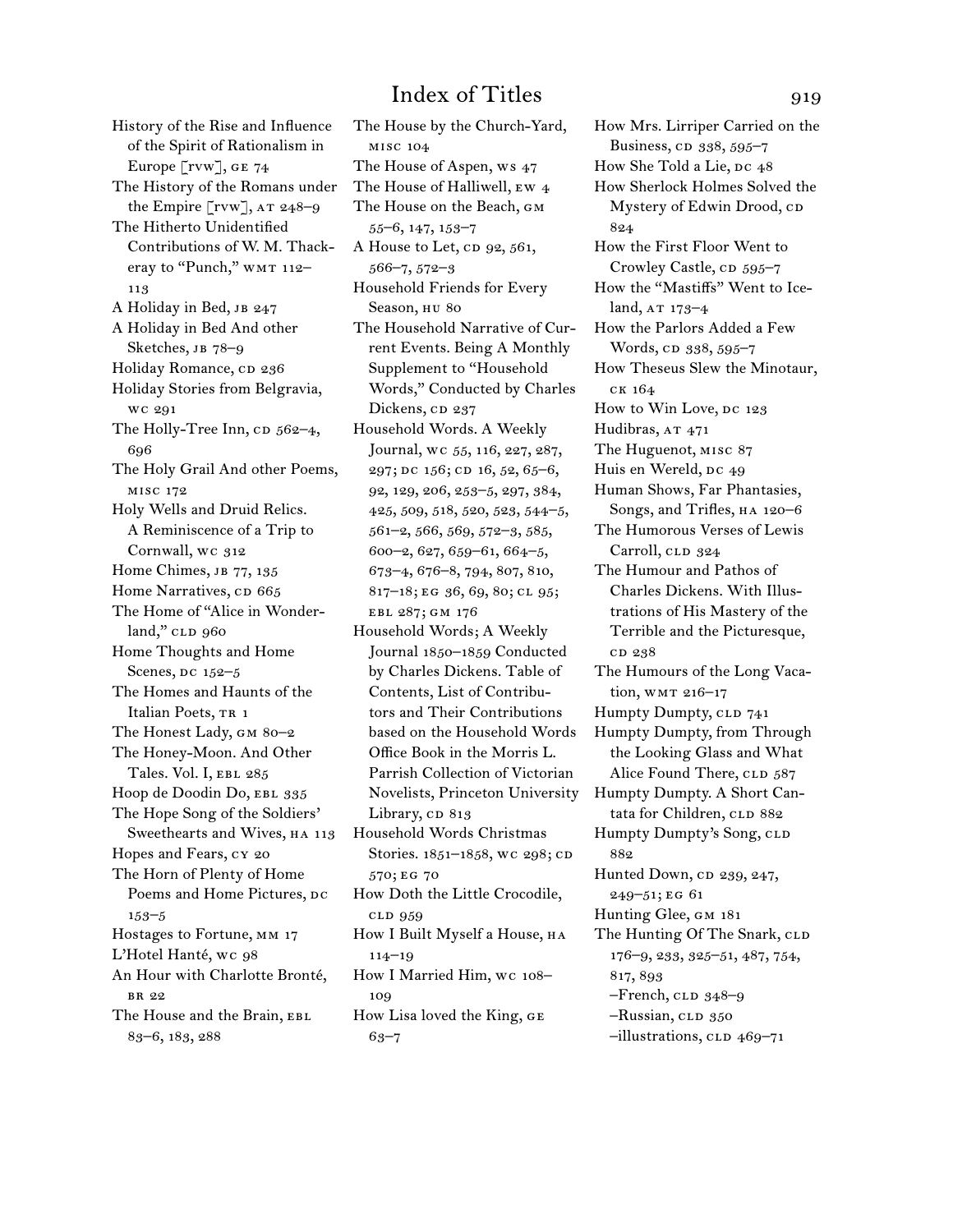The Hunting Of The Snark and Other Poems and Verses, CLD 351 Hunting Sketches, AT 175-7 Huntsman Rest, With Variations for the Piano Forte, and an Accompaniment for the Flute, br 112 The Hymn of the Wiltshire Labourers, CD 549 Hymne a la Couleur, GM 57 Hypatia [novel], ck 63–7 –Dutch, ck 66  $-$ Greek, CK 67 Hypatia [play], CK 212 The Hypochondriac, CR 186-8

### I

I Came, I Saw, RLS 42 I Met a Man, HA 74 I once had a sweet little doll, dears, ck 178, 189–90, 195 "I Say No," wc 110–12 "I'd Be a Tadpole," WMT 114 Iambroks Iambikos, cLD 662 Iceland,  $AT 178-9$ Idalia, ou 20–1 The Ideas of the Day on Policy. By Charles Buxton [rvw], at 180 Idem Latine Redditum, CLD 654 Identity, wc 329 The Idler, WMT 311 The Idler, A Treasury of Essay, Criticism, and General Literature, WMT 311 An Idyl of First Love [Richard Feverel], gm 100 Idylls of the King, at 497, misc 173 The Ill-Omened Marriage, EBL 67–9 The Illnesses of Lewis Carroll, cld 763

## 920 Index of Titles

The Illustrated Lewis Carroll, cld 352 Illustrated London News, Christmas Supplement, AT 259 Illustrations from the Cornhill Magazine to Thackeray's Lovel the Widower, Adventures of Philip, The Four Georges, Roundabout Journey, Denis Duval, WMT 312 Illustrations of Master Humphrey's Clock, CD 290 Illustrations of Matrimonial Economy, TR 21 Illustrations Prepared for the Memorial Edition of the Works of George Meredith, gm 184 Illustrations to Nicholas Nickleby,  $CD$   $757$ Illustrations to the Pickwick Club Edited by Boz, CD 758 Illustrations to the Surprising Adventures of Three Men, wmt 136–7 The Illustrators of Alice in Wonderland and Through the Looking Glass, CLD 823 An Imaginative Woman, HA 127 Immortelles from Charles Dickens, cp 240 The Importance of Literature to Men of Business: A Series of Addresses Delivered at Various Popular Institutions, BD 82 Impressions of a Wanderer in Italy, Switzerland, France, and Spain, TR 50 Impressions of Dante and of the New World with a Few Words on Bimetallism, ge 159 Impressions of Theophrastus Such, ge 68–73 In a House-Boat, DC 82 In Bohemia with Du Maurier, GDM 64 In Maremma, ou 22

In Memoriam [Dodgson], CLD 353 In Memoriam [Tennyson], ck 226; at 498; misc 174  $-$ Index to, CLD  $640-4$ In Memoriam [Thackeray], cd 241-2, 565, 667; wmr 53, 307–9 In Memoriam C[harles]. B[lachford]. M[ansfield]., ck 171 In Memoriam Charles Lutwidge Dodgson 1832–1898. Obituaries of Lewis Carroll And Related Pieces, CLD 767 In Memoriam. John Nicol, JB 80 In Memoriam: Robert Louis Stevenson, Dec. 3d, 1894, JB 236 In Re Morton McMichael. Including Unpublished Letters by Henry Clay, William M. Thackeray and Others, WMT 313 In Remembrance of the Late Mr. Douglas Jerrold, CD 811 In Scarlet and Grey,  $H_A$  375–8 In the Evening,  $HA$  128 In the Garden, CLD 741 In the Land of the D'Urbervilles: Illustrations of Thomas Hardy's "Tess" from Photographs by Carl J. Weber, ha 410 In the Never-Never-Land, jb 081 In Time of "The Breaking of Nations," ha 129 In Wonderland, CLD 737-8 Inaugural Address Delivered by Sir E. L. Bulwer Lytton, Bart., on His Installation as Lord Rector of the University of Glasgow, January 15, 1857, ebl 87 Inaugural Address Delivered to the University of Glasgow November 19, 1873, BD 25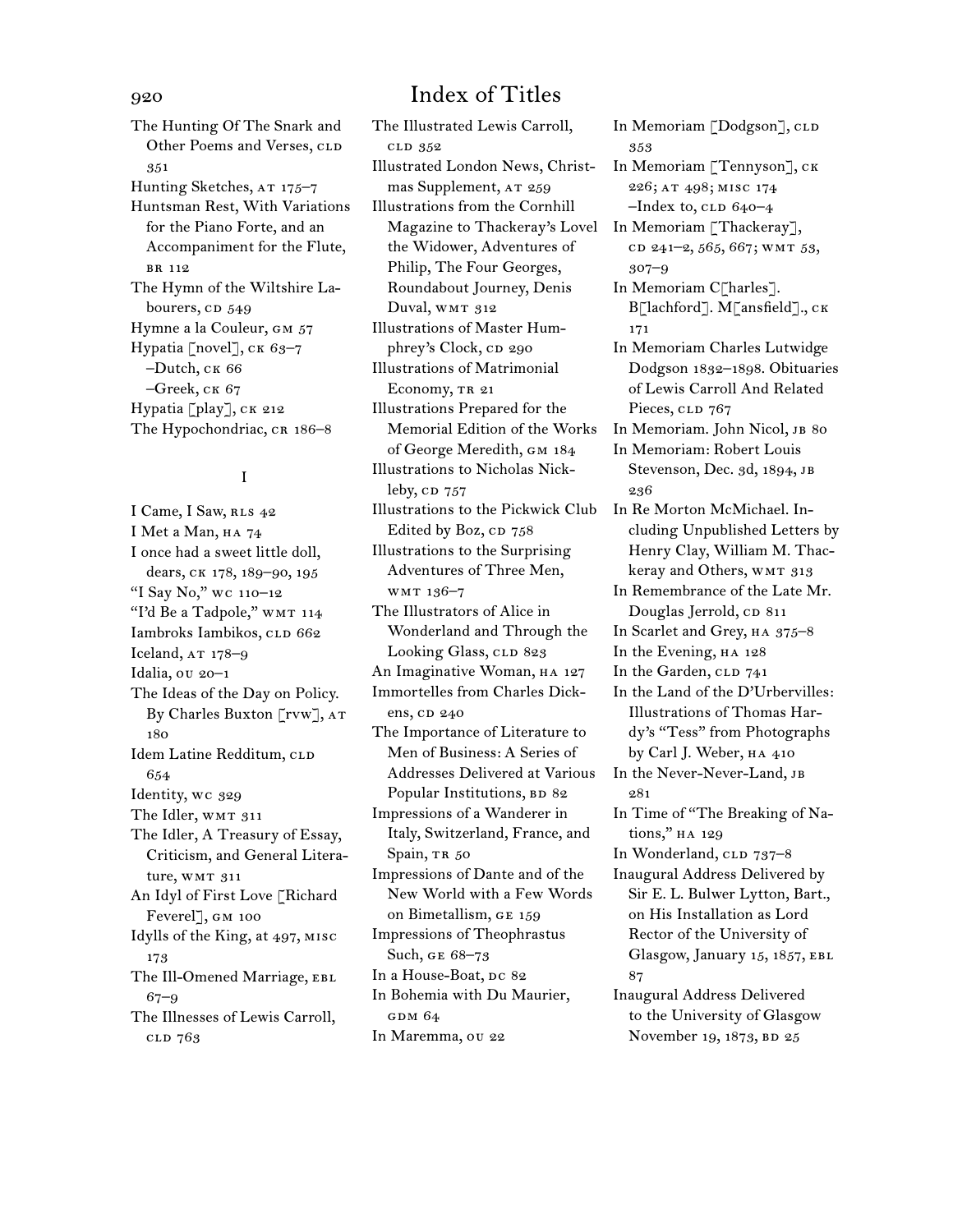The Incarcerated Victim of the Bastille, CD 713 An Index to "In Memoriam," CLD 640–4 Index to the Unique Copy of The Life of Charles Dickens, 1812–1870, by John Forster, cD 549 The India Alice, CLD 855 Las Indias occidentales y el Continente Español (Costa Rica), at 415–16 An Indiscretion in the Life of an Heiress, HA 130-5 Infelicia, cD 589-90 An Infelicitous Speech, GDM 5 The Infernal Marriage,  $BD$  26, 28 The Influence of Rationalism, ge 74 Ingersoll's Oration at a Child's Grave, GE 158 L'Inghilterra e gl'Inglesi, EBL 54 The Ingoldsby Legends, misc  $4 - 7$ L'Inimitable Boz. Etude Historique et Anecdotique sur la Vie et L'Oeuvre de Charles Dickens, wc 336 The Initials, misc 161 An Inland Voyage, RLS 8 The Inosculation of the Arts and Sciences, CK 229 An Inquiry into the Plans, Progress, and Policy of the American Mining Companies, BD 27 The Instructive Picture Book, cy 21 Intellect,  $CD$  572–3; EBL 288 An Interesting Event, WMT 115–17 Interlopers at the Knap, HA 136 International Copyright [1851], ebl 296 The International Review, wc 42 Introduction & Variations for the Piano Forte, on C. M. Von

Weber's last Waltz, BR 112 Introduction And Air, My Love She's but a Lassie yet, With Variations for the Piano Forte, br 112 Introduction [to The Bride's Chamber]: The Tangled Web, cd 255 Introduction to the Mathematical Pamphlets, CLD 397 Introduction to the Oxford Pamphlets, CLD 428 Introductory Lectures, Delivered at Queen's College, London, ck 165 The Intruder: A Legend of the "Chronicle" Office, ha 137 Invasion, HA 351 Invocation, ge 158 Ioláni, wc 113 The Irish Church, AT 182 The Irish Famine. Six Letters to the Examiner 1849/1850 by Anthony Trollope, AT 183 *See also* Trollope's Letters to the Examiner The Irish Sketch-Book, WMT 118 The Irving Offering, for 1851, eg 26 Is He Popenjoy?, AT 184–6 Is It a Man?, jb 233–4, 258–61 Is Life Worth Living?, misc 120 Is She His Wife?,  $CD 243-4$ Isang han nara ui Erisu, CLD 127 Ishmael, mm 18 The Island—1834, hu 13 Island Nights' Entertainments, rls 2 The Island of Silver-Store, wc 287; cD 384-5 Ismael; An Oriental Tale. With Other Poems, EBL 88–90 "It Is Never Too Late to Mend," cr 86–92, 131 *See also* It's Never Too Late to Mend

*See also* Never Too Late to Mend It Is Never Too Late to Mend Quadrille, CR 219 Italienische Reisebilder, cp 418 It's Never Too Late to Mend, CR 93– 96, 229 *See also* It Is Never Too Late to Mend *See also* Never Too Late to Mend Ivanhoe, ws 17 The Ivy Green,  $CD$  245, 684-7 Ixion in Heaven, BD 28

### J

J. M. Barrie, jb 14–17 The J. M. Barrie Calendar. A Quotation from the Works of J. M. Barrie for Every Day in the Year, JB 81 J. M. Barrie's First Book, "Better Dead," jb 244 The Jabberwock, CLD 363, 366, 584, 749, 768, 843 The Jabberwock Anatomized [rvw of *The Annotated Alice*], cld 845 The Jabberwock Quadrille, CL 877 Jabberwocky [*Through the Looking-Glass*], CLD 354, 487, 580, 583–4, 589–90, 662, 667 –Latin, CLD 583 –Shaw alphabet, CLD 590 Jabberwocky and Other Frabjous Nonsense, CLD 354 The Jabberwocky as Explained to Alice [*Through the Looking-Glass*<sup>1</sup>, CLD 588 Jabberwocky Re-versed and other Guinness Versions, CLD 894 Jack Hinton, cl 47–9, 74–5  $-D$ utch, c $L$  49 Jack of All Trades, CR 35, 59-60, 97–9, 130, 198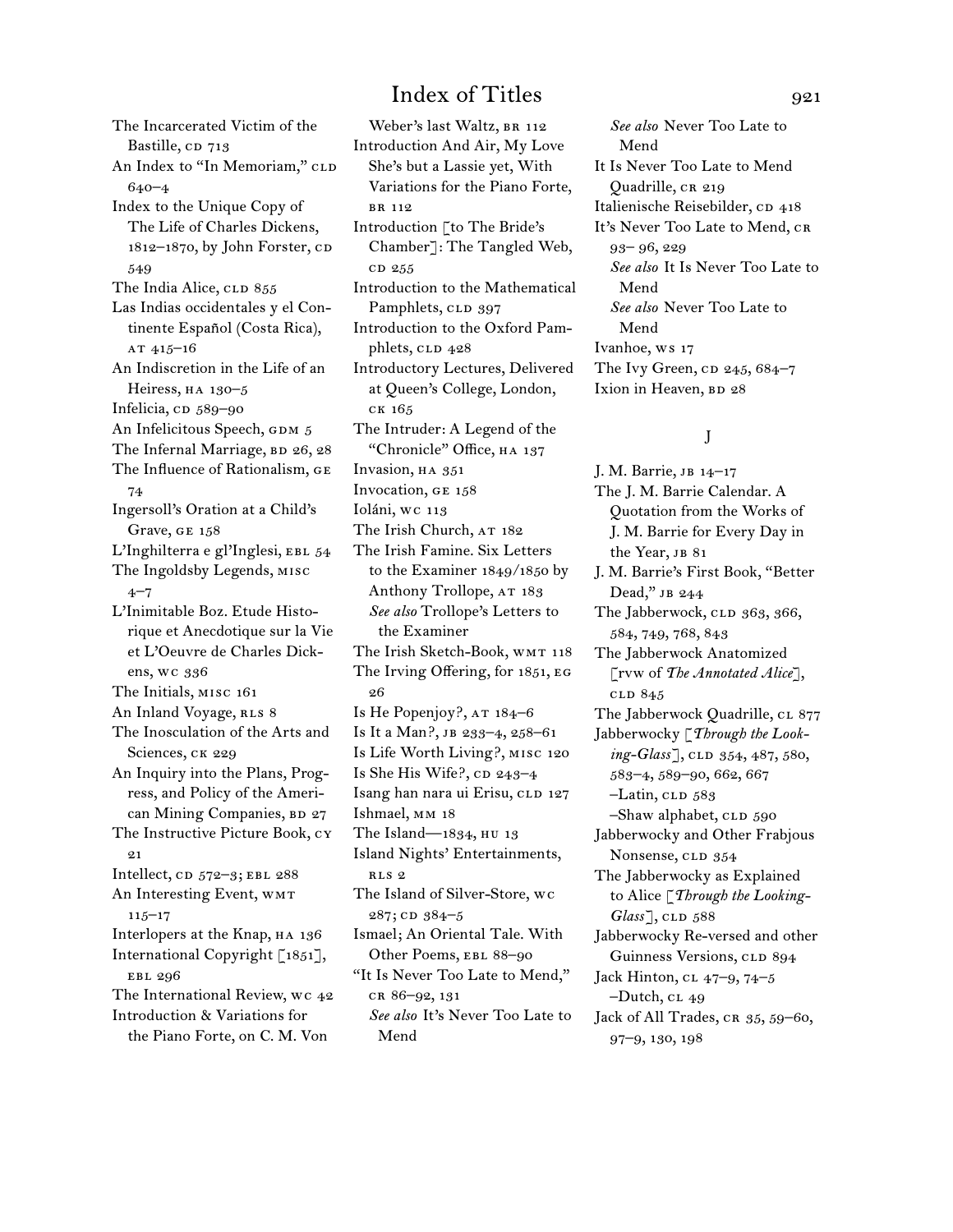Jack Sheppard, wa 23–5, 63, 69 Jack's Song, WB 24 Jacob Faithful, misc 121 Jadhu Nagri (*Alice in Wonderland*), CLD 114 The Jagers March & Chorus, BR 112 James Chalmers. His Autobiography and Letters, RLS 35 James Fraser, Second Bishop of Manchester. A Memoir, 1818–1885, hu 14 James M. Barrie. His Novels, Tales and Sketches. Thistle Edition [publisher's prospectus], jb 252 James Matthew Barrie, JB 78-9, 238 James Thomson ("B.V.") on George Meredith, GM 186 Jane Annie, JB 82-5 Jane Eyre, BR 23-37, 94-6; GE 161 –Dutch, br 30  $-$ French, BR 31–3  $-$ German, BR 34-6 –Swedish, br 37 Jane Eyre, Die Waise von Lowood, BR 35 Janet's Repentance, ge 75, 121 The Japanese Spirit, GM 179 A Jar of Honey from Mount Hybla, misc 81 Le Jaseroque, CLD 667 Jasper Dane's Secret, mm 48 Jch hatt einst ein niedliches Püppchen, ck 195 The Jealous Boy,  $pc$  152–5 Jealousy [Griffith Gaunt], CR 69–75, 103–5, 218 Jealousy [Kate Peyton], CR 103-5 Jeames's Diary, wmt 119–21 Jéromette, wc 307 Jess, jb 86–7 Jessie Phillips, TR 13 La jeune Fille malade, BR 15

Jezebel's Daughter, wc 114–15 Jezreel, ha 138–9 The Jilt,  $CR$  100–2 The Jilt and Other Stories, CR 102 Johanna Eyre: Die Waise von Lowood, BR 36 John Bowerbank's Wife, DC 50-1 John Bull am Guadalquivir, AT 187 John Bull and His Wonderful Lamp, WMT  $304-5$ John Bull on the Guadalquivir, AT 187 John Bull's Adventures in the Fiscal Wonderland, CLD 891 John Caldigate, AT 188-93 John Halifax, Gentleman, DC 52–6 John Inglesant, misc 150 John Jasper's Gatehouse, CD 727 John Jasper's Secret, CD 745–9 John Law: The Projector, wa 2 6 John to Jonathan, HU 15 Johnny Ludlow,  $EW$  5–6 Johnny's Christmas, AT 439 The Jolly Nose, as sung by Mr. Paul Bedford, In the Romance of Jack Sheppard, At the Theatre Royal Adelphi, Written by W. Harrison Ainsworth Esqe., the Music by G. Herbert Rodwell, wa 25 Jone, ebl 327–9 Het Jonge Engeland, BD 8 Joshua Haggard's Daughter, mm 19 Jottings on Currer, Ellis, and Acton Bell, BR 92 Journal of a Residence on a Georgian Plantation in 1838–1839, misc 96 Journal of a Tour in Russia in 1867, cld 476 *See also* The Russian Journal *See also* Tour in 1867

The Journey to Panama, AT 446–54 The Joys of Hospitality, GDM 6 Jude l'Obscur, ha 146 Jude the Obscure,  $HA$  41, 140–5, 363 –French, ha 146 Jude the Obscure: A Letter and a Foreword, ha 147–8 Judith Shakespeare, WB 6-7 Juleeventyr, CD 127 En Julephantasi, CD 127 Et Juleqvad i Prosa, CD 127 Juliet's Tomb in Verona, EBL 285 Jump to Glory Jane, GM 58-61 The Jungle Book, misc 97

### K

Kafir Land, AT 194 Der Kampf des Lebens, cp 33 Kärlek och Stolhet, EBL 112-13 Katchen's Caprices, AT 195 Kate Peyton, CR 103-5 Katie Stewart, BR 88 The Keepsake 1851, WMT 257 The Keepsake  $1852$ , CD  $501$ The Keepsake 1853, WMT 191 The Keepsake 1854, WMT 146 The Keepsake 1855, EBL 151 The Keepsake for  $1829$  (- $1834$ ), misc 93 The Keepsake for 1836, misc 94 The Keepsake for 1837, misc 95 The Keepsake for 1849, wmt 115 The Keepsake for MDCCCXLIII, TR 38 The Keepsake for MDCCCXLIV, c<sub>D</sub> 519 The Kellys and the O'Kellys, AT 196–8 Kenelm Chillingly, EBL 91-2 Kenilworth, ws 18, 45 Kept in the Dark, AT 199-201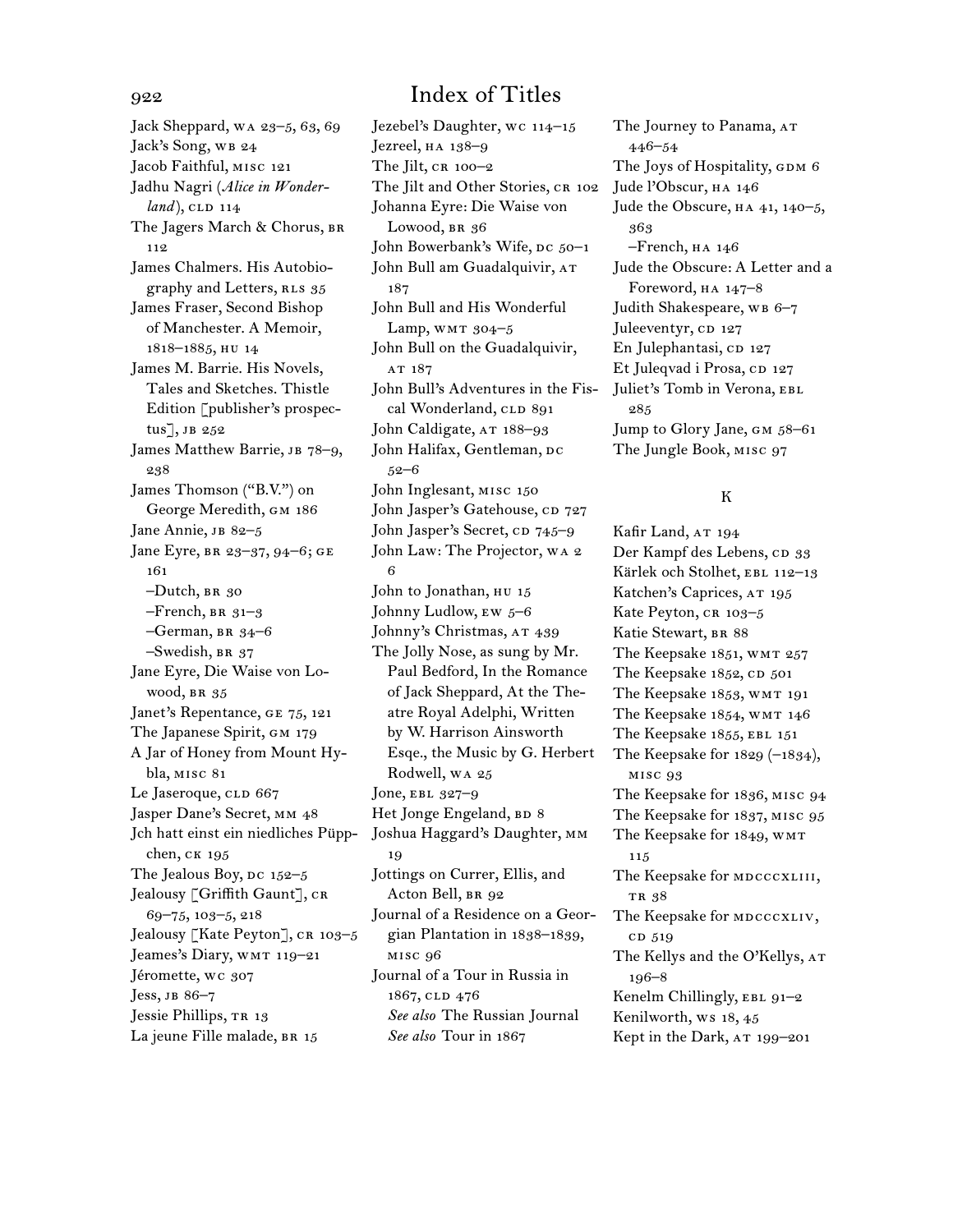Key to the Characters in Coningsby,  $BD$  4 A Key to Vivian Grey, BD 85 The Kickleburys on the Rhine, wmt 122–3, 125–7 –Preface to the second edition [An Essay on Thunder and Small Beer], WMT 123-7 Kidnapped, RLS 10 Kindly watcher by my bed, GDM 40 King Albert's Book: A Tribute to the Belgian King and People from Representative Men and Women Throughout the World, ha 382–5 King Arthur, EBL  $34, 93-9$ King Arthur. Not a Love Story,  $DC 57 - 9$ King Glumpus, WMT 269-71 King John [annotation], AT 492 The King of Brentford's Testament, wmr 287-8 King Solomon's Mines, misc 63 The King's Rival,  $CR$  201–4, 207, 213 The Kirriemuir Free Press, jb 237 The Kirriemuir Observer, JB 237 A Kiss for Cinderella, JB 88-9 Klein Dorrit, CD 273 Klokkeslagene, et Nisseeventyr, CD 127 The Knickerbocker, CD 322; WMT 261 The Knight of Gwynne, cl 50-2 The Knight's Leap, CK 187-8 The Knight's Secret, CR 63 The Knights of Borsellen, WMT 128–9 The Knightsbridge Mystery, CR 106–7 Knutsford, Its Traditions and History: with Reminiscences, Anecdotes, and Notices of the Neighbourhood, eg 85

### $L$

L. Carroll: Photographer [rvw], cld 686 De Laatste der Baronnen, EBL 122 The Labor Question And other Vital Questions, hu 82 The Ladies' Battle, CR 195-7 The Ladies' Companion to the Flower-Garden, ck 222 "The Ladies' Shakespeare," JB 90 Lady Anna, AT 202-6  $-Danish$ ,  $AT 206$ Lady Audley's Secret, mm 20 Lady Grace and Other Stories, ew 7 Lady Hester, cy 22 The Lady in the Sacque, ws 47 Lady Marabout's Troubles, ou 7 The Lady Novelists, ge 161 The Lady of Ashlynn, TR 38 The Lady of Launay, AT 207-8 The Lady of Lyons, EBL 100-13, 320–1  $-$ Swedish, EBL 112–13 The Lady of the Lions, EBL 320 The Lady's Mile, mm 21 A Lady's Shoe, jb 91–3 Laid Up in Two Lodgings, wc 116 The Laidly Lady of Whitburn, cy 15 The Lake Dwellings of Switzerland, ck 229 The Lamplighter, CD 246 The Lamplighter's Story, CD 247, 249–51, 616–17; eg 61 The Lamplighter's Story; Hunted Down; The Detective Police; and Other Nouvellettes, CD 247, 249–51; eg 61 The Lances of Lynwood, cy 23 The Land of Idleness, CLD 966 The Land of Story-books, RLS 33–4 The Landleaguers, AT 209

Landlords and Tenants, AT 196 Lanrick, CLD 355-61, 544-6, 607 A Laodicean, ha 149–52 The Lark in the Gold-Fields, CR 192 Last Adventure of Balaustion, misc 34 The Last Austrian Who Left Venice, AT 210 The Last Chronicle of Barset, AT 77, 211–17 The Last Day at San Salvatore, TR 61 The Last Days of Elizabeth, EBL 210–11 The Last Days of Pompei, EBL 329 The Last Days of Pompeii, EBL 114–20, 306, 308–9, 317, 324, 326–9, 334 The Last Fruit off an Old Tree, misc 102 The Last Generation in England, EG 13 A Last Household Word, CD 252 The Last Journals of Captain Fitzjames, R.N., of the Lost Polar Expedition, CK 229 The Last Night of Pompeii, EBL 334 The Last of Mrs Proudie, AT 459 The Last of the Barons, EBL  $121-5$  $-Dutch, EBL 122$ –French, ebl 123 –Italian, ebl 124 –Swedish, ebl 125 The Last of the Ruthvens, DC 49 Last Poems [Meredith], GM 62-3 Last Poems [Browning], misc 28 Last Poems [Housman], misc 76 The Last Sketch, WMT 130 Last Words from George Eliot, ge 156 The Last Words of Juggling Jerry, gm 64 Late Lyrics and Earlier, HA 26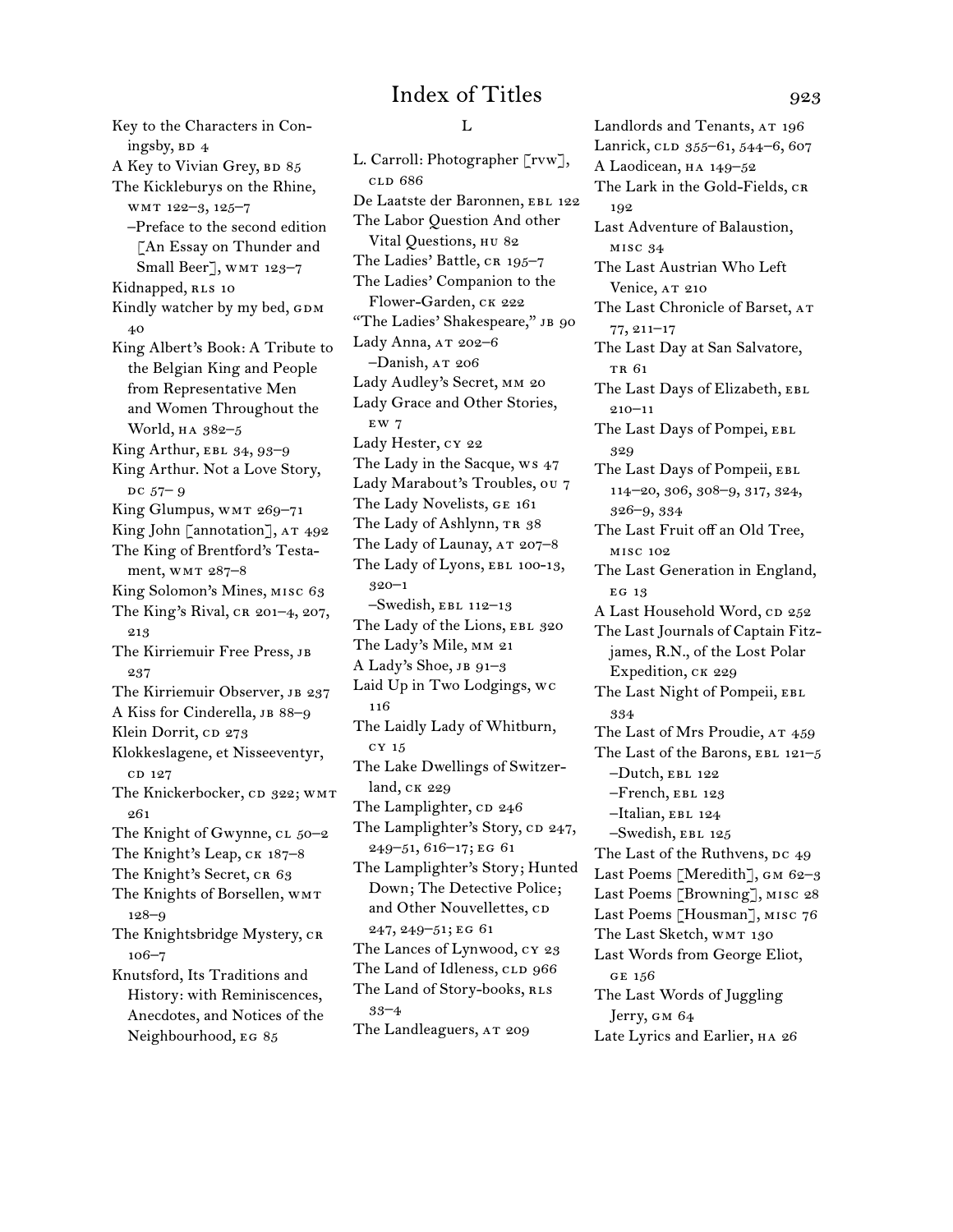Late Lyrics and Earlier, with Many Other Verses, HA 153-155 The Later Years of Thomas Hardy, 1892–1928, ha 156– 157 Latest Gleanings: Being a Series of Unpublished Poems Selected From Her Early Manuscripts, br 38 "The latter undraped," CLD 700 Latter-Day Pamphlets, misc 45 Die Laufbahn eines Waisenknaben, cD 368 Laughter for a Lifetime, CLD 658–60 Laura and Lenza, BR 112 Laura Bridgman, CD 72 The Laurel Bush,  $pc$  60–4 Laurel Leaves. Original Poems, Stories, and Essays, CK 168 The Laurringtons, TR 14 Lavengro; The Scholar—The Gypsy—The Priest, misc 13 The Law, cd 673 The Law and the Lady, wc 117– 120 –French, wc 120 Law at a Low Price, cp 673 Law Books, CLD 991 The Law relating to Convocations of the Clergy; with Forms of Proceeding in the provinces of Canterbury and York, &c. &c, cld 991 Lawn Tennis Tournaments. The True Method of Assigning Prizes with a Proof of the Fallacy of the Present Method, cld 362 Lawrentian, CLD 789 The Lay Figure, GDM 9 Lays and Legends, EBL 334 Lays of Ancient Rome, misc 115

## 924 Index of Titles

Lays of the Sanctuary, and Other Poems, HU 83 Lays of the Scottish Cavaliers and Other Poems, misc 3 The Lazy Tour of Two Idle Apprentices, wc 273, 280; CD 165–6, 253–4, 545 A Leader of Fashion, HA 158 A Leaf from an Unopened Volume, br 39–40 A Leaf in the Storm, ou 49 A Leaf out of a Sketch-Book, wmt 131, 334 The Leaguer of Lathom. A Tale of the Civil War in Lancashire, wa 27 The Leap of the Knight of Altenahe [*sic*], ck 168 Leaves from Logiedale, JB 219 Leben und Abenteuer des Nicolaus Nickleby, CD 332 Leben und Schicksale Nikolas Nickelby's und der Familie Nickelby, CD 333 Leben und Sitte in Nordamerika, TR 10 Lebensgeschichte und Erfahrungen David Copperfield's des Jüngern, cD 159 Lecture II. The Country Parish, ck 169 The Lecture of the Rev. C. Kingsley ... on "Co-operation applied to Agriculture," CK 161 Lecture on the History & Objects of Co-operation ... Delivered at the Co-operative Hall, Downing Street, Manchester, on Monday Evening, April 22nd, 1878, hu 16 Lectures Delivered in America in 1874, ck 68–9 Lectures on the English Humorists, wmt 74–5 Lectures on the Science of Language Delivered at the Royal

Institution of Great Britain in April, May, and June, 1861, ck 224 Lectures to Ladies on Practical Subjects, CK 169 A Legacy. Being the Life and Remains of John Martin, Schoolmaster and Poet, Dc 158–9 The Legacy of Cain, wc 121–4 –Italian, wc 124 A Legend of Camelot, Pictures and Poems, Etc.,  $GDM 7-8$ The Legend of Jubal, ge 76–82 The Legend of Jubal and Other Poems, ge 77–82 A Legend of Montrose, ws 38 A Legend of the Jabberwock, CLD 749 A Legend of the Rhine, WMT 32, 120–1, 289–90, 340 Legends and Lyrics, CD 621 Legends of Angria, BR 41 Leila, EBL 126-34, 312; AT 485 –Swedish, ebl 130 Leila's Song, EBL 312 The Leisure Hour Library, wc 83, 161, 165; DC 23, 50-1, 78; cr 106 Lelio, a Vision of Reality; Hervor; and Other Poems, EBL 354 A Lenten Journey in Umbria and the Marches, TR 51 Letter concerning rvw of,  $AT$ 218 Leonora Casaloni, TR 52 A Lesson in Latin, CLD 363-4, 629–30 Lessons from the Vegetable World, cy 21 Let at Last, cp 567 [Letter concerning a review of T. A. Trollope's A Lenten Journey], AT 218 A Letter from Anthony Trollope describing A visit to California in 1875, AT 219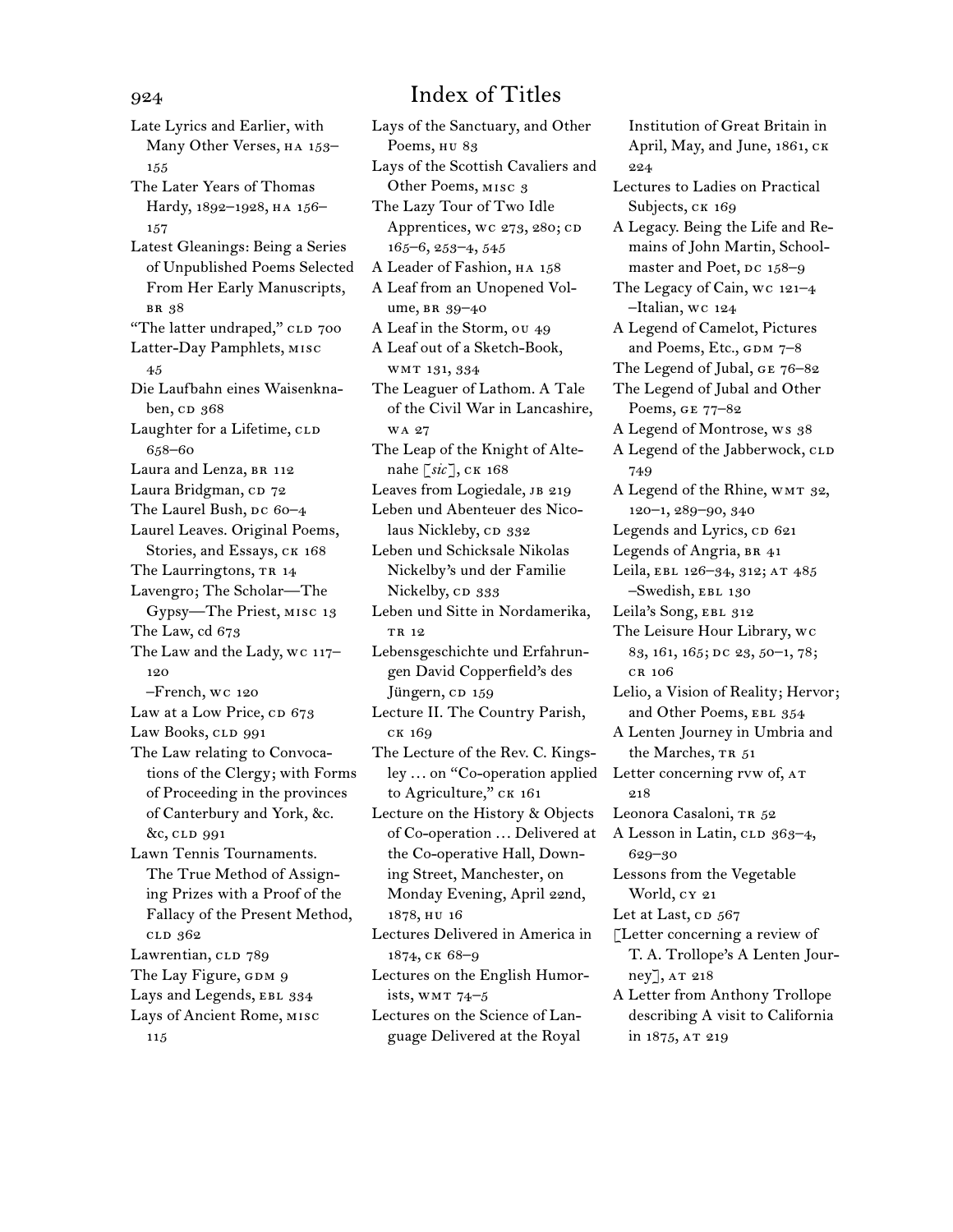A Letter from C. M. Westmacott, to E. L. Bulwer, EBL 353 [Letter from E. Bulwer Lytton to G. Routledge, Esq., Knebworth, October 21st, 1854.] [broadside], EBL  $135$ Letter from J. M. Barrie [to Robert S. Rantoul], JB 231 A Letter from Jeames of Buckley Square, WMT 120-1 [Letter from Lord Brougham to Mr. Bulwer], EBL 137 [Letter from Mabel],  $CLD$  365 A Letter from Mr. Carroll, CLD 366 Letter from Sir James M. Barrie (Imaginary Interview with R.L.S.), jb 235 A Letter from the Editor to a Friend and Contributor, CD 487; cl 71; wmt 236, 238 *See also* To a Contributor [Letter on an international copyright law],  $CD$  256 A Letter to a Late Cabinet Minister on the Present Crisis, ebl 136–7 [Letter to Colonel J.O.P. Burnside, Washington, D.C.], hu 17 [Letter to Mr. Murray Butler], JB 94, 218 Letter to Wm. C. Macready, WMT 170 Letters Addressed to A. P. Watt, wb 23; wc 299; ha 387; mm 43 Letters Addressed to A. P. Watt and His Sons, 1883–1929, wc 300; ha 388 Letters and Extracts of Letters, br 22 The Letters and Private Papers of Letters of George Eliot, ge 84 William Makepeace Thackeray, wmt 132–3 Letters from a Club Arm-Chair: William Makepeace Thackeray, wmt 134–5

Letters from America, WMT 103 Letters from Benjamin Disraeli to Frances Anne, Marchioness of Londonderry, 1837-1861, BD 29 Letters from George Eliot to Elma Stuart, 1872–1880, ge 83 Letters from George Meredith to Algernon Charles Swinburne and Theodore Watts-Dunton, gm 65 Letters from George Meredith to Edward Clodd and Clement K. Shorter, gm 66 Letters from George Meredith to Richard Henry Horne, gm 67 Letters from George Meredith to Various Correspondents, GM 68 Letters from Lewis Carroll, CLD 542 Letters of Anne Thackeray Ritchie, WMT 325 The Letters of Anthony Trollope, at 220–2 Letters of Bulwer-Lytton to Macready, EBL 138 The Letters of Charles Dickens, c<sub>D</sub> 257-9 Letters of Charles Dickens to Wilkie Collins, cp 260 Letters of Charles Lever To His Wife and Daughter, CL 53 The Letters of Charlotte Brontë with a selection of letters by family and friends, BR 42 The Letters of Disraeli to Lady Bradford and Lady Chesterfield, BD 30 The Letters of Disraeli To Lady Chesterfield And Lady Bradford,  $BD$   $31$ The Letters of George Eliot, ge 85 Letters of George Eliot, 1878– 1879, ge 151 Letters of George Eliot, George

Henry Lewes, Charles and Thornton Lewes, 1859–1878, ge 151 Letters of George Eliot, May– November, 1880, ge 151 Letters of George Meredith, gm 69 The Letters of George Meredith, GM 70 The Letters of George Meredith to Alice Meynell with annotations thereto 1896–1907, gm 71 Letters of J. M. Barrie, JB  $95-6$ The Letters of Lewis Carroll, CLD 367 The Letters of Mrs. Gaskell, eg 14 Letters of Mrs. Gaskell and Charles Eliot Norton, 1855– 1865, eg 15 The Letters of Robert Louis Stevenson [Colvin], RLS 11 The Letters of Robert Louis Stevenson [Booth and Mehew], rls 12 The Letters of Runnymede, BD 32–4 Letters of the Late Edward Bulwer, Lord Lytton, to His Wife, ebl 139 The Letters of Thomas Hardy, HA 159 Letters on Charlotte Brontë, eg 16 Letters on the War, HA 160 Letters Recounting the Deaths of Emily, Anne and Branwell Brontë ... To Which Are Added Letters Signed Currer Bell and C. B. Nicholls, br 43–4 Letters to John Bull, Esq. [On Affairs Connected with His Landed Property, and the Persons Who Live Thereon, EBL 140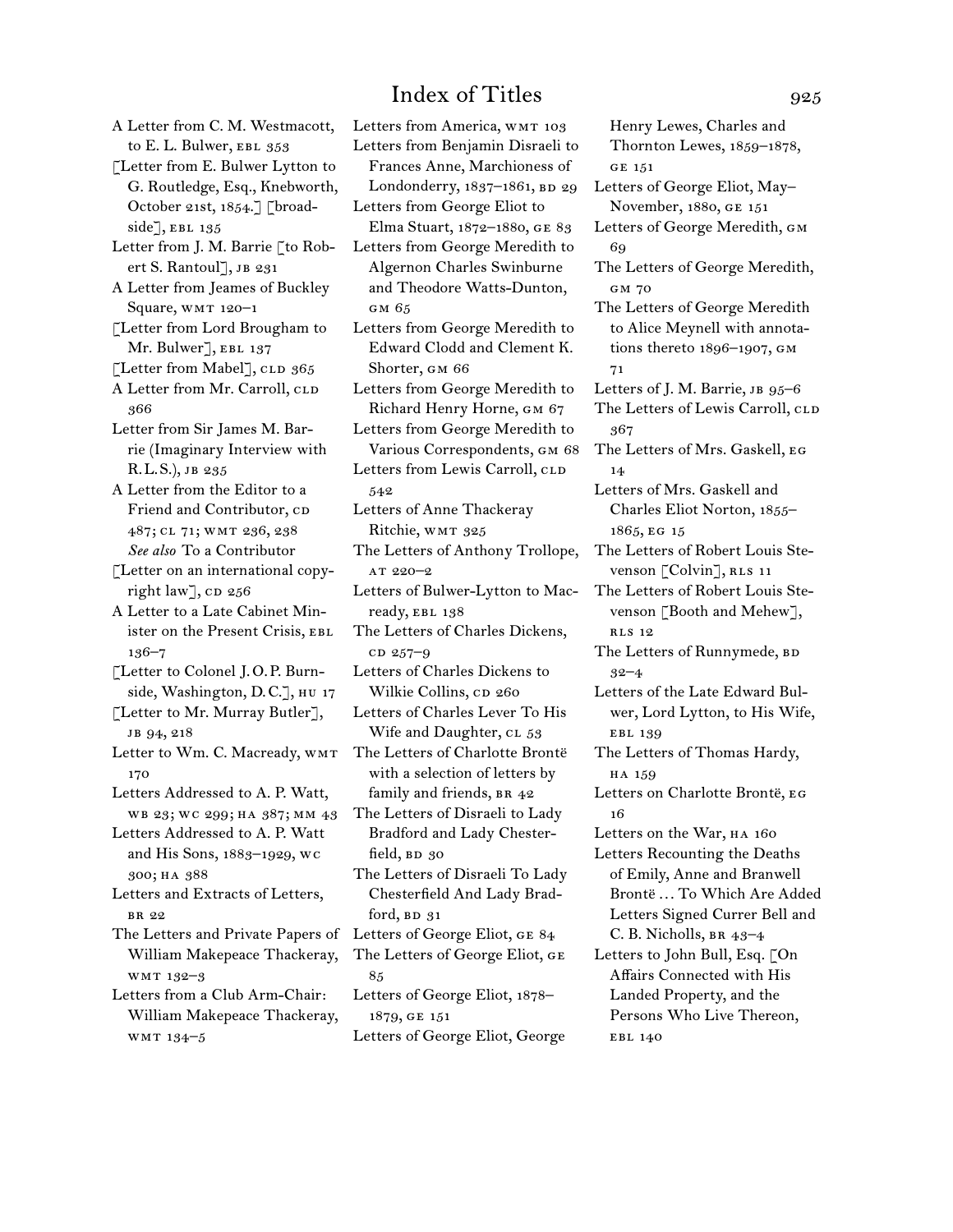Letters to Macmillan, JB 238; CLD Lewis Carroll: A Celebration. 663; at 437; cy 49 Letters to Mark Lemon, cp 261 Letters to Skeffington Dodgson from His Father, CLD 958 Letters to the Chartists.—Nos. i, ii, and iii, ck 176–7 Letters to the Conservative Club, by a Living Junius, EBL 335 Letters to Young Men on Betting and Gambling, ck 70 Lettres Adressées à Alice et à Quelques Autres, suivi de Alice à la Scène et de Fantasmagorie, cld 368 Leven en Lotgevallen van Maarten Chuzzlewit, zijne Bloedverwanten, Vrienden en Vijanden, cp 285 Leven om Leven, Dc 69 Lewis Carroll, CLD 687-90, 757, 766, 773 Lewis Carroll (Charles Lutwidge Dodgson) [Hatch], CLD 666-7 Lewis Carroll [Portfolios Electa series], CLD 687 Lewis Carroll [British Council exhibition], CLD 690 Lewis Carroll [Wonderland Stories], CLD 741 "Lewis Carroll" [Brown], CLD 749 Lewis Carroll [de la Mare], CLD 756 Lewis Carroll [Macdonald], CLD 778 Lewis Carroll. 16 Magazine Articles. 1898–1901 [scrapbook], cld 666 Lewis Carroll. Magazine Articles. 1898–1932 [scrapbook], CLD 667 Lewis Carroll 1832–1932 zum 100. Geburtstag, CLD 770-1 Lewis Carroll. A Biography, CLD 752

Essays on the Occasion of the 150th Anniversary of the Birth of Charles Lutwidge Dodgson, cld 774 Lewis Carroll: An Annotated Bibliography for 1974, CLD 818 Lewis Carroll: An Annotated International Bibliography, 1960–1977, CLD 819 Lewis Carroll, Amateur Photographer. The Story of Two Rare Photographs, CLD 685 Lewis Carroll and a Geometrical Paradox, CLD 798 Lewis Carroll and Alice 1832– 1982, CLD 753 Lewis Carroll and Guildford, CLD 775 Lewis Carroll and His Artists and Engravers,  $CLD$  821, 831–4 Lewis Carroll and his Camera, cld 678 Lewis Carroll and his world, CLD 786 Lewis Carroll and John Tenniel, 1988, CLD 866 Lewis Carroll and the "Alice" Books,  $CLD$  807–9 Lewis Carroll and the House of Macmillan, CLD 369 Lewis Carroll and the Kitchins, cld 370–1 Lewis Carroll and the Spirit of Nonsense, CLD 769 Lewis Carroll as Artist [*Sylvie*  and Bruno sketches], CLD 664 Lewis Carroll as Photographer, cld 664 Lewis Carroll at Christ Church, cld 691 Lewis Carroll at Texas, CLD 848 Lewis Carroll Attraverso lo specchio, clp 755

Lewis Carroll, author of Alice's Adventures in Wonderland, cld 372 The Lewis Carroll Birthday Book, cld 373–4 [The Lewis Carroll Biscuit Tin], cld 967 The Lewis Carroll Book, CLD 375 "Lewis Carroll." Born 1832. Died January 14, 1898, CLD 776 Lewis Carroll Centenary Exhibition. London: 29 June– 31 July, 1932. Catalogue, CLD 831 Lewis Carroll Centenary Exhibition Catalogue 1932, CLD 821 The Lewis Carroll Centenary in London 1932, CLD 832-4 "Lewis Carroll," Charles Lutwidge Dodgson, CLD 663 "The Lewis Carroll Circular," cld 376–7 Lewis Carroll Correspondence Numbers, CLD 799 Lewis Carroll: Fragments of a Looking-Glass, CLD 762 The Lewis Carroll Handbook, clD 862-4 *See also* A Handbook of the Literature of the Rev. C. L. Dodgson *See also* Supplement [Madan] Lewis Carroll in Russia: Translations of Alice in Wonderland 1879-1989, CLD 837 Lewis Carroll in the Popular Culture: A Continuing List, cld 825 Lewis Carroll in Wonderland and at Home. The Story of His Life, cld 783 Lewis Carroll, logicien, CLD 392–3 Lewis Carroll: Mathematician, cld 800 Lewis Carroll Memoranda, CLD 645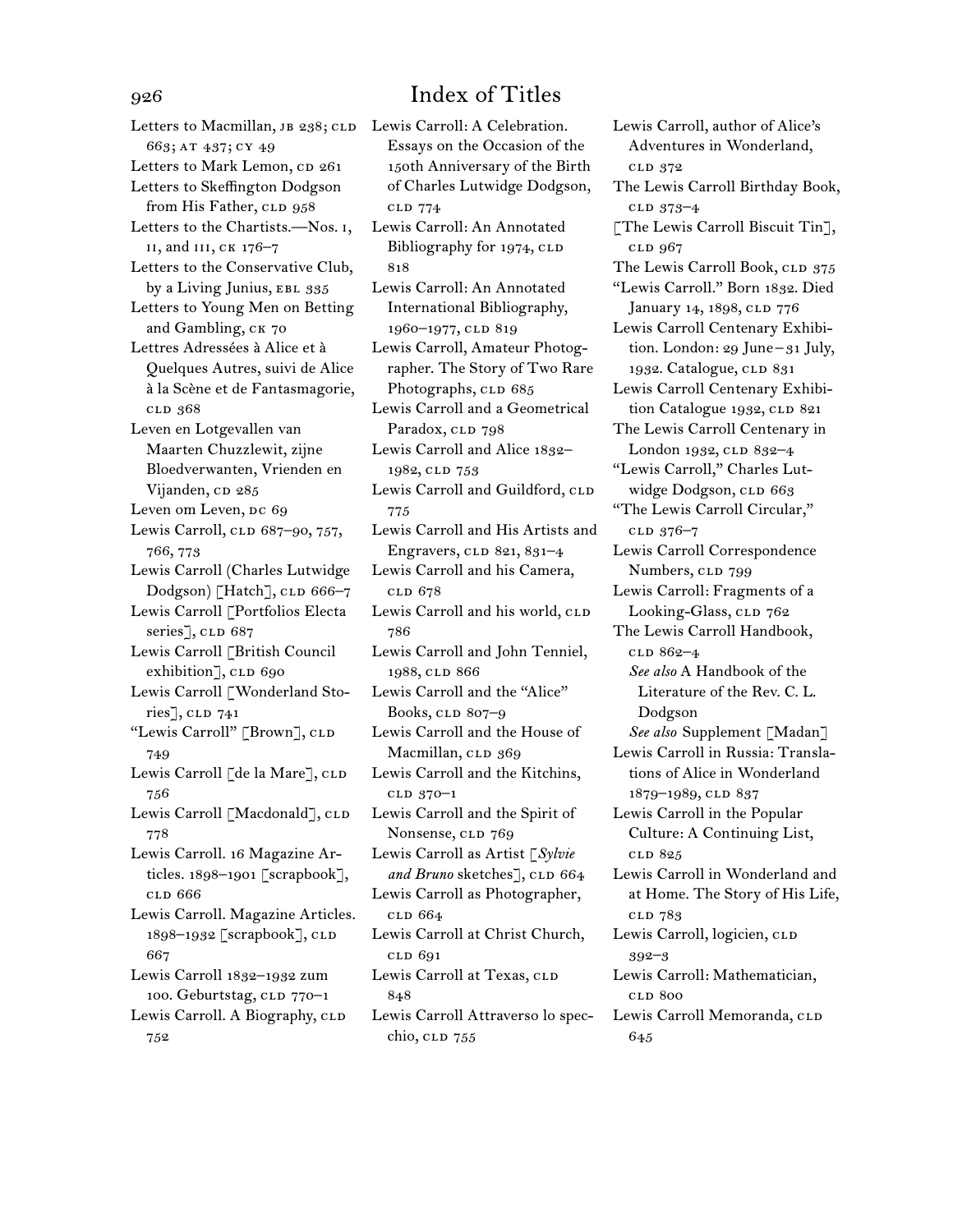Lewis Carroll Memorial Cot,, &c.  $\lceil$ scrapbook $\rceil$ , CLD 962 Lewis Carroll Memorial Ward.... An Appeal, CLD 977 Lewis Carroll Observed. A Collection of Unpublished Photographs, Drawings, Poetry, and New Essays, CLD 664 Lewis Carroll on a Sign of the Times, cld 378 A Lewis Carroll Pageant, CLD 942 Lewis Carroll photographe victorien, clp 692 Lewis Carroll, Photographer [Gernsheim],  $CLD$  681–3  $-*rw*, *CLD* 686$ Lewis Carroll, Photographer [National Museum of Photography, Film, and Television], cld 695 The Lewis Carroll Picture Book, clD 379-80, 395 Lewis Carroll, Pioneer Photographer,  $CLD$  697 Lewis Carroll Writes to Some Young Friends, CLD 381 Lewis Carroll's Alice. An Annotated Checklist of The Lovett Collection, CLD 829 Lewis Carroll's Alice in Wonderland,  $CLD$   $54$ Lewis Carroll's Alice in Wonderland. A Play in Two Acts, CLD 733 Lewis Carroll's Alice in Wonderland and Other Favorites, CLD 180 Lewis Carroll's Alice's Adventures in Wonderland, CLD 56-7 Lewis Carroll's "Black Art," CLD 691 Lewis Carroll's Diaries. The Private Journals of Charles Lutwidge Dodgson (Lewis Carroll), CLD 248

*See also* The Diaries of Lewis Carroll Lewis Carroll's England. An Illustrated Guide for the Literary Tourist, CLD 777 Lewis Carroll's Games and Puzzles, CLD 382 Lewis Carroll's Library, CLD 968 Lewis Carroll's Lost Book on Logic, clp 810 Lewis Carroll's Mouse's Tale, cld 978 *See also* The Tale of the Mouse's Tail Lewis Carroll's One Hundredth Birthday, CLD 858 Lewis Carroll's Photographs of Nude Children, CLD 693 Lewis Carroll's Ripon, CLD 794 Lewis Carroll's Scrap Book, CLD 662 Lewis Carroll's St. George and the Dragon and Le Petit Nemrod by J. J. Tissot: A Problem in the Relationship between Painting and Photography in the 1870s, CLD 680 Lewis Carroll's The Hunting of the Snark,  $CLD$   $341-3$ Lewis Carroll's Through the Looking-Glass, and What Alice Life and Travels in Italy, CD Found There, CLD 576-8 Lewis Carroll's Writings on Photography, CLD 681 Lewis Carrolls Wunderhorn, CLD 383 Lewis Gordon, A Rondo, for the Piano Forte, BR 112 Libbie Marsh's Three Eras, eg 17 The Library of Fiction,  $CD$   $575-6$ , 609, 619, 671 The Library of Thomas Hardy, O.M., ha 420 The Life and Adventures of a Clever Woman, TR 15

The Life and Adventures of Jonathan Jefferson Whitlaw, TR 16 The Life and Adventures of Martin Chuzzlewit, cp 274–81, 791 *See also* Martin Chuzzlewit The Life and Adventures of Mervyn Clitheroe, wa 31 *See also* Mervyn Clitheroe The Life and Adventures of Michael Armstrong, the Factory Boy, tr 17–19 The Life and Adventures of Nicholas Nickleby, cp 323–9 –Chapters I–XVII, CD 666 *See also* Nicholas Nickleby Life and Art by Thomas Hardy: Essays Notes and Letters Collected for the First Time, на 161 Life and Character of the Chevalier John Paul Jones, BD 84 The Life and Letters of Lewis Carroll (Rev. C. L. Dodgson), cld 635–8 Life and Times, GDM 1 The Life and Times of Charles Dickens, CD 812 Life and Times of Peter Cooper, hu 18–19 672 The Life and Writings of Charles Dickens: A Memorial Volume, c<sub>D</sub> 559 A Life for a Life, DC 65-9 –Dutch, Dc 69 Life in a Colony, misc 69 Life in a Country Manse, jb 97–100 Life in a Country Manse And Other Sketches, JB 100 Life in Italy,  $CD$  416–17 The Life, Letters and Literary Remains of Edward Bulwer, Lord Lytton, EBL 141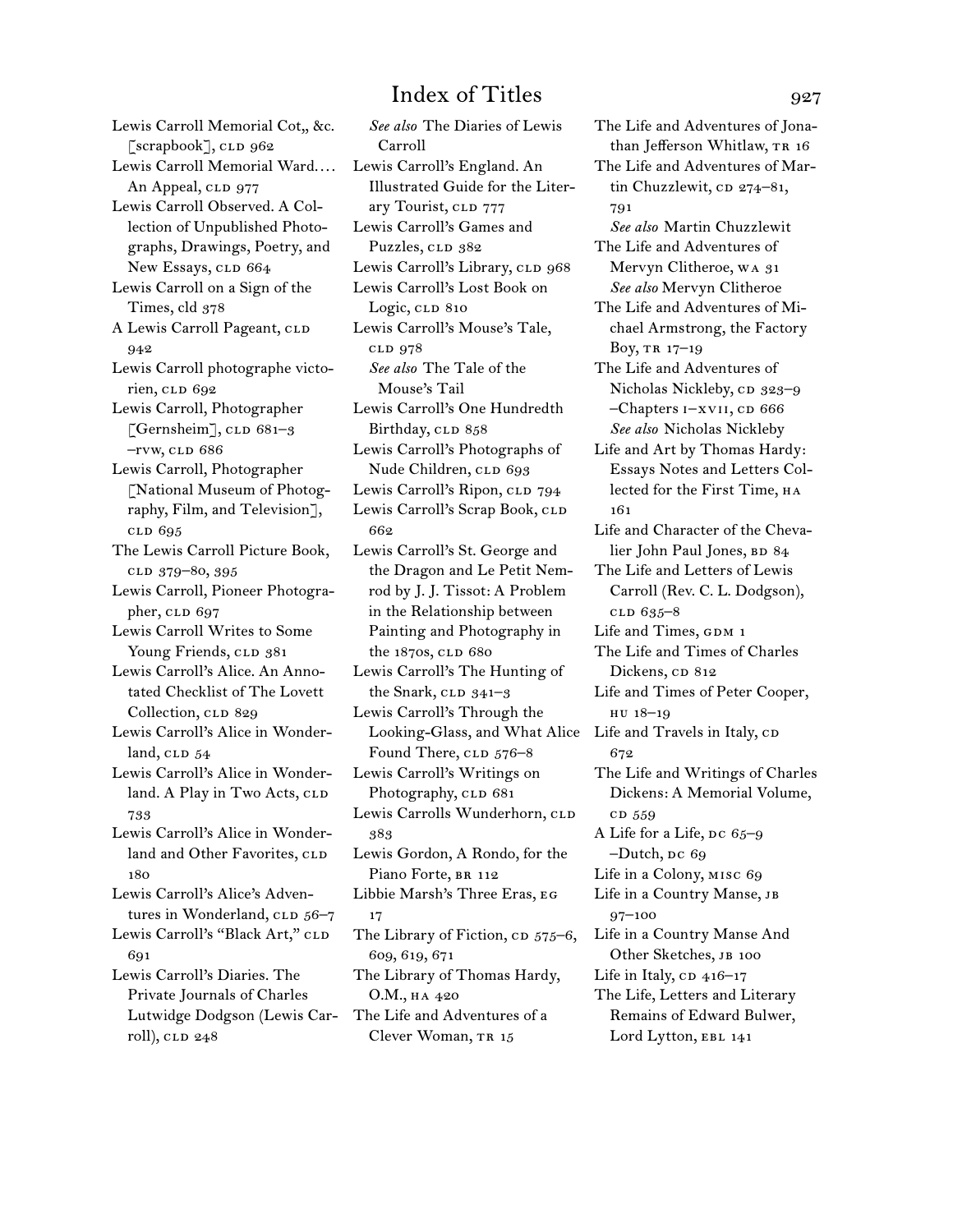The Life of Charles Dickens [Forster],  $CD$  547–8  $-$ Index to, CD  $549$ Life of Charles Dickens [Mackenzie], cD 586 The Life of Charlotte Brontë, eg 18–24 The Life of Cicero, AT 223-8 The Life of Edward Bulwer, First Lord Lytton, EBL 291 The Life of Field Marshal the Right Honourable Alexander Percy, br 122 The Life of Jesus, Critically Examined, ge 152–5 The Life of John Sterling [rvw], ge 86 Life of [John] Sterling, ge 86 The Life of Lewis Carroll, CLD 787 The Life of Our Lord, CD 262-7 The Life of [John] Paul Jones, from Original Documents in the possession of John Henry Sherburne, Esq., BD 84 Life of Rosina, Lady Lytton, EBL 333 The Life of Thomas Hardy, HA  $201$ The Life of William Makepeace Thackeray, WMT 272 The Life-Size Outlines of the Hands of Twenty-Two Celebrated Persons, wc 334 A Life-Struggle, AT 413 Life, What Is It—But a Dream, cld 661 Life's Calendar, misc 110 Life's Little Ironies, HA 162-7 –Swedish, ha 167 Life's Opportunity, HA 409 Liffith Lank [*Griffith Gaunt*], CR 225 The Lifted Veil, ge 17–18, 87–8, 132 The Light Green, CLD 898

Light in Darkness, DC 70 The Light in the East, CLD 961 The Light that Failed, misc 99 The Ligniad, CLD 664 Like and Unlike, mm 22 Lillian, "The Spirit of the Child Is Little Billee, WMT 136-9, 151, Gone," CD 734 Lily Hart, BR 82 The Limits of Exact Science as Applied to History. An Inaugural Lecture, Delivered before the University of Cambridge, ck 71 Linda Tressel, AT 229-32, 267 Lines suggested on reading Mr J. M. Barrie's First Book entitled "Better Dead," JB 244 Lines to Lady Cochrane, ws 19 Lippincott's Magazine, hu 6 A List of the Writings of Lewis Carroll (Charles L. Dodgson) In the Library at Dormy House, Pine Valley, New Jersey, cld 838–9 *See also* A Supplementary List of the Writings of Lewis Carroll (Charles L. Dodgson) In the Library at Dormy House, Pine Valley, New Jersey The Listing of the Snark, CLD 341–2, 817 Literary and General Lectures and Essays, ck 72 Literary Crossword. ("Alice in Wonderland."), CLD 950 *See also* Solution of "Alice in Wonderland" Literary Crossword The Literary Digest, CLD 742 The Literary Products of the Lewis Carroll-George Mac-Donald Friendship, CLD 758 Literary Remains of the Late William Hazlitt, EBL 284 Literary Talk.... Mr. W. M. Thackeray, WMT 352

Littell's Living Age, DC 48, 106; ha 49, 132, 136, 304; hu 32; at 141, 277 "Little Alice," CLD 940 Little Annie's Ramble, DC 49 274–5 Little Billie, WMT 136-7, 139 A Little Bit of R.L.S. Written for the Scottish Thistle Club of Honolulu, and Read on the 28th June 1912, rls 38–9 The Little Carol being A Christmas Carol in Prose, CD 120 A Little Dinner at Timmins's, wmt 140, 213 Little Dorrit,  $CD$  268–73  $-$ French,  $CD$  272 -German, cp 273 –Charles Dickens' correspondence with Maria Beadnell re, cd 55 "Little Dorrit," Song, CD 693 Little Dorrit's Love, CD 811 The Little Jew, DC 71 The Little Lame Prince, DC 73 The Little Lame Prince and His Travelling Cloak, DC 72 Little Lilywhite, TR 2 Little Lizzie and the Fairies, DC 74 Little Lucy's Wonderful Globe, cy 37 The Little Lychett's, DC 122 The Little Lychetts, DC 75 The Little Minister, JB 101-13, 267–8 Little Nell, CD 781 Little Nell from The Old Curiosity-Shop of Charles Dickens, cd 345–6 Little Novels, wc 125–6 The Little Oak Wardrobe, CD 561 The Little Ones' Book, Containing the Songs in "Alice in Wonderland," and "Through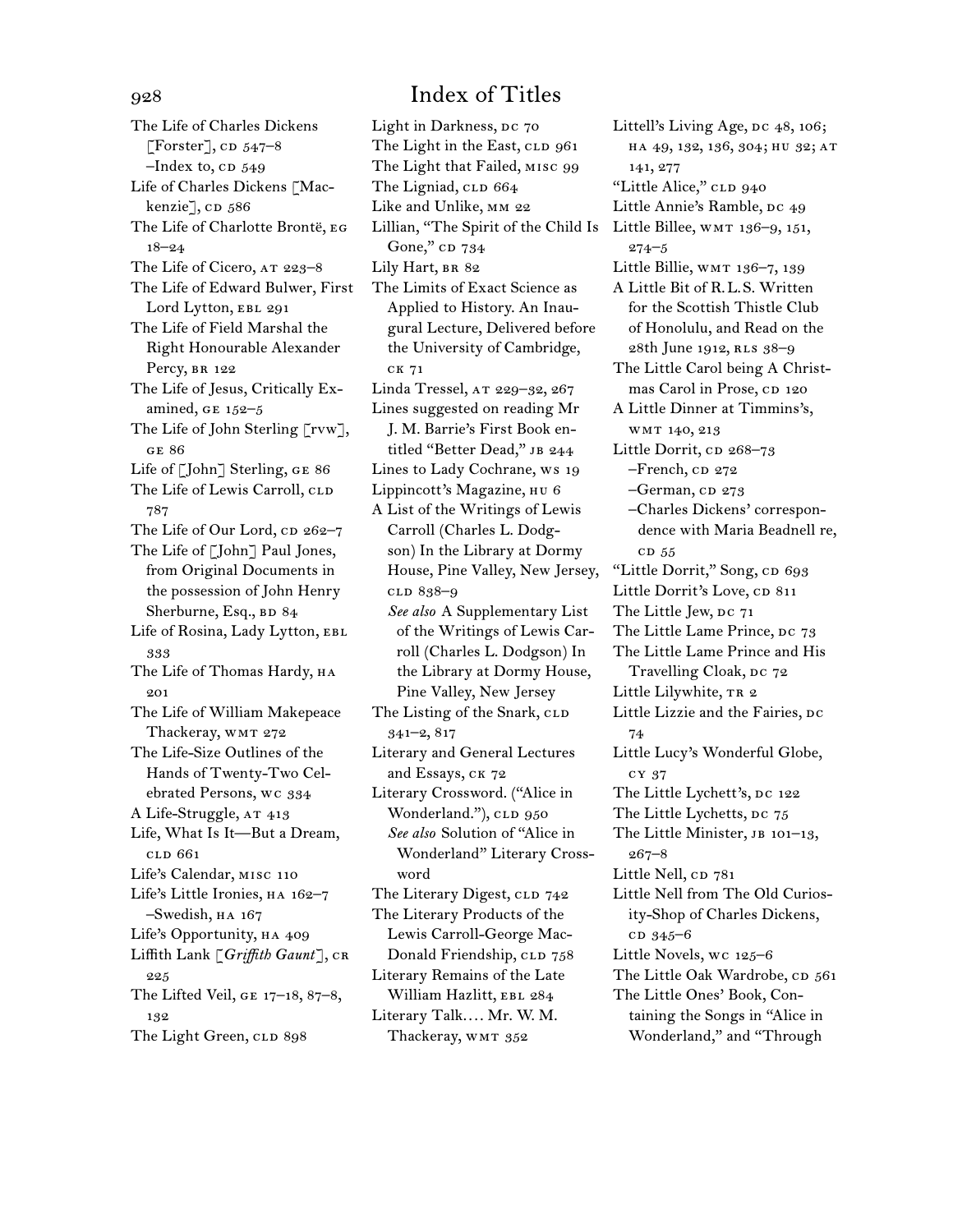the Looking Glass," Also a Selection of Nursery Rhymes to the Old Tunes. And other Easy Songs and Rounds, CLD 665 Little Paul from the Dombey and Son of Charles Dickens, CD 195–6 The Little Robinson and Other Tales,  $pc$  157 The Little Savage, misc 122 Little Spitz, WMT 287 Little Sunshine's Holiday, DC 76 A Little Talk about Spring, and the Sweeps,  $CD$   $575-6$ A Little Tour in Ireland, misc 74 The Little White Bird, JB 114-19,  $140 - 1$ Little Nell from The Old Curiosity Shop of Charles Dickens, c<sub>D</sub> 154 The Littlest Ones Peter Pan & Wendy, JB 120 Liuis Kerroll. Alisa v Strane Chudes. V. Zaserkale. Lewis Carroll. Alice in Wonderland. Through the Looking-Glass. Katalog Vystavki, CLD 842 Liverpool Mercury, AT 381 The Living Age, ha 18, 23, 37, 98, 178, 323 Living Truths from the Writings of Charles Kingsley, ck 73 Living unto God, CK 214 Le Livre des Sans-Foyer, HA 352–3 Le Livre des Snobs, WMT 30 Lize's Avonturen in het Wonderland, CLD 89 Lizzie Leigh, eg 25–8, 56, 77, 80 Lizzie Leigh [Waldron], eg 88– 89 Lizzie Leigh. And Other Tales, EG  $27 - 8$ Llandudno, CLD 960 Llandudno Alice in Wonderland Celebrations, CLD 911

"Llandudno and the Conway," A river Sacred to Art, CLD 960 The Loan of a Lover, CLD 639 Locksley Hall Sixty Years after etc., misc 175 Logic and Tea. The letters of Charles L. Dodgson (Lewis Carroll) to Mrs. Emily Rowell & her daughters Ethel & Hettie, cLD 384 The Logic of Lewis Carroll. A Study of Lewis Carroll's contribution to Logic: his logical discoveries and his endeavours to teach the subject to children, cld 796 Logical Nomenclature. Desiderata, cLD 385-6 Logical Nonsense: The Works of Lewis Carroll, CLD 387-8 A Logical Paradox, CLD 389-90 A Logical Puzzle, CLD 391 Logicheskaia Igra, CLD 320 logique sans peine, CLD 392-3 Lois the Witch, and Other Tales, EG 29 The London Charivari, WMT 322 The London Coal-Whippers and Ballast-Heavers, HU 20 The London Journal, CR 108 The London Mercury, HA 99, 294–5, 301, 324 London Pride, MM 23 London Tradesmen, AT 233 London Voluntaries, The Song of the Sword, and Other Verses, gm 188 Londoner Skizzen, cp 446 The Long Game, ck 161 The Long Vacation, cy 24 The Long Vacation Ramble of a London Clerk, hu 39–48 The Long Vacation Ramble of a London Clerk and What Came of It, hu 49–50

Longman's Magazine, wc 222; ha 271 Looking Back on Life, JB 249 The Looking Glass Quadrille, cld 914 Looking-Glass House, and What Alice Saw There, CLD 562 Looking-Glass Letters, CLD 394 "Looking-Glass" Reflections, cld 759 Loose Sketches. An Eastern Adventure, etc., WMT 141-2 Loose Thoughts for Loose Thinkers, ck 86–8 Lord Beaconsfield's Correspondence with His Sister, 1832– 1852, BD 35 The Lord Coming to His Temple, ck 74 Lord George Bentinck: A Political Biography, BD 36 Lord Kilgobbin,  $CL$   $54-6$ The Lord Mayor of London, wa 28 Lord Nelson and the Tar, RLS 13 Lord Ormont and His Aminta, gm 72–3 Lord Palmerston, AT 234-5 Lorna Doone, misc 10 The Lost Doll, CK 209 Lost for Love, MM 24 The Lost Husband, CR 109-11 Lost in Blunderland. The Further Adventures of Clara, CLD 908 The Lost Plum-Cake, CLD 673 The Lost Tales of Miletus, EBL 142–7 De Lotgevallen van Jack Hinton in Ierland, cL 49 Lothair, BD  $37-41$ Lotos Leaves. Original Stories, Essays, and Poems, wc 301–2 Lotos Leaves. Stories, Essays, and Poems by Members of The Lotos Club, wc 303–4 Lotta Schmidt, AT 236-7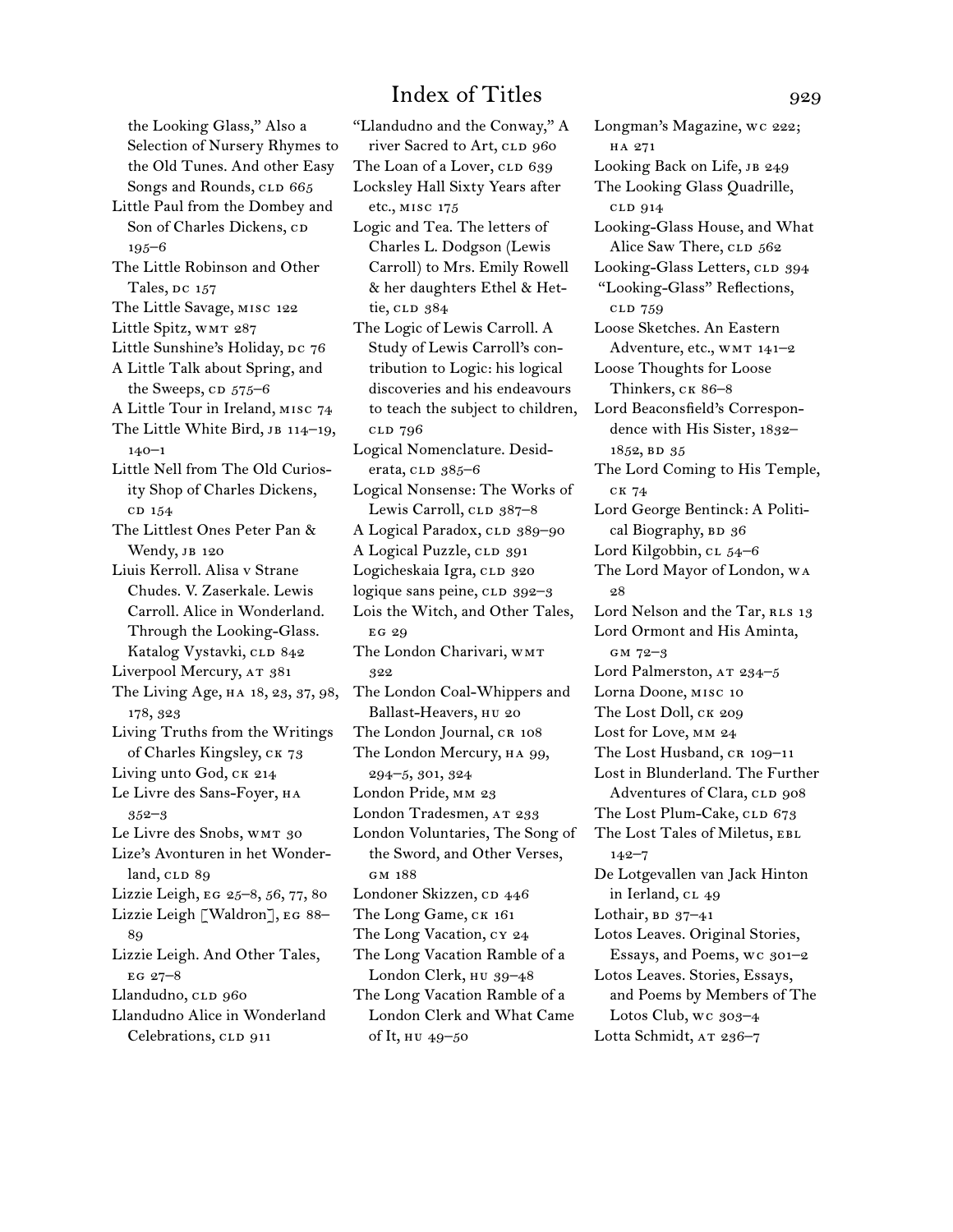Lotta Schmidt And other Stories, AT 237 The Lottery of Marriage, TR 20 Love, bd 83, EBL 289-90 Love & Friendship, BR 111 Love among the Roses, CLD 395 Love and Life: An Old Story in Eighteenth Century Costume, cy 25–6 Love and Money, CR 112, 128 Love and Peril, ha 336–7 Love and Pride, EBL 100-13 Love Finds the Way, and Other Stories, cp 697 Love in the Valley, GM 74 "Love Me Little, Love Me Long," cr 113–18 "Love Me Never or For Ever," jb 121 "Love Shall Still Be Lord of All," AT 139 Love's Quarrel, EBL 311 Love's Random Shot, and Other Stories, wc 127 Lovel the Widower, WMT 56, 143–5 –plates, wmt 281, 312 The Love-Letter Answered, wc  $111-12$ The Loving Ballad of Lord Bateman, cD 577-83 A Low Marriage, DC 14, 77-8 The Lower Education of Woman, ck 80 Loyola and the Educational System of the Jesuits, hu 104 Lucifer, ha 280 Lucile, GDM 42, 60-1; MISC 110 The Luck of Barry Lyndon, wmt  $21 - 3$ A Lucky Speculator, wmt 120–1 Lucretia, EBL 148-9 Lucy's Birthday, WMT 146, 291 Lunacy, CR 225 Luttrell of Arran, cl 57–60 Lyonesiskan, EBL 112-13

930 Index of Titles The Lyons Mail, CR 217 Lyra Germanica: Second Series: The Christian Life, CK 228 Lyra Innocentium, CLD 988, cy 31 Lyrics of Life, misc 55 Lysande Utsigter, cp 215

## M

M. de Barante, A Memoir, Biographical and Autobiographical, DC 151 M'Connachie and J.M.B.: Speeches by J. M. Barrie, JB 122-3 Ma vocation, WMT 327 Mabel Vaughan, EG 58-60 Macaire, RLS 14 The Macdermots of Ballycloran, at 238–9 Macleod of Dare, WB 8-9 Macmillan's Annual, JB 133 Macmillan's Magazine, ge 11, 21; ck 76–7 The Mad Gardener's Song [Sylvie and Bruno], CLD 525 A Mad Marriage, wc 150 Mad Monkton; and Other Tales, wc 128 A Mad Tea Party, CLD 741, 910 Madam How and Lady Why, ck 75 Mademoiselle ou Madame?, wc 129 Le Magasin d'Antiquités, cD 347 Le Magazine du Presbytère, CLD 460 The Magic of Lewis Carroll, CLD 396 The Magic Spectacles, wc 130 Magnum Bonum, cy 27 Magnus and Morna, DC 79 The Mahogany Tree, WMT 147–51 The Maid of Killeena and Other Stories, WB 10 The Maid of Malines, EBL 289-90 Maid, Wife, and Widow, CR 18-20 The Maiden of the Mist, ws 2 Main Line. The Boy at Mugby, cD 603-4 The Main Regret, GM 178 La Maitresse d'Anglais, BR 89 Maiwa's Revenge, misc 64 Major Gahagan's Historical Romances, WMT 241 Malachi's Cove, AT 240 Malade Imaginaire, CR 186-8 Malice in Kulturland, CLD 946-8 Malice in Wonderland [Day Lewis<sup>7</sup>, CLD 883 "Malice in Wonderland" [Princeton University Triangle Club], cld 926 En Målning ur Verldslifvet, ebl 193 Mammon, CR 82 En Man af Heder, EBL 344 Man and Wife, wc 131–7, 331 –Italian, wc 136 A Man Made of Money, misc 91 The Man of Honour, EBL 343-4 A Man of Other Days, cy 48 A Man of the Day, CR 170 The Man of the Day, CL 31, 33 The Manchester Marriage, CD 566–7 The Mango-Tree, CK 76-7 The Manliness of Christ, HU 21-26 A Manual for Co-operators, hu 75–6 Manual of Natural Philosophy: Exemplified by An Appendix of Problems; Together with Recapitulatory Questions on Each Chapter; and a Dictionary of Philosophical Terms, BR 118 The Manuscript of an Unfortunate Author, BR 39-40 Many Sides to a Character, EBL 166–7

Marcella, MISC 179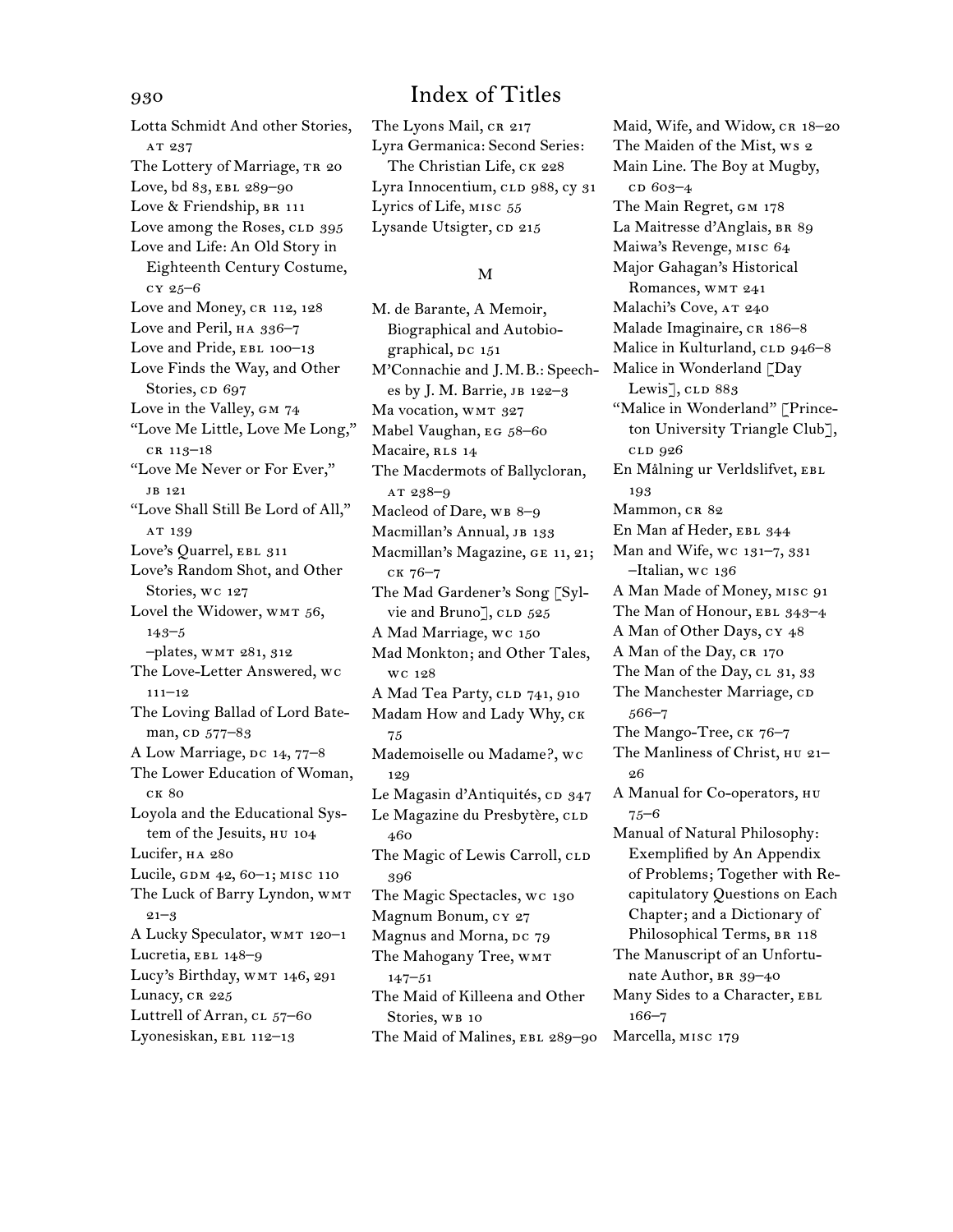March, for the Harp, or Piano Forte, BR 112 March of the Cards, CLD 735 The Marchioness of Brinvilliers, the Poisoner of the Seventeenth Century, misc 154 Margaret Ogilvy, JB 124-7, 255-256 Margaret Roper, AT 494 Marguerite, Go Wash Your Feet [broadside],  $CLD$  939 Marguerite Hale (Nord et Sud), EG 38 Marian: Ein Mädchenbild, gm 75 Maries Haendelser i Vidunderlandet, CLD 87 Marietta, TR 53 The Marine Botanist; An Introduction to the Study of the British Sea-Weeds; Containing Descriptions of All the Species, and the Best Method of Preserving Them, CK 220 Marion Fay, AT 241-4, 460 Marito e Moglie, wc 136 Mark Twain Quarterly (Barrie Memorial Number), JB 166 The Market Girl. (Country Song), HA 168 A Marriage Tragedy, wc 129, 138 The Martian,  $GDM 9-11$ Martin Chuzzlewit, cp 274–86, 363, 626, 729, 791  $-Dutch$ , CD  $285$ –French, cp 286  $-$ t.p. illustration, first ed.,  $CD$  51 The Martins of Cro' Martin,  $CL$ 61–3 The Martyrs of Chancery,  $CD$ 673 The Marvellous Adventures and Rare Conceits of Master Tyll Owlglass, misc 54 Mary Barton, ge 161; eg 30, 84 Mary Gresley, AT 117-18 Mary Rose, jb 6, 128–9, 144

The Mask, wc 242 The Mask: A Humorous and Fantastic Review of the Month, cr 232 The Mask and the Mystery, wc 151 The Mask's Album. No. iv.— Miss Braddon, MM 49 Masks and Faces, CR 131, 203, 205–11, 213 Masonic Magazine, Christmas Number, AT 69 The Master and the Leaves, HA 139, 169 Master Humphrey's Clock, CD 17, 287–91, 292–5, 319–21, 342–4, 517, 626 The Master of Greylands, ew 8 Mastr John Horseleigh, Knyght, ha 170 The Mathematical Manuscripts of Charles Lutwidge Dodgson (Lewis Carroll) in the Morris L. Parrish Collection, Princeton University Library. A Description, CLD 856 The Mathematical Manuscripts of Lewis Carroll,  $CLD$  801–2 The Mathematical Pamphlets of Charles Lutwidge Dodgson and Memoir of Rev. Richard Harris Related Pieces, CLD 397 Mathematical Recreations of Lewis Carroll, CLD 398 Mathew Carey, Editor, Author and Publisher. A Study in American Literary Development,  $CD$   $531$ Maud, and Other Poems, at 498, misc 176 Maude Adams in Quality Street, jb 266 Maude Adams In the Little Minister, jb 267 Maumbury Ring, HA 171 Maurice Tiernay, the Soldier of Fortune, cl 64–5

Maxims and Hints for a Chess Player, CD 819 Maxims and Hints for an Angler, and Miseries of Fishing, CD 819 The May Book, HA 390 May Fair, wa 70–1 The Mayor of Casterbridge, на 172–3 Mazeppa, misc 42 McClure's Magazine, ha 170 The Meal-Poke, JB 241 A Mediterranean Bathing-place, TR 39 Medium's Preface [The Mystery of Edwin Drood], cp 318 Medusa. Grace, CLD 961 The Meeting, GM 76 Meeting of Common Room. Thursday, March the 11th, 1886, at 1:30 p.m.... Agenda, cld 399 The Melancholy Hussar, HA 336–7 Memoir of a Brother, hu 27–8 Memoir of Daniel Macmillan, нu 29 Memoir of Laman Blanchard, EBL 277–9 Barham, misc 6 Memoir of the Early Life of Sir Walter Scott, Written by Himself, ws 48–9 Mémoires d'une Gouvernante, br  $31 - 2$ Les Mémoires d'une Institutrice, br 33 Memoirs, HU 110 The Memoirs of Barry Lyndon, Esq., of the Kingdom of Ireland,  $WMT 24$ Memoirs of Joseph Grimaldi, CD 550–8  $-D$ utch, c $D$  557

 $-$ German, CD  $558$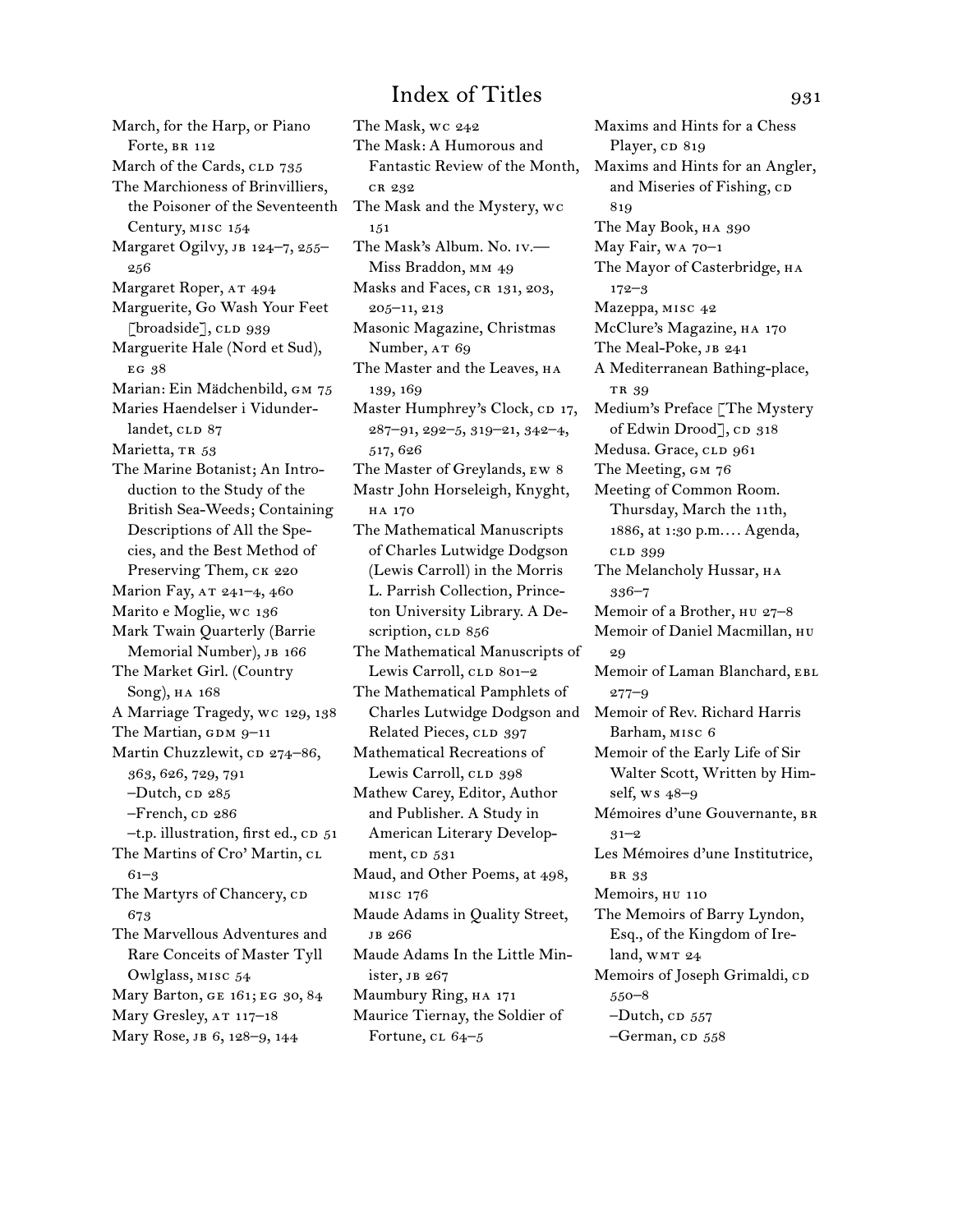The Memoirs of Mr. Charles J. Yellowplush, WMT 152 The Memoirs of Sherlock Holmes, MISC 52-3 Memoirs of the Life of Sir Walter Scott, Bart., ws 43, 48–9 Memoirs of the Life of William Collins, Esq., R.A. With Selections from His Journals and Correspondence, wc 139–40 Memoria Technica, CLD 400, 607 A Memorial Swim, HA 406-7 Memorials of the Thackeray Family, wmt 321 Memorie di Davide Copperfield, c<sub>D</sub> 160 Memories of a Hostess. A Chronicle of Eminent Friendships drawn chiefly from the diaries of Mrs. James T. Fields, CD 571 Memories of Church Restoration, ha 174 Memories of George Meredith, O.M., gm 174 Memories of My Time, including Personal Reminiscences of Eminent Men, WMT 170, 303 Men and Women, MISC 36 Men of Character, WMT 314 "Men Who March Away," HA 408 Men, Women, and Books, misc 89. Men's Wives, WMT 84, 153-4 Mensupildu tanp'yonjip. Inhyong ui chip. Tu nammae, CLD 127 Mental Furniture, hu 101 Mephistophiles in England, EBL 292 La Mer Glaciale, wc 76 The Merchant's Heart, CD 561 La Mère Bauche, and Other Stories, AT 245-7 Merivale's History of the Romans, AT 248-9 Merry England, wa 29–30 Mervyn Clitheroe, wa 31–3

A Message from the Sea, wc 305; cd 296, 534, 591, 701 The Message of the Church to Labouring Men. A Sermon, Preached at St. John's Church ... On the Evening of Sunday, June the 22nd, 1851, CK 78 The Message of the "Sprig of Green," CLD 975 Messiah, BR 112 Messrs. Dodson & Fogg, CD 777 The Method of Nomination, CLD 249 A Method of Taking Votes on More Than Two Issues, CLD 401 *See also* Suggestions as to the Best Method of Taking Votes, Where More Than Two Issues Are to be Voted on Michael the Miner, DC 123, 157 Middlemarch, ge 89–95, 142 Mijn Roman, EBL 159 Mildred Arkell, ew 9 The Mill on the Floss, GE 96-101 "Milly and the Student" [engraved wood block],  $CD$  773 Milton, EBL 235 Milton. December 9, 1608: December 9, 1908, gm 77 Mind, CLD 389, 620-1 The Miner's Daughters, CD 810 The Ministerial Crisis. Speeches of the Right Hon. W. E. Gladstone, M.P., and the Right Hon. B. Disraeli, M.P., BD 81 The Mirror of the Century, misc 106 Mirth and Marvels, misc 4–7 The Miscellaneous and Unpublished Writings of Charlotte and Patrick Branwell Brontë, br 45 Miscellaneous Essays and Reviews, AT 250 Miscellaneous Papers from "The

Morning Chronicle," "The Daily News," "The Examiner," "Household Words," "All the year Round," etc. and Plays and Poems, cp 297 Miscellaneous Pieces, EBL 332 Miscellaneous Poems, ws 20 Miscellaneous Prose, gm 78 Miscellaneous Prose Works, ebl 150 The Miscellaneous Prose Works of Sir Walter Scott, Bart., ws 21 Miscellaneous Works ... Contained in Burlington House, a Magazine and Critic, CR 230 Miscellanies, CK 79 Miscellanies, EBL 32-3 Miscellanies: Prose and Verse, wmt 155 Miscellanies.... V. Catherine, Titmarsh among Pictures and Books, Fraser Miscellanies, Christmas Books, Ballads, etc., wmt 156 Mischmasch, CLD 402, 461, 607 The Miser's Daughter, wa 34–5 The Misfortunes of Frederic Pickering, AT 251 Miss Forbes's Farewell to Banff, br 112 Miss Gwilt, wc 141–5 Miss M. E. Braddon and the influence of Dickens, mm 37 Miss Mackenzie, AT 252-3 Miss Moore, DC 161 Miss Ophelia Gledd, AT 455-6 Miss or Mrs.?, wc 129, 146–50 Miss or Mrs.? And Other Stories, wc 147 Miss or Mrs.? And Other Stories in Outline, wc 148–50 Miss Tommy, Dc 80-2 The Missed Train, HA 175 The Missing Will, wc 90 The Mistletoe Bough [Christmas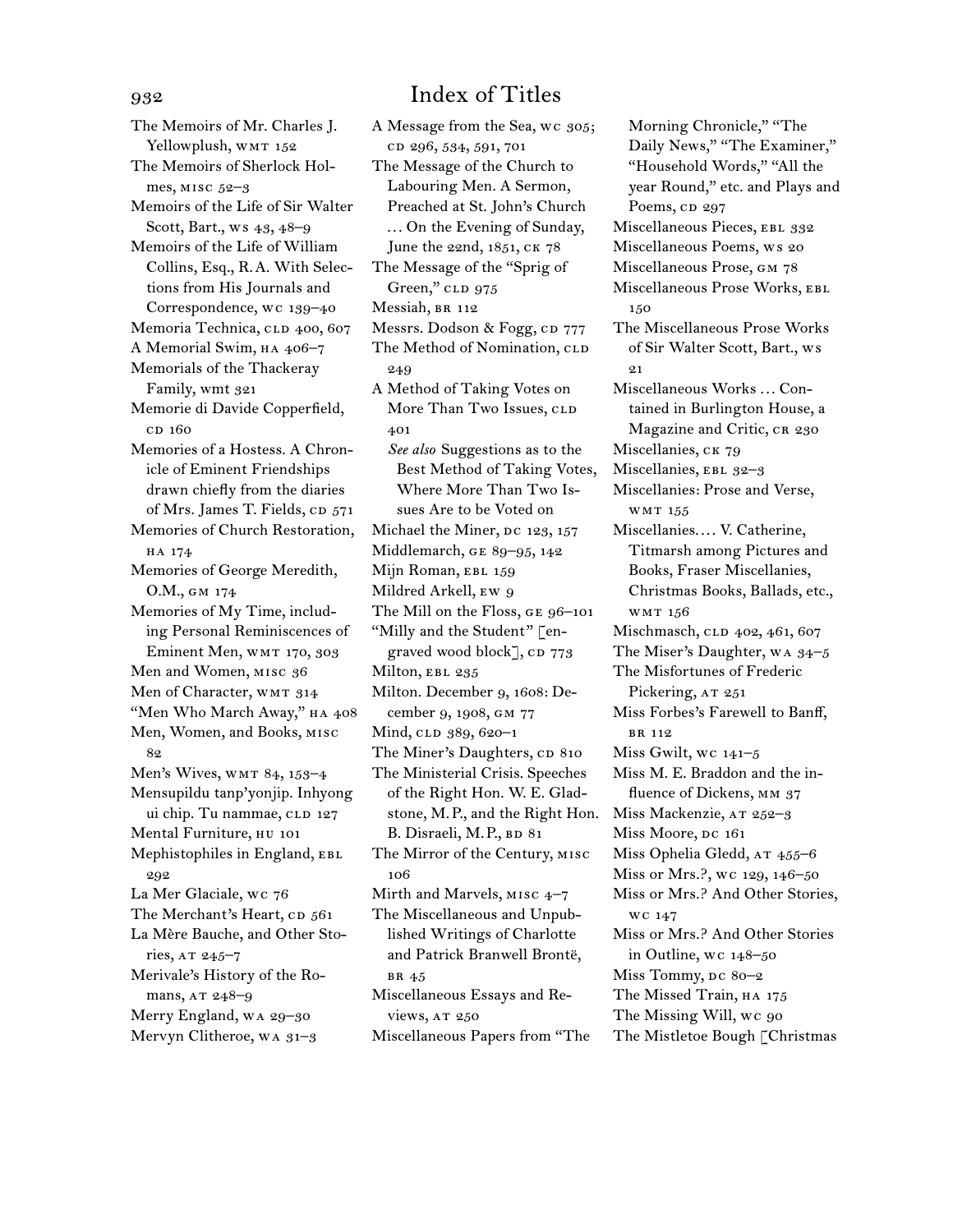Annual 1883], MM 32 The Mistletoe Bough, AT 259-60 The Mistletoe Bough and Other Stories, AT 260 Mistress and Maid,  $pc$  83–5 The Modern Aesop, BD 13, 85 Modern Broods, cy 28 Modern Chivalry, wa 36-7 Modern Love, gm 79–89, 129 Modern Love and Poems of the English Roadside, with Poems and Ballads, gm 84–9 A Modern Telemachus, cy 29 The Modern Wooer, EBL 151 Moeurs Domestiques des Américains, TR 11 Mohawks, mm 25 Moll Marine [*Folle Farine*], ou 52 Moments of Vision and Miscellaneous Verses, ha 176–7 The Monarch of Mincing-Lane, wb 11 The Monastery, ws 22 The Money, wc 305; CD 534, 591 Money, EBL 152-7 Money as Coined in the Celebrated Play, EBL 325 The Monthly Chronicle; A National Journal of Politics, Literature, Science, and Art, ebl 293 The Monthly Observer, GM 20 The Monthly Packet, CLD 357-8, 360, 548 Monthly Serial Supplement to The New World, cp 278 The Moonstone, wc 152–60, 330 –French, wc 159 The Moonstone and Moonshine, wc 330 The Moorland Cottage,  $EGg1-2$ More Annotated Alice, CLD 162 *See also* The Annotated Alice More Bywords, cy 30 More Hints on Etiquette, for The

Use of Society at large, and Young Gentlemen in Particular, cp 598–9 The Morning Chronicle, cp 297 Mors Iabrochii [*Jabberwocky*], cld 583, 662 The Mortals in the House, wc 290; cd 247, 249–51, 534, 560 The Morwick Farm Mystery, wc 161 The Mosher Books, JB 62 Mother Carey's Brood, cy 27 The Mother's Manual, TR 21 Motherless, DC 179 Moths, ou 23–4 Mr. & Mrs. Charles Dickens: His Letters to Her, cp 298 Mr. and Mrs. Frank Berry, WMT 154 Mr. Barrie's Speech at Edinburgh, jb 255–6 Mr. Bob Sawyer's Party [The Pickwick Papers], CD 401 Mr. Brown's Letters to a Young Man About Town; with The Proser and Other Papers, WMT 157–9 Mr. Charles Dickens and His Late Publishers, CD 786 Mr. Charles Dickens's Farewell Readings [rvws], CD 815 Mr. Charles Dickens's Reading [broadsides] Steinway Hall, New York, CD 785 Festival Concert Room, York, CD 815 Mr. Dickens's Reply, CD 530 Mr. Disraeli, BD 81 Mr. Dodgson, CLD 782 Mr. Dodgson and Lewis Carroll, cld 795 Mr. Freeman on the Morality of Hunting, AT 254 Mr. Gilfil's Love Story, ge 102,

121

on the Islington Stage, CD 552 Mr Hardy to Mr [Havelock] Ellis, на 363 Mr. Hardy's Note on the Story, ha 358–60 Mr. Hardy's Tribute, ha 357 Mr. Kingsley and Dr. Newman: A Correspondence On the Question Whether Dr. Newman Teaches That Truth Is No Virtue?, ck 172–3 Mr. Minns and His Cousin, cp 177, 430 Mr. Nightingale's Diary, CD 299 Mr. Robert Bolton, the "Gentleman Connected with the Press," CD 528 Mr. [George] Robey, Auctioneer, jb 249 Mr. Salteena's Plan, JB 220-1 Mr. Scarborough's Family, AT 255–8 Mr. Slaney's Committee on the Savings of the Middle and Working Classes, hu 30 Mr. Thackeray Goes on Tour, wmt 103 Mr. Thackeray, Mr. Yates, and the Garrick Club. The Corrrespondence and Facts, WMT 337–9 Mr. Thackeray's Public Speeches, wmt 306–9 Mr. Thackeray's Sentiments on the Sabbath Question [broadside], WMT 186 Mr. Thackeray's Writings in "The National Standard," and "Constitutional," WMT 160-1 Mr. Thomas Hardy's Opinion, ha 411 Mr. Tompkins in Wonderland, cld 890 Mr. Verdant Green Married and Done For, misc 16

Mr. Grimaldi's Last Appearance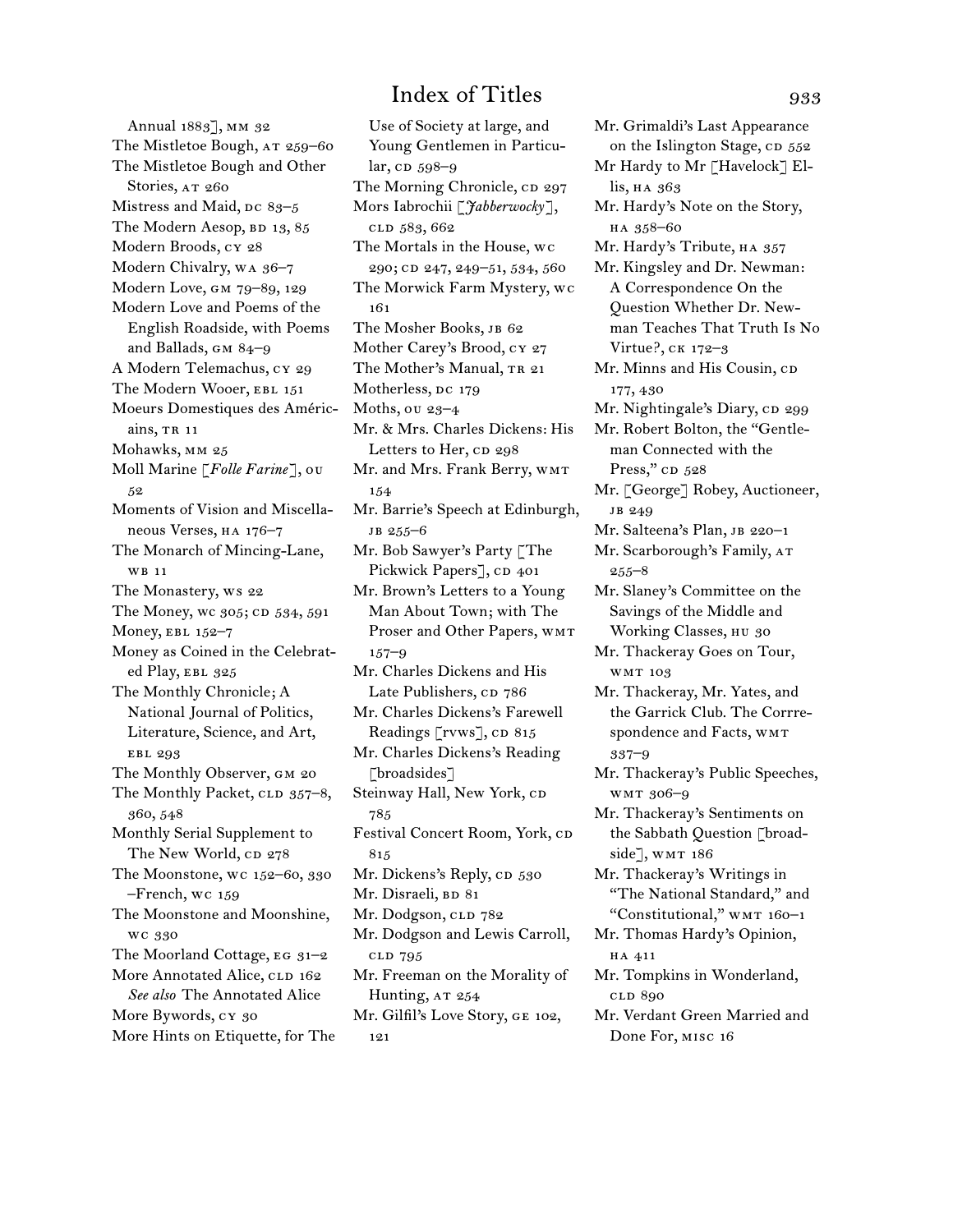Mr. Wray's Cash-Box, wc 151 Mrs. Brookfield and Her Circle, wmt 278 Mrs. Caudle's Curtain Lectures, misc 92 Mrs. Gamp [*Martin Chuzzlewit*], cd 282-3, 424 Mrs. Gamp with the Strolling Players, CD 300 Mrs. General Talboys, AT 441 Mrs. Halliburton's Troubles, ew 10 Mrs. Joseph Porter, "Over the Way," cp 301-2 Mrs. Lirriper Relates How Jemmy Topped Up, cp 338, 592-4 Mrs. Lirriper Relates How She Went On, and Went Over, CD 338, 592–4 Mrs. Lirriper's Legacy, wc 284; cd 592-4 Mrs. Lirriper's Lodgings, wc 284; cD 595-7 Mrs. Macdonald, A Favorite Scotch Air, with Variations and an Introduction, BR 112 Mrs. Perkins's Ball, WMT 37, 162 Mrs. Sarah Gamp's Tea and Turn Out, cp 778 The Mudfog Papers Etc., CD 303–4 Mugby Junction, cp 603-5 Mulock Stories, DC 86 The Murder near the Old Mill, eg 88–9 The Murder of Edwin Drood Recounted by John Jasper, CD 707 Muriel, Ballad, DC 181 Music from The Le Gallienne Production Alice in Wonder $land, c<sub>LD</sub> 661$ Music to J. M. Barrie's Famous Play Quality Street, JB 270 Musical Bouquet, cp 687, 710–11, 735

Musings over the "Christian Year" and "Lyra Innocentium".... Together with a Few Gleanings of Recollections of the Rev. John Keble, Gathered by Several Friends, cy 31 Mute Opinion, ha 178 My Adventures with a Passport in Russia, GDM 65 My After-Dinner Speech on the occasion of The Centenary Dinner at Christ Church, Oxford on the 14th January 1998, to celebrate the Life of Lewis Carroll, CLD 792 My Aunt Margaret's Mirror, ws 47 My dear Young Men, ck 25, 70 My dear Young Men of Lincoln, ck 25 My dearest Boy, ск 70 My Diary, EG 39 "My Diary": The early years of my daughter Marianne, eg 33 My Fairy, CLD 403, 781 My First Waltz, wmt 163 My heart is like a silent lute, BD 42 My Lady Coquette, misc 79 My Lady Ludlow, And Other Tales, EG  $34-5$ My Lady Nicotine, jb 24–5, 130–1 My Lady's Money, wc 96–7, 162–6 My Life and Some Letters, JB 225 My Love She's but a Lassie yet, br 112 My Miscellanies, wc 167–9 My Mother and I,  $pc$  87–8 "My Novel," EBL 158-9 Dutch, EBL 159 My Novel, AT  $485$ My Political Creed, ck 161 My Ravens, CD 305 My Unknown Friend, CD 763 Myddleton Pomfret, wa 38

Le Mystère de Marie Gryce, wc 107 Les Mystères, EBL 8 The Mysteries, EBL 3-7 The Mysteries of Paris, misc 156 The Mysterious Cash Box, wc 235 Mystery, cd 605 The Mystery of Edwin Drood, cD 306–16, 318, 727, 733, 745–53, 824, 827 -Danish, cp 316 The Mystery of Edwin Drood and Some Uncollected Pieces, cd 317 The Mystery of Edwin Drood Summarised, CD 753 The Mystery of Mary Grice, wc 104 The Mystery of Mr. E[dwin]. Drood, CD 751 The Mystery of No. 13, JB 97-8

## N

N. E. Leigh's Lewis Carroll Scrap Book, CLD 662 Naar het Westen!, ck 147 Namnlös, wc 189 Nancy, misc 18 Napa Wine, RLS 15 Napoleon, WMT 164 Napoleon III in Italy. And Other Poems, misc 29 Napoleon and the Spectre, BR 46 The Narrow Way, BR 4 The Nation, CLD 795 National Association for the Promotion of Social Science –Transactions, ck 1–2; at 288 The National Gallery, AT 261 The National Gallery.—Nos. i and ii, ck 176–7 The National Magazine, DC 77, 102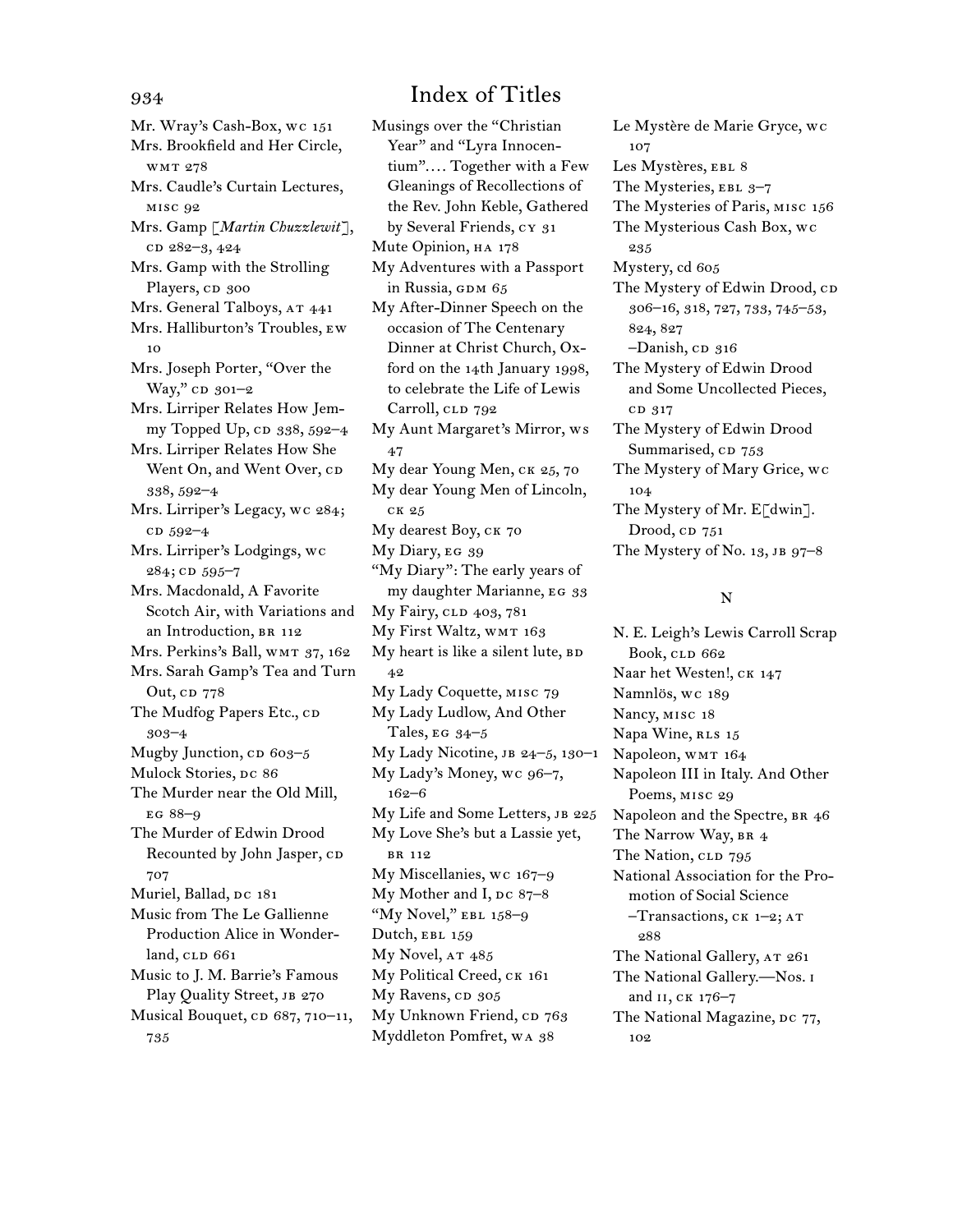The National Omnibus, and General Advertizer, WMT 319 National Provident Institution, ebl 166 The National Shakspeare [*sic*] Committee and the Late Mr. Thackeray, WMT 343 National Songs of Servia, misc 112 The Natural History of German Life, ge 103 The Natural History of Paving Stones, ck 229 Natural Selection not inconsistent with Natural Theology, CK 229 Nature and Human Nature, misc 68 Nature near London, misc 88 The Nature Poems of George Meredith, GM 90 Le Naufrageur, RLS 30 The Naulahka, misc 100 Nausicaa in London, CK 80 Nehéz Idök, cp 228 Neil and Tintinnabulum, JB 132 Neither Dorking nor the Abbey, jb 56, 61, 65; ha 344, 347 Nel Paese delle Meraviglie, CLD 123 Neoi Exthroi upo Archaian Morphen, CK 67 Never, Never,—Never, Never, at 262–3 Never Too Late to Mend, CR 220–2, 227–8 –*See also* It Is Never Too Late to Mend –*See also* It's Never Too Late to Mend Le Neveu de Ma Tante, cD 156-7 New Adventures of "Alice," CLD 927 A New Alice in the Old Wonder $land$ ,  $CLD$   $931$ The New Amphion. Being the Book of the Edinburgh Uni-

versity Union Fancy Fair, in Which are Contained Sundry Artistick, Instructive, and Diverting Matters, All Now Made Publick for the First Time, JB 230; misc 41 The New and Diverting Game of "Alice in Wonderland," CLD 879, 921– 2 The New Belfry of Christ Church, Oxford, cld 404–7, 412–14 New Christmas Book by Charles Dickens [broadside], CD 790 The New Crusade, BD 58–60 The New Dramatist, JB 248 The New Examination Statute, cld 408 New Foes with an Old Face,  $CK$ 63–5 The New Generation,  $BD$  4–7 A New Key to the Characters in Coningsby,  $BD$  4 New Lewis Carroll Letters, CLD 667 The New Magdalen, wc 170–6, 328 The New Method of Evaluation, cld 412–14 The New Method of Evaluation, as Applied to  $\pi$ , CLD 261–2, 409–10 New Method of Scoring [Doublets],  $CLD$  258 New Miscellanies, CK 81 The New Monthly Magazine, wa 2 A New Orlando Furioso, wa 36–7 The New Prince Fortunatus, WB 12 The New Quarterly Magazine, ha 130 The New Sketch Book: Being Essays Now First Collected from "The Foreign Quarterly Review," WMT 165

New South Wales and Queensland [*Australia and New Zealand* ], AT 18-19, 23, 27 A New Spirit of the Age, CD 808 A New Theory of Parallels, CLD 237–41 The New Timon, EBL 160-1 The New Utopia, EBL 28 New Weekly Illustrated Periodical. Once a Week! [prospectus $\rceil$ , cp  $786$ The New Word, jb 43–4, 134 New Work by "Boz" [*The Pickwick Papers*], CD 438 New Work by "Boz," in Weekly Numbers [Master Humphrey's  $Clock$ , cp  $319-21$ A New Year's Eve in War Time, ha 74 A New Year's Gift to Sick Children, Dc 89 The New York Aurora, CD 782 New-York Mirror, cp 453, 515; EBL 309, 312 New-York Monthly Magazine, co 322; wmt 261 The New York Times Current History of the European War. Vol. 1, No. 1. What Men of Letters Say, JB 20 New York Times Magazine, CLD 750–1 New-York Tribune, CD 530 New Zealand [*Australia and New*  Zealand ], AT 20, 24, 28 The New Zealander, AT 264 The Newcomes. Memoirs of a Most Respectable Family, WMT 166–8 Newgate, cp 607 News for Her Mother, ha 179 Newsweek, CLD 686 Nicholas Nickleby, cp 322-9, 331–4, 426–7, 626, 666, 770–2 -excerpts, cD 322  $-$ German,  $CD$  332–3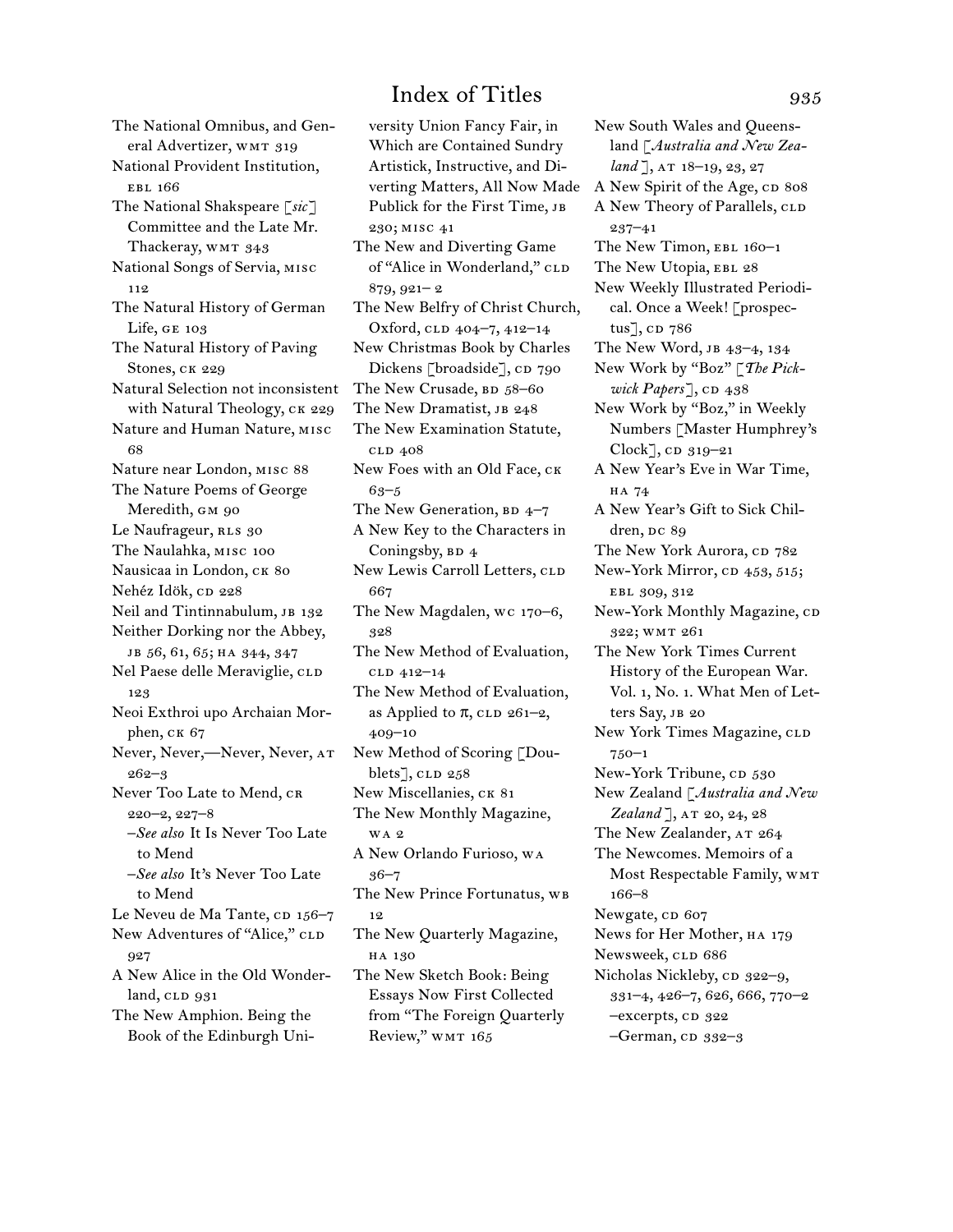Nicholas Nickleby (*cont.*) –Swedish, cp 334 –Chapters i–xvii, cd 666 -illustrations, cp 757 Nicholas Nickleby at the Yorkshire School, CD 330 The Nicholas Nickleby Quadrilles, and Nickleby Galop, CD 776 Nicholas Nickleby's Lefnad och Äfventyr, cD 334 Nieuwe Vijanden in eene Oude Gedaante, CK 66 De Nieuwjaars-Klokken, cp 89 Night and Morning, EBL 162-5, 318  $-$ Italian, EBL 165 The Night-Bird, CK 196 Night in a Suburb (Near Tooting Common), HA 180 A Night Ride to the Guillotine, gdm 66 The Night Walk, GM 91 A Night's Adventure in Rome, wa 3 Nil Nisi Bonum, wmt 34, 169 Nina, EBL 181 Nina Balatka, AT 265-7 The Nine Christmas Numbers of All the Year Round, Conducted by Charles Dickens, wc 306; cd 608; eg 76 The Nineteenth Century, AT 276 The Nineteenth Century and After, cld 639; ha 96; GM 168 Ninth Paper on Logic, CLD 434 Notes, CLD 435 No. 1 Branch Line. The Signalman, cD 603-5 No Bell-Ringing, ha 181–3 No Name, wc 177–92 –French, wc 187–8 –Swedish, wc 189 No Thoroughfare, wc 273, 282–6, 280, 329–30; cd 165–6, 254, 335–7, 339–40, 714, 814

# 936 Index of Titles

No Throughfare [sic], CD 718 The Noble Game of Billiards Wherein are exhibited Extraordinary & surprising Strokes which have excited the admiration of most of the Sovereigns of Europe, CLD 990 The Noble Jilt, AT 268-9 A Noble Life, DC 90-5 The Noble Savage, CD 532 Nobles and Serfs, wa 29–30 Nobody's Story, cn 523, 659 Non Piu Mesta, Cavatina from Rossini's Opera La Cenerentola, with Variations for the Piano Forte, BR 112 Non Satis, GDM 67 Nonsense is Rebellion, CLD 690 Nord et Sud, EG 38 Nonsense Songs. (The Songs That Came Out Wrong.) [*Alice in Wonderland*  $\left[ \right]$ , CLD 72–3 North America, AT 270-5 North American Review, AT 138, 170 North and South, EG 36-8 –French, eg 38 Northanger Abbey, misc 2 Not if I Know It, AT 439 Not if I Know It. By Anthony Trollope. Johnny's Christmas. By B. L. Farjeon. And Other Stories, AT 439 Not So Bad As We Seem, CD 1; ebl 166–7, 336 A Note on Charlotte Brontë, BR 98 Note on Question 7695, CLD 411 A Note on Smoking, WMT 35 Note to The Rose and the Ring, wmt 346 Notes and Comments on Certain Writings in Prose and Verse by Richard Henry Horne, Author of "Orion," cD 341

263, 302–3, 410, 412–14 Notes for Boys (and Their Fathers) on Morals, Mind and Manners, HU 97 Notes for Speech at Dinner October 11 1855 by W. M. Thackeray on the Eve of His Departure for America, WMT 170 Notes in Cornwall Taken A-Foot, wc 216–18 Notes of a Course of Six Lectures (Adapted to a Juvenile Auditory), on Ice, Water, Vapour, and Air, ck 229 Notes of a Journey from Cornhill to Grand Cairo, WMT 171-6 –German, wmt 176 Notes of a Week's Holiday, WMT 177 Notes on Denis Duval, WMT 54-6 Notes on some of the lesserknown Characters in the abridgment from "The Dynasts" presented at the Kingsway Theatre November 25th, 1914, ha 424 Notes on "The Dynasts," на 184–5 Notes on the First Two Books of Euclid. Designed for Candidates for Responsions, CLD 415 Nothing New, DC 96 Notice, cp 587–8 Notte e Mattino, EBL 165 Novel-Reading. The Works of Charles Dickens. The Works of W. Makepeace Thackeray, AT 276–7 The Novels and Romances of Sir Edward Bulwer Lytton, Bart., M.P., AT 485-6 Novels by Eminent Hands, and Character Sketches, wmt 178 The Novels, Tales and Sketches of J. M. Barrie (Thistle Edi-

Notes by an Oxford Chiel, CLD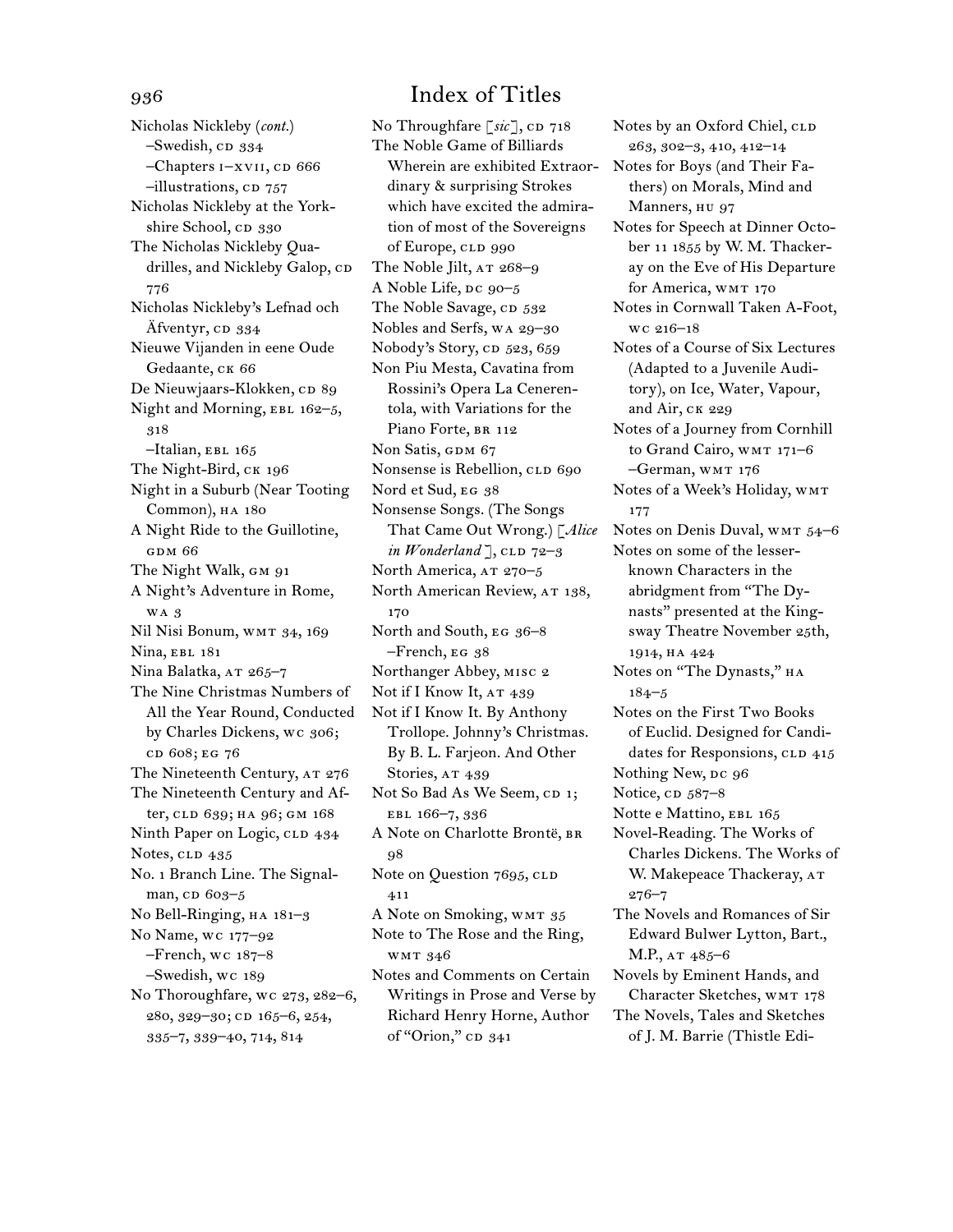tion) [publisher's prospectus], jb 252

The Novels, Tales, Sketches and Plays of J. M. Barrie (Peter Pan Edition) [publisher's prospectus], JB  $253$ Novelty and Romancement, CLD 418 Novelty and Romancement. A Broken Spell, CLD 416–17, 658–60 The Nun's Pool, ck 27, 161, 176–7 The Nursery "Alice," CLD 419-23 Nuts and Nutcrackers, cL 66 Nuttie's Father, cy 32

## O

O! Baby's Dead, CD 600-2 O. T., BR 88 O. V. A Bibliography of the Privately Printed Opuscula [No. xlviii], misc 106 O.V. A Bibliography of the Privately Printed Opuscula Issued to the Members of the Sette of Odd Volumes [No. xxvii], wmt 197 Ob wir lebendig, ob Todt, gm 172 Objections, submitted to the Governing Body of Christ Church, Oxford, against certain proposed alterations in the Great Quadrangle, CLD 424 Observations on (1) Mr. Sampson's new proposal (to be brought before Common Room on June 18, 1886) that, in consideration of the occupancy of No. i. 2, Great Quadrangle (the Common Room Drawing-room) by Common Room, rent-free, the Governing Body be no longer required to pay rent for its use of the Common Room and of the New Common

Room; (2) certain recent proceedings of the Wine-Committee,  $CLD$   $425$ Occasional Speeches at Glasgow, bd 25 The O'Conors, AT 442 The O'Conors of Castle Conor, County Mayo, AT 278 Odd Journeys in and out of London, WMT 355 Ode à Francatelli (Après un dîner au Reform club), WMT 318 An Ode for the Independents.... Vote for Bulwer, EBL 335 Ode Performed in the Senate-House, Cambridge, on the Tenth of June, M.DCCC. LXII. Composed for the Installation of His Grace the Duke of Devonshire, Chancellor of the University, CK 82-3 Ode to the Comic Spirit, GM 127 Ode to Youth in Memory, GM 127 The Odes and Epodes of Horace, ebl 286 Odes in Contribution to the Song of French History, gm 92–3 Odes in Contribution to the Song of French History: The Revolution; Napoleon; France, December, 1870; Alsace-Lorraine, GM 93 The O'Donoghue, cl 67-70 Oedipus in Disneyland: Queen Victoria's Reincarnation as Superman, CLD 917 Of equality, there are two kinds, ck 161 Off with its Head! cried the Queen [poster], CLD 895 The Offer of the Clarendon Trustees, CLD 302-3, 426 Official Illustrated Guide Of the Lancaster & Carlisle, Caledonian and Edinburgh & Glasgow Railways, CD 545

The Ogilvies,  $pc$  97–8 Oh! Come to Me, Come to Me, Muza Dear [Leila], EBL 312 Oh Give Me Back My Early Days, (Childhoods [*sic*] Re $gret$ , EBL  $313$ [O]h pudgy podgy pup!, CLD 427 Oh! That We Two Were Maying, ck 197 Okhota na Snarka, CLD 350 Old and New—A Parable, ck 176–7 The Old Church; What Shall We Do With It?, HU 31 The Old Clock, ha 426 The Old Cottage Clock, ha 426 Old Court, wa 39 The Old Curiosity Shop, CD 294–5, 342–7, 705–6, 736, 754  $-$ French,  $CD$  347 The Old Curiosity Shop, and Other Tales,  $CD$  294–5 An Old Friend with a New Face [rvw of *Wanderings in South America*], ни 32 Old Friends, JB 163-4 Old Hyphen, JB 133 The Old Judge, misc 69 Old Kensington, misc 139 The Old Lady Shows Her Medals, jb 43–4, 134, 152 Old Lamps for New Ones and Other Sketches and Essays Hitherto uncollected, cp 348–9 Old Leaves: Gathered from Household Words, CD 674 The Old Lecture Room, JB 77 The Old Lecture Room. Edinburgh University Revisited, JB 135 The Old London Merchant, wa  $3,67-8$ An Old Maid's Husband, wc 193 An Old Man's Love, AT 279-82 Old Mortality, ws 36 Old Mrs. Chundle, ha 186–7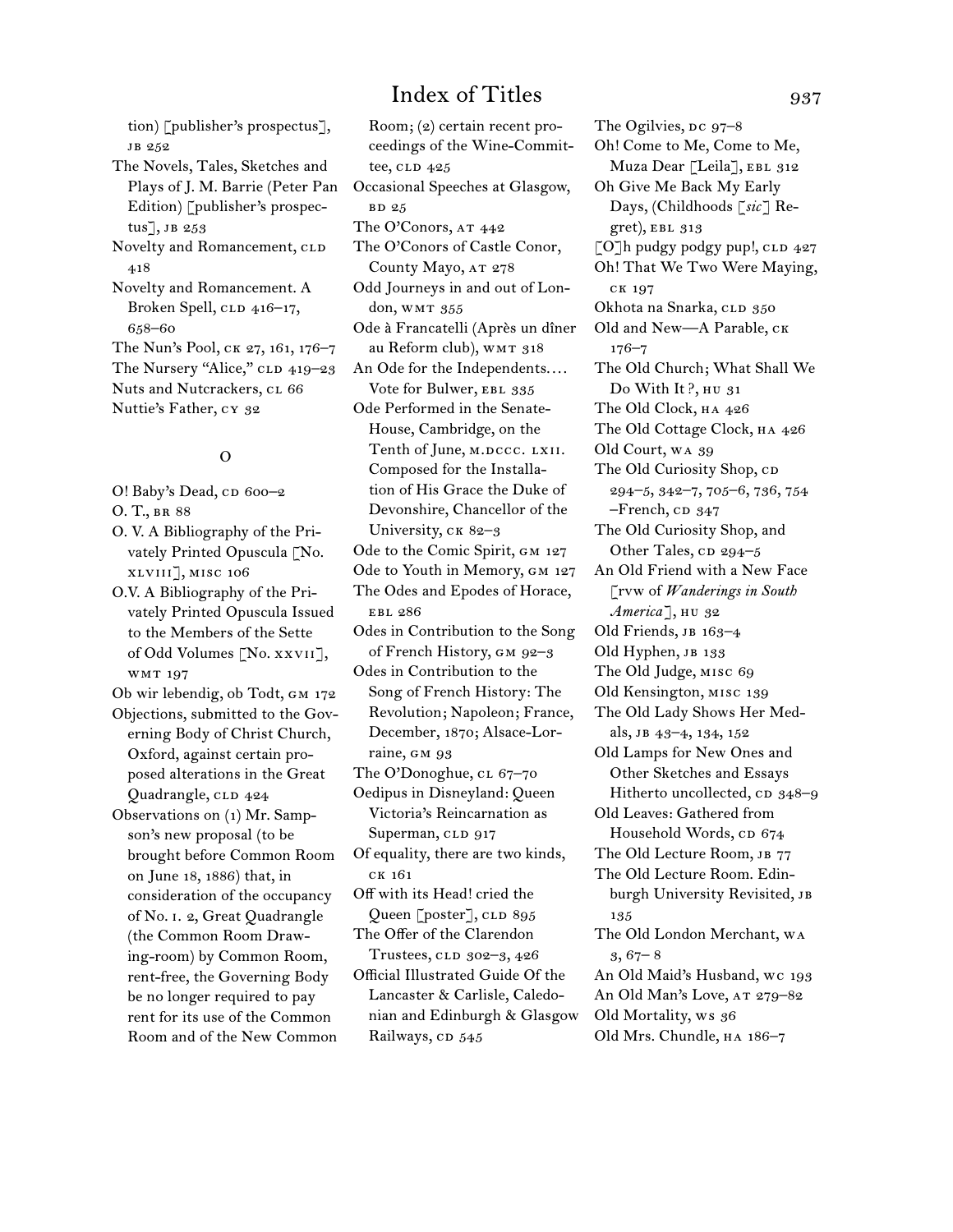The Old Nurse's Story, cp 627 Old Rudderford Hall, mm 38, 47 Old Saint Paul's: A Tale of the Plague and the Fire, wa 40–1 Old Saws New Set.—Nos. i, ii, and III, CK 176-7 An Old Song, RLS 16 Old Testament, EBL 170 Old Times at Otterbourne, cy 33 An Old Woman's Outlook in a Hampshire Village, cy 34 Olive, DC 99-101 Oliver and the Jew Fagin from the Oliver Twist of Charles Dickens, cp 365–6 Oliver Optic's Magazine. Our Boys and Girls, cp 153, 695 Oliver Twist, cp 280, 350–69, 528, 609, 694, 719, 755–6, 821 –German, cp 368–9 –Chapters 1 and 2, CD 609 –publisher's agreements, cd 625–6 Oliver Twist; or, The Parish Boy's Progress. By Boz. With Other Tales and Sketches, from Bentley's Miscellany, and The Library of Fiction, cp 609 The Ominous Marriage, wc 231 On a Lazy Idle Boy, WMT 238 On Actors and the Art of Acting, ge 162 On an Invitation to the United States, HA 188 On Anonymous Literature, at 283 On Catching Cold, CLD 971 On English Composition, ck 165 On English Literature, CK 165 On English Prose Fiction as a Rational Amusement, AT 130, 284–7 On Hunting, AT 428-30 On Lewis Carroll's Works, CLD 976

# 938 Index of Titles

On Mr. Fechter's Acting, CD

370–1 On Rereading Barchester Towers, AT 49 On the best Means of Extending and Securing an International Law of Copyright, at 288 On the Exploration of the North Polar Region, CK 229 On the Foraminifera of the River Dee, ck 229 On the great Lava-flood of the West; and on the structure and Age of the Cascade Mountains, ck 229 On the Life and Writings of Mr. [Isaac] Disraeli, BD 80 On the Origin of Species by Means of Natural Selection, misc 50 *See also* The Origin of Species On the Portrait of the Lady Mahon,  $BD$  43 On the Scientific Use of the Imagination, CK 229 On Two Children in Black, WMT 179 "On Visiting the Grave of my Stillborn Little Girl," EG 39 Once a Week, CD 786; GM 11, 22, 40, 54, 76; CR 56 –prospectus, cd 786 One Fault, TR 22 One Life, One Love, mm 26 One of Our Conquerors, GM 94-96 One of Them,  $CL 71-3$ One Rare Fair Woman: Thomas Hardy's Letters to Florence Henniker, HA 189 O'Neill, EBL 169 Only a Fiddler! and O.T., br 88 Onze Wederzijdsche Vriend, cD 383 Opening of the New Theatre, CLD 322

Opinion of the Commercial Travellers' Schools, Kindly Expressed by Charles Dickens, Esq., at the London Tavern, 12th Month 22, 1859 [broad $side$ ], CD  $372$ The Opinions of certain Authors on the Bookselling Question, cd 610; ck 174 Opinions of the Press [Jane Eyre], br 26–7 Opinions on the Admission of Dissenters to the Universities, and on University Reform, EBL 295 The Ordeal of Richard Feverel, GM 97-103, 108

–Czech, gm 101

–Italian, gm 102

–Swedish, gm 103

Order of Proceedings at the Unveiling of the Memorial Statue of Thomas Hardy, O.M. Dorchester September 2 1931, ha 425

Order of Service in Memory of the Late Sir James Matthew Barrie, Bt., O.M. 1860–1937, jb 278

Ordlista till Alice's Adventures in Wonderland, CLD 41

The Origin of Species, CK 229 *See also* On the Origin of Species by Means of Natural Selection

The Original Alice from Manuscript to Wonderland, CLD 812

The Original and the Only Authentic Account of the Trial of Eugene Aram .., for the Murder of Daniel Clark, EBL 347

The Original MS. of Alice's Adventures, 1862, sold in 1928 [ $scrb$ ],  $CLD$  835 Orlando Furioso, wa 36–7

Orley Farm, AT 289-98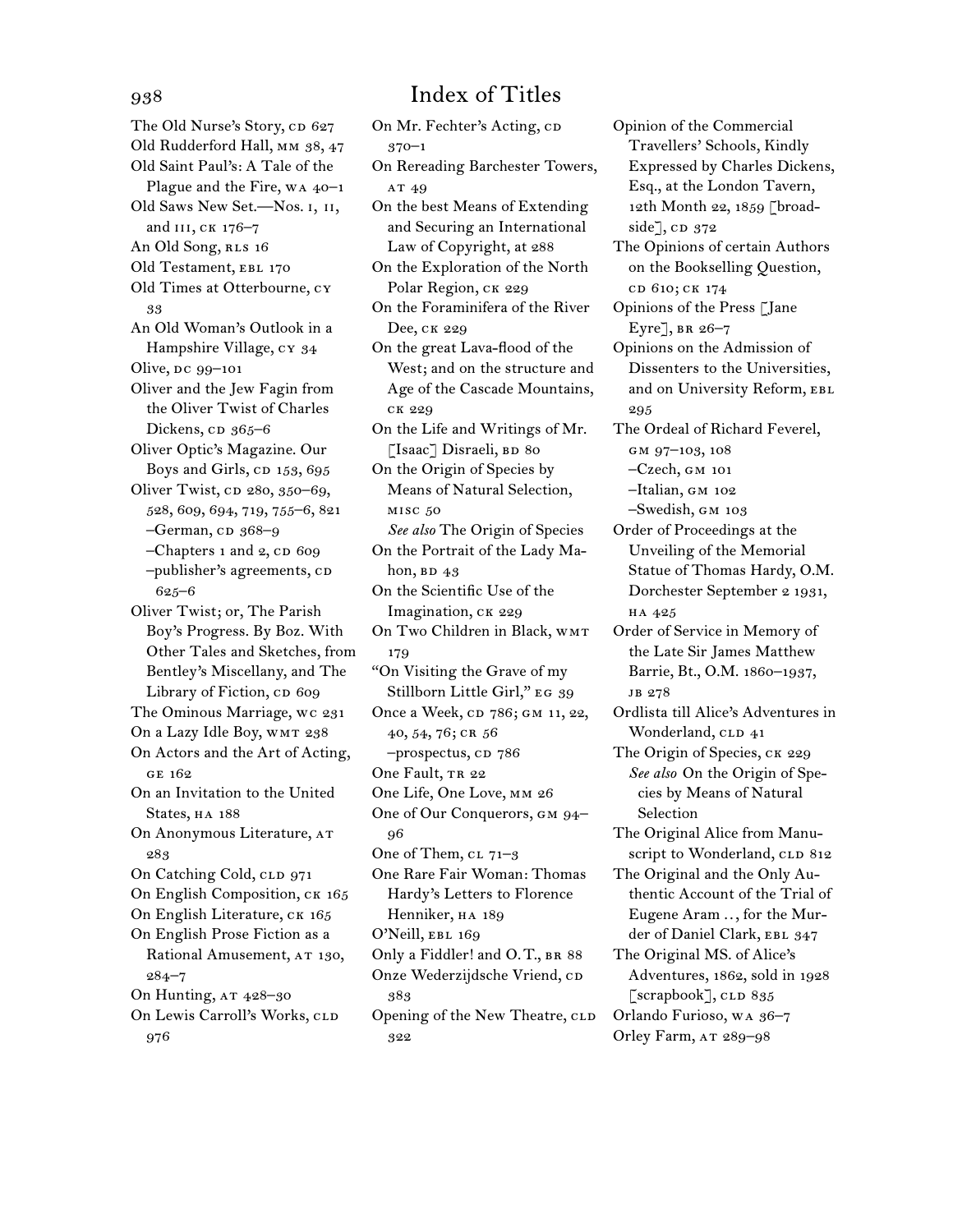The Orphan of Pimlico and Other Sketches, Fragments and Drawings, WMT 180-2 The Orphans and Other Poems, br 47 Orthography.—The "Yellowplush Correspondence," wmt 261 Orval, or The Fool of Time; and other Imitations and Paraphrases, misc 111 Gli Oscar, CLD 174 The Ostler,  $CD$  562–4 Oswald Cray, ew 11 Othello, CD 816 Othmar, ou 25 Oulita, the Serf, ck 12 Our Annual Execution, WMT 183 Our Boys and Girls, CLD 13 Our Exploits at West Poley, ha 190–1 Our Flitting, DC 102 Our Holiday, CK 229 Our Letter, cp 524 Our Mess, cl 47, 74–5 Our Mutual Friend, cp 373–83  $-$ Extract from Chapter  $IX, CD$ 382  $-D$ utch, c $D$  383 Our Rogue in Porcelain, JB 254 "Our Street," WMT 37, 184 Our Year: A Child's Book, in Prose and Verse, DC 103 Our Young Folks, CD 236 Out of the Deep: Words for the Sorrowful, CK 84-5 The Outcasts, misc 101 Outlines of the Early History of the East; With Explanatory Descriptions of Some of the More Remarkable Nations and Cities Mentioned in the Old Testament. A Lecture Delivered at the Royston Mechanics' Institute, On Thursday, 3rd June, 1852, EBL 170 Outward Bound, DC 174-5

Over the Hills, gm 104 Over the Way,  $CD$  301–2, 566–7 The Overture,  $CD$  335–6 The Overture to Tancredi, Arranged as a Duett for two Performers, BR 112 Overture to the admired Opera of Guillaume Tell, for the Piano Forte, BR 112 Ovingdean Grange. A Tale of the South Downs, wa 42 The Owl, на 169 The Oxen, ha 192–3, 415 The Oxford and Cambridge Review, gm 13 [The Oxford election, 1857.], wmt 185–7 The Oxford Pamphlets, Leaflets, and Circulars of Charles Lutwidge Dodgson, CLD 428

## P

P's and Q's,  $cY$  37 The Painter's Bargain, WMT 279 A Pair of Blue Eyes, ha 194–200 The Pall Mall Magazine, HA 127 Pamphlets and Sketches, EBL 171 Pantaloon, JB 75-6, 186 The Pantomime of Life, CD 479, 504, 528 The Papal Conclaves as They Were and as They Are, TR 54 Papers on Logic, CLD 429-36 Papers Relating to the Reorganisation of the Civil Service  $\lbrack$ rvw $\rbrack$ , at 80 The Papyrus, JB 60 Papyrus Leaves. Poems, Stories, and Essays, wc 307 A Parable, ck 178, 189–90 Paraguay, Brazil, and the Plate. Letters Written in 1852–1853, ck 171 Paris and the Parisians in 1835, TR 23

Paris et Londres en 1793, CD 493 Paris Five-and-Thirty Years Since,  $WMT 224-5$ The Paris Sketch Book, wmt 188–90 Paris y Londres en 1793, CD 494 The Parish Boy's Progress, CD 350–4, 360–2, 528, 609, 755– 756 *See also* Oliver Twist A Parisian Family, DC 179 The Parisians, EBL 172-7 La Parisienne, National March with Variations for the Piano Forte, BR 112 Parisina, MISC 43 Parleyings with Certain People of Importance in Their Day: to wit: Bernard de Mandeville, Daniel Bartoli, Christopher Smart, George Bubb Dodington, Francis Furini, Gerard de Lairesse, and Charles Avison. Introduced by A Dialogue between Apollo and the Fates; Concluded by Another between John Fust and His Friends, misc 37 The Parodies of Lewis Carroll and Their Originals, CLD 844 Parody on "An Elegy Wrote in a Country Churchyard," CD 626 The Parrish Collection of Carrolliana, CLD 857 Parson Garland's Daughter, DC 104 The Parting, DC 172 Partnerships of Industry. Greening & Co., Limited. Conference and Soiree, held in Manchester, under the Presidency of Thomas Hughes, HU 93; CK 175 Pascarel, ou 26–7 The Passing of Meredith, JB 60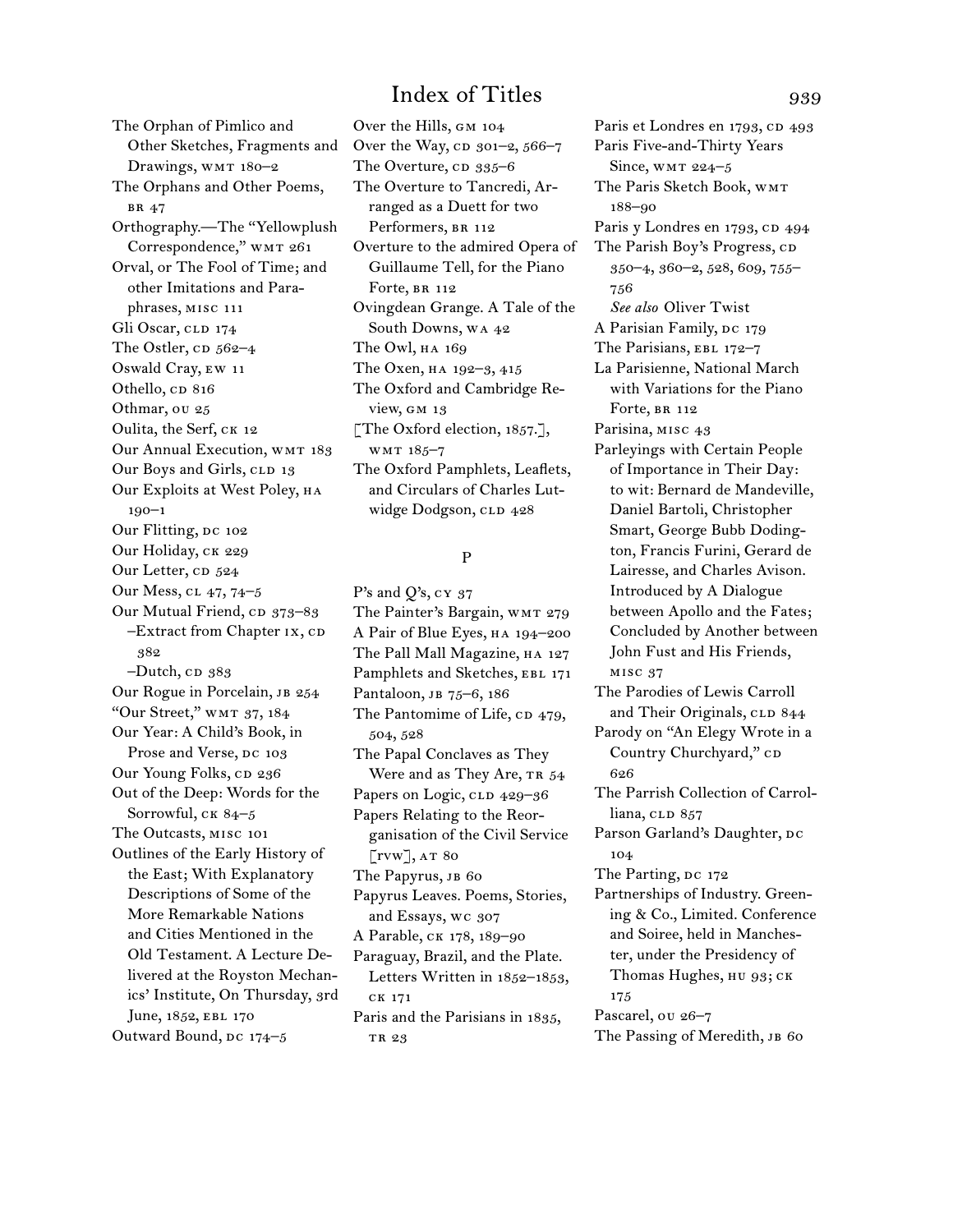Pastoral Rondo, in which is Introduced, an Imitation of A Storm, Composed for the Piano Forte, br 112 The Path of Roses,  $CLD$  437–8 The Patron King, TR 24 Paul Clifford, EBL 178-81, 331 –Swedish, ebl 181 Paul Gosslett's Confessions in Love, Law, and the Civil Service, cl 76 Paul the Pope and Paul the Friar, TR 55 Pausanias the Spartan, EBL 182-8 Pauvre Lucile!, wc 210 Les Pauvres de Paris, CR 132 Paved with Gold, misc 127 Peace on Earth, HU 73 Pearl-Fishing. Choice Stories, from Dickens' Household Words, cp 794, 817-18 Pearson's Magazine, CLD 403 A Peculiar Song by a Peculiar Man, EBL 335 Peg Woffington, CR 119-23, 226 Peggotty, the Wanderer, CD 743 Pelham, EBL 189-93 –Swedish, ebl 193 –illustrations, ebl 349 The Pen and the Album, WMT 191 Pen Photographs of Charles Dickens's Readings. Taken from Life, CD 800 The Penance of John Logan, and Two Other Tales, WB 13 Penmark Abbey, WMT 350-1 Le Pensionnat de Bruxelles, BR 89 The People's Library, wc 266 People's National Theatre Magazine, CLD 759 Peoples Almanac, 1842, wmt 222 Percy and the Prophet, wc 162, 194–7 A Perilous Secret, CR 124-8

The Perils of Certain English Prisoners, wc 280; cD 254 The Perils of Certain English Prisoners, and Their Treasure in Women, Children, Silver and Jewels, wc 287; cD 384-5 Hoi Peripeteies tes Alikes se mia Paramythenia Chora, CLD 171 The Personal History and Experience of David Copperfield, the Younger, CD 151 *See also* David Copperfield The Personal History of David Copperfield,  $CD$  147–50 *See also* David Copperfield The Personal Notebooks of Thomas Hardy with an appendix including the unpublished passages in the original typescripts of The Life of Thomas Hardy, HA 201 Persuasion, misc 2 Peter and Wendy, JB 136-9 Peter Ibbetson, GDM  $12-16$ ,  $84-5$ Peter Newell (1862-1924), CLD 162 Peter Pan, JB 142, 281 Peter Pan and Wendy, JB 138-9 Peter Pan In Kensington Gardens, jb 140–1, 276–7 The Peter Pan Picture Book, jb 143, 272 The Peter Pan Portfolio, JB 276-277 Peter Pan, the Boy who would never grow up to be a Man, JB 271 Peter Pan's Postbag. Letters to Pauline Chase, JB 273 The Peter-Pan Keepsake, JB 143 Le Petit Nemrod, CLD 680 La Petite Dorrit, CD 272 Peveril of the Peak, ws 23-4, 45 Phaethon, CK 86-8 Phantasmagoria, CLD 439-42, 469–72

Phantasmagoria and Other Poems, clp 439-42 Phantasmagoria of Fun, MISC 57 Phantastes, misc 117 Phantom Fortune, mm 27 The Phenomenon, BR 115 Philip Armytage, DC 49 Philip My King, DC 105 The Philosopher's Alice [broadside], CLD 822 The Philosophy of the Water-Cure: A Development of the True Principles of Health and Longevity, EBL 276 Phineas Finn, the Irish Member, at 299–303 Phineas Redux, AT 304-8 A Photographer's Day Out, CLD 670, 697 The Photographic Moment of Lewis Carroll, CLD 697 Photographic Scrap Book, CLD 628 Photographs, CLD 443 The Pic Nic Papers,  $CD$  616–17 –Walter Savage Landor controversy, cp 62 The Piccadilly Annual of Entertaining Literature Retrospective and Contemporary. Charles Dickens ... W. M. Thackeray, wmt 320 Picking up Miss Kimmeens, CD 534, 668–9 Picking up Soot and Cinders, CD 534, 668–9 Picking up the Tinker, CD 534, 668–9 Picking Up Waifs at Sea, wc 272; cd 668–9 Pickwick, cp 723, 725, 761 "Pickwick" [Grant], cD 723 "Pickwick" [Hamilton and Reilly],  $CD$  725, 761 Pickwick Clubbens efterladte Papirer, cd 407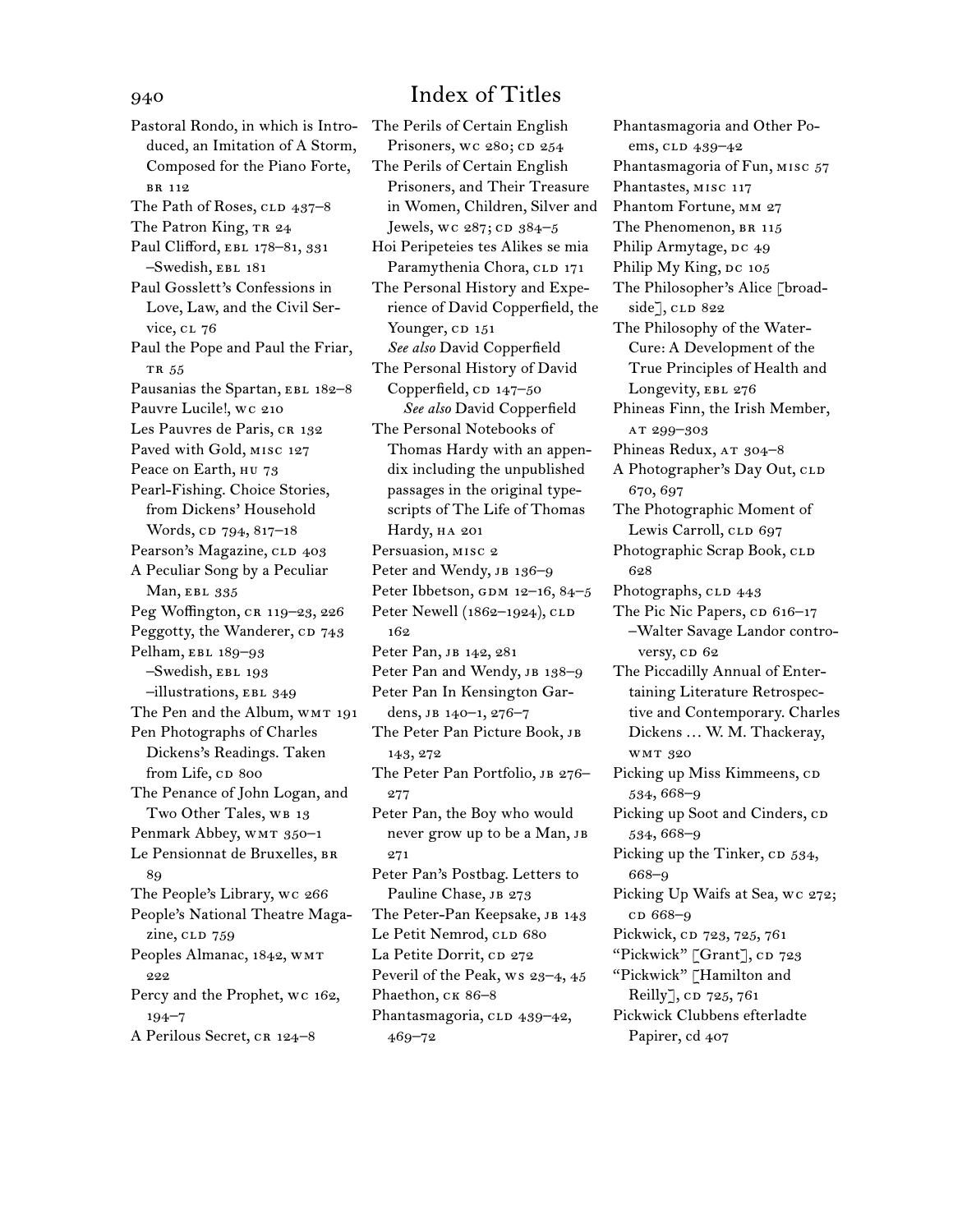The Pickwick Papers, CD 68, 245, 386–405, 407–9, 438, 497, 517, 626, 723–5, 761–2, 777, 819; EBL 25  $-Danish$ , CD  $407$ –French, c $p$  408 -German, cp 409  $-$ illustrations, cp  $758$ Pickwickian Wit and Humour, c<sub>D</sub> 406 The Pickwickians, cp 728, 744 Die Pickwickier, cp 409 The Picture, CR 107, 129-30 Picture Books in Winter, RLS 33–4 Pictures from Italy,  $CD$  14, 126, 410–18, 419, 561, 672 -German, cD 418 Pictures of English Society, GDM  $17 - 18$ La Pierre de Lune, wc 159 The Pig-Tale [*Sylvie and Bruno*], cld 526 Pilgrim's Progress, CK 160 The Pilgrim's Scrip, gm 105–8 The Pilgrimage of the Ben Beriah, cy 35 A Pilgrimage to the Holy Sepulchre,  $BD$  44 The Pilgrims of the Rhine, EBL 194–204 The Pillars of the House, cy 36 Pillow Problems, CLD 398 Pillow-Problems Thought Out During Sleepless Nights, CLD 242 Pillow-Problems Thought Out During Wakeful Hours, CLD 243 The Pine-Planters, HA 202 Pipistrello and Other Stories, ou 28 The Pirate, ws 25 La Piste du Crime, wc 120 The Pity of It, HA 74, 203 The Place on the Map, HA 204

Plae lae riabriang chark ruang Alice in Wonderland, CLD 147 The Plague-Cellar, RLS 19 Plain Speaking, DC 106-8 A Plated Article, CD 420-1 Plate-Glass, cp 664 The Play of Saint George, на 205–7 The Play-Pictorial,  $JB 274-5$ The Plays and Poems of Charles Dickens with a Few Miscellanies in Prose, cp 422 Plays and Puritans, and Other Historical Essays, CK 89 Plays by Charles Reade, CR 131 The Plays of J. M. Barrie, JB 144–5 La Pléiade. Ballades, Fabliaux, Nouvelles et Légendes, co 620 A Plot in Private Life, wc 202 A Plot in Private Life and Other Tales, wc 198–9 Plots for Five Unpublished Short Stories, HA 208 Plucky Boys, DC 162 The Poacher's Widow, CK 198 The Pocket Charles Kingsley, ck 90 The Pocket Thomas Hardy: Being Selections from the Wessex Novels and Poems of Thomas Hardy, ha 209–10 Poem, gm 109 Poems, BR 22 Poems, DC 109-13 Poems, HA 354 Poems, ck 91–6 Poems, EBL 205 Poems, gm 110–15 Poems [E. B. Browning], misc 30–1 Poems [Hartley Coleridge], misc 47 Poems. The Empty Purse, with Odes to the Comic Spirit, to

Youth in Memory, and Verses, gm 127 Poems and Ballads, GM 84-9 The Poems and Ballads of Schiller, ebl 299–303 Poems and Lyrics of the Joy of Earth, gm 116–25 The Poems and Verses of Charles Dickens,  $CD$  423 Poems before Congress, misc 29 Poems by Charlotte, Emily, and Anne Brontë, BR 64 Poems by Currer, Ellis, and Acton Bell, br 48–63 Poems, by William Cowper, of the Inner Temple, Esq., TR 34 Poems from "Modern Love," gm 129 The Poems of Charlotte Brontë, br 65 Poems of George Eliot, ge 105 The Poems of George Eliot. Complete Edition, ge 104 The Poems of George Meredith, gm 126 Poems of Lewis Carroll, CLD 444 Poems of the English Roadside, gm 84–9 Poems of the Past and the Present, ha 211–12, 311 Poems Written in Early Youth, gm 128–9 Poésie, GM 57 Poeta Fit, non Nascitur, CLD 445 The Poetical and Dramatic Works of Sir Edward Bulwer Lytton, Bart., EBL 206 Poetical Collections from the Writings of Charles Dickens, cd 559 A Poetical Dirge, EBL 335 Poetical Selections, WMT 348 The Poetical Works of Charles Lamb,  $AT$  484 The Poetical Works of George Meredith, GM 130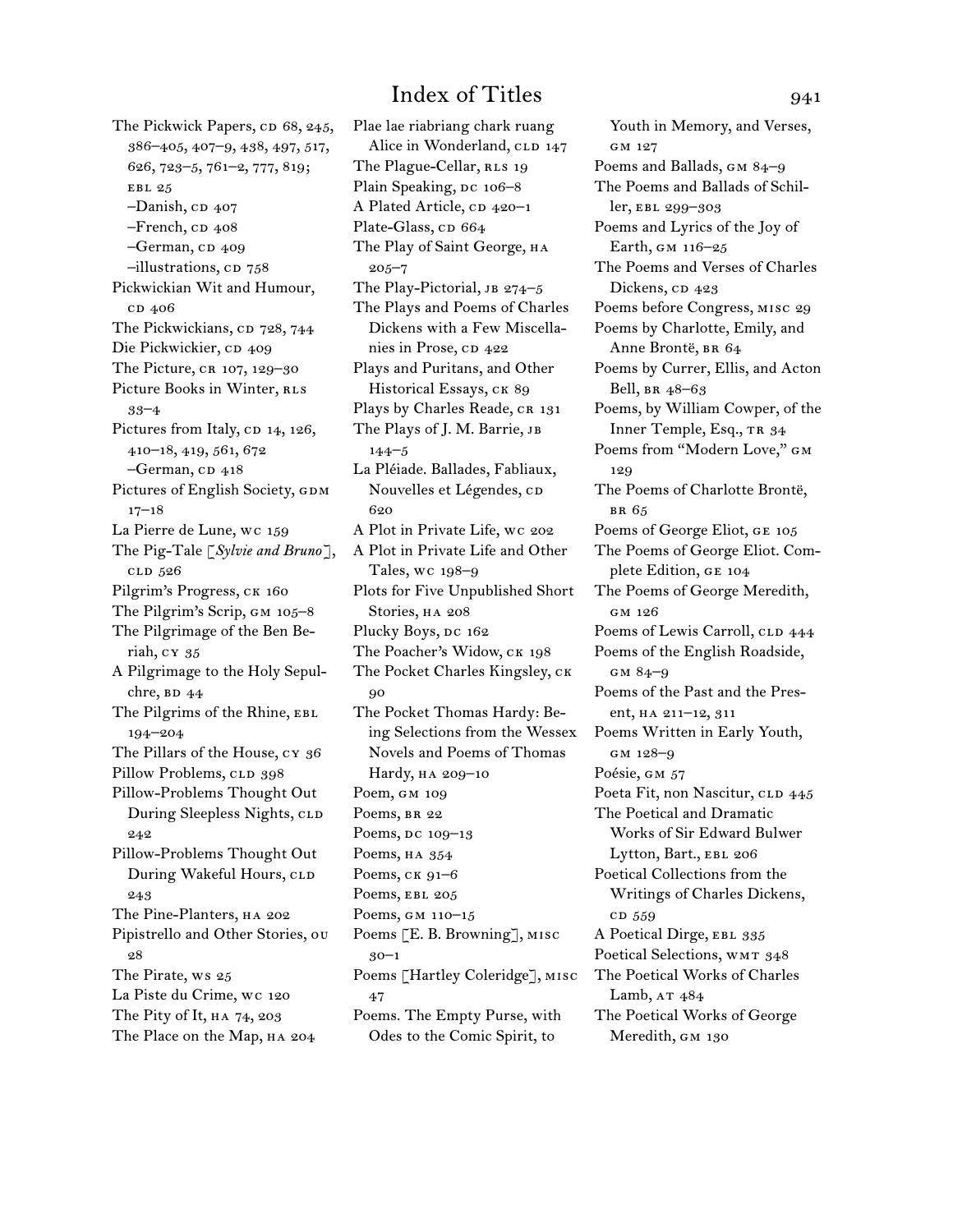The Poetical Works of James Russell Lowell, hu 88 The Poetical Works of Sir Walter Scott, Bart., ws 26 The Poetry Did It: An Event in the Life of Major Evergreen, wc 200–1 Une Poignée de Romans, wc 202 The Polite Letter-Writers. At Lord's, jb 146 Politics for the People, CK 161, 176–7 The Politics of Charles Dickens, cd 549 Pollie's Probation, misc 20 Pollock's Juvenile Drama, cD 755–6 Poor Jack, misc 123 The Poor Man and the Lady, HA 133–4 Poor Miss Finch, wc 203–10 –French, wc 210 The Poor Relation's Story, CD 627 The Poor Traveller, CD 424 Popanilla, BD 28 The Popular Family Tales of Mrs. Craik, DC 114 Popular Tales and Romances of the Northern Nations, misc 132 Portraits of the English, WMT 298–302 Le Possédé, cD 128 A Postal Problem. June, 1891, CLD 446 <Supplement>, cld 447 The Posthumous Papers of the Pickwick Club, cp 386–97, 403, 405, 438, 497, ebl 25 *See also* The Pickwick Papers Post-Office Money-Orders, cD 544 Postscript [to Supplement to "Twelve Months in a Curato $rhip"$ , CLD 604

Pot Pourri of Gifts Literary and Artistic. Contributed as a Souvenir of the Grand Masonic Bazaar in Aid of the Annuity Fund of Scottish Masonic Benevolence, Edinburgh 1890, jb 245 A Pottery Story, cp 421 Poverty and Pride, CR 132 A Powerful Drug; and Other Stories, JB 147 Pray Employ Major Namby!, wc 211 Prayers Written at Vailima, RLS 17 Precedence in Vanity Fair, GDM 19 "Precepts for the Guidance of a Daughter," EG 39 Predislovie i kommentarii N. M. Demurovoi, CLD 134 "Prefatory Memoir" [*Alton Locke*], hu 33, 81 A Prefatory Note [*A Dull Day in*  London<sup>]</sup>, HA 213 Preliminary Report of the Scientific Exploration of the Deep Sea in H.M. Surveying-Vessel "Porcupine," during the Summer of 1869, ck 229 A Preliminary Word [*Household Words*], CD 425 Prelude [*Humpty Dumpty*], CLD 882 The Present Condition of the Northern States of the American Union, AT 130, 309-10 The Preservation of Ancient Cottages,  $HA$   $340-1$ The Preservation of Favoured Races in the Struggle for Life, misc 50 President Johnson's Last Message, AT 311 La Prière du Soir dans un camp, br 15

The Prime Minister, AT 312-19 Prince Hohenstiel-Schwangau, Saviour of Society, MISC 38 The Princess: A Medley, CK 227, at 498 The Princess and the Goblin, misc 118 The Princess Elizabeth Gift Book, jb 246 The Princess Golden Flower. Chrysanthemum, CLD 961 Princess Mary's Gift Book, jb 247 Princess Napraxine, ou 29 The Princess Victoria's Birth-Day Quadrilles, As Danced at Almack's and the Nobilities Balls, BR 112 Princeton Alumni Weekly, CLD 701 The Princeton University Library Chronicle, CLD 5, 680; GE 60; at 183, 386 The Principles of Parliamentary Representation, CLD 448–52  $-$ Supplement, CLD  $451$ Postscript to Supplement, CLD 452 Prior, Gay, Pope, Hogarth, Smollett, Fielding, Sterne, and Goldsmith [The English Humourists of the Eighteenth Century], WMT 75 The Prison in the Woods, wc  $287;$  CD  $384-5$ Prisoners and Captives, misc 145 The Prisoners of Abd-el-Kader, cp 672 Les Prisonniers d'Abd-el-Kader c<sub>D</sub> 672 The Private Papers of Henry Ryecroft, misc 59 Private Trial of the Murder in Oliver Twist [admission card], c<sub>D</sub> 821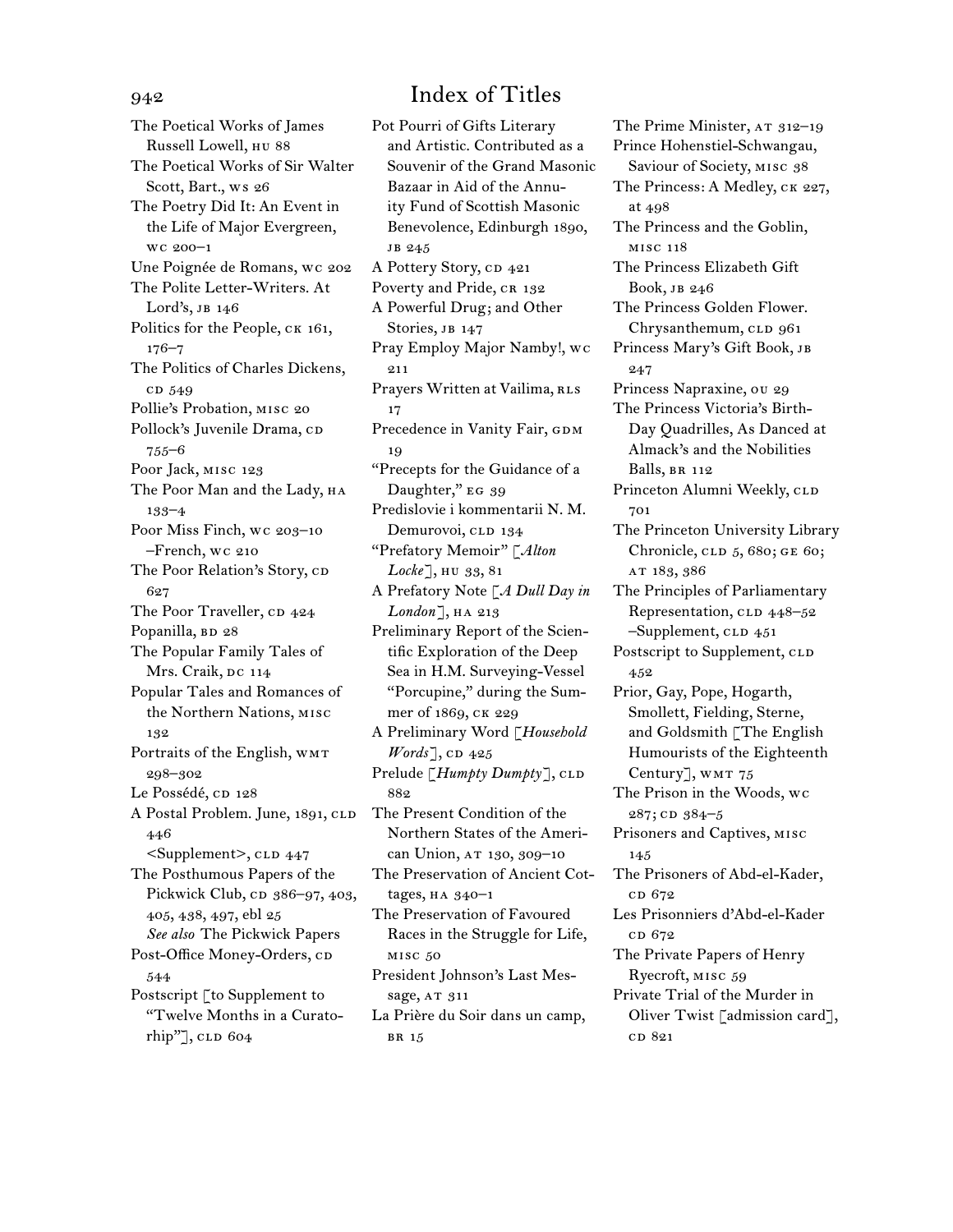Private Voices. The Diaries of Elizabeth Gaskell and Sophia Holland, EG 39 The Proceedings in Commemoration of the One Hundredth Anniversary of the Birth of Nathaniel Hawthorne held at Salem, Massachusetts, June 23, 1904, jb 231 Proceedings of the Royal Geographical Society, ck 229 Proceedings of The Second International Lewis Carroll Conference, CLD 784–5 Proclamation [*Nicholas Nick* $elby$ ], CD 426–7 The Proctorial Cycle to be Voted on in Congregation on Tuesday, Nov. 10, 1885, CLD 453 Le Professeur, BR 69-70 Professional Beauties of the Past, gdm 20 The Professor, BR 66-70  $-$ French, BR 69–70 The professor-A Tale, WMT 192–3 The Professorship of Comparative Philology,  $CLD$   $454$ The Profitable Reading of Fiction, HA 214 Programme and Catalogue. Edinburgh Book Exhibition [1936], jb 229 The property of the late "Lewis Carroll," CLD 955 The Property of the late Sir James Matthew Barrie, Bt., O.M., jb 279 The Property of the Rt. Hon. Viscount Esher, M.B.E., jb 279 Proposal for the Publication of a Cheap Edition of The Evidences of the Genuineness of the Gospels, ge 152–5

The Proposal to Convert the Parks into Cricket-Grounds, cld 302–3 The Proposed Procuratorial Cycle, <to be submitted to Congregation on Oct. 27, 1885.>, clD 456 Propria Quae Maribus, CR 133 Prose Idylls, New and Old, ck 97–8 The Proser,  $WMT 157-9$ Prospectus of a New Endowment in Connexion with an Insurance Company, for the Benefit of Artists and Men of Letters, ebl 336 Providence & the Guitar, RLS 18 The Prurient Prude, CR 73, 134 Public and Parlor Reading: Prose and Poetry for the Use of Reading Clubs and for Public and Social Entertainment. Miscellaneous, CR 192 Public Life of Mr. Tulrumble, Once Mayor of Mudfog, CD 428, 528, 619 Public Life of Mr. Tulrumble, Once Mayor of Mudfog. By Boz. With Other Tales and Sketches, from Bentley's Miscellany, and The Library of Fiction, cp 619 The Publication of Alice's Adventures in Wonderland, CLD 811 Puck: His Vicissitudes, Adventures, Observations, Conclusions, Friendships, and Philosophies, ou 30 Punch, CLD 776; WMT 322 Punch's Pocket Book, For 1847, wmt 64 Punch's Prize Novelists, wmt 194–6 The Pupil of Aurelius, WB 1 Pure Water, CK 99

Put Yourself in His Place, CR 135–41, 170

## $\Omega$

Q. Curtii Rufi Historiarum libri, AT 474 Q. Horatii Flacci Opera Omnia, ge 166 Quadriliteral Diagrams [Symbolic Logic], CLD 539 Quality Street, jb 148–52, 266, 270 "Quality Street" at the Vaudeville,  $\overline{J}$  274–5 "Quanto men si mostra, tanto è piu bella," cy 31 Quarry for Middlemarch, ge 95 Quarterly Essays, ebl 207–8 La Quarteronne, wc 202 Queen Mary, misc 177 Queen of Cornwall, ha 70, 76–8 The Queen of Hearts, wc 128, 198–9, 202, 212–14 Queen Tita's Wager, WB 10, 25 The Queen's Gift Book, JB 248 The Queen's Revenge; and Other Stories, wc 215 Quentin Durward, ws 27 The Question of Putting Upon, cy 37 The Question of Unreciprocated Foreign Copyright in Great Britain. A Report of the Speeches and Proceedings at a Public Meeting Held at the Hanover Square Rooms, July 1, 1851, ebl 296 Questions in Logic,  $CLD$   $457-8$ Quinqueliteral Diagrams, CLD 540 Quinti Horatii Flacci poemata, novis scholiis et argumentis ab Henrico Stephano illustrata, AT 482 Quits, misc 162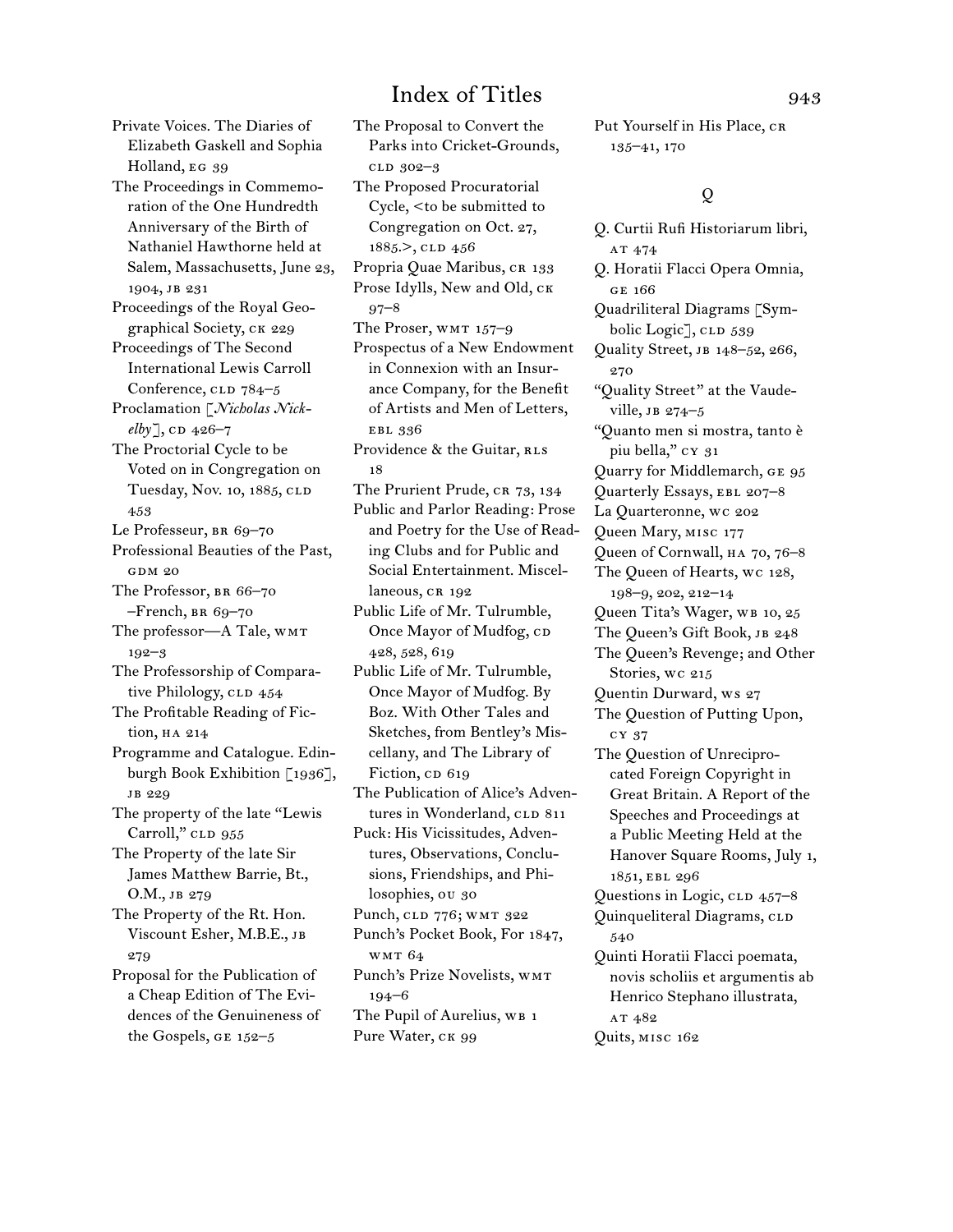R

R. L. Stevenson and Psychic Research, RLS 42 Rachel Ray,  $AT_{320-2}$ Rachel the Reaper, CR 142 The Rafts on the River, wc 287;  $CD$  384–5 A Rainy June, ou 31 Ralph Darnell, misc 163 Ralph the Heir, AT 323-32 Rambles Beyond Railways, wc 216–18 Rambles of a Geologist, ck 223 Rare and Interesting Autograph Letters, Original Manuscripts, and Historical Documents, including Letters, Etc., of ... C. Dickens ... Sir W. Scott ... W.M. Thackeray ... B. Disraeli, c<sub>D</sub> 816 Rare Books 1478–1977, CLD 876 Read's Illustrations to Pelham, or Adventures of a Gentleman, ebl 349 Reade v. Mills. Bill of Complaint, cr 227–8 Readiana. Comments on Current Events,  $CR$  143–5 Reading a Poem, WMT 197-9 A Reading of Earth, GM 131-2 A Reading of Life, with Other Poems, gm 133–4 Readings and Recitations from Modern Authors: Being Pearls Gathered from the Fields of Poetry and Romance, wc 308 The Readings of Mr. Charles Dickens, as Condensed by Himself, cp 429 The Real Alice. A photograph by Lewis Carroll, CLD 696 The Real Alice.... Lewis Carroll's Dream Child, CLD 743 Real Conversations. Recorded by William Archer. Conversation

i.—With Mr. Thomas Hardy. i, ha 334 Real Life in Verdopolis, BR 122 Reasoning from Induction, GDM  $^{0.1}$ Rebecca and Rowena, WMT 32, 120–1, 200–1 Rebecca's Remorse, JB 261 The Rebel, EBL 169 The Rebel, and Other Tales, &c. In Prose and Verse, EBL 209 The Recall of His Excellency Sir George Grey, K.C.B., Governor of the Cape of Good Hope, EBL 282 A Reception to be given to Mr. Charles Dickens at the (Penn) Club House [engraved invita $tion$ ,  $CD$  820 Recollections of Hersley Vicarage, cy 31 Recollections of The Scenic Effects of Covent Garden Theatre during the Season 1838-9, EBL 352 Rectorial Address [*Courage*], jb 31–9 The Rectory Magazine, CLD 264, 459– 60, 667  $-$ French,  $CLD$  460 The Rectory Umbrella, CLD 461 The Red Cross Knight and Other Poems, BR 71 The Red Shirt. By Alberto Mario [rvw], at 333 Redgauntlet, ws 28 Rediscovered Lewis Carroll Puzzles, CLD 462 Redistribution, CLD 656 Reduced facsimile of Dickens's directions ... for the brewing of pleasant beverages, CD 571 Reflections in a Looking Glass. A Centennial Celebration of Lewis Carroll, Photographer, cld 697

The Refugee in America, TR 25-6 Refutation of an Audacious Forgery of the Dowager Lady Lytton's Name to a Book Of the Publication of which she was Totally Ignorant, EBL 345 Relics from the Library of W. M. Thackeray, WMT 349 Relics of General Chassé, AT 334 Religio Laici, hu 34 Religious Discourses, ws 10, 29 Religious Opinions of the Late Reverend Chauncy Hare Townshend,  $CD$  670 The Remains of Mr. Tho. Brown, Serious and Comical, in Prose and Verse, WMT 354 Remarks on Mr. Sampson's Proposal (to be brought before Common Room on May 28, 1886) that Common Room shall pay rent for the rooms now used by it as Drawing-room, &c., cld 463 Remarks on the Irish Church Temporalities [rvw], AT 182 Remember. A Keepsake, wc 308; DC 165 A Reminiscence of Arthur Stanley, hu 35 Reminiscences of a London Drawing Room, WMT 347 Reminiscences of a Specialist, CLD 779 Reminiscences of a Story-teller, wc 219 Reminiscences of the Impressionist Painters, misc 129 René Bour, CLD 102 Report of the Dinner Given to Charles Dickens, In Boston, February 1st, 1842, CD 622 Report of the Proceedings at a Complimentary Dinner Given by Thomas Baker, Esq., Mayor of Manchester, to William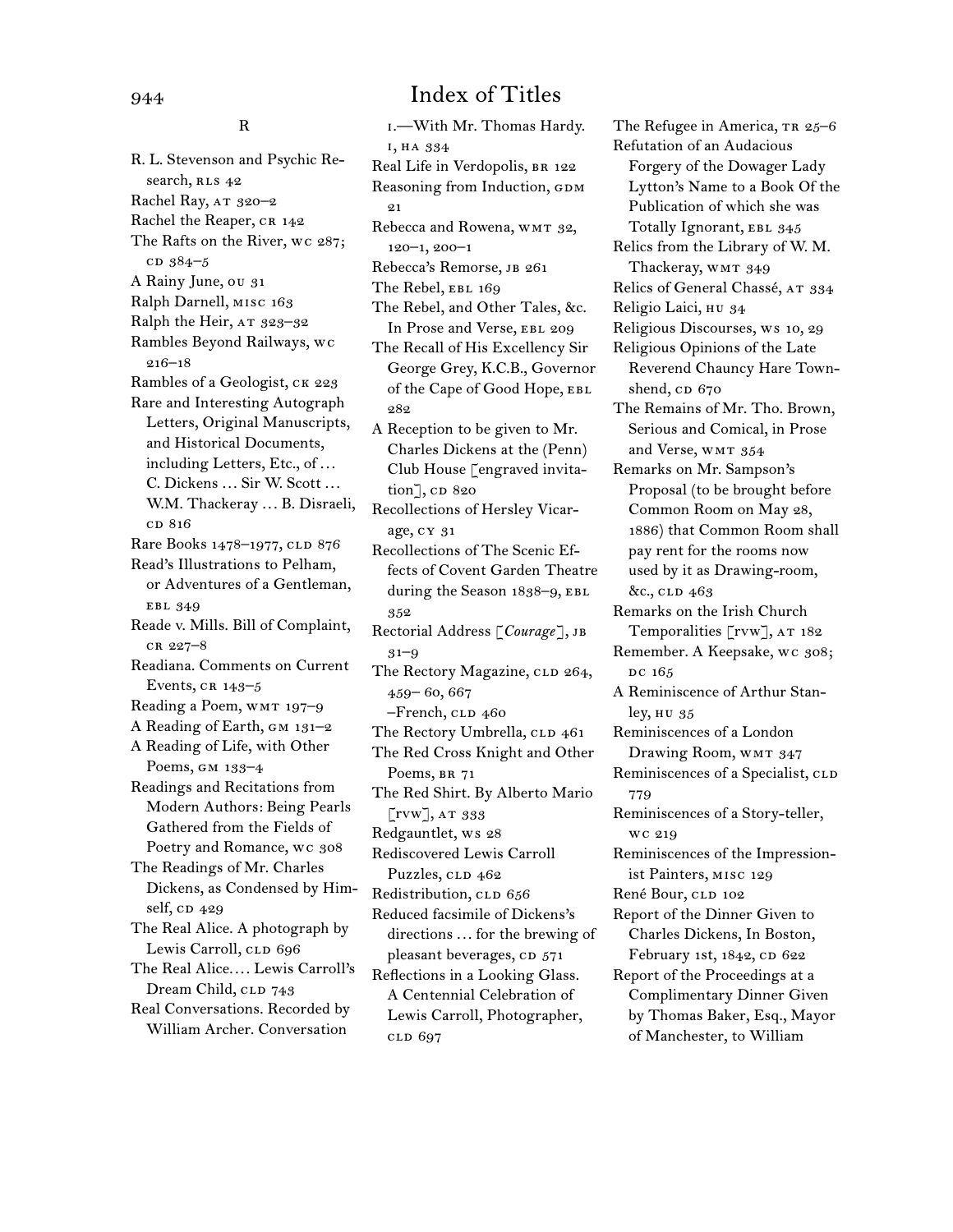Harrison Ainsworth, Esq., at the Town Hall, Manchester, September 15th, 1881, wa 64 A Report of the Proceedings at the last Annual Meeting (of the Royal Literary Fund), CD 655 Report of the Public Dinner Given to Charles Dickens at the Waterloo Rooms Edinburgh on Friday June 25, 1841, CD 623 Report of the Public Meeting for the Establishment of a Royal Dramatic College, for Aged & Infirm Actors & Actresses. Patroness, Her Most Gracious Majesty. With an Address from the Hon. G. Coppin, M. L. C., (Comedian) to the Lovers, Supporters and Members of the Dramatic Art, now Resident in the Australian Colonies, CD 624 Report on Deep-Sea Researches carried on during the Months of July, August, and September 1870, in H.M. Surveying-Ship "Porcupine," ck 229 Representative Plays, JB 152 A Reputed Changeling, cy 38 Resident Women-Students, CLD 464–5 Resources and Prosperity of America. By Sir M. Peto  $\left[\text{rvw}\right]$ , at 335 The Responsions of Hilary Term, 1877, CLD 466-7 The Restitution, wc  $305$ ; CD  $534$ , 591 The Return of the Native, HA 205–7, 215–18 The Rev. C. L. Dodgson's will, dated Nov. 4, 1871, CLD 468, 781 The Rev. Patrick Brontë, A.B., His Collected Works and Life, br 113 Reveille, JB 19; HA 315

The Revelation of Beauty and Wonder in Common Things, cd 664 Revelations of London.... First Series [*Auriol* ], wa 2 Revenge Is Sweet: Two Short Stories, HA 219 Reverend Charles Kingsley's Letter to a Public School Boy, on Betting and Gambling, CK 100 Review of Daniel Deronda, ge 160 The Revolutionary Epick, BD 45–8 Rhoda Fleming, GM 135-7 Rhyme? and Reason?, CLD 233, 469–73 Rhymes from Wonderland, CLD 631–2 Riccardo Feverel, gm 102 Richard Coeur de Lion and Blondel, BR 72 Richard Feverel, gm 100 *See also* The Ordeal of Richard Feverel Richard Feverels Eldprof, gm 103 Richard Savage, JB 153  $-$ Prologue, JB 265 Richelieu, EBL 210-20 –Swedish, ebl 220 *See also* Cardinal Richelieu A Ride on Horseback to Florence through France and Switzerland, misc 75 Rienzi, EBL 25, 221-5 –French, ebl 223  $-$ Italian, EBL 224-5 Right at Last, and Other Tales,  $EG 40-1$ The Rightful Heir, EBL 226-7 *See also* The Sea Captain The Rightful Heir... Charles Yellowplush, Esq., to the Right Honourable Lord Lytton, EBL 346 The Ring and the Book, misc 39

The Rise of Angria 1833–1835, br 19 The Rise of Iskander, BD 83 The Rival Grandpas and Grandmas, GDM 22  $R^*L^*S$ , RLS 41 The Road, wc  $314$ ; CD 660-1 The Road to Fortune, DC 164 Rob Roy, ws 30 Robbery Under Arms, misc 21 Robbin de Bobbin, and the First Lord Mayor of Lun'on, WMT 286 Robert Elsmere, misc 180 Robert Louis Stevenson [Cooper], RLS 40 Robert Louis Stevenson [Hardy], ha 379 Robert Louis Stevenson. Scotland's Lament, JB 236 *See also* Scotland's Lament Robert Louis Stevenson and Count Nerli in Samoa. The Story of a Portrait, RLS 44 Robert Louis Stevenson and "The Beach of Falesá." A Study in Victorian Publishing, RLS 36 Robinson Crusoe, CLD 741 Roe's Pickwickian Quadrilles, CD 762 A Rogue's Life: From his Birth to his Marriage, wc 220-1 Roland Cashel, CL 77-9 Roland Yorke, ew 12 Rolli-cum-rorum [*Trumpet Major*], ha 361 Rollicum-Rorum [*Trumpet Ma* $jor$ ], на 416 The Roman and the Teuton. A Series of Lectures Delivered Before the University of Cambridge, ck 101–2 A Roman Supper, EBL 118 Romance, DC 166-7 The Romance and Reality of the London Streets, misc 127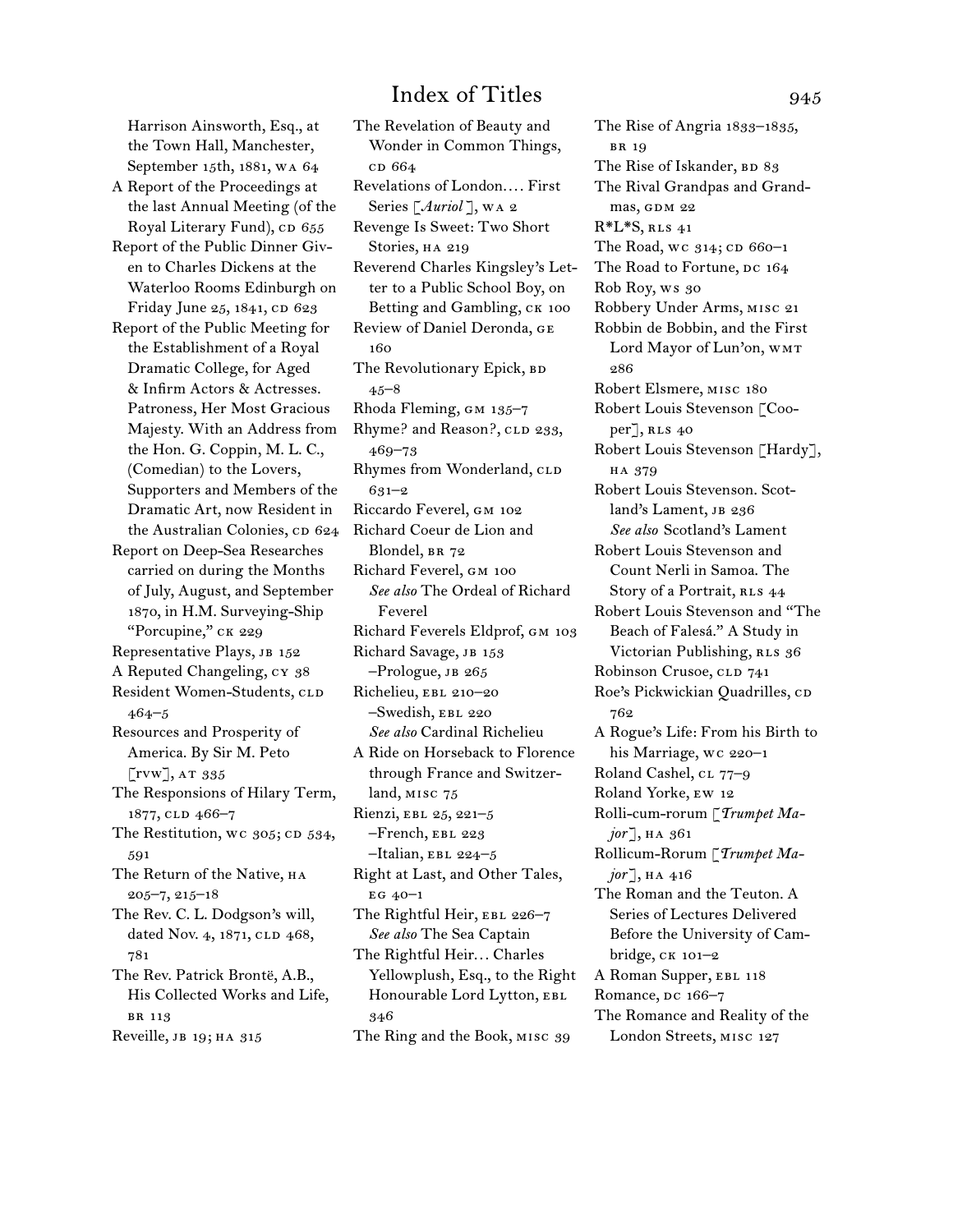The Romance of an Elderly Poet. A Hitherto Unknown Chapter in the Life of George Crabbe Revealed by His Ten Years' Correspondence with Elizabeth Charter 1815–1825, ha 428 The Romance of Charles Dickens and Maria Beadnell Winter, CD 430 The Romantic '90s, GM 177 The Romantic Adventures of a Milkmaid, HA 15-17, 220-6 Romantic Mr. Dickens, cp 726 Romantic Problems, A tangled tale. Knot I, CLD 546  $-Knot$  II, CLD  $546$ Romantic Tales, HA 393 Romeo and Juliet: Shakespeare. Alice in Wonderland: Carroll, cld 661 Romola, ge 106–16 –Dutch, ge 116 Rookwood, wa 43–5 Rosalind, JB 75–6, 186 The Rose and the Ring, WMT 202–7, 342, 346 Rose, Blanche, and Violet, ge 164 The Rose of Cheriton. By Mrs. Sewell [rvw], AT 336 Rose of Song, EBL 314 Rose of the Alhambra. Light of My Soul, EBL 315 Rose-Belford's Canadian Monthly and National Review, wc 33, 63, 93 The Rosicrucian, DC 166-7 Rosie in Squanderland, CLD 933 Rough Justice, mm 28 A Rough Rhyme on a Rough Matter, CK 161 Round about the Christmas Tree, wmt 208 A Round of Days Described in Original Poems by Some of Our Most Celebrated Poets, and

## in Pictures by Eminent Artists Engraved by the Brothers Dalziel, Dc 168–9 A Round of Stories by the Christmas Fire, cp 627 The Round Table, CR 73, 134 Round the Sofa, eg 34–5, 42 A Roundabout Journey –plates, wmt 281, 312 Roundabout Papers, WMT 56, 209, 238 Routledge's Christmas Annual, AT 75 Roy's Wife of Alldivaloch, with Variations and an Introduction for the Piano Forte, BR 112 Royal Cowper Theatre, Fulham [programme], CLD 668 The Royal Galopades, and Devonshire Waltz, with Original Figures, as Danced at Almacks and the Nobility's Balls, br 112 Royal General Theatrical Fund, London –General Theatrical Fund. Ninth Anniversary, Monday, April 17, 1848, Sir Edward Bulwer Lytton, Bart. in the Chair [broadside], EBL 351 –The Nobility, Gentry, and Public in general, are most respectfully informed that the Eighth Anniversary Of the above Institution, will be celebrated by a Public Dinner at the London Tavern, Bishopsgate Street, On Monday, March 29th, 1847, W. C. Macready, Esq. in the Chair. Supported by Charles Dickens, Esq.[broadside], CD 822 –Proceedings –Second Anniversary Festival, cD 629

- –Fourth Anniversary Festival,  $CD$  630–1
- –Fifth Anniversary Festival, c<sub>D</sub> 632-3
- –Sixth Anniversary Festival, cd 634–6
- –Seventh Anniversary Festival, CD 637; EBL 297
- –Ninth Anniversary Festival, c<sub>D</sub> 638-9
- –Tenth Anniversary Festival,  $CD 640-1$
- –Eleventh Anniversary Festival,  $CD$  642–3
- –Twelfth Anniversary Festival, cD  $644-5$
- –Thirteenth Anniversary Festival, cp  $646-7$ ; wmt 328–9
- –Eighteenth Anniversary Festival, cp 648–9
- –Twentieth Anniversary Festival, wc 310–11 –Twenty-first Anniversary

Festival,  $CD 650-1$ 

- –Twenty-Fifth Anniversary Festival,  $CD 652-3$
- The Royal Hospital, for the Permanent Care and Comfort of Those Who by Disease, Accident, or Deformity are Hopelessly Disqualified for the Duties of life, cp 654
- Royal Love, wc 222
- The Royal Marriage, March 10, 1863, cd 253
- The Royal Oak, wa 7
- The Rubies of St. Lo, cy 39
- Ruffino &c, ou 32
- Rugby, Tennessee: Being Some Account of the Settlement Founded on the Cumberland Plateau by the Board of Aid to Land Ownership, Limited, hu 36–8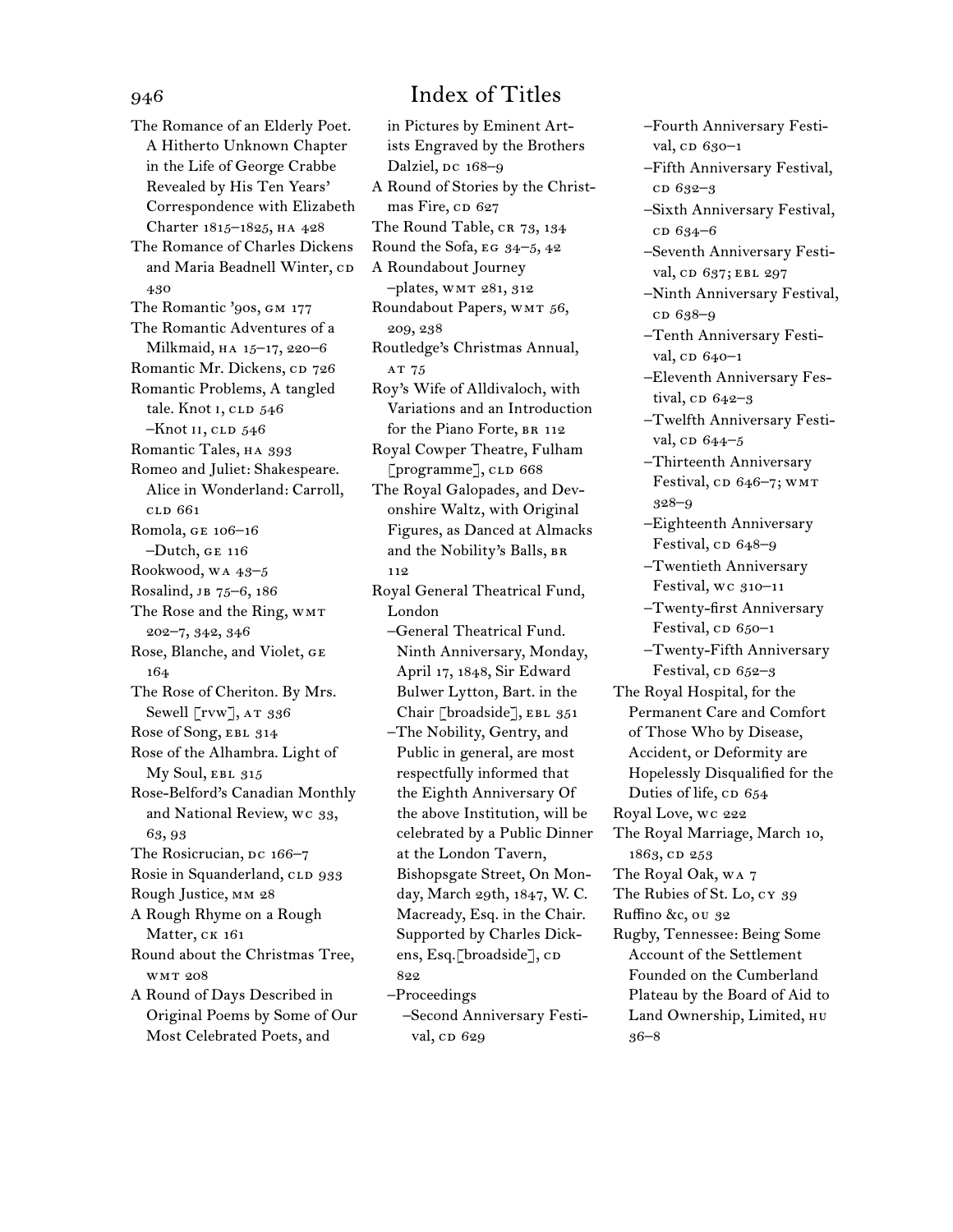The Ruhleben Camp Magazine, cld 868 Rule Britannia, from Dr. Arne's Opera, of Alfred, Variations and an Introduction, for the Piano Forte, BR 112 Rules and Regulations of the General Theatrical Fund Association, Finally Adopted and Agreed to at an Open Meeting of the Committee, Held at the English Opera House, On the 22nd of January, 1839, CD 628 Rules for Court Circular, CLD 474–5, 607 Rumpal Stilts Kin, BD 49 Running Away to Sea, ew 15 The Rural Minstrel: A Miscellany of Descriptive Poems, BR 116 The Russian Journal, CLD 248, 476, 969 *See also* Journal of a Tour in Russia in 1867 *See also* Tour in 1867 The Russian Journal—II. A Record Kept by Henry Parry Liddon of a Tour Taken with C. L. Dodgson in the Summer of 1867, cLD 969 The Russian Journal and Other Selections from the Works of Lewis Carroll, CLD 476 Ruth,  $EG_{43-5}$  $-$ French, EG  $45$ 

## S

The Sabbath Question [broadside], WMT 187 Sabina Zembra, WB 14 A Sad Death and Brave Life, wc 244 The Sad Fortunes of the Rev. Amos Barton, ge 117–18, 121 The Sage Enamoured, GM 80-2 The Sailor's Mother, ha 227

The Sailor's Wife, CLD 477-8 Saint George, ha 205–7 Saint Pauls. A Monthly Magazine, DC 170; CL 96; AT 311, 424, 440 –Introduction [to first issue], AT 181 *See also* St. Pauls Magazine Saint Valentine's Day, ws 6–7 The Saint's Tragedy, CK 93-6, 103, 211 La Saisiaz: The Two Poets of Croisic, misc 40 Salome, misc 185 The Salon of Madame Necker, AT 479 Salt-Water Ballads, misc 124 Salt-Watering Places, WMT 261 Sam Slick in England, misc 66–7 Sam Slick's Wise Saws and Modern Instances, misc 70 Sam Weller, CD 744 Samir, CLD 80 Sand and Canvas; A Narrative of Adventures in Egypt, with a Sojourn Among the Artists in Rome, wmt 274–5 Sandra Belloni, GM 35-7 The Sands of Dee, ck 199–200 A Sane Lunch Party [poster], cld 895 Sanitary and Social Lectures and Essays, ck 104 Sans Nom, wc 187–8 Saracinesca, MISC 48 Sartain's Union Magazine, EG 13 The Satchel Series. Volume I. Stories, Poems, Essays and Sketches by Miss M. E. Braddon, Wilkie Collins, Owen Meredith, M. Quad and Others, wc 312 The Satin Shoes, HA 228 Satires of Circumstance. Lyrics and Reveries. With Miscellaneous Pieces, ha 229–30

Saturday Night, wc 62 Saul and Other Poems, BR 73 The Savage-Club Papers for 1868, misc 142 Scarlet Fever, (Sometimes Called Scarlatina) and Its Prevention, ck 229 Scattered Poems, gm 129 The Scene-Painter's Wife, mm 38 Scenes from Alice in Wonderland for the Pianoforte, CLD 912 Scenes from the Life of a Spinster, cy 20 Scenes of Clerical Life, GE 119–24 Scenes on the Mississippi, TR 16 Die Schatzinsel, RLS 27 Schiller's Lay of the Bell, EBL 298 School Days at Rugby, HU 52-4, 56, 58 The Schoolboy; and Other Stories by the Christmas Fire, cp 659 Schoolboy Grief, ew 16 The Schoolboy's Story, CD 523, 659 The Schoolboys' Dormitory, cp 322 Schools and Schoolmasters, cp. 431 Schriftsteller als Photographen, 1860-1910, CLD 694 Das schwarze Häuschen, wc 236 Scientific Lectures and Essays, ck 105 The Scotch Student's Dream, Jв 230 Scotland's Lament, JB 154-6, 236 Scotland's Lament: Robert Louis Stevenson, JB 157 Scots Poems and Ballants, RLS 45 The Scottish Stories and Essays, rls 19 The Scouring of the White Horse, hu 39–50 Scribner's Magazine, GM 142 The Sculptor of Bruges, DC 163, 165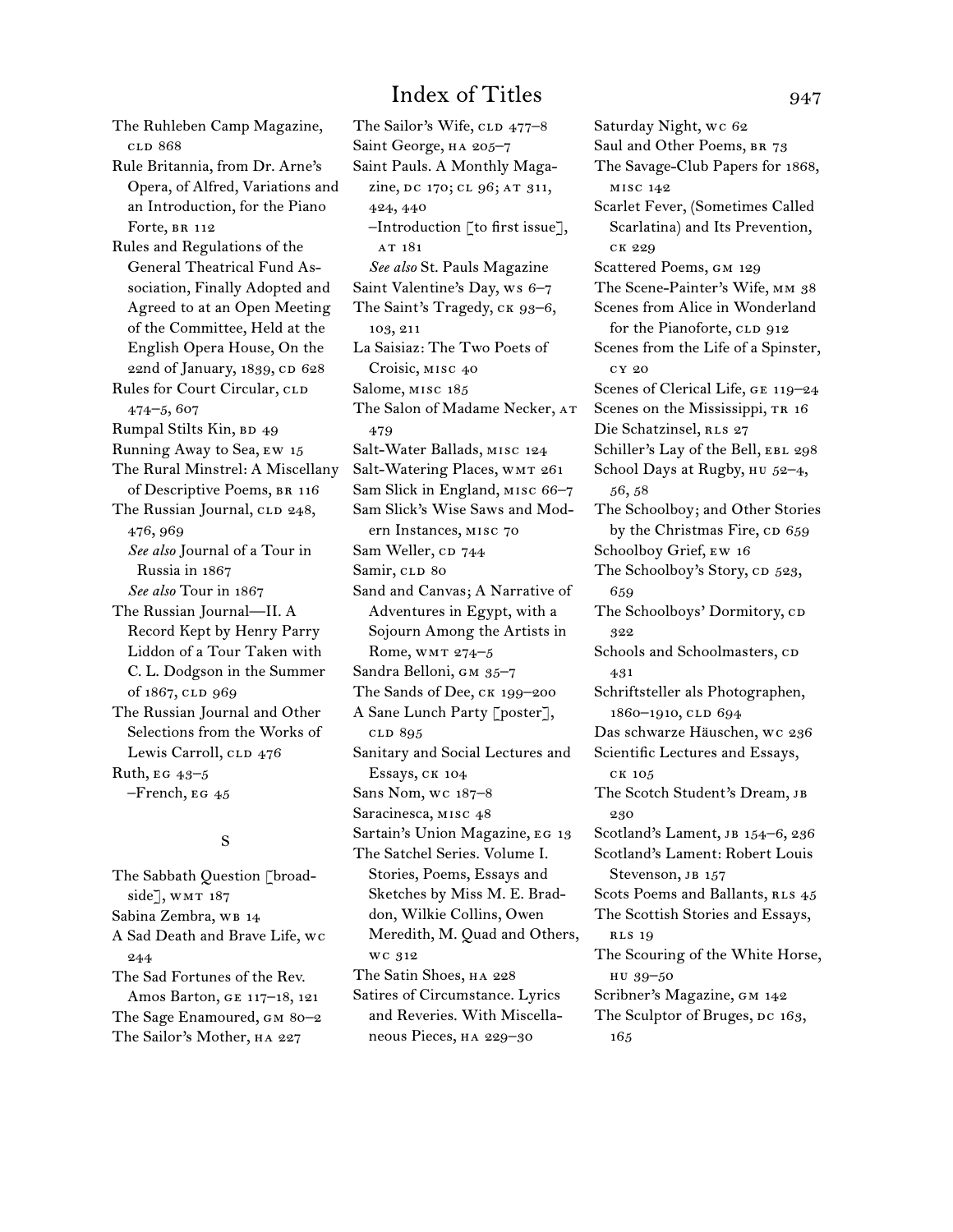Sculpture, ebl 229–30, 280 The Sea Captain, EBL 226-7, 231–2 A Sea Dirge, CLD 479 Sea Sermons, ck 106 Sea-Sickness, WMT 261 The Seafaring Man, wc 272, 305; cd 591 The Seaside Library, wc 67, 85, 130, 247; ha 313 The Second Funeral of Napoleon: In Three Letters to Miss Smith, of London, WMT 210 The Second Jungle Book, misc 98 A Second Series of Curiosities of Literature: Consisting of Researches in Literary, Biographical, and Political History; of Critical and Philosophical Inquiries; and of Secret History, BD 87 Second-hand Books [circular], cld 480 The Secret, BR 82 Le Secret, wc 53 The Seeker, EBL 10-12 Select Poems of William Barnes, ha 342–3 Selected Letters, HA 231 Selected Letters of George Meredith, GM 138 The Selected Letters of Lewis Carroll,  $CLD$  481–2 Selected Poems, gm 139–41 Selected Poems of Thomas Hardy, ha 232, 235 Selected Poems of Thomas Hardy with Portrait & Title Page Design Engraved on the Wood by William Nicholson, HA 233-234 A Selection from the Letters of Lewis Carroll (The Rev. Charles Lutwidge Dodgson) to His Child-Friends. Together with "Eight or Nine Wise

# 948 Index of Titles

Words about Letter-Writing," cld 483 –clippings re, cld 963 A Selection from the Works of Frederick Locker, WMT 346 Selection in Relation to Sex, misc 49 Selections, BR 22 Selections from George du Maurier's "Social Pictorial Satire," GDM 1 Selections from George Eliot's Letters, ge 125 Selections from Some of the Writings of Charles Kingsley, ck 107 Selections from the Correspondence of the Late Macvey Napier, Esq., CD 606; EBL 294 Selections from the Plays of J. M. Barrie, JB 158 Selections from the Works of Charles Reade, CR 146 Selections in Prose and Verse from Authors the Best Suited to that Mode of Enjoyment, misc 80 A Selective Alice Bibliography, cld 191 Self-Communion, BR 5 Self-Help; with Illustrations of Character and Conduct, misc 153 Le Selve, ou 33 Sentimental Tommy: The Story of His Boyhood, JB 159-60 The Sentimentalists, GM 50, 142 The Seraphim, and Other Poems, misc 32 Serbski Pesme, misc 112 A Sermon on the Death of His Royal Highness the Prince Consort. Preached at Eversley Church, December 22nd, 1861, ck 108 Sermons for the Times, CK 109

Sermons on National Subjects, CK 110–11 Sermons Out of Church, DC 115–16 Sesame and Lilies. Two Lectures delivered at Manchester in 1864. By John Ruskin [rvw], AT 337 Seth Bede, "The Methody:" His Life and Labours; Chiefly Written by Himself, ge 165 Seven Poems by Thomas Hardy, ha 417 The Seven Poor Travellers, wc 314; cD 660 Seven Women, JB 161, 163-4 Seven Years of the King's Theatre, wa 72 The Sexton's Hero, eg 46–7 A Shabby Genteel Story, wmt 211–13 A Shabby Genteel Story and Other Tales, WMT 212-13 Shagpat Rasé, gm 146 Shakespeare. A Reprint of his Collected Works As put forth in 1623. Part I containing The Comedies, CK 225 Shakespeare Memorial Theatre Fund.... Theatre Royal, Drury Lane.... Tuesday, November 9th, 1926.... Grand Matinee in Aid of the Shakespeare Memorial Theatre Fund [programme], HA 394 Shakespeare's Legacy, JB 162 Shall We Join the Ladies?, JB 163–4, 222 The Sham Novel Swindle, CR 232 Shandon Bells, WB 15 The Shaving of Shagpat, GM 143–6 –French, gm 146 She, misc 65 She Loves and Lies, wc 319–20 Sheets for the Cradle, AT 262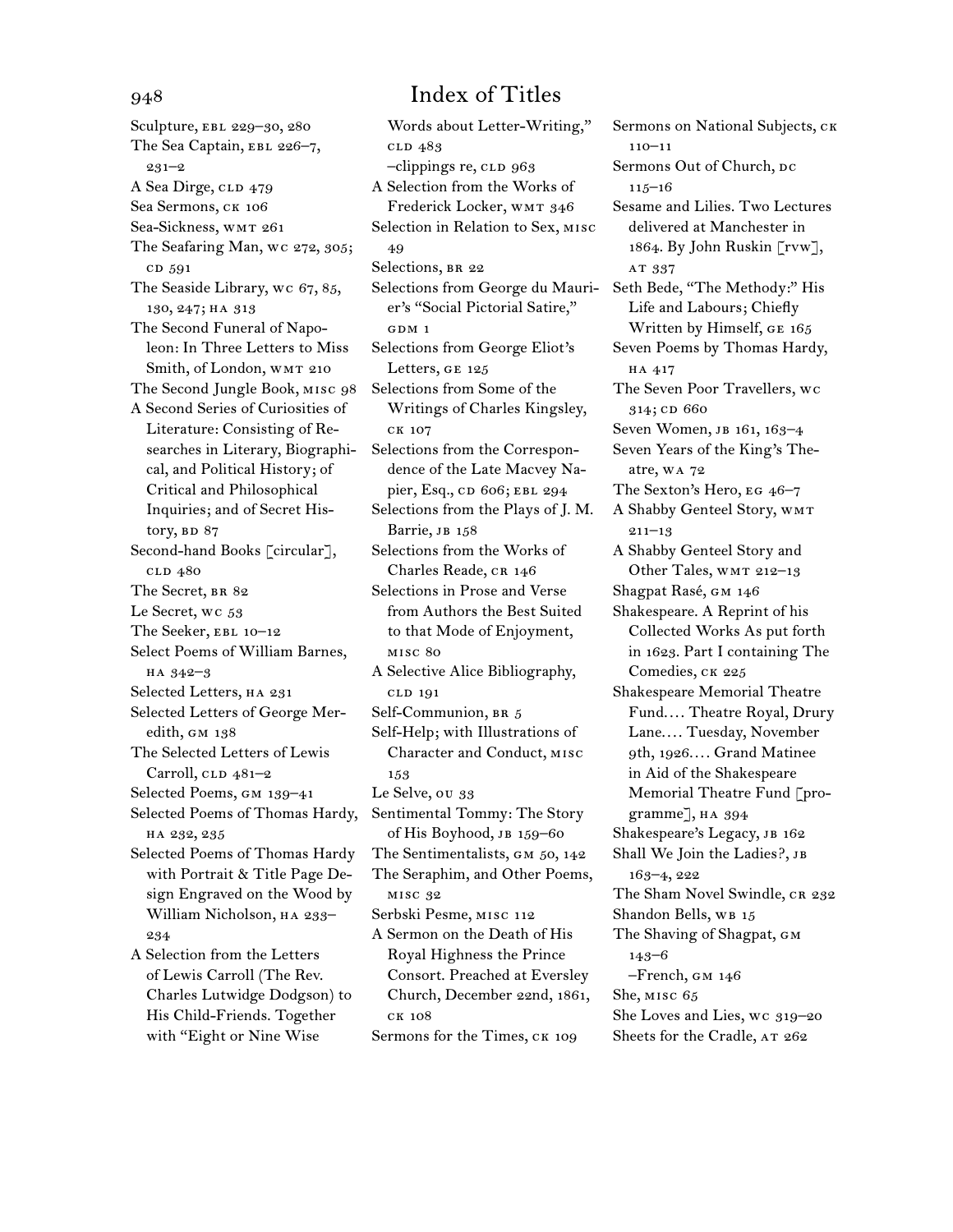A Shelf of Old Books, WMT 285 Ships That Pass in the Night, misc 71 Shirley, BR 74-8 A Shocking Story, wc 223–5 Short Stories, gm 147 The Short Stories of Thomas Hardy, HA 236-7 A Shropshire Lad, misc 77 The Siamese Twins. A Satirical Tale of the Times. With Other Poems, ebl 233–4 The Siamese Twins. A Tale of the Times. To Which Is Added, Milton, A Poem, EBL 235 The Sibyl, нu 13 A Sick Child, DC 152 The Sick Child,  $pc$  153–5 The Sickness and Health of the People of Bleaburn, eg 87 The Siege of Corinth, misc 43 The Siege of Granada, EBL 126, 129, 131–4 The Siege of Grenada, EBL 127-8 Sights A-Foot, wc 226 Signa, ou 34 The Signalman,  $CD$  605 The Signs of the Times, BR 117 Sikes and Nancy [Oliver Twist], cp 367, 815 Silas Marner, ge 126–32 Silesian or Copenhagen Air With Variations for the Piano Forte. and an Accompaniment for the Flute, br 112 Silly Novels by Lady Novelists, ge 133 The Silverado Squatters, RLS 20–3 Simple Melodies with illustrations, WMT 214 A Simpleton, CR 147–51 Singleheart and Doubleface, CR 152–5 Singleheart and Doubleface Etc., cr 155

Sir Brook Fossbrooke, CL 82 Sir Edward Bulwer Lytton's Speech, Delivered at the Leeds Mechanics' Institution, on Wednesday, 25th January 1854, ebl 236 Sir Edward Lytton Bulwer, CD 808 Sir George Tressady, misc 181 Sir Harry Hotspur of Humblethwaite, AT 338-44 Sir J. M. Barrie and Mr. Johnston: a Message from J. M. Barrie, JB 165 Sir James Barrie, JB 32 Sir Jasper Carew, His Life and Experiences, cl 84–5 Sir Jasper Carew, Knt.; His Life and Experiences, with Some Account of His Over-Reachings and Short-Comings Therein, Now First Given to the World by Himself, CL 83 Sir Jasper's Tenant, mm 35 Sir John Tenniel's illustrations to Lewis Carroll's Alice's Adventures in Wonderland & Through the Looking-Glass, cld 982 Sir Walter Raleigh and His Time, with Other Papers, CK 112–13 A Siren, TR 56 Sissy Jupe from the Hard Times of Charles Dickens, cp 224-225 Den Siste Vasallen, EBL 125 Sister Rose, wc 227–32 Six Letters by Lewis Carroll, CLD 484 Six Letters of Wilkie Collins from the Charlotte Ashley Felton Memorial Library at Stanford University, wc 233 Sixth Paper on Logic, CLD 432 Sixty-first Annual Report, 1927– 28, of The American Society for

the Prevention of Cruelty to Animals, HA 303 Size and Tears, CLD 485–6 Skeffington Hume Dodgson, Brother of Lewis Carroll, Vicar of Vowchurch, Herefordshire, 1895–1910. A brief biographical account, CLD 984 The Skeleton at Home, misc 184 A Sketch of the History of the United States from Independence to Secession, HU 89 Sketches after English Landscape Painters, WMT 317 Sketches and Travels in London, wmt 215 Sketches by Boz, CD 177, 419, 434, 437, 441, 446, 626  $-$ German, CD 446 Sketches by Boz, Illustrative of Every-Day Life and Every-Day People, cD 432–3, 435–40, 442–5 Sketches, Illustrative of Every-Day Life and Every-Day People, cp 434, 504 Sketches from Life, EBL 277-9 Sketches of Young Couples, CD 447, 449–51 Sketches of Young Gentlemen, CD 448–51 Sketches of Young Ladies, CD 448, 450–1, 709 The Slave of the Lamp, misc 146 The Small House at Allington, AT 77, 345–8, 438 Smike from the Nicholas Nickleby of Charles Dickens, CD 331 Snark/Boojum, CLD 344 The Snark Puzzle Book, CLD 487 The Snob: A Literary and Scientific Journal. Not "Conducted by Members of the University," wmt 330–1 *See also* The Gownsman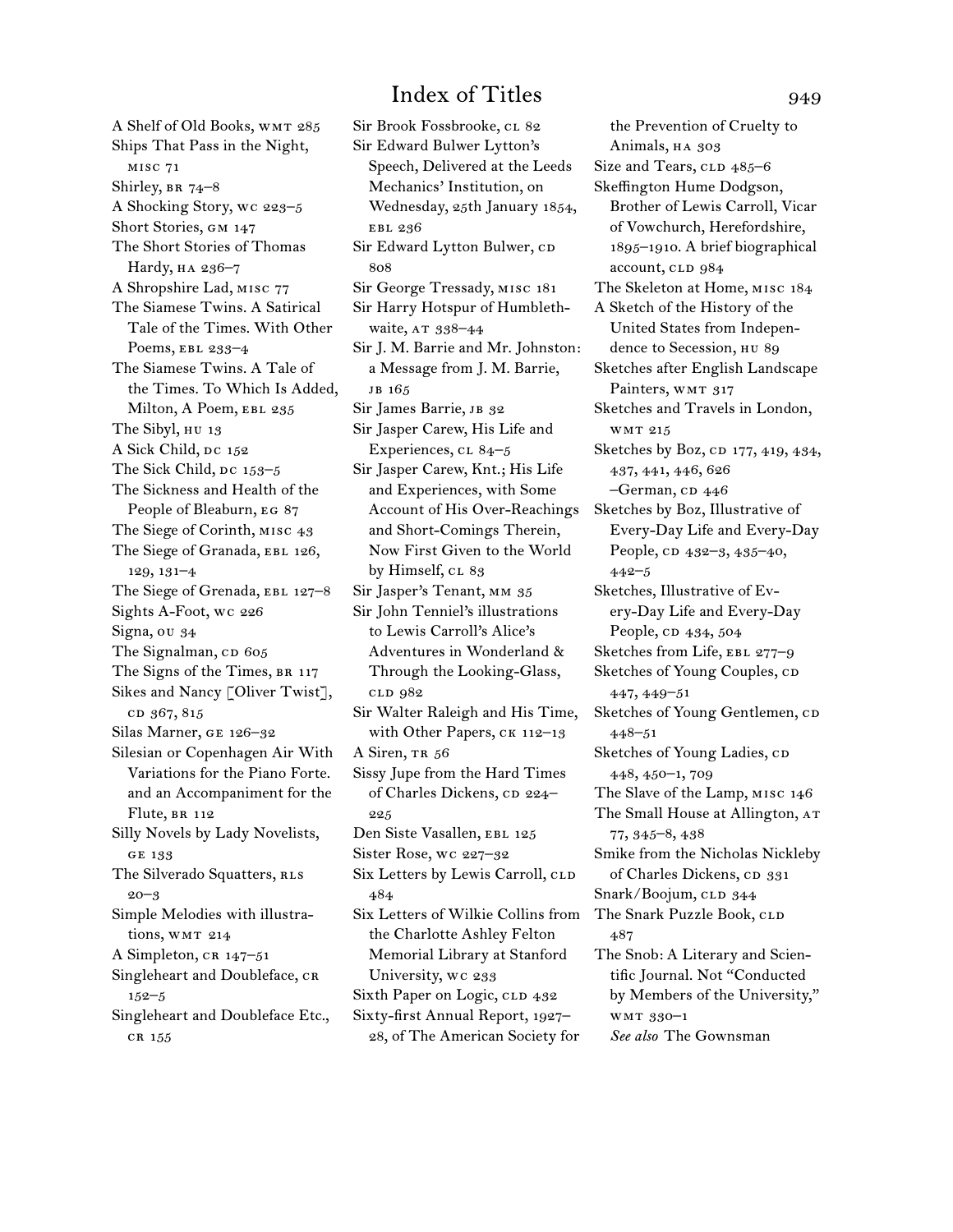The Snobs of England, WMT 26-8 The Snobs' Trip to Paris, WMT 216–17 Das Snobsbuch, WMT 31 Soaring with the Dodo. Essays on Lewis Carroll's Life and Art, cld 790 Social Pictorial Satire, GDM 1, 23–7 The Society for the Protection of Ancient Buildings –The General Meeting of the Society; Twenty-ninth Annual Report of the Committee; and Paper Read by Thomas Hardy, Esq., HA 174 The Society of Dorset Men in London –List of Members, Rules and Objects, and other Information, 1907–8, HA 90 –Forewords, ha 90 –The Year Book 1915–6, ha 411 –The Year Book 1916–7, ha 203 Society Pictures, GDM 28–9 The Soldier of the Foreign Legion, cp 672 The Soldier's Farewell, нu 109 Solitude, CLD 488-90 Solution of "Alice in Wonderland" Literary Crossword, CLD 950 *See also* Literary Crossword Some Barrie Letters, JB 166 Some Bells That Rang an Old Year Out and a New Year In, cd 738–9 Some Editions of "Alice's Adventures in Wonderland" by Lewis Carroll, pseudonym of Charles Lutwidge Dodgson, CLD 830 Some Family Letters of W. M. Thackeray. Together with Recollections by His Kinswoman

Blanche Warre Cornish, wmt  $018$ Some Folks Who Have Grown Old, cp 688 Some Letters of Charles Dickens, cp 452 Some Letters on Hardy's 'Tess,' ha 238 Some Memories of Charles Dickens, cp 317 Some Notes from Thackeray to Morton McMichael, WMT 313 Some Notes on The Bride's Chamber,  $CD$  255 Some of Lewis Carroll's Child-Friends, CLD 662, 666 "Some Other Occupation": Lewis Carroll and Photography, CLD 690 Some Particulars Concerning a Lion, cp 480, 528 Some Passages in the Life of Francis Loosefish, Esq., CD 671 Some Passages in the Life of Major Gahagan, wm r 49, 241 Some Pieces By or Copied for Lewis Carroll. 1845–93 [scrapbook], CLD 403, 468, 616, 639, 781 Some Popular Fallacies about Vivisection, cld 491–3 Some Rare Carrolliana, CLD 674–5 Some Recollections by Emma Hardy, Thomas Hardy's first wife, ha 369 Some Relevant Poems, HA 369 Some Romano-British Relics found at Max Gate, Dorchester, ha 239 Some Thoughts on the Genius of William Hazlitt, EBL 284 Some Unpublished Poems by Thomas Hardy, HA 240 Somebody's Luggage, CD 662 Something Singular, cp 243-4

Song Folio of Paramount's "Alice in Wonderland," CLD 75 The Song of a Button, CK 204 The Song of Courtesy, GM 148 The Song of Songs, HA  $402$ Song of the River, CK 114-15 Song of the Soldiers, HA 241-4 The Song of the Sword, gm 188 Songs, cp 453 Songs and Ballads, misc 108 Songs for Children, CK 178; CLD 676–7 Songs from "Alice in Wonderland"  $[Armstrong]$ , CLD 69–71 Songs from Alice in Wonderland  $[Boyd]$ , CLD 877 Songs from "Alice in Wonderland" [Fraser-Simson], CLD 74 Songs from Alice in Wonderland and Through the Looking-Glass, CLD 165 The Songs from "Alice's Adventures in Wonderland," CLD 64–8 Songs from Fairyland and other Poems, cp 807 Songs from the Novelists, from Elizabeth to Victoria, ha 396 The Songs from Through the Looking-Glass, and What Alice Found There, CLD 581-2 Songs of a Savoyard, misc 58 Songs of Evening, AT 462 Songs of Our Youth, DC 117 Songs, Choruses, and Concerted Pieces, in The Operatic Burletta of The Village Coquettes, c<sub>D</sub> 514 Sonnet, CK 161 Sonnet on the Belgian Expatriation, ha 382–5 Sonnets, GM 189 Sons of Fire, MM 29 The Sorrows of Werther, WMT 151

The Souls of the Slain, HA 245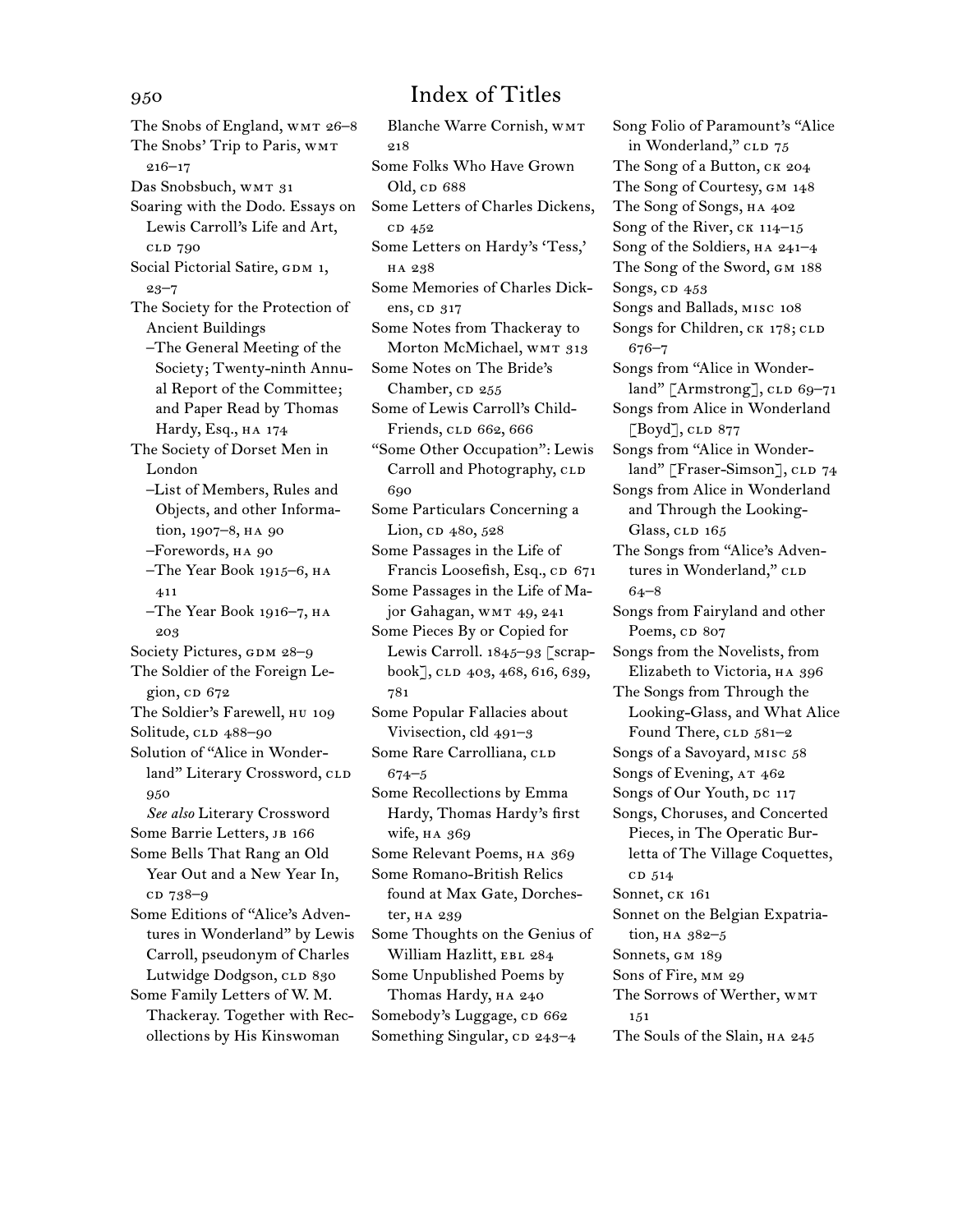South Africa, AT 349-53 South Australia and Western Australia [*Australia and New*  Zealand ], AT 21, 25 South by West, ck 166–7 The South Shields Amateur Magazine, CLD 670 The South-Sea Bubble, wa 46 The Southern Review (Hardy Centennial Issue), на 188 Souvenir of the 200th Performance of "The Admirable Crichton" by J. M. Barrie, jb 280 A Souvenir of Trilby, GDM 86 Souvenir Programme of the Matinee organised by The Daily Telegraph as a tribute to Miss Marie Tempest on the occasion of Her Jubilee, Tuesday—May 28th, 1935, jb 254 Souvenir Programme. Wessex Scenes from "The Dynasts," HA 372–3 Souvenirs de David Copperfield De Blunderstone-Rookery, cD 158 Souvenirs de Voyage, cp 561 Ta Sozomena ton Elegeiakon kai Tinon ton Lyrikon Pointon. Prostithentai kai Skolia Tina, AT 495 The Spanish Gypsy, ge 13, 134–8 The Spanish Match, wa 47 Speaking of Pictures, CLD 698 Special Meeting of Common Room. Friday, May 17, 1889, at 1.30 p.m., <To receive the resignation of the present Curator>, cLD 494 The Spectre of the Real, HA 375-378 Speech,  $CD$  200–1 Speech at the Lewis Carroll Centenary Exhibition [1932], cld 791

Speech by Mr. Anthony Trollope, "in answer to a toast given in honour of literature" [Charles Dickens Dinner] [1867], AT 435 Speech by Sir James Barrie at the Dinner to Rhodes Scholars, Oxford, June 20th, 1928, jb 167 Speech of Charles Dickens as Chairman of the Anniversary Festival Dinner of the Royal Free Hospital, Held at the Freemasons' Tavern, on the 6th of May, 1863, cp 454 Speech of Charles Dickens Delivered at Gore House, Kensington, May 10, 1851, CD 455-6 Speech of Charles Dickens, Esq., at the Anniversary Festival of the Hospital for Sick Children, 49, Great Ormond Street, On Tuesday, February the 9th, 1858, cp 457 Speech of Charles Dickens, Esq., Delivered at the Meeting of the Administrative Reform Association, at the Theatre Royal, Drury Lane, Wednesday, June 27, 1855, CD 461-3 Speech of Charles Dickens, Esq., on Behalf of the Hospital for Sick Children, 49, Great Ormond Street  $[1858]$ , CD 458– 460 Speech of Lord Dundreary in Section D. On Friday Last. On the Great Hippocampus Question [1862], ck 116 The Speech of Mr. Disraeli, in the House of Commons on Friday, 15th May, 1846, BD 50 Speech of Mr. Stafford Obrien, M.P., on the Customs and Corn Importation Act, in the House of Commons, Tuesday, February 10, 1846, BD 50

Speech of Sir Edward Bulwer Lytton, Bart., M.P., Against the Second Reading of the Foreign Enlistment Bill in the House of Commons, Tuesday, Dec. 19th, 1854, ebl 237 The Speech of the Marquis of Granby, in the House of Commons, on Friday, 15th May, 1846, BD 50 Speech of the Right Hon. B. Disraeli, M. P., at the Free Trade Hall, Manchester, April 3, 1872,  $BD 51-2$ The Speech of the Right Honble. Lord Stanley, in the House of Lords, on Monday, May 25th, 1846, BD 50 Speeches, cD 657 Speeches at the Lotos Club, ck 179 Speeches in Behalf of the [Newsvendors' Benevolent & Provident] Institution, by the Late Mr. Charles Dickens, President, cp 464–6 Speeches Literary and Social, CD  $467 - 8$ The Speeches of Charles Dickens, cp 468–70 Speeches of Edward Lord Lytton. Now First Collected, EBL 238 The Spendthrift, wa 48–50 Spirit of the Times, wc 40, 108 Spiritual Communications and the Comfort They Bring, cp 768 Spode, CD 420 Sprig of Green, CLD 975 Spring Song, misc 41 The Squib: A Granulation of Wit, Satire, and Amusement, WMT 332 The Squire's Story, CD 523, 659 St. George and the Dragon, CLD 680 The St. James's Magazine, AT 261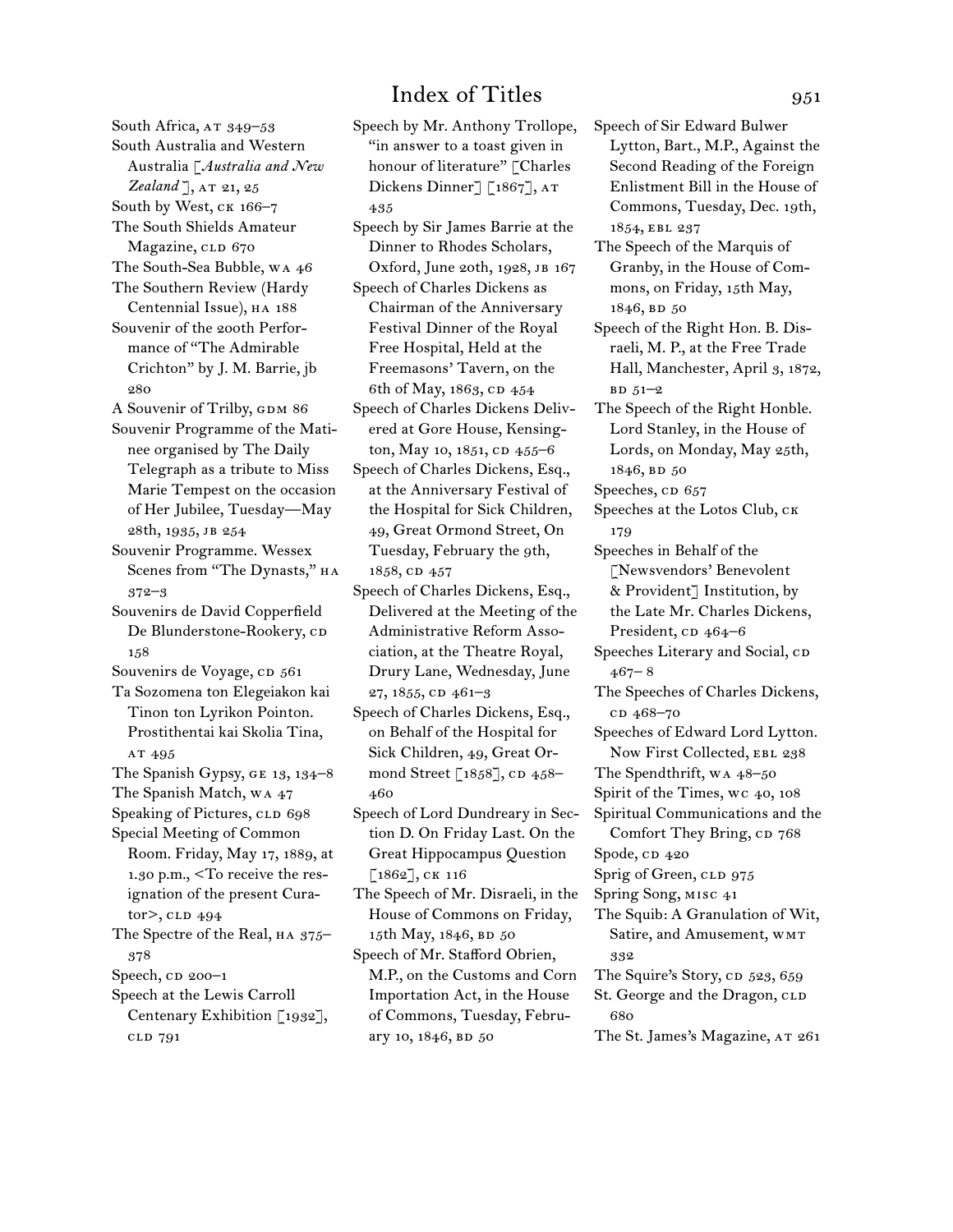St. Nicholas, cp 524 St. Patrick's Eve, cl 80-1 St. Pauls Magazine, AT 324-5 St Ronan's Well, ws 31 St Stephen's, EBL 228 The Stage and the Spirit of Reverence, CLD 495 Stage Children, CLD 496 Stage Props, JB 121 Stan Marx 1919 1994, CLD 590 Stanley Brereton, wa 51–2 The Star Chamber, Vol. i. Part i, **BD** 85 The Star-Chamber, wa 53 The Steady Students, GDM 73 The Steam Excursion, cp 471 Steamers v. Stages, misc 155 Stevenson and Father Damien, jb 256 Stevenson in Hawaii, RLS 43 Stockdale's Edition of Shakespeare: Including, in One Volume, the Whole of his Dramatic Works; with Explanatory Notes Compiled from Various Commentators, AT 492 The Stolen Mask, wc 234–5 A Storehouse of Stories, cy 50 Stories by English Authors. Italy, AT 441 Stories for Children, misc 12 Stories from "Black and White," jb 234, 261; ha 367–8, 397–9, 406 Stories from Household Words, eg 80 Stories from the Italian Poets: with Lives of the Writers, misc 83 Stories in Black and White, ha 398–9 Stories of c, G., and h, CLD 890 Story, AT 442 The Story of a Feather, GDM 59 The Story of a Genius, DC 19

# 952 Index of Titles

The Story of a Great Friendship. Charles Dickens and Clarkson Stanfield, CD 472 The Story of a Little Pig, Dc 150 The Story of an African Farm, misc 143 The Story of Barbara; Her Splendid Misery, and Her Gilded Cage, mm 30 The Story of Bhanavar the Beautiful, gm 149 The Story of Charles Strange, ew 13 The Story of Lewis Carroll, CLD 747–8 The Story of Little Dombey, CD  $191 - 2$ The Story of Peter Pan, JB 269 The Story of Sylvie and Bruno, cld 522 The Story of Sylvie & Bruno  $(Abridged),$  CLD  $523$ The Story of the Mhow Court-Martial, HU 51 The Story of the Play [Peter Ibbetson], GDM 16 The Strand Magazine, CLD 264, 615 The Strange Adventures of a House-Boat, WB 16 The Strange Adventures of a Phaeton, WB 17 Strange Case of Dr. Jekyll and Mr. Hyde, RLS 8 The Strange Gentleman, CD 473–8 A Strange Guest, ha 87 A Strange Story, ebl 239–44, at 486 –Dutch, ebl 244 Stranger Circular, CLD 228 The Stranger's Handbook to Chester and Its Environs; Containing a Short Sketch of its History and Antiquities, A Descriptive Walk round the

Walls, and a Visit to the Cathedral, Castle, and Eaton Hall, hu 102–3 Strapmore! [*Strathmore*], ou 51 Strathmore, ou 35 Stray Chapters, cp 479–80, 528 A Stray Leaf from the Correspondence of Washington Irving and Charles Dickens, CD 522 Stray Papers, WMT 219-20 Stray Pearls: Memoirs of Margaret de Ribaumont, Viscountess of Bellaise, cy 40 Strayed Falcon, cy 41 Street Music in the Metropolis. Correspondence and Observations on the Existing Law, and Proposed Amendments, CD 527 La Strega And Other Stories, ou 36 The Struggle for Kansas, hu 89 The Struggles of Brown, Jones, and Robinson. By One of the Firm,  $AT$  354–6 Stubbs's Calendar, WMT 83, 221–3 The Student, EBL 246-51 The Students' Quarter, WMT 224–5 Studies from Life, DC 118-19 Studies in Parliament. By R. H. Hutton  $\text{[rvw]}$ , AT 357 Studies in Prose and Poetry, misc 159 Study and Stimulants; or, The Use of Intoxicants and Narcotics in Relation to Intellectual Life, as Illustrated by Personal Communications on the Subject, from Men of Letters and of Science, wc 317-18; HA 400–1; cr 199–200; at 443–4 *See also* The Use of Intoxicants and Narcotics in Relation to Intellectual Life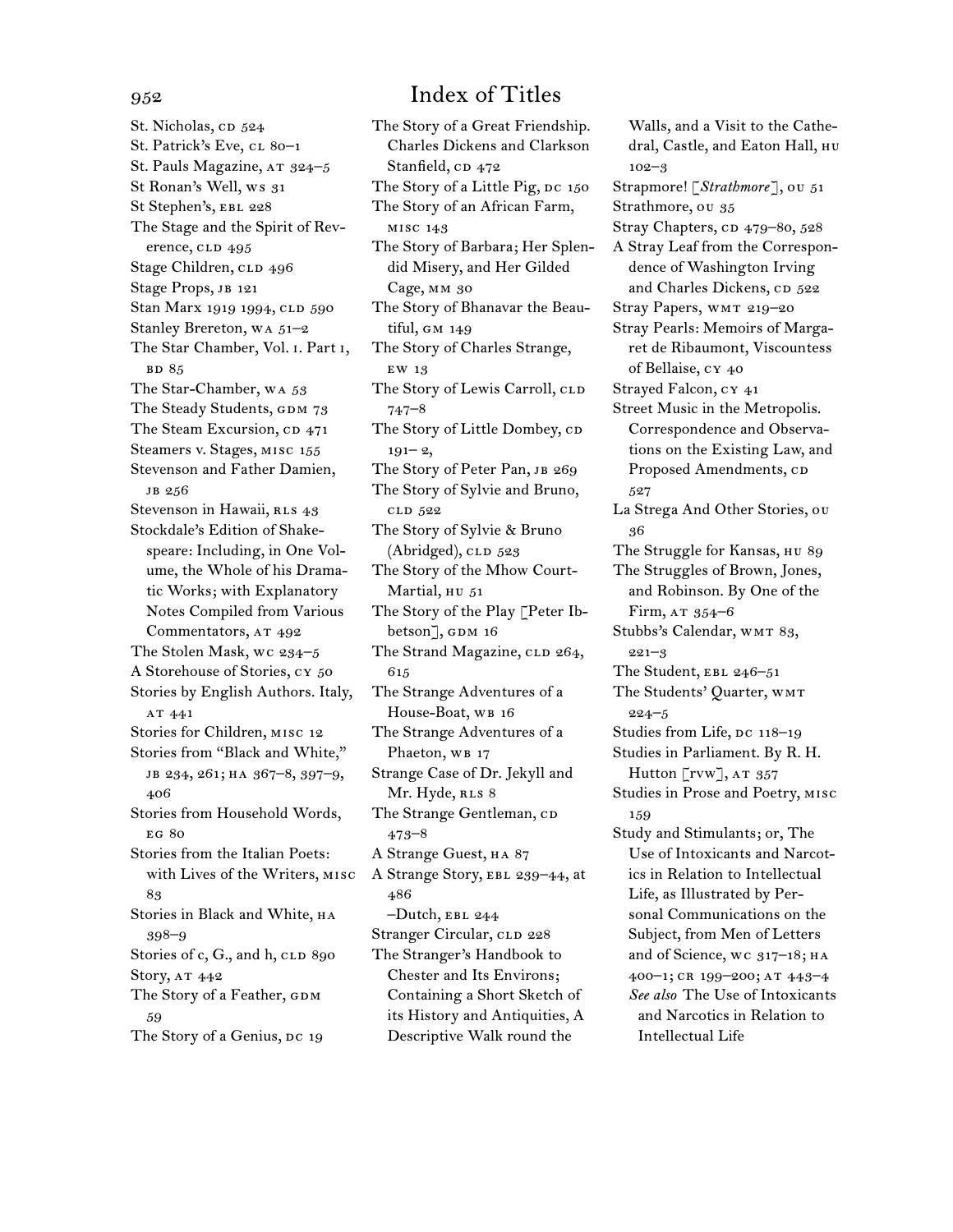A Study of Sir John Tenniel's Wood-Engraved Illustrations to Alice's Adventures in Wonderland & Through the Looking-Glass, CLD 982

A Substitute for Latin Verses, ck 99

Sudden Riches, WMT 119

The Suggestion, JB 207

Suggestions as to Election of Proctors, CLD 497

Suggestions as to the Best Method of Taking Votes, Where More Than Two Issues Are to be Voted on, CLD 498 *See also* A Method of Taking Votes on More Than Two Issues

Suggestions as to the Election of Proctors, CLD 499

Sultan Stork, WMT 226-30

Sultan Stork and Other Stories and Sketches (1829–1844), wmt 227–30

A Summary of Facts, Drawn from the Records of the Society, and Issued by the Committee in Answer to Allegations Contained in a Pamphlet Entitled 'The Case of the Reformers of the Literary Fund: Stated by Charles W. Dilke, Charles Dickens, and John Forster.' Together with A Report of the Proceedings at the last Annual Meeting, March 12, 1858, under the Presidency of Earl Stanhope,  $CD$   $655$ 

The Summer Camp Mystery, CLD 883

A Summer in Western France, TR 57

A Summer Ramble among the Fossiliferous Deposits of the Hebrides, CK 223 Sunday at Home, DC 49

A Sunday Morning Tragedy, HA 246 The Sunday Times, CLD 699 Sunday Under Three Heads, CD 483–4 Sunday Under Three Heads.... As It Is; ... As Sabbath Bills Would Make It; ... As It Might Be Made, CD 481-2, 485-6 Sunny Hair's Dream, DC 74 Sunshine on Daily Paths, CD 664 Superior People, TR 14 The Superseded, HA 390 Supplement [Madan], CLD 861 *See also* A Handbook of the Literature of the Rev. C. L. Dodgson *See also* The Lewis Carroll Handbook Supplement to "Euclid and His Modern Rivals" Containing a Notice of Henrici's Geometry Together with Selections from the Reviews, CLD 298 Supplement to The New World, c<sub>D</sub> 278 Supplement to "Twelve Months in a Curatorship," CLD 602-3, 605 A Supplementary List of the Writings of Lewis Carroll (Charles L. Dodgson) In the Library at Dormy House, Pine Valley, New Jersey, CLD 840-841 *See also* A List of the Writings of Lewis Carroll (Charles L. Dodgson) In the Library at Dormy House, Pine Valley, New Jersey A suppressed adventure of "Alice" surfaces after 107 years [*Wasp* $in-a-Wig$ , CLD 847 The Surgeon's Daughter, ws 5 The Surprising Adventures of

Three Men, WMT 136-7  $-$ illustrations to, wm  $136-7$ Swift, Congreve, Addison and Steele [The English Humourists of the Eighteenth Century],  $WMT 74$ The Swiss Emigrant's Return and Other Poems, BR 79 Swiss Family Robinson, CLD 741 Sword and Gown, misc 103 Sybil,  $BD$  53–6 –rvw, wmt 231 Sybil's Disappointment, GDM 47 A Sydney-Side Saxon, misc 22 Sylfen, EBL 113 A Syllabus of Plane Algebraical Geometry, Systematically Arranged, with Formal Definitions, Postulates, and Axioms, cld 500 Die Sylvester-Glocken, cp 91 Sylvia's Lovers, eg 48 Sylvie and Bruno, CLD 233, 422, 501–14, 522–4, 529, 664, 840–1, 893, 942  $-$ excerpts from, CLD  $525-8$ Sylvie and Bruno Concluded, CLD 233, 515–524, 529 -excerpts from, CLD 525-8 Sylvie et Bruno ou l'Envers et l'Endroit, cld 529 Sylvie et Bruno, suivi de Sylvie et Bruno Suite et Fin, CLD 529 Symbolic Logic, cLD 392-3, 398, 542, 672 –Part I. Elementary, CLD 305–7, 535–7, 541  $-$ diagrams, CLD  $538-40$  $-Q$ uestions. I, CLD 533–4  $-Q$ uestions.  $II$ , CLD 534 –Specimen-Syllogisms. Premisses, CLD 530-1 –Conclusions, cld 532 Syrlin, ou 37 Syrsan vid Spiseln, CD 143 Syzygies, CLD 543-5, 607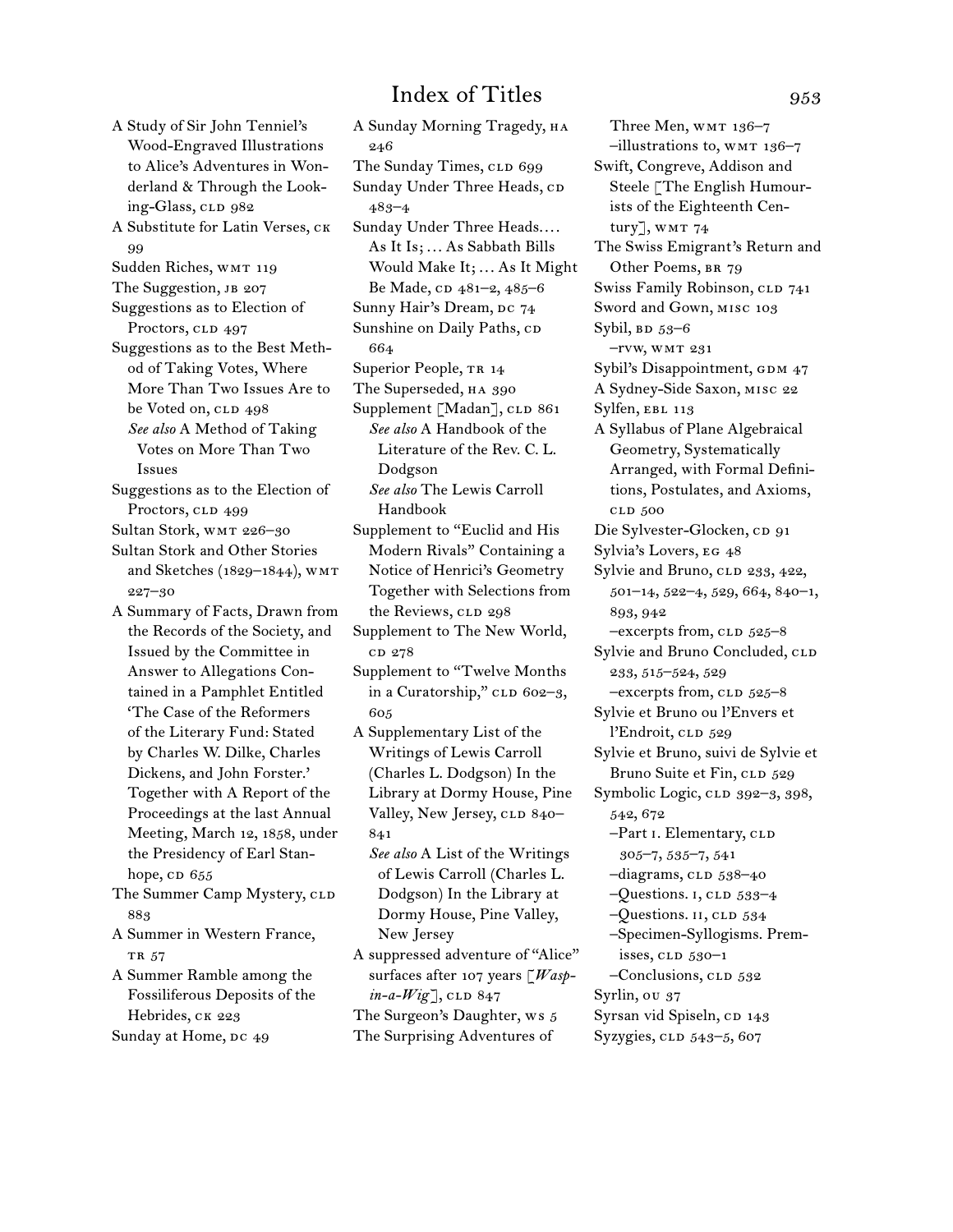T

Tableaux from Crichton, wa 74 The Tables Turned, GDM 30 Der Tag, jb 168–70 Tahíti as it was, wc 113 A Tale of a Sylphid, EBL 35 A Tale of a Toad, ou 38 The Tale of Balen, misc 160 The Tale of Chloe, gm 147, 150–7 The Tale of the Mouse's Tail, CLD 979 *See also* Lewis Carroll's Mouse's Tale A Tale of the Sea, CR 184 A Tale of Two Cities, cp 487–94, 774  $-$ French,  $CD$  493  $-$ Spanish, c $\bm{\triangleright}$  494 The Tale of Two Cities, CD 713 The Tale-Maker and the Tale-Bearer, CR 215 Tales and Sketches, BD 57; CD 495, 528  $-Vol. I, CD 619$ –Vol. ii, cd 609 Tales and Travels, CD 665 Tales for the Road, WMT 126-7 Tales from "Blackwood," EBL 83 Tales from Many Sources, wc 319–20; ha 393, 403–5 Tales from the Telling-House, misc 11 Tales of a Grandfather; Being Stories Taken from Scottish History, ws 32–4 Tales of a Grandfather; Being Stories Taken from the History of France, ws 35 Tales of All Countries, AT 358-66 –Second Series, at 362–3 Tales of My Landlord, ws 36-9 –Second Series, ws 37 –Third Series, ws 38 –Fourth and Last Series, ws 39 Tales of the Crusaders, ws 40

Tales of the Day. Selected From the Most Distinguished English Authors as They Issue From the Press, cp 666 Tales of the Trains, cl 86-8 Tales of Whitford Priory.—No. i. The Nun's Pool, ck 176–7 The Talisman, ws 40 Talks with Thomas Hardy, HA 248 Talks with Thomas Hardy at Max Gate, 1920–1922, ha 247–8 Tancred,  $BD$  58–60 Tancredi, BR 112 A Tangled Tale, CLD 233, 360, 398, 546–54 –Answers to Correspondents, cld 546–7 –Answers to Knots i and ii, cld 550 –Answers to Knot III, CLD 357, 546  $-$ Answers to Knot IV, CLD  $546$  $-$ Answers to Knot v, CLD 546 –Answers to Knot vi, cld 546–7  $-$ Answers to Knot vII, CLD  $546$ –Answers to Knot viii, cld 546  $-$ Answers to Knot Ix, CLD  $546$ –Answers to Knot x, CLD 546–8  $-Knots$  i–vii, cld 549  $-Knot$  I, CLD  $546$  $-Knot$  II, CLD  $546$  $-Knot III, CLD 546$  $-Knot IV$ , CLD  $546$  $-Knot v, cLD 546$  $-Knot$  v<sub>I</sub>, c<sub>LD</sub> 546  $-Knot$  vii, cld  $546$  $-Knot$  viii, cld  $546$  $-Knot$  ix, cld  $546$  $-Knot x$  and Last, CLD  $546-7$ -preliminary pages, CLD 551 The Tapestried Chamber, ws 47

Tara, misc 164 Tartarean furies agitate the heart, AT 472 Taxes on Knowledge. Debate in the House of Commons, On the 15th June, 1832, on Mr. Edward Lytton Bulwer's Motion, EBL 283 Tears and Laughter. The Charles Dickens Parlor Album of Illustrations, cp 496 The Telegraph-Cipher, CLD 555 The telegraph girl, AT 367 Das Telegraphenmädchen (The telegraph girl), AT 367 Les Temps Difficiles, cp 226 Ten Complete Novels, By Famous Authors, wc 321 Ten Thousand a-Year, misc 182 Ten Thousand Miles over the Fossiliferous Deposits of Scotland, ck 223 The Tenant of Wildfell Hall, BR 6–12 Tenniel's Alice. Drawings by Sir John Tenniel for Alice's Adventures in Wonderland and Through the Looking-Glass, cld 849 A Terrible Temptation, CR 156–62, A Terribly Strange Bed, wc 72–4, 236, 316 Tess, ha 261, 421–2 Tess D'Urberville, ha 262 Tess in the Theatre: Two Dramatizations of Tess of the D'Urbervilles by Thomas Hardy; One by Lorimer Stoddard, HA 249 Tess of the D'Urbervilles, на 238, 249–63, 410 –Dutch, ha 261 –French, ha 262 –German, ha 263

Tess von D'Urbervilles, ha 263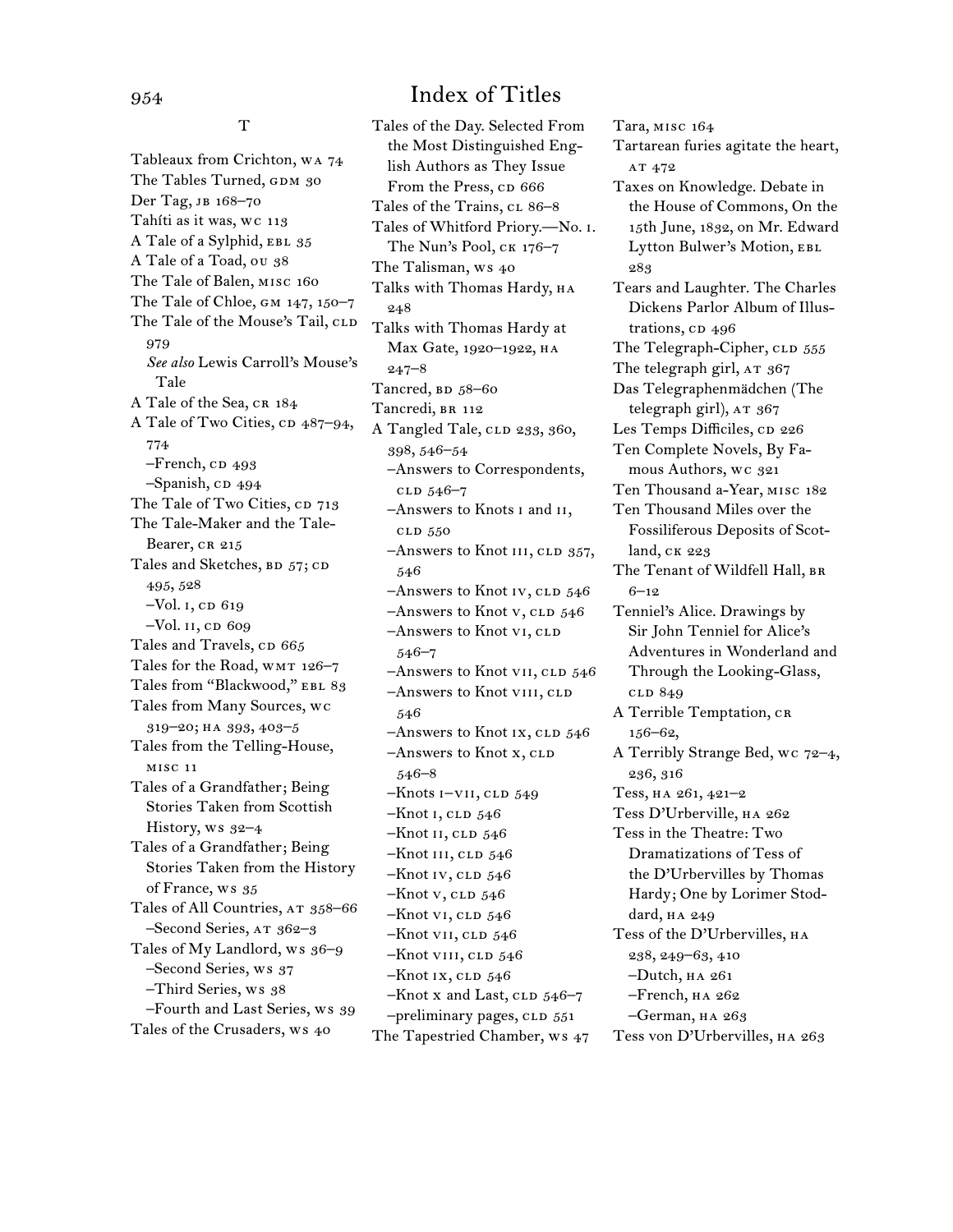Thackeray, AT 368-72 The Thackeray Alphabet, WMT 232–3 Thackeray and Charlotte Brontë. Being Some Hitherto Unpublished Letters to Her Publisher by Charlotte Brontë, BR 80 Thackeray and His Children, wmt 103 Thackeray and His Daughter. The Letters and Journals of Anne Thackeray Ritchie, with Many Letters of William Makepeace Thackeray, WMT 326 Thackeray as Carthusian, WMT 284 Thackeray in the United States 1852–3, 1855–6, wmt 335–6 Thackeray the Humourist and the Man of Letters, CD 565; WMT 306–9; at 436 Thackeray Writes to His Family, wmt 103 Thackeray's Tribute, BR 22 Thackeray's Contributions to "Punch," WMT 234 Thackeray's Haunts and Homes, wmt 283 Thackeray's Letters to an American Family, WMT 235 Thackeray's Tribute, BR 22 Thackerayana: Notes and Anecdotes, WMT 294-7 That Boy of Norcott's, cl 89 That Stick, cy 42 "That Wild Wheel," TR 3 The Theatre, CLD  $6, 495-6, 974$ Theatrum Poetarum Anglicanorum, AT 488 Their Christmas Dinner, CD 118 Then and Now, HA 408 Theologia Germanica: Which setteth forth many fair Lineaments of divine Truth, and saith very lofty and lovely

things touching a perfect Life, ck 183–4 A Theorem in Logic, CLD 556 There's a Charm in Spring, CD 515, 689–92 They Told Me You Had Been to Her, CLD 959 The Thieves Who Couldn't Help Sneezing, HA 264 Thirty Years, Being Poems New and Old, DC 113, 120-1 Thirty-Five Years of a Dramatic Author's Life [rvw], wc 55 This Day is Published, to be Continued Monthly, Price One Shilling, the First Number of The Posthumous Papers of the Pickwick Club [prospectus], c<sub>D</sub> 497 This is the Voice of God Speaking to the Atheist, ge 158 Thomas Hardy, HA 389 Thomas Hardy. A Collection of Books from his Library at Max Gate, Dorchester including Presentation Copies to Mr. and Mrs. Thomas Hardy. Also a Selection of Hardy First Editions, Original MSS., & Autograph Letters, HA 423 Thomas Hardy and the influence of Dickens, HA 355 The Thomas Hardy Calendar. A Quotation from the Works of Thomas Hardy for Every Day in the Year, HA 265 Thomas Hardy, Novelist or Poet?, ha 392 Thomas Hardy: The Historian of Wessex, JB 171 Thomas Hardy's Notebooks. And Some Letters from Julia Augusta Martin, ha 266–7 Thomas Hardy's Personal Writings, ha 268–9

Thomas Hardy's "Studies, Specimens &c." Notebook, ha 270 Thomas Hardy's Writings, HA 423 Thomas Hughes, hu 84 Thomas Hughes, at the Reception in his Honor, October 30, 1880, hu 95 Thompson Hall, AT 373 *See also* Christmas at Thompson Hall Those Infelicitous Speeches, GDM 31 Thou Art the Man, MM 31 A Thought from the Rhine, ck 161 Thoughts on the Frimley Murder, ck 161 The Thoughts, Sayings, and Doings of Lancelot Smith, Gentleman, ck 154 Three Characteristic Marches for Two Performers on the Piano Forte, BR 112 The Three Clerks, AT 374-80 The Three English Sailors, wmt 137–8 The Three Fishers, ck 19–21, 203 Three Fishers Went Sailing, CD 811; ck 201–2 Three fishers went sailing out into the West, ck 161 Three Lectures Delivered at the Royal Institution, on the Ancien Regime as It Existed on the Continent before the French Revolution, CK 117 The Three Maidens, GM 158 Three Months in Weimar, ge 139 Three Notable Stories, HA 336-7 Three Passages from the Writings of Charles Dickens, CD 498 Three Roads in Life, CL 24-30 The Three Sailors, WMT 136-7, 274–5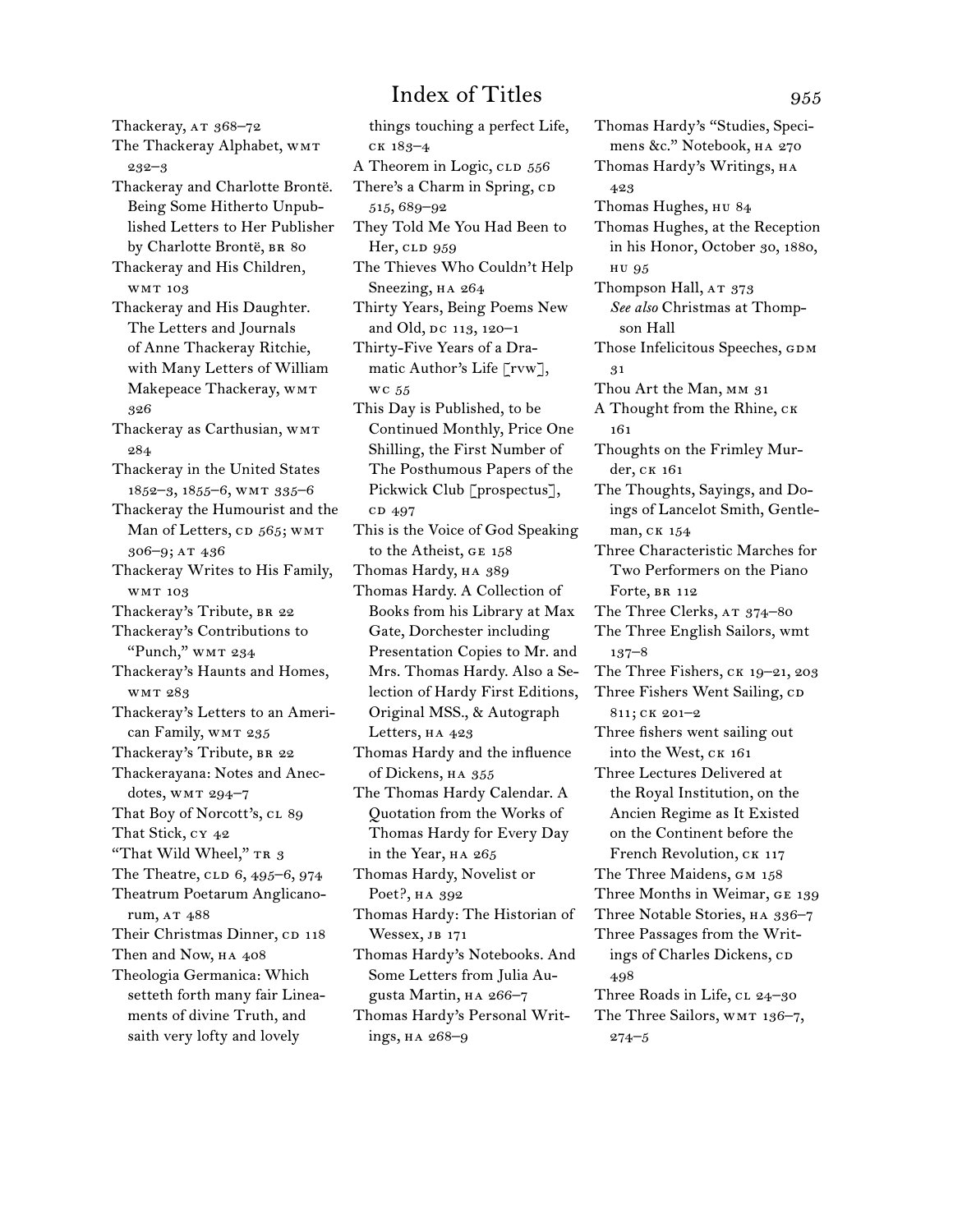Three Seventh Years Two Centuries Ago, cy 38 The Three Strangers, HA 271-7, 393, 403–5 Three Sunsets and Other Poems, cld 233, 557 -re illustrations, CLD 225 Three Tales for Boys, DC 122 Three Tales for Girls, DC 123 The Three Voices, CLD 558–9 Three Waltzes, for Two Performers on the Piano Forte, Book 1, br 112 The Three Wayfarers, HA 275-7, 358–60 Three Years in a Curatorship, CLD 560–1 Three Years Running, AT 69 Through the Looking-Glass, clD 4, 19, 229, 580-95, 665, 676, 708, 710–13, 729–32, 759, 822–3, 842–3, 847, 849, 869, 877, 937, 967, 982  $-Czech$ , CLD  $591$ –excerpts from, cld 580–90 -German, CLD 592  $-Hebrew$ , CLD 593  $-Latin$ , CLD  $594-5$ Through the Looking-Glass and What Alice Found There, CLD 233, 562–79, 714 -variant title pages, CLD 562 –Chapter vi, Humpty Dumpty, cld 587 Through the Outlooking Glass, cld 935–6 Tillfälligheternas Spel, ha 167 A Tillyloss Scandal, jb 147, 172–80 Timbuctoo, WMT 330-1 Time's Laughingstocks and Other Verses, ha 278–9 The Times, London, JB 31 Times of Old, misc 85 The Tin Trumpet; or, Heads and Tales, for the Wise and

Waggish; to Which are Added, Poetical Selections, WMT 348 Tiny Tim,  $CD$  742 Tiny Tim [and] Dot and the Fairy Cricket from the Christmas Stories of Charles Dickens, c<sub>D</sub> 499-500 The Tireless Traveler. Twenty Letters to the Liverpool Mercury by Anthony Trollope, 1875, at 381 Tiresias and Other Poems, misc 178 'Tis Sixty Years Since, ws 41 'Tis the Voice of a Lobster, CLD 64 'Tis the Voice of the Lobster [poster], CLD 895 'Tis the Voice of the Lobster  $\lceil$ song $\rceil$ , CLD 959 'Tis Useless Trying, Dc 163, 165 Tit for Tat, CR 107 Titmarsh among Pictures and Books, WMT 156 To a Contributor, WMT 236, 238 *See also* A Letter from the Editor to a Friend and Contributor To a Maiden Sleeping After Her First Ball, EBL 285 To All Child-Readers of "Alice's Adventures in Wonderland," cld 596 To an Unborn Pauper Child, на 280 To be completed in Twenty Monthly Numbers, price One Shilling each, The Life & Adventures of Martin Chuzzlewit [broadside],  $CD$  791 To Be, or Not To Be, ha 336–7 To be Read at Dusk, CD 501-3 To be Read at Dusk and Other Stories, Sketches and Essays, cd 503

To be Taken for Life, CD 180, 539–41 To Be Taken Immediately, CD 180, 539–41 To be Taken with a Grain of Salt, cd 539-41 To Be Used with Symbolic Logic. Part I. Elementary [card and counters], CLD 541 To Collectors of Dickensiana, CD 756 To Contributors and Correspondents [*The Cornhill Magazine*], wmt 239 To Lizbie Browne, ha 418 To M.A.B. [Marion Terry], CLD 597 To My Child-friend, CLD 598 To Please His Wife, ha 367–8, 397–9, 406–7 To Shakespeare After Three Hundred Years, HA 281, 394 To the Chairmen and Members of the Local Committees, wmt 187 To the Editor of [CR memorial], cr 233 To the Editor of The London Journal, CR 108 To the Editor of the New York World, CR 76 To the Editor of the "Sunday Times," CR 108 To the Electors of the City of Oxford, WMT 187 To The Right Hon. Lord Campbell; The Very Rev. The Dean of St. Paul's; George Grote, Esq., cd 610; ck 174 To the Students of Glasgow University [broadside], CD 804 To the Students of the University, [broadsides] cD 802-3 To the Students of the University of Glasgow. –by enthusiastically returning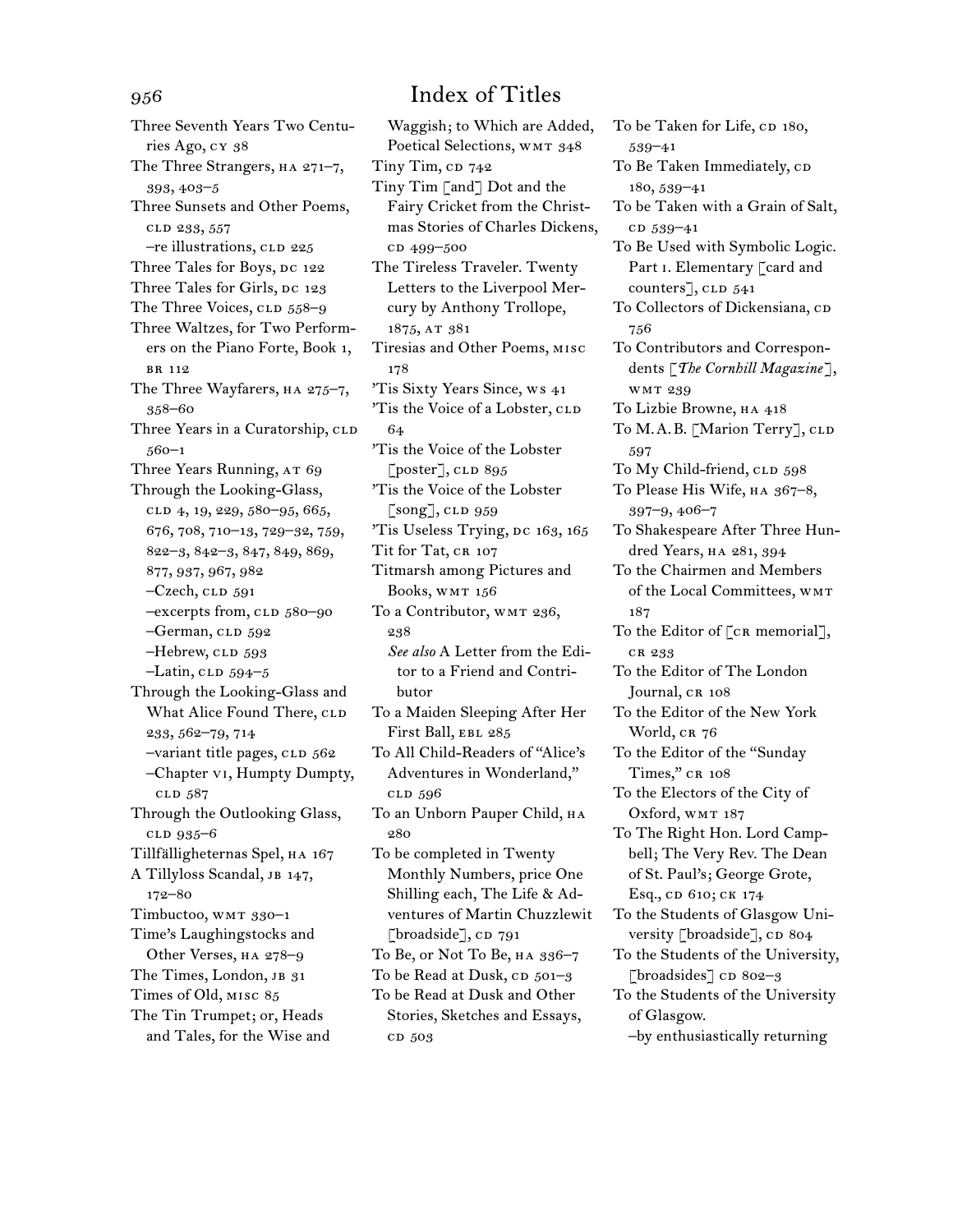The Right Hon. Sir Edward Bulwer Lytton, EBL 335

- –Gentleman, The Conservative Club beg to congratulate the supporters of Sir Edward Bulwer Lytton upon the success which has crowned their efforts during the recent Election, EBL 335
- –The Conservative Club desires to take the earliest opportunity of reprobating, in the strongest terms, the proceedings of last night's Meeting, EBL 335
- –Vote for Sir Edward Bulwer Lytton, EBL 335
- –Vote for The Right Hon. Sir Edward Bulwer Lytton, EBL 335
- To the Viscountess Mahon, March 15 (1839), EBL 252
- Tom Brown at Oxford: A Sequel to School Days at Rugby, нu 52–6
- Tom Brown's School Days, hu 57–64
	- –Preface to the Sixth Edition, hu 60
- Tom Burke of "Ours," cl 75, 90–2 Tom Moody's Tales, misc 105 Tom Tiddler's Ground, CD 534, 668–9 Tommy and Grizel, JB 181-4 Tony Butler, CL 93 Tony the Sleepless, DC 147 De Torenklokken, cp 90 Tortoise Turned Turtle, CLD 893
- Touches of Nature by Eminent Artists and Authors, DC 172 Le Tour du Monde, AT 414 Tour in 1867, CLD 599-600 *See also* Journal of a Tour in Russia in 1867
	- *See also* The Russian Journal

The Tower of London, wa 54–6 Town and Country Sermons, ck 118, 137 Town Geology, ck 119–22 The Town; Its Memorable Characters and Events.... St. Paul's to St. James's, misc 84 Town Talk, WMT 352 Trade Malice, CR 163 The Trades' Unions, HU 65 The Trades' Unions of England, hu 92 The Tragedy of Count Alarcos,  $BD 61-2$ *See also* Count Alarcos The Tragedy of S. Elizabeth of Hungary, CK 211 A Tragedy of Two Ambitions, HA 282 The Tragic Comedians, gm 159–64 –German, gm 164 The Tragic Man, JB 169 A Tragic Tale, WMT 240 Die Tragischen Komödianten, gm 164 The Trail of the Serpent, mm 44–6 The Train, CLD 312-13, 323, 416–17, 437–8, 477–8, 488–9, 558–9, 608–9, 626–7, 671 A Trampwoman's Tragedy, на 283 Transactions of the National Association for the Promotion of Social Science –Manchester Meeting, 1866, AT 288  $-$ Bristol Meeting, 1869,  $CR$  1–2 The Traveller's Story of a Terribly Strange Bed, wc 236, 316 Travelling Gentlemen in America, TR 33 Travelling Sketches, AT 382-3 Travels in Hawaii, RLS 24 Travels in London, wmt 194–6

Travesty, WMT 333 Travesty of Othello, CD 816 Treasure Island, RLS 25-7 –German, rls 27 A Treasury of War Poetry: British and American Poems of the World War, 1914-1917, HA 408 A Treatise on the Arts, Manufactures, Manners, and Institutions of the Greeks and Romans, AT 477 A Treble Temptation, CR 223 The Tree of Knowledge, CK 123 The Tremendous Adventures of Major Gahagan, WMT 241 Trial of John Jasper for the Murder of Edwin Drood in aid of Samaritan, Children's Homeopathic, St. Agnes and Mt. Sinai Hospitals, CD 797 Trial of John Jasper, Lay Precentor of Cloisterham Cathedral in the County of Kent, for the Murder of Edwin Drood, Engineer, cp 827 The Trial of the Knave of Hearts, cld 741 A Tribute to Lewis Carroll in his Sesqui-Centennial Year, CLD 815 Tributes in Verse, RLS 41 Tricotrin: The Story of a Waif and Stray, ou 39–41 Trilby, GDM 32-41, 80, 82-3, 87 –Comparative glossary, gdm 34  $-Dutch, GDM 41$ –Appendix to. Translations and notes, GDM 81 –Souvenir of, GDM 86 "Trilby" Lancers, GDM 82 Trilby. Waltz, GDM 83 Trilbyana [clippings, articles, photographs, programs, etc.], GDM 87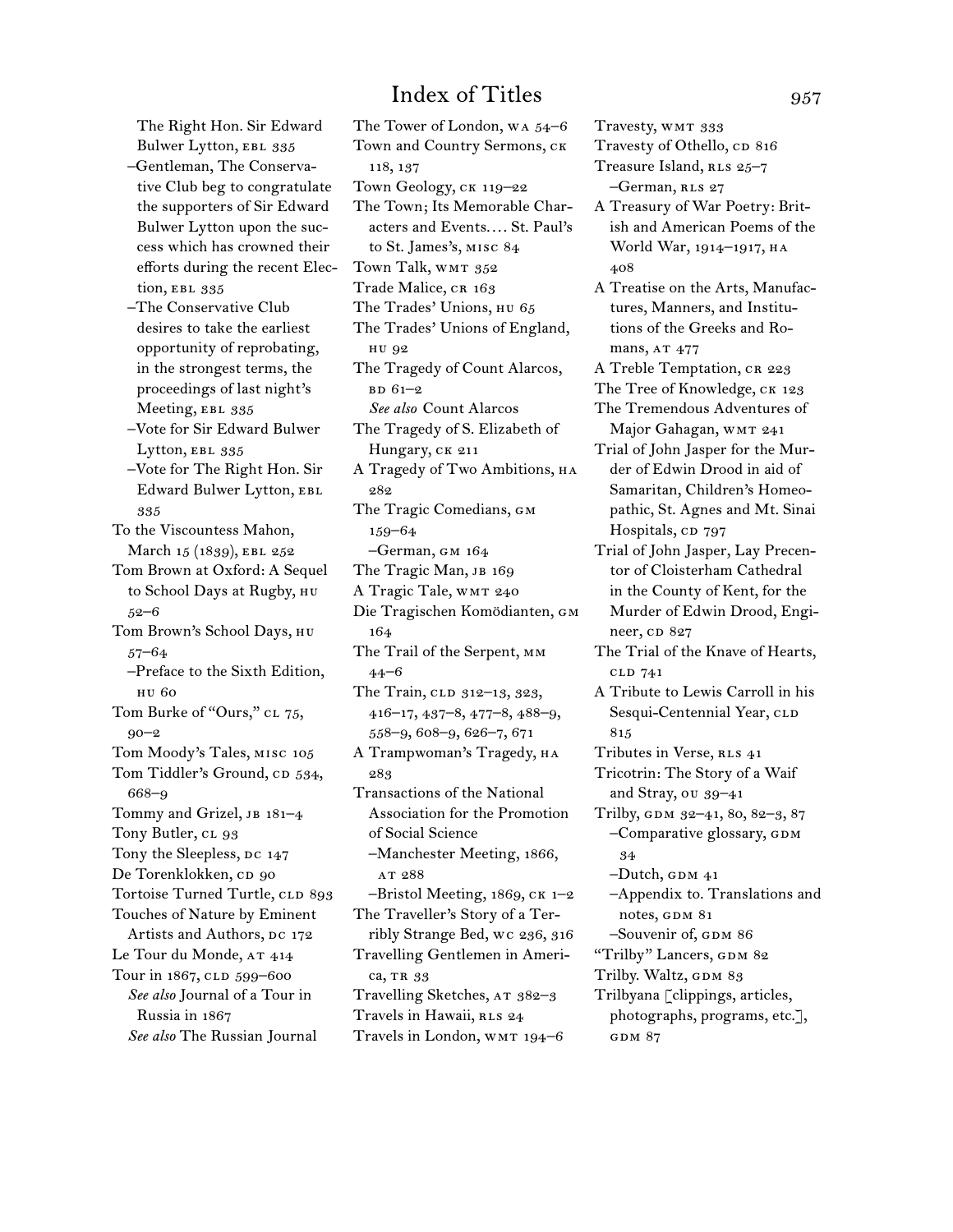Trilbyana. The Rise and Progress of a Popular Novel, GDM 80 Triliteral Diagram, Tables iv–viii, cld 541 Trollope in California, AT 384 Trollope on Education, AT 385 Trollope's Letters to the Examiner, AT 386 *See also* The Irish Famine The Trollopes Write to Bentley, AT 445 The Trollopiad, TR 33 The Trollopian, AT 385, 445 Trottle's Report, cp 566–7 The True Legend of a Billiard Club, WB 10 True Manliness, hu 66–70 The True Story of a Coal-Fire, eg 80 The True Story of Elizabeth of Hungary, Landgravine of Thuringia, Saint of the Romish Calendar, CK 103 The True Story of Emily Ulster, cr 230 The True Story of Rugby, HU 105 True Words for Brave Men, ck 106, 124 The Trumpet-Major, HA 284-288 "The Trumpet Major," A Play in Four Acts, Adapted by A. H. Evans from the book of that title by Thomas Hardy, O.M., Will be presented by The Dorchester Debating and Dramatic Society, With the Author's kind permission, At the Cripplegate Institute, London, On the Evening of Thursday, December 5th, 1912, Under the auspices of The Society of Dorset Men in London, HA 361 Truth, HU 83 The Tuggs's at Ramsgate, CD 504, 575–6, 671

The Tuggs's at Ramsgate, and Other Sketches Illustrative of Every-Day Life and Every-Day People, CD 504 The Tuggs's at Ramsgate, by "Boz." Together with Other Tales, by Distinguished Writers, cp 671 Tunbridge Toys, WMT 310 The Turnip-Hoer, на 289 The Tutor's Story, CK 125-7 'Twas Brillig, CLD 735 The Twelve Adventurers and Other Stories, BR 81 Twelve Months in a Curatorship, cld 601–5  $-$ Supplement to, CLD 603, 605 -Postscript to Supplement, CLD 604 The Twelve-Pound Look, jb 75–6, 152, 185–6 The Twelve-Pound Look and Other Plays, JB 186 Twenty Poems, GM 165-6 Twenty Years Ago. From the Journal of a Girl in her Teens, DC 124-5 Twenty-five Village Sermons, ck 128– 9 Twenty-Five Years After, CLD 885 Twenty-Nine Illustrations . . . Designed for "The Cornhill Magazine," AT 438 Twice-Told Tales, CD 672 The Two Breaths, CK 130 The Two Daughters from the Martin Chuzzlewit of Charles Dickens, cp 284 The Two Destinies, wc 237–40 –French, wc 240 The Two Drovers, ws 5 Two Duetts, For Two Performers on the Piano Forte, From the favorite Airs, in the Ballet of La Belle Laitière, BR 112

Two Duetts, for two Performers on the Piano Forte, from the favorite Airs in the Ballet of La Dansomanie, BR 112 The Two Foscari, , AT 473 The two generals, AT 427 The Two Hardys. An Address by Thomas Hardy. July 21, 1927, ha 3 The Two Heroines of Plumplington,  $AT 387-8$ The Two Idle Apprentices, wc 273 The Two Lears,  $CR 64-7$ Two Lectures on the Lancashire Dialect, EG 83-4 Two Letters to Marion from Lewis Carroll, CLD 606 Two Little Wooden Shoes, ou 42 Two Loves and a Life, CR 203, 207, 212–14 Two Marriages, DC 126-30 The Two Nations,  $BD$  53–6 Two o'Clock in the Morning, CD 811 Two of Them, jb 147, 187–90 Two on a Tower, ha 290–3 Two Penniless Princesses, cy 43 Two Photographs by Lewis Carroll, CLD 699 Two Poems, ha 294 Two Poems. Cynic's Epitaph.... Epitaph on a Pessimist, ha 295 Two Poems [Browning], misc 33 Two Sermons of Charles Kingsley, ck 131 The Two Sides of the Shield, cy 44 Two Songs (Grave and Gay.), ck 204 Two Tales by Charlotte Brontë: "The Secret" & "Lily Hart," br 82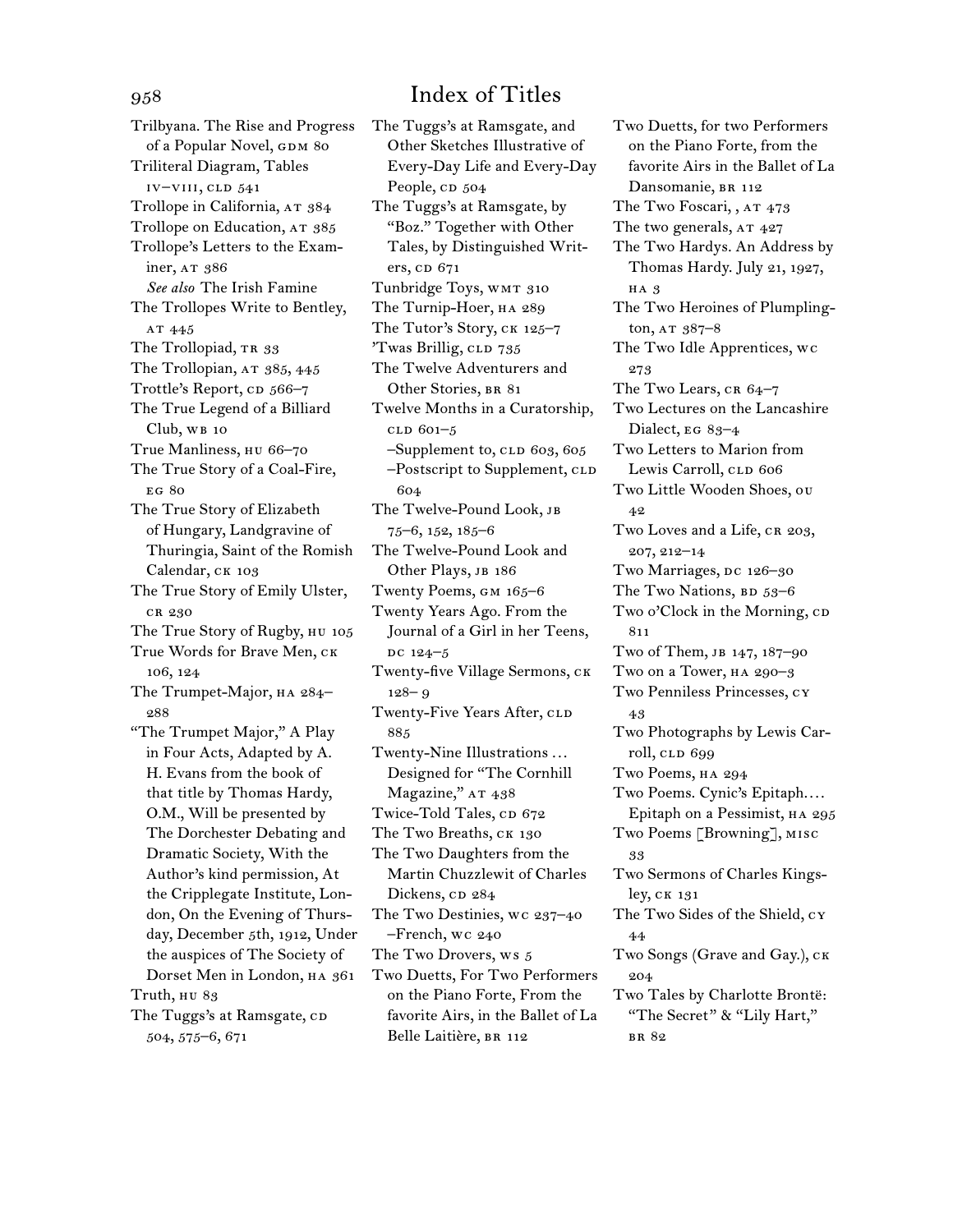Two Worlds, HA 158 Two Years Ago, CK 132-6 Tyrolese Air, BR 112

## U

Ueber Schauspieler und Schauspielkunst, ge 163 The Ugly Princess, ck 161 Uit George Eliot, ge 140 L'Ultimo dei Baroni, EBL 124 L'Ultimo Giorno di Pompei, EBL 326 Un Duel en Amour, CR 195-7 Unacknowledged Poems Contributed to "Household Words," gm 166 Uncle George, wc 241 Uncle Walter, TR 27 Uncollected Pieces, CD 586 The Uncollected Writings of Charles Dickens. Household Words 1850-1859, CD 66 The Uncommercial Traveler, CD 296, 505–7 The Uncommercial Traveler and Additional Christmas Stories, cd 507 Under the Elm, GDM 62 Under the Greenwood Tree. A Rural Painting of the Dutch School,  $HA$  296–9 Under the Management of Mr. Charles Dickens. His Production of "The Frozen Deep," wc 71 Under the Quizzing Glass: A Lewis Carroll Miscellany containing original studies of his life and work together with some scarce Carrolliana now first reprinted and a poem never before published, CLD 672 Under the Red Flag, MM 32 Under the Stars, DC 131-2 Under Two Flags, ou 43–4

Under Wode, Under Rode, cy 36 An Unfinished Novel,  $BD$  63 The Unholy Wish, ew 14 The Universal Review, wc 219; ha 282 The Universe in a Handkerchief. Lewis Carroll's Mathematical Recreations, Games, Puzzles, and Word Plays, CLD 607 The Unkind Word and Other Stories, DC 133-4 An Unknown Country, DC 135-136 Unknown to History. A Story of the Captivity of Mary of Scotland, cy 45 Unpublished Chapter of "Denis Duval," WMT 56 An Unpublished Letter of Lewis Carroll, CLD 662 Unpublished Letters, wmt 242 The Unpublished Letters of Charles Dickens to Mark Lemon,  $CD$   $508$ Unpublished Letters of George Meredith,  $GM \, 167-8$ An Unpublished Poem by Thackeray, WMT 327 Unpublished Verses, WMT 243 An Unrecorded Letter by Charlotte Brontë (Currer Bell), br 83–4 An Unsentimental Journey Through Cornwall, DC 137 "Until Her Death," DC 172 Up to Midnight, GM 169 Uphill and Downhill between the Two Jubilees, cy 13 Upon the Lonely Moor, CLD 608–9, 645 Ursula's Narrative, cy 22 The Use of Gas in Theatres, wc 242 The Use of Intoxicants and Narcotics in Relation to Intellectu-

al Life, wc 317–18; ha 400–1; cr 199–200; at 443–4 *See also* Study and Stimulants Useful and Instructive Poetry, cld 610–11

## V

Vacation Rambles, HU 71-2 Vailima Letters, RLS 28 The Vale Royal of England, HU 106 Valencienne [Wessex Poems], ha 361 Valentine's Day at the Post-Office,  $CD$   $509$ Vanity Fair [novel], GDM 19; EBL 25; wmt 244–53 –French, wmt 252 –German, wmt 253 Vanity Fair [magazine], CLD 258 The Variorum Edition of the Complete Poems of Thomas Hardy, HA 300 La Vendée, AT 389-90 Venetia,  $BD$  64–5 The Venetians, MM 33-4 The Venture: An Annual of Art and Literature, HA 168 Verscheidenheden uit het Leven in Engeland, EBL 159 Der Verwünschte, cp 233 Very Hard Cash, CR 77-81 *See also* Hard Cash La Vespa con la Parrucca, CLD 174 Le Vesti Nere, wc 37 The Vicar of Bullhampton, AT 391–4 The Vicar of Wrexhill, TR 28 The Victims of Circumstances. Discovered in Records of Old Trials, wc 243 –i.—A Sad Death and Brave Life, wc 244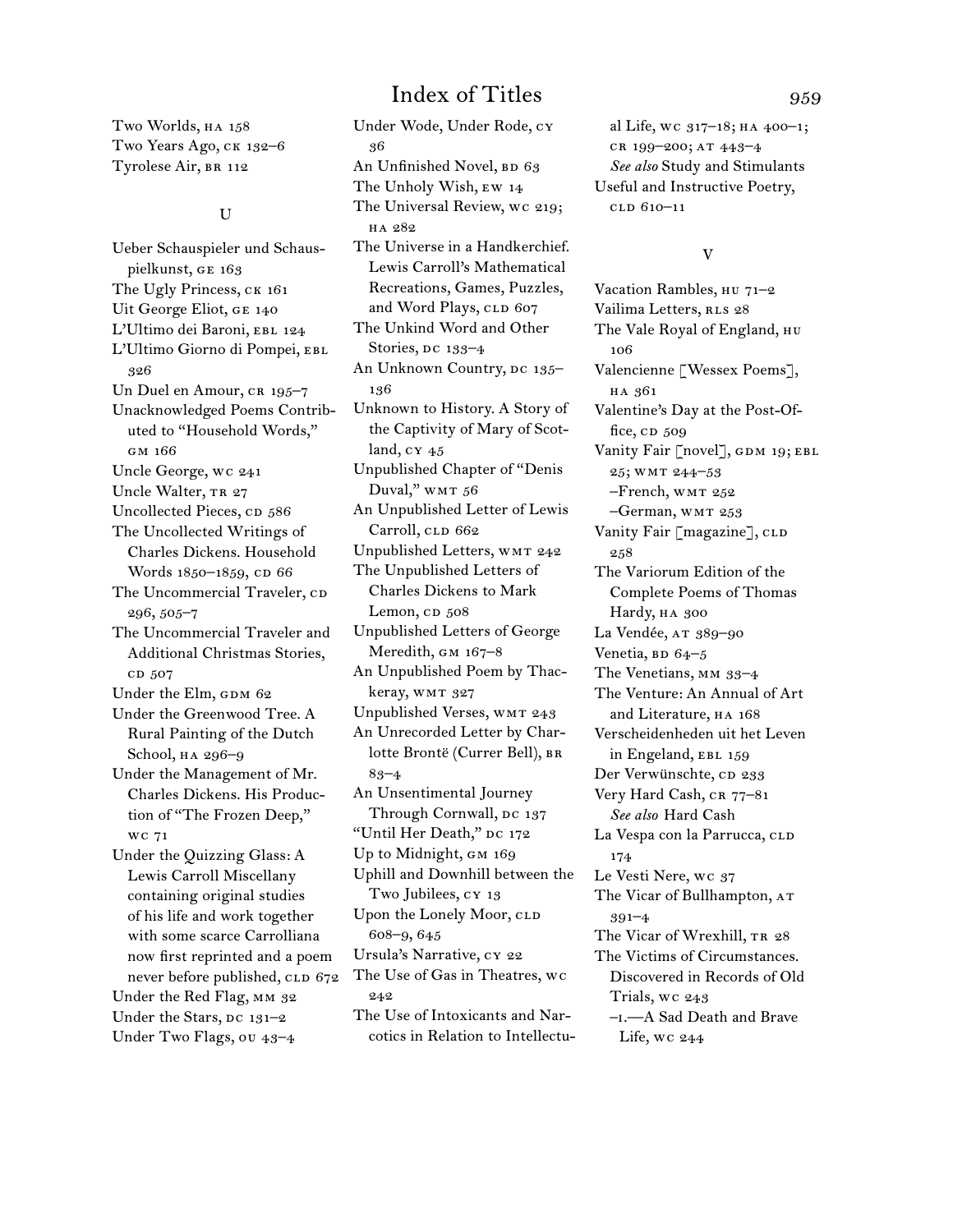Victoria and Tasmania [*Australia*  and New Zealand ], AT 22, 26 The Victoria Regia: A Volume of Original Contributions in Poetry and Prose, DC 173; WMT 334; at 446–8, 451–4 Victoria through the Looking-Glass. The Life of Lewis Carroll, CLD 772 Vie et Aventures de Martin Chuzzlewit, cp 286 La Vieille Armoire de Chêne, co 561 Vignettes in Rhyme and Vers de Société, AT 461 The Village, wc 305; CD 534, 591 A Village Commune, ou 45 The Village Coquettes, CD 510–15, 682–3, 688–91 Village Sermons, ck 137 Villette, BR 85-9 –French, br 89 Vindication of the English Constitution in a Letter to a Noble and Learned Lord, BD 66 Viola Pisani, EBL 330 The Violet, BR 90 "The Violets," EBL 316 The Virginians, CD 786; WMT 254–6 Virginibus Puerisque and Other Papers, RLS 29 The Vision of the Three T's, CLD 412–14, 612–14 The Visit of Mr. Charles Kingsley [broadside], CK 186 A Visit to Newgate, cp 607 A Visit to Tennyson, CLD 615, 666, 781 Visits to Remarkable Places: Old Halls, Battle Fields, and Scenes Illustrative of Striking Passages in English History and Poetry,  $EG 71-2$ –Second Series, eg 86

Vittoria, GM 170-1

Vivian Grey, BD 67-71 -extracts from and key to, BD 85 Vivisection as a Sign of the Times, CLD 378 Voices from Things Growing, ha 111–12, 301 Voltaire's "Henriade" Book i, br 93 Voltigeur, WMT 257 Vom Tode zum Leben, CK 38 Vote for Dickens [broadside], CD 806 Votiva Tabella: A Memorial Volume of St Andrews University in Connection with Its Quincentenary Festival, mccccxi ... MDCCCCXI, JB 251 The Voyage of Captain Popanilla, bd 72–3 The Voyages and Adventures of Sir Amyas Leigh, Knight, Of Burrough, in the County of Devon, in the Reign of Her Most Glorious Majesty Queen Elizabeth, ck 142–5 Voyages aux Indes Occidentales, AT 414 The Voyages of Captain Scott, JB 262 De Vrouw in 't Wit, wc 258 The Vulture and the Husband-

## W

man, CLD 898

W. H. Ainsworth, cp 808 W. M. Meredith's Correspondence with Scribner, GM 138 W. M. Thackeray, wmt 307-9, AT 395, 436 W. M. Thackeray and Edward FitzGerald: A Literary Friendship. Unpublished Letters and Verses by W. M. Thackeray, wmt 258

Wackford Squeers and Pecksniff: An Unpublished Letter, CD 516 The Wages of Sin, misc 72 Wagtail and Baby, ha 302–3 A Waif 's Progress, misc 19 Waildu tanp'yon jip. Haengbok han wangja. Kojipchaengi yonggam, CLD 127 Die Waise aus Lowood, br 34 Waiting Both, HA 294 The Waiting Supper, HA 15-17, 304 Waldie's Literary Omnibus, BD 23 Waldie's Select Circulating Library, cp 302 Walker, London, JB 191-3 Walker's Century Scrap and Newscutting Book, CLD 963 Walpole, EBL 253-6 The Walrus and the Carpenter, [*Through the Looking-Glass*], clD 585-6, 655, 898 -poster, CLD 895 Walt Disney's Alice in Wonderland, CLD 706, 735 Walter & Florence, CD 722 Waltz Rondino, for the Piano Forte, BR 112 Wanda, ou 46–7 The Wanderer, misc 113 The Wandering Heir, CR 163-9 The Wandering Jew, misc 157 Wanderings in South America [rvw], hu 32 The War of the Little Hand, misc 64 The Warden, AT 77, 396-401 The Warden's Tale, misc 12 The Wasp in a Wig [*Through the Looking-Glass*], CLD 179, 579, 617–19, 847 The Water Babies, ck 138–9, 191–2, 194–5, 205, 208–9 The Water of Life, and Other

Sermons, CK 140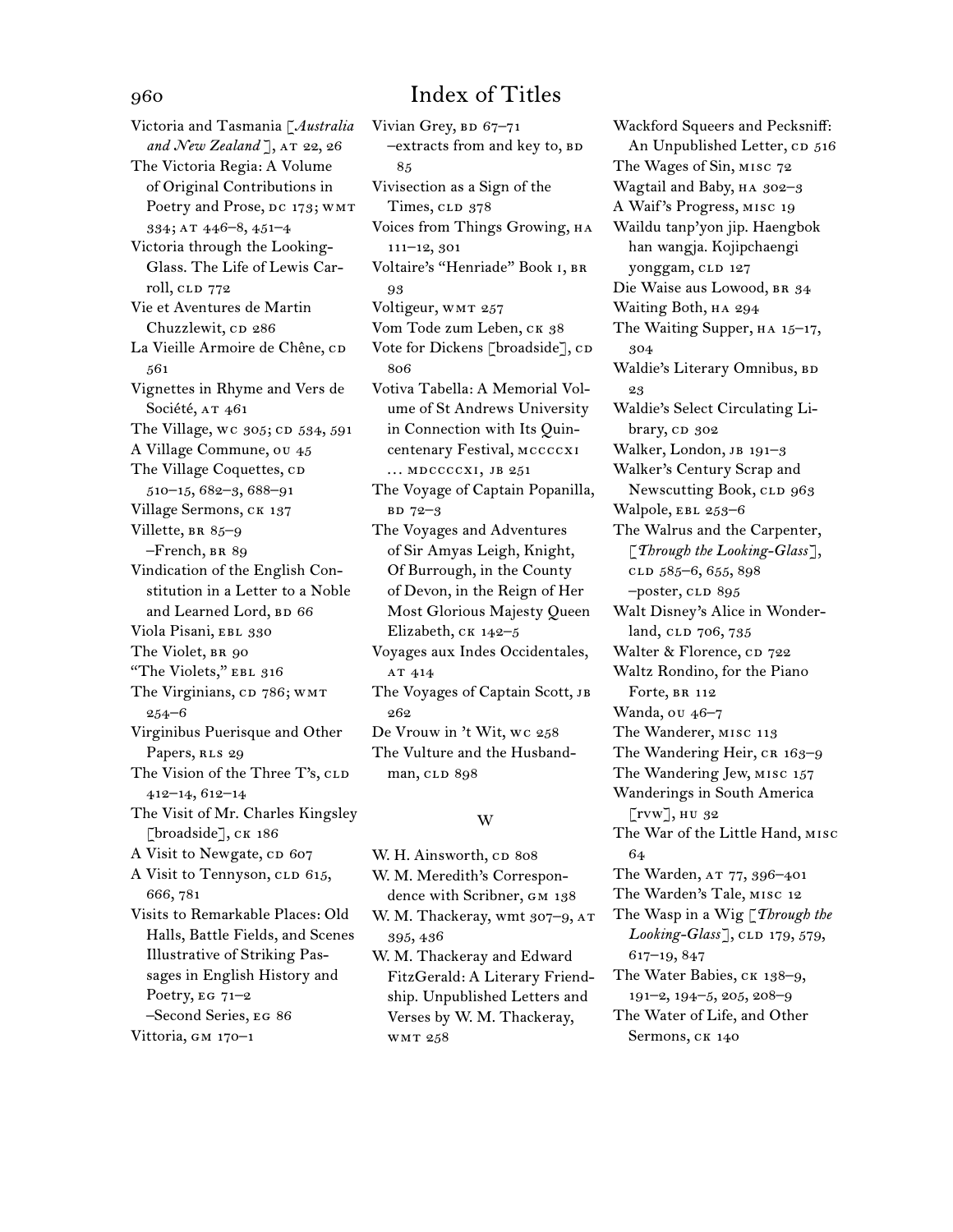Watkins Tottle, and Other Sketches, CD 437 Watkins Tottle, and Other Sketches, Illustrative of Every-Day Life and Every-Day People, CD 434 Waverley, ws 41 Waverley Novels, ws 4–5, 43, at 491 The Way We Live Now, at 402–10 Wayfarer's Love: Contributions from Living Poets, HA 409 Wayfaring Printers in 1467 [*The Cloister and the Hearth*], CR 21 We Two, misc 8 Weathers, HA 414, 419 The Wedding Guest, JB 194-7 Weeds and Wildflowers, EBL 257–8 Week-Day Preachers, CD 811 De Wees van Lowood, BR 30 Der Weihnachtsabend, cp 123–4 A Welcome: Original Contributions in Poetry and Prose, at 455–6 Welcome to Charles Dickens. The Boz Ball, CD 782 The Well-Beloved, ha 305–6 The Well-Born Workman, CR 170 Wellerisms from "Pickwick" & "Master Humphrey's Clock," CD 517 A Well-Remembered Voice, jb 43–4, 134 The Welshman and the Chancel $lor, cLD$  906 Wenn jung die Welt ist, Knabe, ck 195 The wery last obserwations of Weller, Senior, to Boz, on his departure from London, CD 720 A Wessex Ballad, HA 381 Wessex Edition, ha 34–5, 166 The Wessex Novels, ha 15, 140–2, 166, 209, 305

Wessex Poems, ha 209, 307–11, 361 Wessex Poems and Other Verses, ha 307–11 Wessex Scenes from The Dynasts, ha 372–3 Wessex Tales: Strange, Lively, and Commonplace, ha 276–7, 312 Wessex Worthies (Dorset). With some account of others connected with the history of the County, and numerous Portraits and Illustrations, HA 365–6 The West Indies and the Spanish Main, AT 411-16 –French [rvw], at 414  $-$ Spanish, AT  $415-16$ Westminster Abbey. 5 p.m. Evensong. 6.15 p.m. Dedication of a Memorial to Anthony Trollope. Thursday 25 March 1993. Annunciation of Our Lord to the Blessed Virgin Mary, AT 464–6 The Westminster Alice, CLD 919–20 The Westminster Review, ge 44, 61, 86, 103, 133, 145–6, 161, wmt 77 Westminster Sermons, CK 141 Westward Ho!, CK 142-7  $-Dutch, cK 147$ What Are the Wild Waves Saying,  $CD$  708 What can I say of Albert, the King? mm 39–42 What Christmas is, as we Grow Older, CD 518 What Every Woman Knows, jb 152, 198–9 What hand may wreathe thy natal crown, clp 23, 654 What has Bulwer Lytton Done for Students' Rights? Noth-

ing.... Uphold Shaftesbury and Downright Truth, EBL 335 What He Said, Did, or Invented, misc 70 What I Remember, TR 58 What is the Shaw Alphabet?, CLD 590 What Modern Authors Say of the [Crystal] Palace, WMT 341 What Nature's Materia Medica Can Do, ge 158 What the Shepherd Saw, HA 313 What the Tortoise Said to Achilles, cld 620–2 "What, Then, Does Dr. Newman Mean?" A Reply to a Pamphlet Lately Published by Dr. Newman, ck 173 –reply [*Apologia pro Vita Sua*], ck 217 What Will He Do with It?, EBL 259–61; at 486 When a Man's Single, JB 200-5 When All the World Is Young, ck 178, 189–90, 206 When All the World Is Young, lad, ck 195, 205 When Doctors Disagree, WMT 234 "When I Weekly Knew," ha 314 When the Wicked Man, CD 733 When the World Was Younger, mm 23 When Wendy Grew Up: An Afterthought, JB 206 "Whether we die, or we live." (Ob wir lebendig, ob Todt), см 172 Which is the Finest View in Dorset? The Opinions of Some Well-known Dorset Men, на 411 While thus assembling here to night, in learning's spacious hall, cp 783 Whist at Our Club, AT 417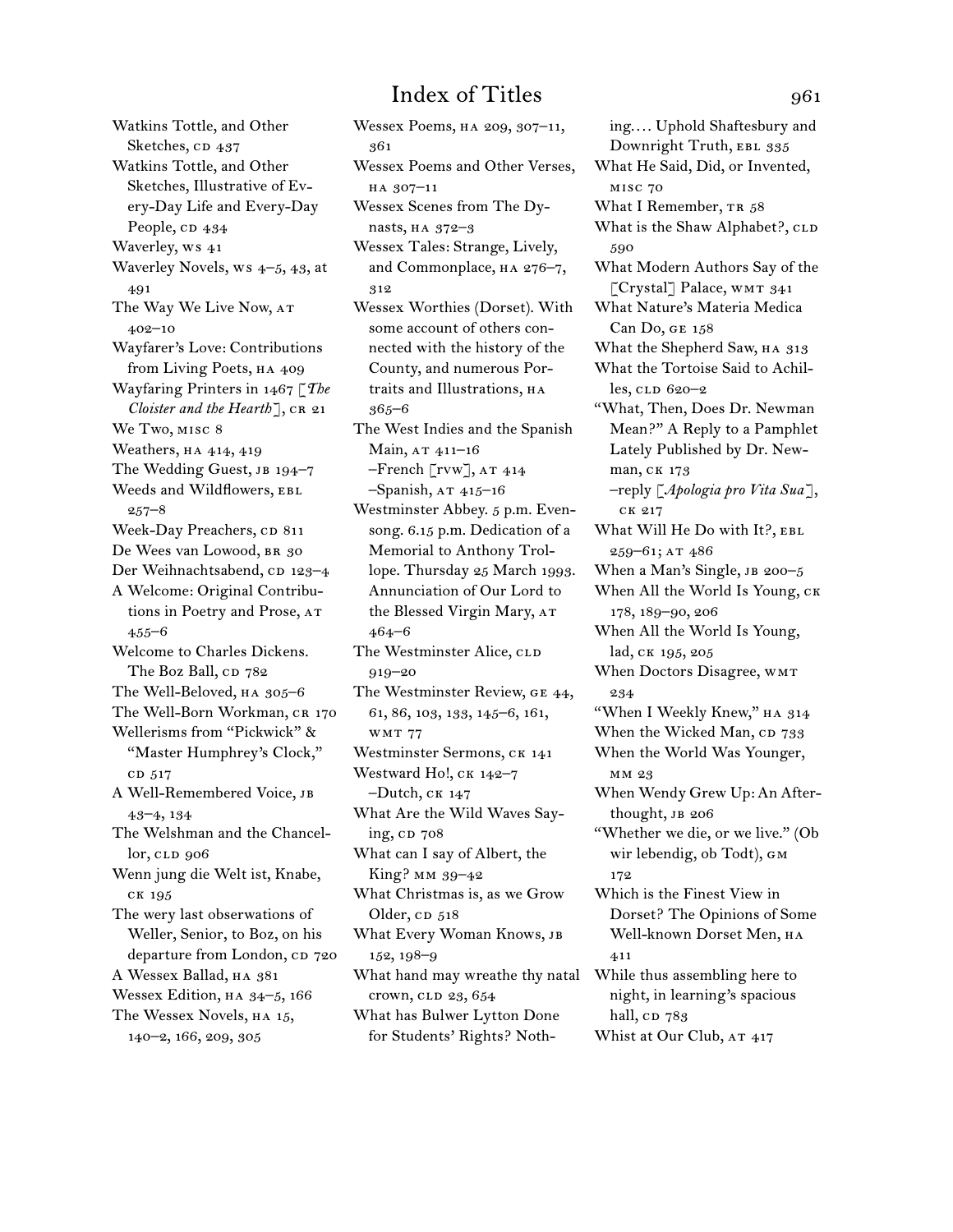The White and Black Ribaumont, cy 7 The White Elephant [*Jack of All Trades*], cr 97–8 White Heather, WB 18 The White Knight. A Study of C. L. Dodgson (Lewis Carroll), cld 793 White Lies,  $CR 171-5$ ,  $224$ White Wings, WB 19 Whitebait at Greenwich, CLD 639 Whitelaw Reid, at the Reception to Thomas Hughes, October 30, 1880, hu 95 The Whitewashed Wall, HA 315 Who Are the Friends of Order? A Reply to Certain Observations in a Late Number of Fraser's Magazine on the So-called "Christian Socialists," ck 148 Who Causes Pestilence? Four Sermons, CK 149 Who is the Thief ?, wc 245–6 Who Killed Cock Robin?, CLD 672 Who Killed Zebedee?, wc 247 Who Was Sarah Findlay?, JB 207 Whom God Hath Joined. A Question of Marriage, misc 78 Why a Snark?, CLD 344 Why Frau Frohmann Raised Her Prices, AT 418-23 Why Frau Frohmann Raised Her Prices And other Stories, at 420–3 Why should we Pray for Fair Weather? A Sermon, Preached in Eversley Church, August 26th, 1860, ck 150–1 Why Sleep Ye Flowers?, ebl 310 Why Was the Hatter Mad? [poster], CLD 895 The Widow Barnaby, TR 29 The Widow Married; A Sequel to "The Widow Barnaby," TR 29

A Widow's Tale and Other Stories, jb 243 The Wife to the Wooer, EBL 263 Wilkie Collins: Artist: Novelist [broadside], wc 334 Wilkie Collins at the Dinner in His Honor [1873], wc 315 The Will, jb 75–6, 186 Will Denbigh, Nobleman, DC 138 Will of Charles Dickens, CD 586 William Allair, ew 15 William Barnes: A Biographical Note, HA 381 William Makepeace Thackeray, wmt 321 William Makepeace Thackeray. A Biography including Hitherto Uncollected Letters & Speeches & a Bibliography of 1300 Items, wmt 273 William Makepeace Thackeray. A Sketch, WMT 277 William Makepeace Thackeray at Clevedon Court, wmt 259 Winchester long rolls for 1826, 1827, 1828, 1830, 1831 and 1832, AT 467 "The Wind and the Beam Loved the Rose," EBL 317 Windlesora, CLD 679 A Window in Thrums, JB 208-217 Windsor Castle, wa 57–60, 75 Winter in the Rocky Mountains and Spring in Mexico, ck 166–7 Winter Night in Woodland, HA 316–18 The Winter Owl, ha 175 Winter Words in Various Moods and Metres, HA 319-22 The Wisdom of Sir Walter: Criticism and Opinions Collected from the Waverley Novels and Lockhart's Life of Sir Walter Scott, ws 43

Wisdom, Wit, and Pathos Selected from the Works of Ouida, ou 48 Wise, Witty, and Tender Sayings in Prose and Verse, ge 141–4 The Wit and Wisdom of Edward Bulwer Lord Lytton with Impressive Humorous and Pathetic Passages from His Works, EBL 264 Wit and Wisdom of George Eliot, ge 143–4 Wit and Wisdom of George Meredith, GM 105-7 With Dickens in America, CD 571 With Harp and Crown, MISC 9 Wives and Daughters, EG 49-52 Wives in the Sere, HA 323 Wolfenberg, WB 20 The Wolves and the Lamb, WMT 56 The Woman I Met, HA 324 Woman in France: Madame de Sablé, GE 145 The Woman in White, wc 248–59 –Dutch, wc 258 The Woman in White, (Altered from the Novel for performance on the Stage), by Wilkie Collins, wc 324 Woman Playing at Man, CR 1 The Woman's Kingdom, DC 139 A Woman's Thoughts about Women, DC 140-3 A Woman-Hater, CR 176-8 Womankind, cy 46 Women and Politics, CK 152 Women's Thoughts for Women, ge 157 –February. Selections from the Writings of George Eliot, ge 157 –July. Selections from the Writings of Dinah Maria Mulock, DC 180